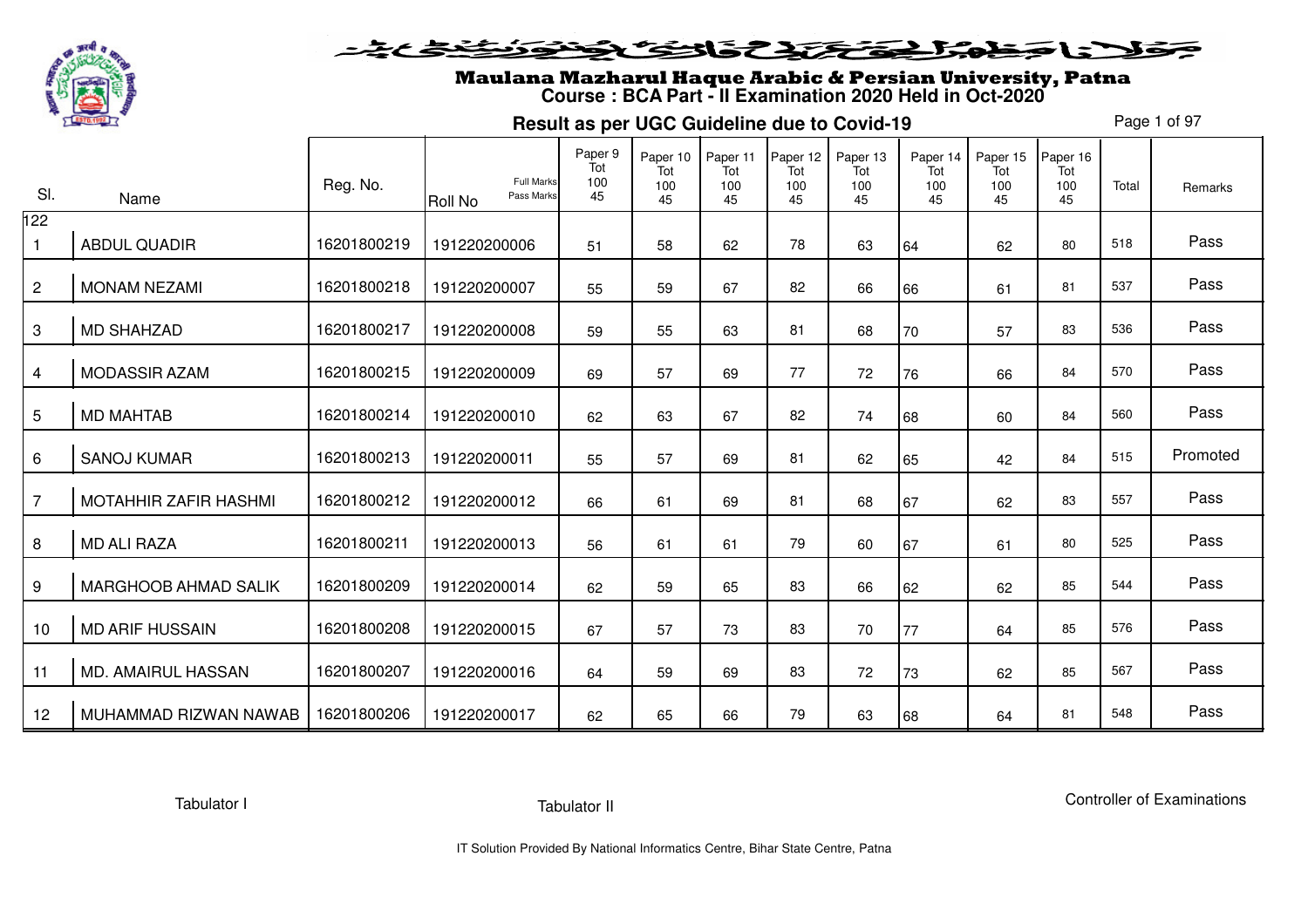

# Maulana Mazharul Haque Arabic & Persian University, Patna **Course : BCA Part - II Examination 2020 Held in Oct-2020**

**Result as per UGC Guideline due to Covid-19**

Page 2 of 97

| SI. |                         | Reg. No.    | <b>Full Marks</b><br>Pass Marks | Paper 9<br>Tot<br>100<br>45 | Paper 10<br>Tot<br>100 | Paper 11<br>Tot<br>100 | Paper 12<br>Tot<br>100 | Paper 13<br>Tot<br>100 | Paper 14<br>Tot<br>100 | Paper 15<br>Tot<br>100 | Paper 16<br>Tot<br>100 | Total | Remarks |
|-----|-------------------------|-------------|---------------------------------|-----------------------------|------------------------|------------------------|------------------------|------------------------|------------------------|------------------------|------------------------|-------|---------|
|     | Name                    |             | <b>Roll No</b>                  |                             | 45                     | 45                     | 45                     | 45                     | 45                     | 45                     | 45                     |       | Pass    |
| 13  | <b>MD ASHHAR</b>        | 16201800204 | 191220200019                    | 65                          | 62                     | 67                     | 84                     | 69                     | 69                     | 60                     | 86                     | 562   |         |
| 14  | <b>MD TAUQUEER ALAM</b> | 16201800203 | 191220200020                    | 62                          | 65                     | 68                     | 79                     | 71                     | 72                     | 70                     | 82                     | 569   | Pass    |
| 15  | <b>MD FAISAL ALAM</b>   | 16201800201 | 191220200021                    | 68                          | 56                     | 72                     | 80                     | 73                     | 76                     | 60                     | 83                     | 568   | Pass    |
| 16  | <b>MD RAGHIB ALAM</b>   | 16201800200 | 191220200022                    | 67                          | 61                     | 67                     | 82                     | 71                     | 68                     | 63                     | 85                     | 564   | Pass    |
| 17  | <b>HAMID RAZA</b>       | 16201800199 | 191220200023                    | 67                          | 66                     | 73                     | 84                     | 69                     | 71                     | 70                     | 81                     | 581   | Pass    |
| 18  | <b>ZEESHAN ASHRAF</b>   | 16201800198 | 191220200024                    | 61                          | 63                     | 60                     | 83                     | 67                     | 70                     | 71                     | 81                     | 556   | Pass    |
| 19  | <b>ANKIT KUMAR</b>      | 16201800197 | 191220200025                    | 58                          | 63                     | 70                     | 81                     | 61                     | 68                     | 64                     | 83                     | 548   | Pass    |
| 20  | <b>EKHLAKH AHMAD</b>    | 16201800195 | 191220200027                    | 60                          | 64                     | 67                     | 83                     | 65                     | 70                     | 62                     | 85                     | 556   | Pass    |
| 21  | <b>SEKH AMINUDDIN</b>   | 16201800193 | 191220200028                    | 56                          | 65                     | 62                     | 78                     | 58                     | 61                     | 65                     | 81                     | 526   | Pass    |
| 22  | <b>MD DANISH ALAM</b>   | 16201800192 | 191220200029                    | 57                          | 65                     | 65                     | 81                     | 65                     | 63                     | 64                     | 84                     | 544   | Pass    |
| 23  | <b>MD ASIF HUSSAIN</b>  | 16201800191 | 191220200030                    | 55                          | 63                     | 64                     | 79                     | 69                     | 65                     | 62                     | 82                     | 539   | Pass    |
| 24  | <b>ASHADUL ISLAM</b>    | 16201800190 | 191220200031                    | 56                          | 60                     | 63                     | 78                     | 54                     | 58                     | 58                     | 81                     | 508   | Pass    |
| 25  | <b>ASHRAFUL ISLAM</b>   | 16201800189 | 191220200032                    | 56                          | 66                     | 57                     | 79                     | 60                     | 61                     | 61                     | 82                     | 522   | Pass    |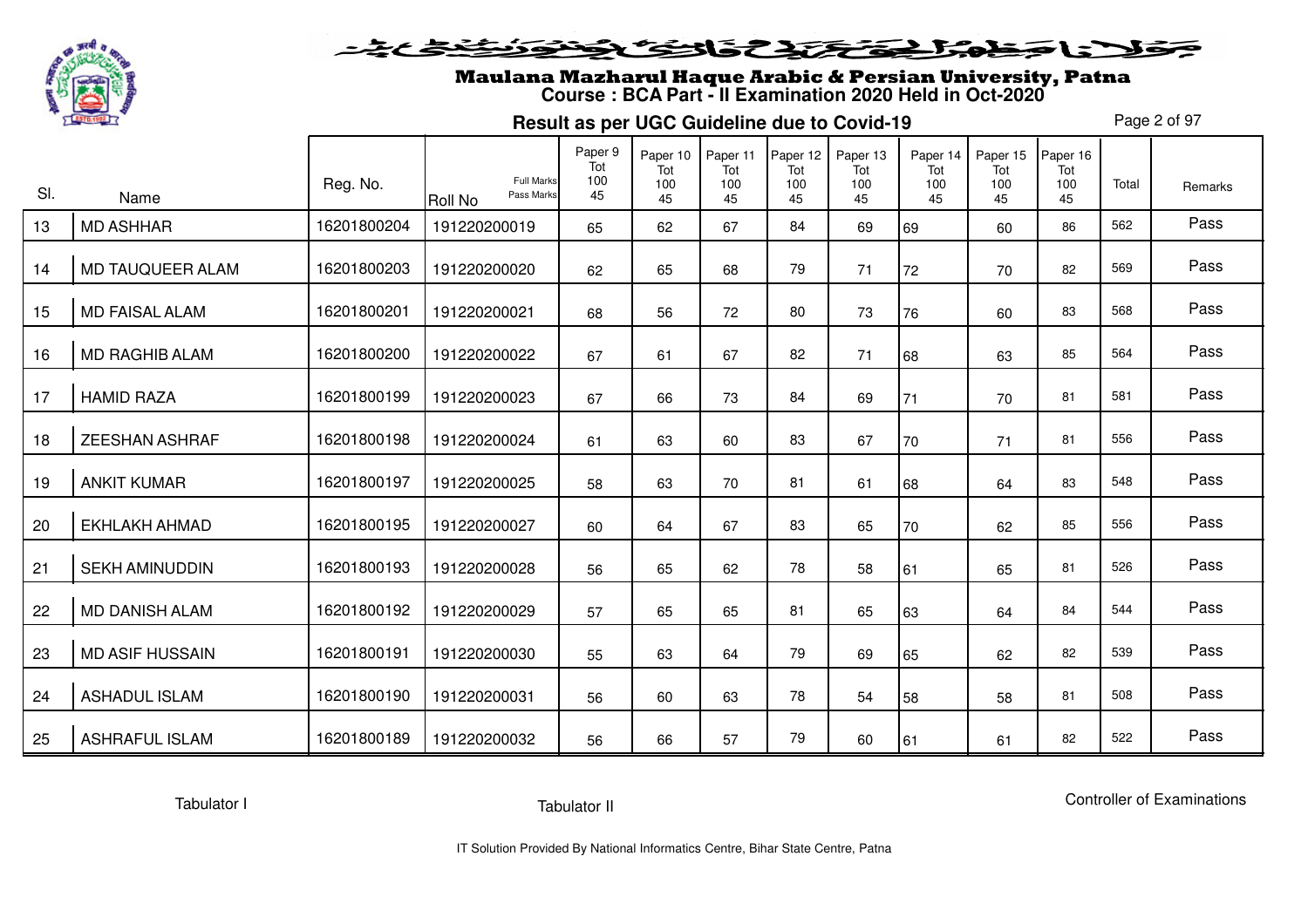

#### فلانا وطوالحقة كتحكون فينونون فنخدم

# Maulana Mazharul Haque Arabic & Persian University, Patna **Course : BCA Part - II Examination 2020 Held in Oct-2020**

**Result as per UGC Guideline due to Covid-19**

Page 3 of 97

| SI.       | Name                | Reg. No.    | Full Marks<br>Pass Marks<br><b>Roll No</b> | Paper 9<br>Tot<br>100<br>45 | Paper 10<br>Tot<br>100<br>45 | Paper 11<br>Tot<br>100<br>45 | Paper 12<br>Tot<br>100<br>45 | Paper 13<br>Tot<br>100<br>45 | Paper 14<br>Tot<br>100<br>45 | Paper 15<br>Tot<br>100<br>45 | Paper 16<br>Tot<br>100<br>45 | Total | Remarks |
|-----------|---------------------|-------------|--------------------------------------------|-----------------------------|------------------------------|------------------------------|------------------------------|------------------------------|------------------------------|------------------------------|------------------------------|-------|---------|
| 26        | MD GOUHAR IMAM      | 16201800188 | 191220200033                               | 65                          | 59                           | 74                           | 81                           | 64                           | 66                           | 65                           | 84                           | 558   | Pass    |
| 27        | <b>ASFAR AHMAD</b>  | 16201800187 | 191220200034                               | 62                          | 64                           | 70                           | 79                           | 69                           | 71                           | 62                           | 81                           | 558   | Pass    |
| 28        | MD TANZEEL ZEYA     | 16201800186 | 191220200035                               | 62                          | 68                           | 63                           | 80                           | 77                           | 71                           | 68                           | 83                           | 572   | Pass    |
| 29        | MD. SAMIR AHMAD     | 16201805887 | 191220200038                               | 70                          | 67                           | 71                           | 85                           | 74                           | 77                           | 68                           | 81                           | 593   | Pass    |
| 30        | <b>SAIF AKHTER</b>  | 16201800194 | 191220200039                               | 67                          | 60                           | 75                           | 78                           | 77                           | 73                           | 66                           | 79                           | 575   | Pass    |
| 123<br>31 | <b>MAHI RAJ</b>     | 16201800299 | 191230200008                               | 71                          | 66                           | 68                           | 82                           | 69                           | 70                           | 72                           | 82                           | 580   | Pass    |
| 32        | <b>RISHA ARFEEN</b> | 16201800298 | 191230200009                               | 62                          | 74                           | 69                           | 74                           | 67                           | 67                           | 70                           | 71                           | 554   | Pass    |
| 33        | RAHILA FATIMA       | 16201800296 | 191230200010                               | 71                          | 70                           | 68                           | 75                           | 69                           | 69                           | 69                           | 72                           | 563   | Pass    |
| 34        | PRITAM KUMAR SINGH  | 16201800295 | 191230200011                               | 63                          | 66                           | 67                           | 72                           | 64                           | 67                           | 64                           | 73                           | 536   | Pass    |
| 35        | <b>ALIYA SABA</b>   | 16201800294 | 191230200012                               | 67                          | 70                           | 69                           | 75                           | 70                           | 68                           | 72                           | 73                           | 564   | Pass    |
| 36        | <b>SOHRAB ALAM</b>  | 16201800293 | 191230200013                               | 75                          | 68                           | 68                           | 72                           | 62                           | 70                           | 74                           | 76                           | 565   | Pass    |
| 37        | <b>MD SHAHAB</b>    | 16201800291 | 191230200014                               | 58                          | 54                           | 63                           | 72                           | 62                           | 63                           | 57                           | 70                           | 499   | Pass    |

Tabulator I

Tabulator II

Controller of Examinations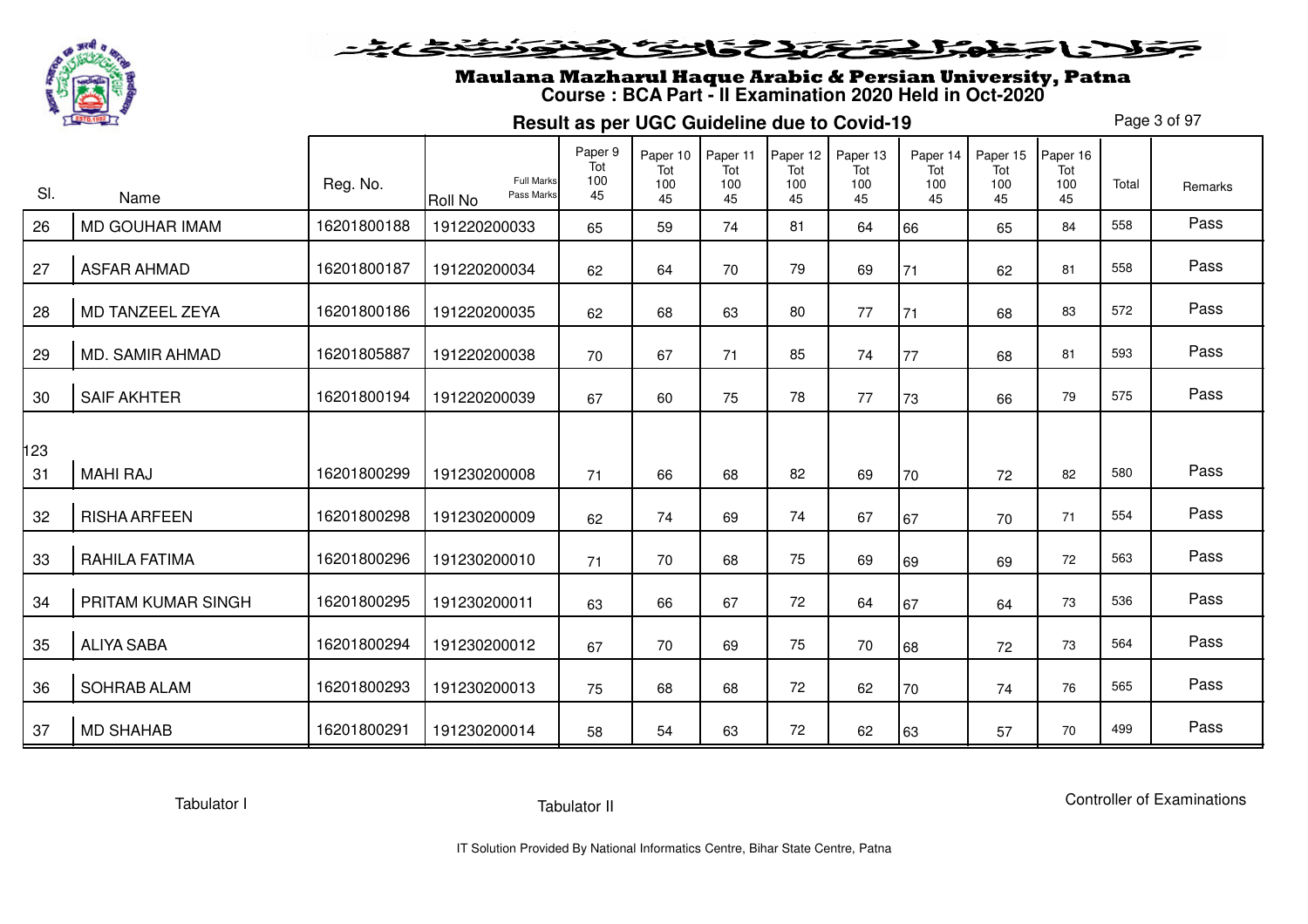

# Maulana Mazharul Haque Arabic & Persian University, Patna **Course : BCA Part - II Examination 2020 Held in Oct-2020**

**Result as per UGC Guideline due to Covid-19**

Page 4 of 97

|     |                       | Reg. No.    | <b>Full Marks</b>            | Paper 9<br>Tot<br>100 | Paper 10<br>Tot<br>100 | Paper 11<br>Tot<br>100 | Paper 12<br>Tot<br>100 | Paper 13<br>Tot<br>100 | Paper 14<br>Tot<br>100 | Paper 15<br>Tot<br>100 | Paper 16<br>Tot<br>100 | Total | Remarks |
|-----|-----------------------|-------------|------------------------------|-----------------------|------------------------|------------------------|------------------------|------------------------|------------------------|------------------------|------------------------|-------|---------|
| SI. | Name                  |             | Pass Marks<br><b>Roll No</b> | 45                    | 45                     | 45                     | 45                     | 45                     | 45                     | 45                     | 45                     |       |         |
| 38  | <b>SAQUIB SABIR</b>   | 16201800286 | 191230200015                 | 67                    | 64                     | 67                     | 76                     | 67                     | 65                     | 63                     | 74                     | 543   | Pass    |
| 39  | <b>TAHREEN FATMA</b>  | 16201800284 | 191230200016                 | 71                    | 69                     | 69                     | 73                     | 71                     | 67                     | 71                     | 74                     | 565   | Pass    |
| 40  | <b>AZAD ANSARI</b>    | 16201800282 | 191230200017                 | 67                    | 71                     | 69                     | 76                     | 65                     | 68                     | 65                     | 73                     | 554   | Pass    |
| 41  | MD ZEYA IQBAL         | 16201800280 | 191230200018                 | 62                    | 63                     | 62                     | 74                     | 65                     | 67                     | 67                     | 70                     | 530   | Pass    |
| 42  | <b>MD ADIL MUMTAZ</b> | 16201800279 | 191230200019                 | 60                    | 63                     | 64                     | 68                     | 69                     | 65                     | 65                     | 71                     | 525   | Pass    |
| 43  | <b>GAURAV KUMAR</b>   | 16201800277 | 191230200020                 | 66                    | 65                     | 68                     | 72                     | 67                     | 70                     | 70                     | 71                     | 549   | Pass    |
| 44  | SYED ZEESHAN HUSSAIN  | 16201800275 | 191230200021                 | 73                    | 67                     | 67                     | 77                     | 72                     | 70                     | 61                     | 75                     | 562   | Pass    |
| 45  | <b>MOHIT KUMAR</b>    | 16201800274 | 191230200022                 | 62                    | 56                     | 66                     | 72                     | 64                     | 65                     | 66                     | 72                     | 523   | Pass    |
| 46  | <b>ALIYA ASGHARI</b>  | 16201800272 | 191230200023                 | 70                    | 69                     | 68                     | 71                     | 70                     | 66                     | 68                     | 76                     | 558   | Pass    |
| 47  | <b>IRSHAD ALI</b>     | 16201800271 | 191230200024                 | 64                    | 73                     | 66                     | 71                     | 66                     | 63                     | 65                     | 74                     | 542   | Pass    |
| 48  | <b>AAMIR ASHRAF</b>   | 16201800270 | 191230200025                 | 68                    | 68                     | 68                     | 75                     | 66                     | 69                     | 63                     | 71                     | 548   | Pass    |
| 49  | <b>WASIM ALAM</b>     | 16201800269 | 191230200026                 | 65                    | 63                     | 67                     | 74                     | 63                     | 69                     | 64                     | 73                     | 538   | Pass    |
| 50  | MD TOSHIF RAJA KHAN   | 16201800268 | 191230200027                 | 64                    | 66                     | 66                     | 71                     | 65                     | 68                     | 64                     | 72                     | 536   | Pass    |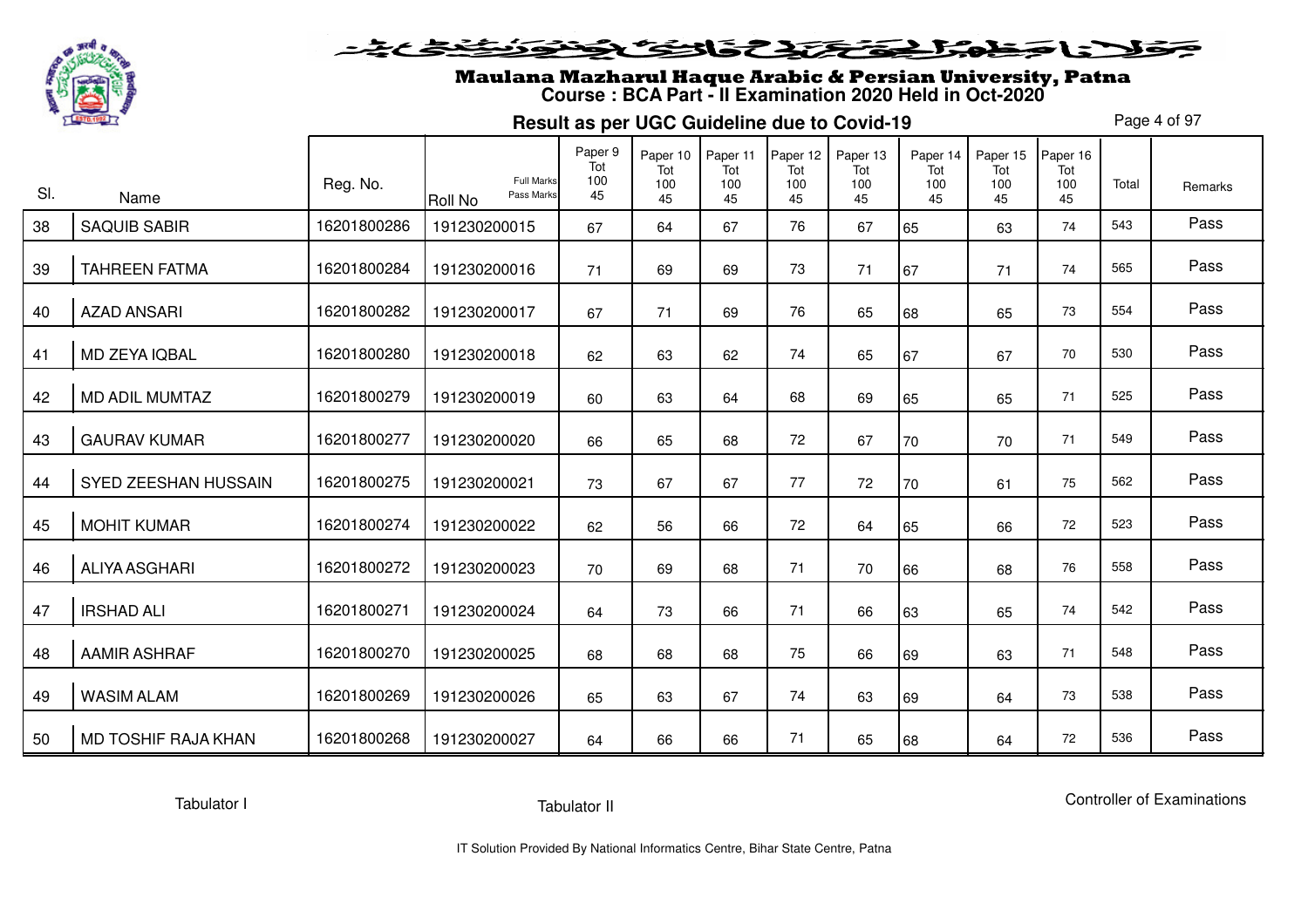

# Maulana Mazharul Haque Arabic & Persian University, Patna **Course : BCA Part - II Examination 2020 Held in Oct-2020**

**Result as per UGC Guideline due to Covid-19**

Page 5 of 97

|     |                              | Reg. No.    | <b>Full Marks</b>            | Paper 9<br>Tot<br>100 | Paper 10<br>Tot<br>100 | Paper 11<br>Tot<br>100 | Paper 12<br>Tot<br>100 | Paper 13<br>Tot<br>100 | Paper 14<br>Tot<br>100 | Paper 15<br>Tot<br>100 | Paper 16<br>Tot<br>100 | Total | Remarks |
|-----|------------------------------|-------------|------------------------------|-----------------------|------------------------|------------------------|------------------------|------------------------|------------------------|------------------------|------------------------|-------|---------|
| SI. | Name                         |             | Pass Marks<br><b>Roll No</b> | 45                    | 45                     | 45                     | 45                     | 45                     | 45                     | 45                     | 45                     |       |         |
| 51  | <b>ABHISHEK KUMAR</b>        | 16201800265 | 191230200028                 | 68                    | 64                     | 69                     | 74                     | 71                     | 69                     | 63                     | 72                     | 550   | Pass    |
| 52  | AZMAT JAHAN                  | 16201800262 | 191230200029                 | 65                    | 66                     | 65                     | 86                     | 68                     | 65                     | 68                     | 77                     | 560   | Pass    |
| 53  | <b>ANAND RAJ</b>             | 16201800261 | 191230200030                 | 70                    | 73                     | 64                     | 74                     | 68                     | 70                     | 67                     | 72                     | 558   | Pass    |
| 54  | <b>NAZ FATMA</b>             | 16201800258 | 191230200031                 | 67                    | 74                     | 65                     | 78                     | 71                     | 69                     | 72                     | 72                     | 568   | Pass    |
| 55  | MD NAYEEMUL HAQUE            | 16201800257 | 191230200032                 | 72                    | 69                     | 68                     | 76                     | 69                     | 67                     | 69                     | 69                     | 559   | Pass    |
| 56  | <b>MD ARIF</b>               | 16201800256 | 191230200033                 | 62                    | 69                     | 65                     | 66                     | 70                     | 65                     | 61                     | 65                     | 523   | Pass    |
| 57  | <b>MOBASHSHAREEN FIRDAUS</b> | 16201800253 | 191230200034                 | 70                    | 68                     | 67                     | 83                     | 69                     | 66                     | 65                     | 83                     | 571   | Pass    |
| 58  | <b>BALAGHAT HUSSAIN</b>      | 16201800252 | 191230200035                 | 64                    | 64                     | 67                     | 70                     | 67                     | 68                     | 62                     | 74                     | 536   | Pass    |
| 59  | <b>MD FAIZAN AKHTER</b>      | 16201800248 | 191230200036                 | 62                    | 65                     | 64                     | 73                     | 66                     | 70                     | 59                     | 69                     | 528   | Pass    |
| 60  | <b>RAHMAT NAAZ</b>           | 16201800247 | 191230200037                 | 69                    | 70                     | 69                     | 76                     | 68                     | 69                     | 67                     | 75                     | 563   | Pass    |
| 61  | MOHAMMAD ARMAN               | 16201800245 | 191230200038                 | 64                    | 70                     | 69                     | 72                     | 65                     | 68                     | 63                     | 73                     | 544   | Pass    |
| 62  | MD. OSAMA                    | 16201806498 | 191230200039                 | 58                    | 71                     | 66                     | 71                     | 62                     | 66                     | 65                     | 72                     | 531   | Pass    |
| 63  | <b>ANJALI KUMARI</b>         | 16201800302 | 191230200040                 | 71                    | 67                     | 68                     | 76                     | 80                     | 67                     | 67                     | 75                     | 571   | Pass    |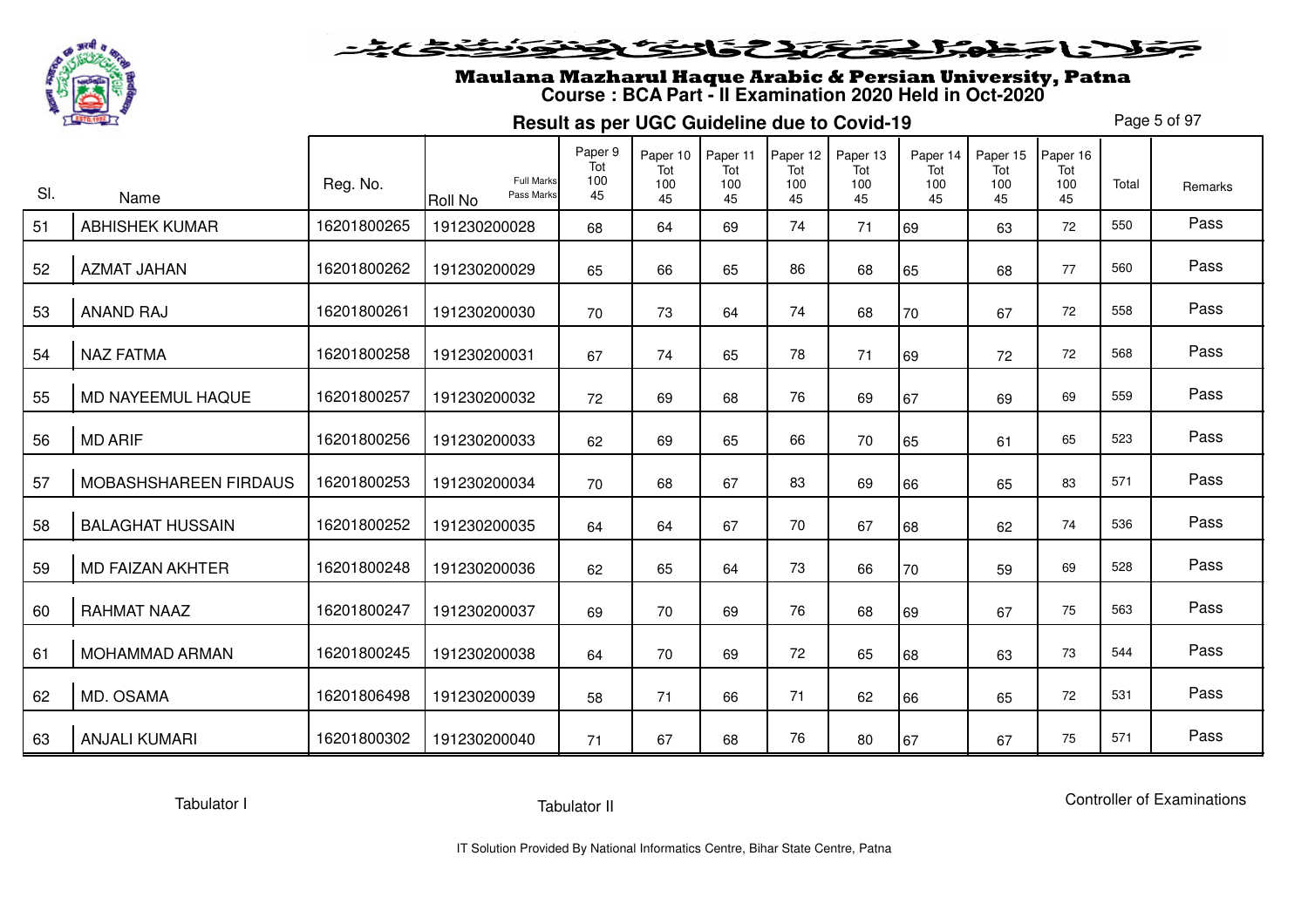

# Maulana Mazharul Haque Arabic & Persian University, Patna **Course : BCA Part - II Examination 2020 Held in Oct-2020**

**Result as per UGC Guideline due to Covid-19**

Page 6 of 97

|     |                        |             |                                            | Paper 9<br>Tot | Paper 10<br>Tot | Paper 11<br>Tot | Paper 12<br>Tot | Paper 13<br>Tot | Paper 14<br>Tot | Paper 15<br>Tot | Paper 16<br>Tot |       |         |
|-----|------------------------|-------------|--------------------------------------------|----------------|-----------------|-----------------|-----------------|-----------------|-----------------|-----------------|-----------------|-------|---------|
| SI. | Name                   | Reg. No.    | Full Marks<br>Pass Marks<br><b>Roll No</b> | 100<br>45      | 100<br>45       | 100<br>45       | 100<br>45       | 100<br>45       | 100<br>45       | 100<br>45       | 100<br>45       | Total | Remarks |
| 64  | <b>UMAR MUJTABA</b>    | 16201800301 | 191230200041                               | 64             | 71              | 68              | 66              | 68              | 65              | 66              | 67              | 535   | Pass    |
| 65  | <b>KOMAL KUMARI</b>    | 16201800300 | 191230200042                               | 63             | 70              | 67              | 73              | 72              | 68              | 64              | 74              | 551   | Pass    |
| 66  | <b>UMRA RAZA</b>       | 16201800292 | 191230200044                               | 68             | 74              | 67              | 76              | 71              | 69              | 64              | 74              | 563   | Pass    |
| 67  | <b>MD AKHTAR</b>       | 16201800289 | 191230200045                               | 58             | 64              | 59              | 73              | 62              | 63              | 57              | 71              | 507   | Pass    |
| 68  | <b>MD ASHRAF ALAM</b>  | 16201800288 | 191230200046                               | 68             | 66              | 69              | 74              | 67              | 62              | 60              | 72              | 538   | Pass    |
| 69  | <b>AKSHAY KUMAR</b>    | 16201800287 | 191230200047                               | 61             | 64              | 65              | 74              | 65              | 65              | 61              | 72              | 527   | Pass    |
| 70  | <b>MD TAZIM ALAM</b>   | 16201800283 | 191230200048                               | 68             | 67              | 68              | 74              | 72              | 69              | 63              | 73              | 554   | Pass    |
| 71  | <b>PRADUMN KUMAR</b>   | 16201800278 | 191230200049                               | 62             | 69              | 68              | 72              | 68              | 68              | 62              | 69              | 538   | Pass    |
| 72  | <b>ANAND KUMAR</b>     | 16201800276 | 191230200050                               | 62             | 66              | 64              | 73              | 68              | 63              | 64              | 71              | 531   | Pass    |
| 73  | <b>MD MONAWWAR</b>     | 16201800273 | 191230200051                               | 58             | 63              | 65              | 76              | 62              | 66              | 62              | 70              | 522   | Pass    |
| 74  | <b>BUSHRA RAHMAN</b>   | 16201800266 | 191230200052                               | 66             | 69              | 72              | 76              | 72              | 62              | 65              | 75              | 557   | Pass    |
| 75  | AISHA KHANAM           | 16201800264 | 191230200053                               | 68             | 66              | 73              | 74              | 69              | 66              | 58              | 73              | 547   | Pass    |
| 76  | <b>MD ASAD HUSSAIN</b> | 16201800260 | 191230200054                               | 63             | 67              | 74              | 73              | 68              | 69              | 65              | 71              | 550   | Pass    |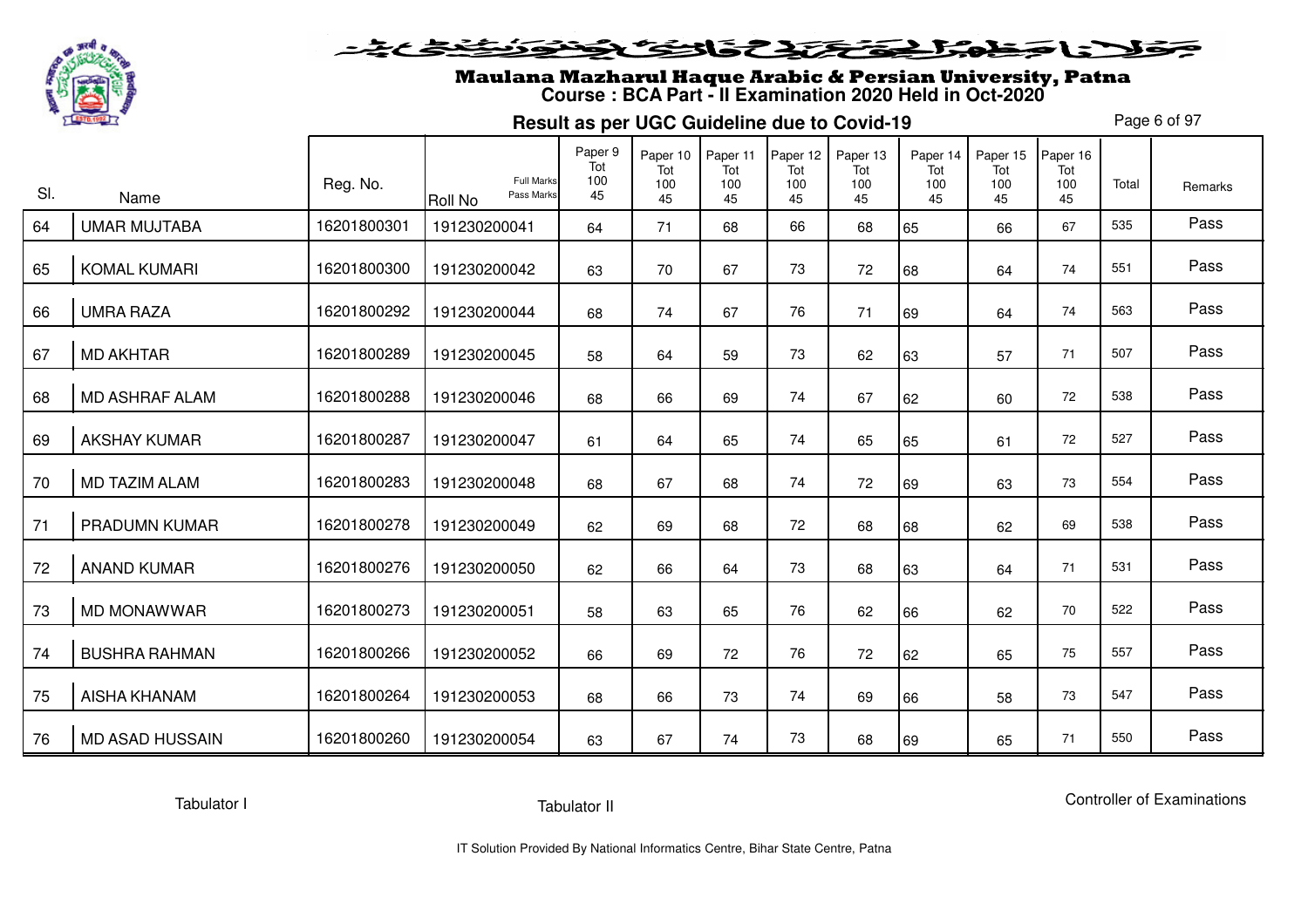

#### فلانا حفاشكتكك فانخلخ <u>موزينندي عيد</u>

# Maulana Mazharul Haque Arabic & Persian University, Patna **Course : BCA Part - II Examination 2020 Held in Oct-2020**

**Result as per UGC Guideline due to Covid-19**

Page 7 of 97

| SI. | Name                    | Reg. No.    | <b>Full Marks</b><br>Pass Marks<br>Roll No | Paper 9<br>Tot<br>100<br>45 | Paper 10<br>Tot<br>100<br>45 | Paper 11<br>Tot<br>100<br>45 | Paper 12<br>Tot<br>100<br>45 | Paper 13<br>Tot<br>100<br>45 | Paper 14<br>Tot<br>100<br>45 | Paper 15<br>Tot<br>100<br>45 | Paper 16<br>Tot<br>100<br>45 | Total | Remarks  |
|-----|-------------------------|-------------|--------------------------------------------|-----------------------------|------------------------------|------------------------------|------------------------------|------------------------------|------------------------------|------------------------------|------------------------------|-------|----------|
| 77  | <b>AHMAD HARIS</b>      | 16201800255 | 191230200055                               | 61                          | 67                           | 73                           | 73                           | 66                           | 68                           | 64                           | 70                           | 542   | Pass     |
| 78  | NEETEESH KUMAR UPADHAYA | 16201800254 | 191230200056                               | 66                          | 66                           | 68                           | 76                           | 69                           | 64                           | 63                           | 73                           | 545   | Pass     |
| 79  | <b>MD SHARIQUE</b>      | 16201800251 | 191230200057                               | 64                          | 74                           | 68                           | 73                           | 69                           | 70                           | 68                           | 73                           | 559   | Pass     |
| 80  | <b>AFZAL ALAM</b>       | 16201800246 | 191230200058                               | 56                          | 65                           | 68                           | 74                           | 63                           | 60                           | 57                           | 70                           | 513   | Pass     |
| 81  | <b>SHAZI HASSAN</b>     | 16201800303 | 191230200092                               | 62                          | 69                           | 68                           | 74                           | 67                           | 63                           | 63                           | 72                           | 538   | Pass     |
| 82  | <b>KHURRAM SHADAB</b>   | 16201800290 | 191230200093                               | 63                          | 70                           | 69                           | 72                           | 70                           | 71                           | 63                           | 71                           | 549   | Pass     |
| 83  | <b>SADIA RAHMANI</b>    | 16201800285 | 191230200094                               | 63                          | 77                           | 65                           | 76                           | 71                           | 64                           | 59                           | 73                           | 548   | Pass     |
| 84  | MAHJABI EJAZ KHAN       | 16201800281 | 191230200095                               | 67                          | 73                           | 67                           | 77                           | 77                           | 69                           | 60                           | 74                           | 564   | Pass     |
| 85  | <b>RAHBER ALI</b>       | 16201800263 | 191230200096                               | 65                          | 67                           | 69                           | 72                           | 66                           | 64                           | 60                           | 72                           | 535   | Pass     |
| 86  | <b>MD IMRAN</b>         | 16201800259 | 191230200097                               | 42                          | 42                           | 64                           | 66                           | 73                           | 70                           | 61                           | 66                           | 484   | Promoted |
| 87  | <b>SAISTA KHATOON</b>   | 16201800250 | 191230200098                               | 53                          | 61                           | 60                           | 72                           | 66                           | 61                           | 54                           | 73                           | 500   | Pass     |
| 125 |                         |             |                                            |                             |                              |                              |                              |                              |                              |                              |                              |       |          |
| 88  | <b>MD SHAMIM ALAM</b>   | 16201800428 | 191250200001                               | 71                          | 67                           | 68                           | 84                           | 48                           | 80                           | 68                           | 84                           | 570   | Pass     |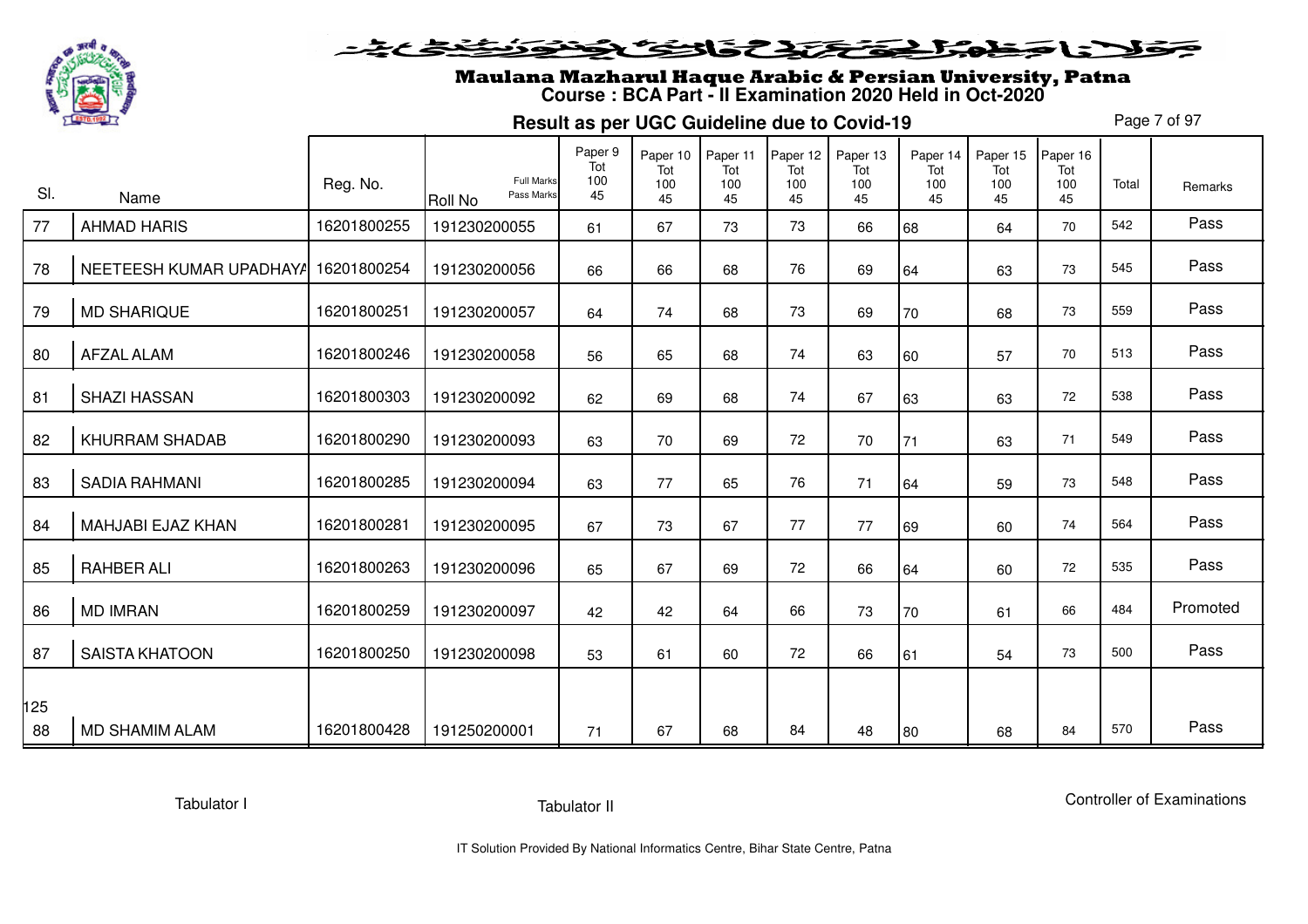

# Maulana Mazharul Haque Arabic & Persian University, Patna **Course : BCA Part - II Examination 2020 Held in Oct-2020**

**Result as per UGC Guideline due to Covid-19**

Page 8 of 97

|     |                         |             |                                                   | Paper 9<br>Tot | Paper 10<br>Tot | Paper 11<br>Tot | Paper 12<br>Tot | Paper 13<br>Tot | Paper 14<br>Tot | Paper 15<br>Tot | Paper 16<br>Tot |       |         |
|-----|-------------------------|-------------|---------------------------------------------------|----------------|-----------------|-----------------|-----------------|-----------------|-----------------|-----------------|-----------------|-------|---------|
| SI. | Name                    | Reg. No.    | <b>Full Marks</b><br>Pass Marks<br><b>Roll No</b> | 100<br>45      | 100<br>45       | 100<br>45       | 100<br>45       | 100<br>45       | 100<br>45       | 100<br>45       | 100<br>45       | Total | Remarks |
| 89  | ROQUIYA PARWEEN         | 16201800426 | 191250200003                                      | 66             | 71              | 72              | 79              | 76              | 81              | 72              | 80              | 597   | Pass    |
| 90  | KIRITI UPADHYAY         | 16201800425 | 191250200004                                      | 81             | 70              | 76              | 88              | 84              | 84              | 74              | 89              | 646   | Pass    |
| 91  | <b>MD AKBAR HUSAIN</b>  | 16201800424 | 191250200005                                      | 63             | 64              | 69              | 77              | 71              | 75              | 75              | 74              | 568   | Pass    |
| 92  | <b>MD ISMAIL ALAM</b>   | 16201800423 | 191250200006                                      | 64             | 68              | 66              | 81              | 73              | 80              | 67              | 81              | 580   | Pass    |
| 93  | <b>PRINCE KUMAR</b>     | 16201800422 | 191250200007                                      | 77             | 72              | 73              | 83              | 81              | 79              | 66              | 82              | 613   | Pass    |
| 94  | <b>MD SAQUIB ANSARI</b> | 16201800421 | 191250200008                                      | 87             | 81              | 88              | 88              | 84              | 82              | 82              | 88              | 680   | Pass    |
| 95  | <b>SUMIT RANJAN</b>     | 16201800420 | 191250200009                                      | 71             | 70              | 84              | 80              | 77              | 81              | 71              | 81              | 615   | Pass    |
| 96  | MD SAQUELAIN AKTER      | 16201800419 | 191250200010                                      | 72             | 67              | 85              | 81              | 80              | 81              | 69              | 81              | 616   | Pass    |
| 97  | <b>MD SAQUIB REZA</b>   | 16201800418 | 191250200011                                      | 72             | 70              | 86              | 86              | 84              | 82              | 73              | 88              | 641   | Pass    |
| 98  | <b>MD AQUIB ALAM</b>    | 16201800417 | 191250200012                                      | 79             | 71              | 85              | 86              | 86              | 85              | 70              | 88              | 650   | Pass    |
| 99  | <b>MD AKRAM</b>         | 16201800416 | 191250200013                                      | 73             | 64              | 83              | 83              | 82              | 81              | 74              | 83              | 623   | Pass    |
| 100 | <b>MD SHAHBAZ</b>       | 16201800415 | 191250200014                                      | 69             | 67              | 83              | 83              | 80              | 81              | 74              | 83              | 620   | Pass    |
| 101 | <b>AASHISH KUMAR</b>    | 16201800414 | 191250200015                                      | 76             | 70              | 86              | 86              | 80              | 79              | 79              | 85              | 641   | Pass    |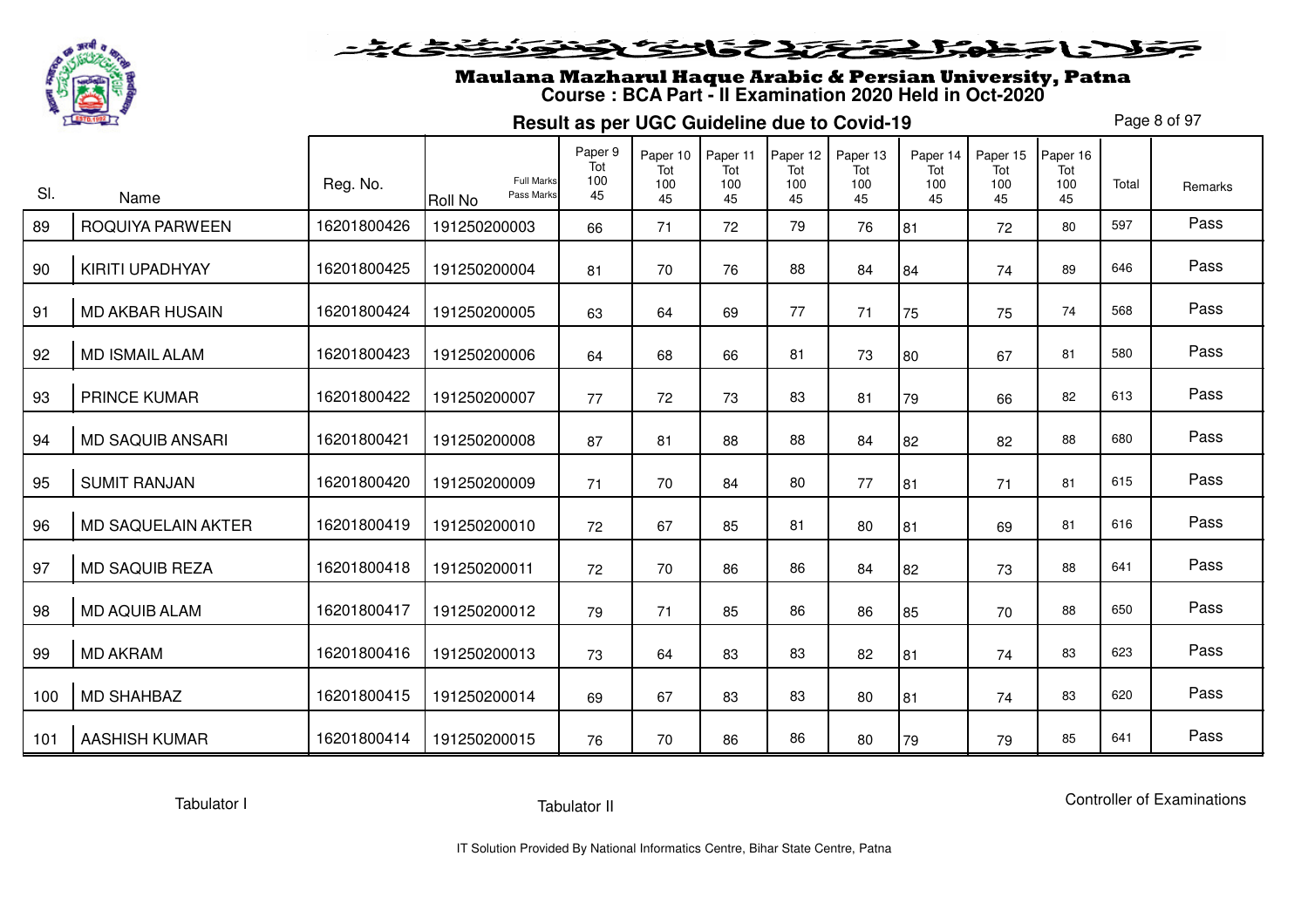

# Maulana Mazharul Haque Arabic & Persian University, Patna **Course : BCA Part - II Examination 2020 Held in Oct-2020**

**Result as per UGC Guideline due to Covid-19**

Page 9 of 97

|     |                         |             |                                            | Paper 9<br>Tot | Paper 10<br>Tot | Paper 11<br>Tot | Paper 12<br>Tot | Paper 13<br>Tot | Paper 14<br>Tot | Paper 15<br>Tot | Paper 16<br>Tot |       |         |
|-----|-------------------------|-------------|--------------------------------------------|----------------|-----------------|-----------------|-----------------|-----------------|-----------------|-----------------|-----------------|-------|---------|
| SI. | Name                    | Reg. No.    | <b>Full Marks</b><br>Pass Marks<br>Roll No | 100<br>45      | 100<br>45       | 100<br>45       | 100<br>45       | 100<br>45       | 100<br>45       | 100<br>45       | 100<br>45       | Total | Remarks |
| 102 | <b>MD NAHID ALI</b>     | 16201800413 | 191250200016                               | 65             | 64              | 82              | 79              | 73              | 77              | 68              | 82              | 590   | Pass    |
| 103 | PARWEZ ALAM             | 16201800412 | 191250200017                               | 69             | 64              | 82              | 78              | 71              | 79              | 61              | 81              | 585   | Pass    |
| 104 | <b>MUNNA ALAM</b>       | 16201800411 | 191250200018                               | 64             | 61              | 82              | 78              | 78              | 79              | 73              | 79              | 594   | Pass    |
| 105 | NIDHI RAZ               | 16201800410 | 191250200019                               | 71             | 68              | 81              | 82              | 77              | 80              | 69              | 81              | 609   | Pass    |
| 106 | MD MANZAR ALAM          | 16201800409 | 191250200020                               | 74             | 65              | 84              | 80              | 76              | 79              | 65              | 82              | 605   | Pass    |
| 107 | <b>MD MERAJ ALAM</b>    | 16201800408 | 191250200021                               | 70             | 68              | 82              | 82              | 81              | 74              | 75              | 83              | 615   | Pass    |
| 108 | MD IKBAL HUSSAIN        | 16201800407 | 191250200022                               | 74             | 66              | 78              | 81              | 72              | 79              | 75              | 72              | 597   | Pass    |
| 109 | <b>MD DANISH</b>        | 16201800406 | 191250200023                               | 63             | 64              | 80              | 81              | 73              | 78              | 76              | 80              | 595   | Pass    |
| 110 | <b>MD AJMAT HUSSAIN</b> | 16201800405 | 191250200024                               | 65             | 63              | 83              | 79              | 75              | 75              | 73              | 79              | 592   | Pass    |
| 111 | <b>GULAM MOHAMMAD</b>   | 16201800404 | 191250200025                               | 79             | 71              | 85              | 88              | 83              | 81              | 73              | 86              | 646   | Pass    |
| 112 | <b>MD SAUD ALAM</b>     | 16201800403 | 191250200026                               | 63             | 67              | 81              | 82              | 77              | 79              | 67              | 82              | 598   | Pass    |
| 113 | <b>MD SHAHID</b>        | 16201800402 | 191250200027                               | 65             | 70              | 83              | 84              | 78              | 78              | 79              | 84              | 621   | Pass    |
| 114 | MD SARFARAZ ALAM        | 16201800401 | 191250200028                               | 74             | 67              | 85              | 85              | 80              | 81              | 77              | 86              | 635   | Pass    |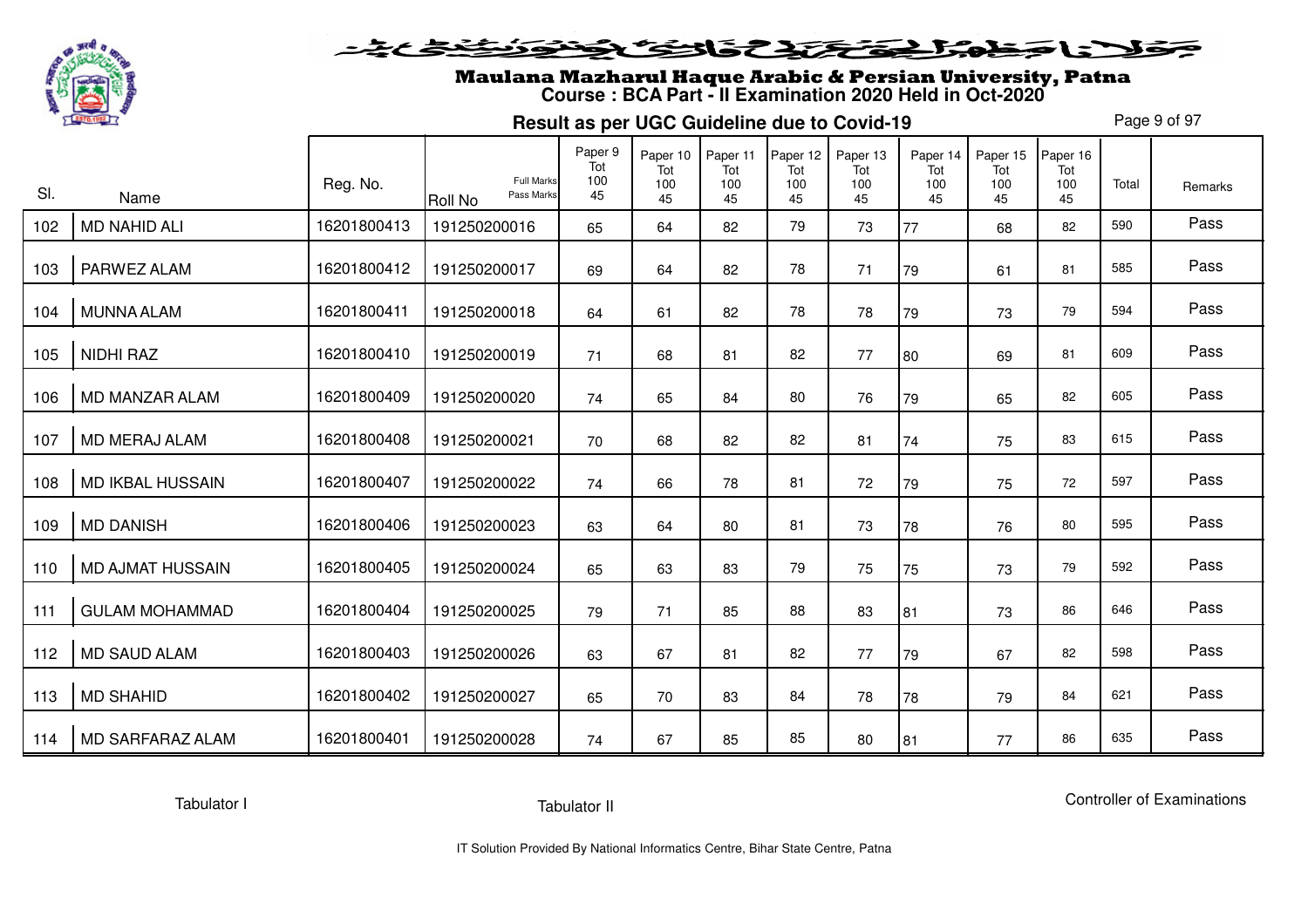

#### فلانا وطوالحقة كتحكون فينونون فنخدم

# Maulana Mazharul Haque Arabic & Persian University, Patna **Course : BCA Part - II Examination 2020 Held in Oct-2020**

**Result as per UGC Guideline due to Covid-19**

Page 10 of 97

| SI. | Name                    | Reg. No.    | <b>Full Marks</b><br>Pass Marks<br><b>Roll No</b> | Paper 9<br>Tot<br>100<br>45 | Paper 10<br>Tot<br>100<br>45 | Paper 11<br>Tot<br>100<br>45 | Paper 12<br>Tot<br>100<br>45 | Paper 13<br>Tot<br>100<br>45 | Paper 14<br>Tot<br>100<br>45 | Paper 15<br>Tot<br>100<br>45 | Paper 16<br>Tot<br>100<br>45 | Total | Remarks |
|-----|-------------------------|-------------|---------------------------------------------------|-----------------------------|------------------------------|------------------------------|------------------------------|------------------------------|------------------------------|------------------------------|------------------------------|-------|---------|
| 115 | MD ZIYAUL MUSTAFA       | 16201800400 | 191250200029                                      | 72                          | 70                           | 84                           | 86                           | 79                           | 78                           | 79                           | 86                           | 634   | Pass    |
| 116 | <b>SAKLEN MUSTAK</b>    | 16201800398 | 191250200030                                      | 58                          | 67                           | 82                           | 82                           | 79                           | 77                           | 67                           | 82                           | 594   | Pass    |
| 117 | MD SHAHNWAZ ALAM        | 16201800397 | 191250200031                                      | 65                          | 66                           | 81                           | 79                           | 75                           | 77                           | 76                           | 86                           | 605   | Pass    |
| 118 | <b>MD SHARIQUE</b>      | 16201800396 | 191250200032                                      | 69                          | 72                           | 82                           | 80                           | 79                           | 77                           | 68                           | 81                           | 608   | Pass    |
| 119 | <b>MD IMRAN</b>         | 16201705568 | 191250200033                                      | 62                          | 62                           | 67                           | 81                           | 74                           | 76                           | 67                           | 81                           | 570   | Pass    |
| 126 |                         |             |                                                   |                             |                              |                              |                              |                              |                              |                              |                              |       |         |
| 120 | <b>MD REHAN ALAM</b>    | 16201705631 | 181260200003                                      | 59                          | 65                           | 69                           | 77                           | 74                           | 70                           | 72                           | 79                           | 565   | Pass    |
| 121 | <b>TERESA TUDU</b>      | 16201705609 | 181260200017                                      | 71                          | 59                           | 74                           | 65                           | 70                           | 63                           | 78                           | 66                           | 546   | Pass    |
| 122 | <b>MANESH KUMAR RAY</b> | 16201705607 | 181260200019                                      | 63                          | 60                           | 70                           | 64                           | 65                           | 65                           | 75                           | 68                           | 530   | Pass    |
| 123 | <b>SHABNAM ARA</b>      | 16201807184 | 191260200001                                      | 67                          | 69                           | 65                           | 79                           | 63                           | 68                           | 69                           | 76                           | 556   | Pass    |
| 124 | <b>SANJEEV KUMAR</b>    | 16201806501 | 191260200003                                      | 63                          | 72                           | 67                           | 77                           | 74                           | 73                           | 69                           | 78                           | 573   | Pass    |
| 125 | <b>RUPESH KUMAR</b>     | 16201806500 | 191260200004                                      | 61                          | 71                           | 69                           | 82                           | 69                           | 79                           | 77                           | 79                           | 587   | Pass    |
| 126 | <b>MD NAHID ANSARI</b>  | 16201806499 | 191260200005                                      | 59                          | 72                           | 66                           | 81                           | 73                           | 71                           | 71                           | 83                           | 576   | Pass    |

Tabulator I

Tabulator II

Controller of Examinations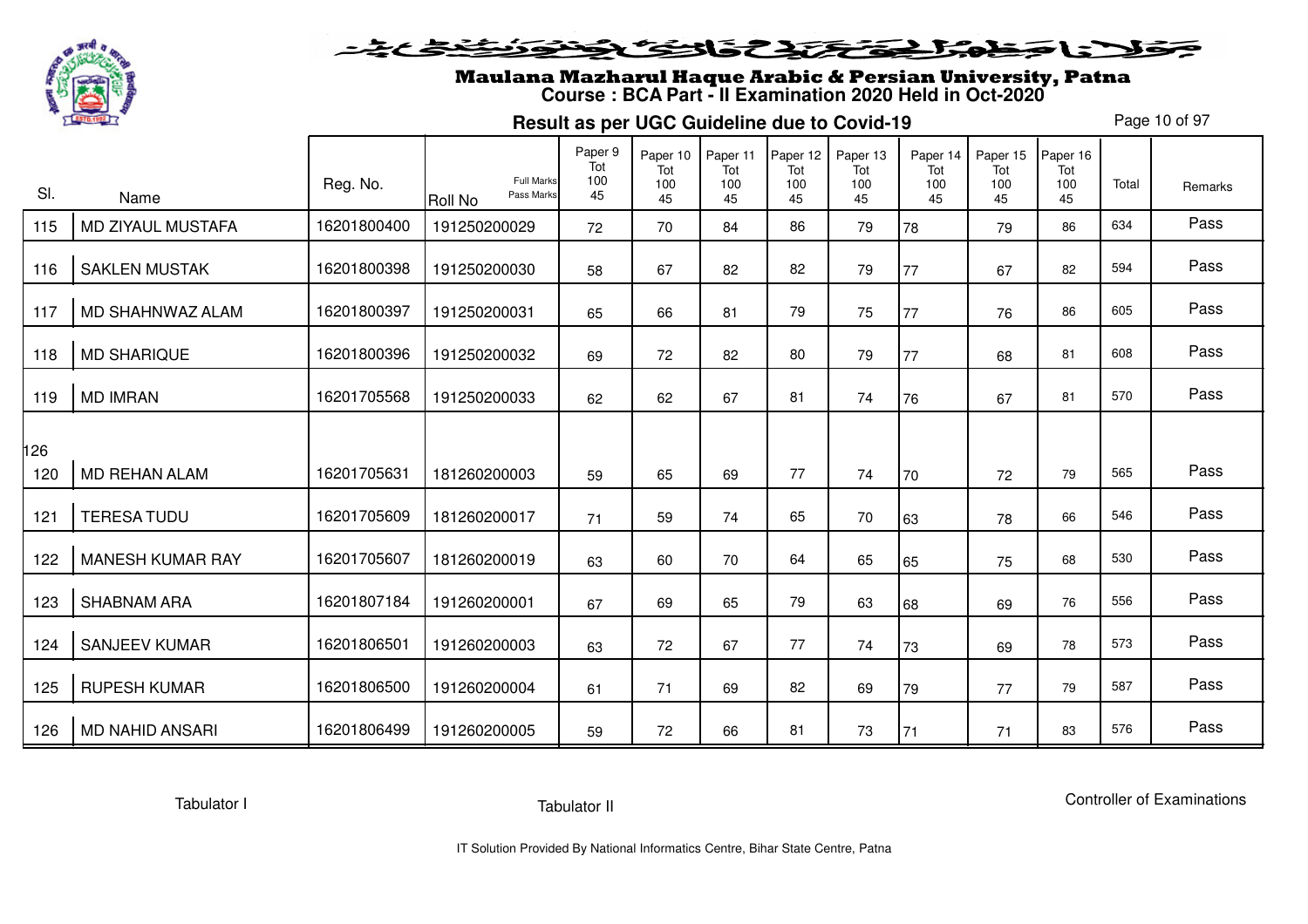

# Maulana Mazharul Haque Arabic & Persian University, Patna **Course : BCA Part - II Examination 2020 Held in Oct-2020**

**Result as per UGC Guideline due to Covid-19**

Page 11 of 97

|     |                             |             |                                                   | Paper 9<br>Tot | Paper 10<br>Tot | Paper 11<br>Tot | Paper 12<br>Tot | Paper 13<br>Tot | Paper 14<br>Tot | Paper 15<br>Tot | Paper 16<br>Tot |       |          |
|-----|-----------------------------|-------------|---------------------------------------------------|----------------|-----------------|-----------------|-----------------|-----------------|-----------------|-----------------|-----------------|-------|----------|
| SI. | Name                        | Reg. No.    | <b>Full Marks</b><br>Pass Marks<br><b>Roll No</b> | 100<br>45      | 100<br>45       | 100<br>45       | 100<br>45       | 100<br>45       | 100<br>45       | 100<br>45       | 100<br>45       | Total | Remarks  |
| 127 | <b>MD RAHID REZA</b>        | 16201800478 | 191260200006                                      | 65             | 68              | 65              | 83              | 71              | 76              | 71              | 81              | 580   | Pass     |
| 128 | <b>BASUDEV SHARMA</b>       | 16201800477 | 191260200007                                      | 57             | 67              | 63              | 83              | 63              | 66              | 67              | 78              | 544   | Pass     |
| 129 | ABDUS SALAM AADIL           | 16201800476 | 191260200008                                      | 42             | 43              | 71              | 79              | 66              | 74              | 75              | 75              | 525   | Promoted |
| 130 | <b>MITHUN KUMAR</b>         | 16201800475 | 191260200009                                      | 60             | 64              | 65              | 76              | 70              | 68              | 72              | 75              | 550   | Pass     |
| 131 | <b>NAWID ALAM</b>           | 16201800474 | 191260200010                                      | 70             | 64              | 66              | 81              | 70              | 66              | 73              | 82              | 572   | Pass     |
| 132 | <b>MD GHALIB</b>            | 16201800473 | 191260200011                                      | 64             | 71              | 66              | 83              | 74              | 74              | 71              | 80              | 583   | Pass     |
| 133 | <b>MD NAZIR AHMAD</b>       | 16201800472 | 191260200012                                      | 61             | 65              | 62              | 81              | 67              | 73              | 71              | 82              | 562   | Pass     |
| 134 | <b>MD DANISH ALAM</b>       | 16201800471 | 191260200013                                      | 62             | 68              | 67              | 78              | 72              | 73              | 67              | 77              | 564   | Pass     |
| 135 | <b>RAVINDER KUMAR SINGH</b> | 16201800467 | 191260200015                                      | 59             | 68              | 67              | 80              | 73              | 79              | 72              | 81              | 579   | Pass     |
| 136 | <b>MAJAHEDUL</b>            | 16201800466 | 191260200016                                      | 64             | 65              | 65              | 80              | 70              | 67              | 73              | 79              | 563   | Pass     |
| 137 | MD RAFI AHMAD               | 16201800465 | 191260200017                                      | 46             | 43              | 72              | 75              | 71              | 70              | 73              | 78              | 528   | Promoted |
| 138 | SHABNAM BEGUM ANSARI        | 16201800464 | 191260200018                                      | 65             | 66              | 59              | 81              | 66              | 69              | 68              | 75              | 549   | Pass     |
| 139 | <b>FAIZAN ASHRAF</b>        | 16201800462 | 191260200019                                      | 60             | 68              | 72              | 79              | 65              | 70              | 72              | 80              | 566   | Pass     |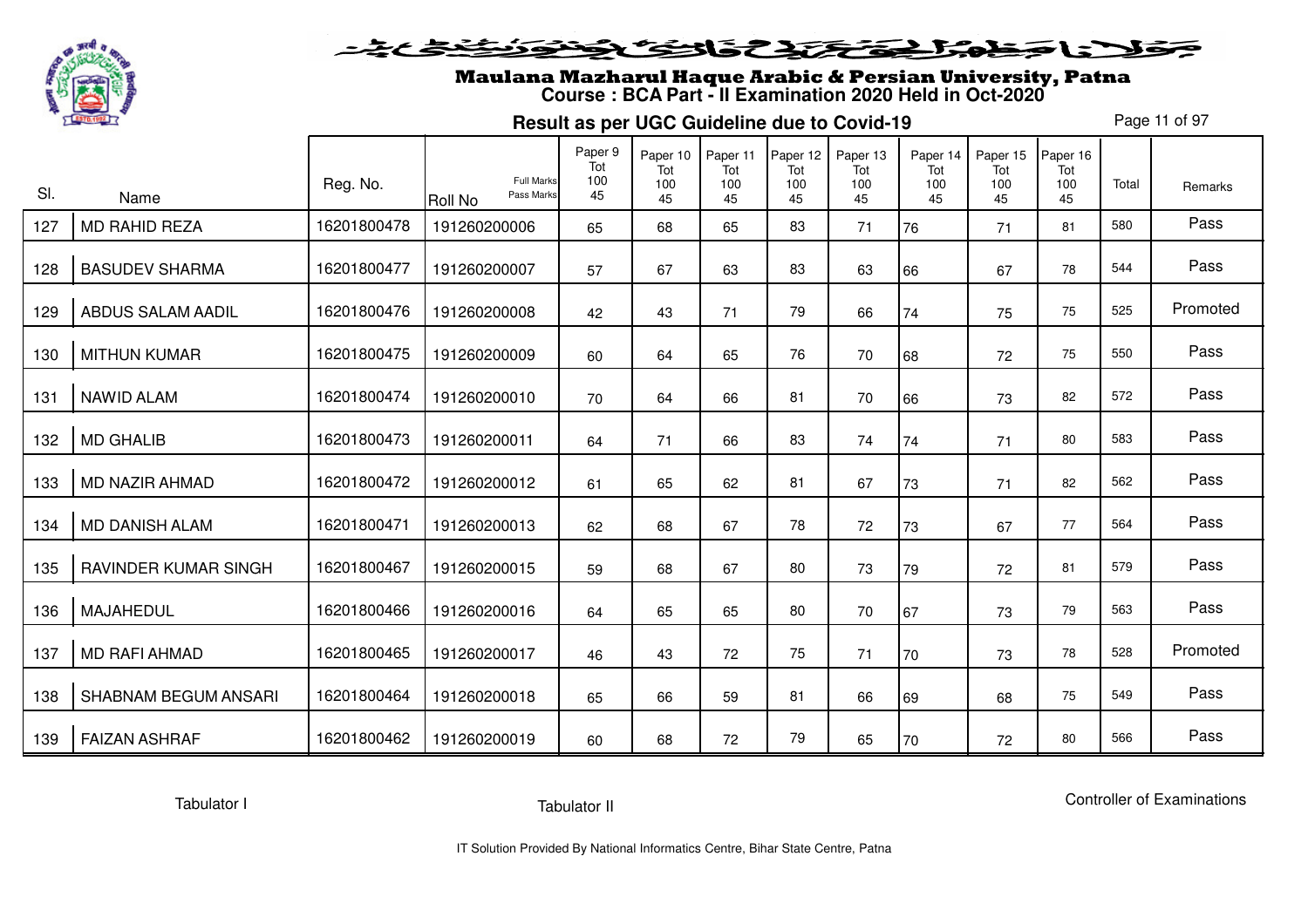

#### فلانا وطوالحقة كتحكون فينونون فنخدم

# Maulana Mazharul Haque Arabic & Persian University, Patna **Course : BCA Part - II Examination 2020 Held in Oct-2020**

**Result as per UGC Guideline due to Covid-19**

Page 12 of 97

| SI. | Name                      | Reg. No.    | <b>Full Marks</b><br>Pass Marks<br>Roll No | Paper 9<br>Tot<br>100<br>45 | Paper 10<br>Tot<br>100<br>45 | Paper 11<br>Tot<br>100<br>45 | Paper 12<br>Tot<br>100<br>45 | Paper 13<br>Tot<br>100<br>45 | Paper 14<br>Tot<br>100<br>45 | Paper 15<br>Tot<br>100<br>45 | Paper 16<br>Tot<br>100<br>45 | Total | Remarks |
|-----|---------------------------|-------------|--------------------------------------------|-----------------------------|------------------------------|------------------------------|------------------------------|------------------------------|------------------------------|------------------------------|------------------------------|-------|---------|
| 140 | <b>MD SAQULAIN ALAM</b>   | 16201800460 | 191260200020                               | 63                          | 66                           | 67                           | 80                           | 69                           | 75                           | 70                           | 80                           | 570   | Pass    |
| 141 | <b>NEETU NAINA</b>        | 16201800459 | 191260200021                               | 65                          | 71                           | 67                           | 82                           | 68                           | 69                           | 72                           | 80                           | 574   | Pass    |
| 142 | <b>MD NAZAM RAZA</b>      | 16201705630 | 191260200022                               | 67                          | 71                           | 68                           | 82                           | 70                           | 67                           | 76                           | 78                           | 579   | Pass    |
| 143 | <b>GOVIND KUMAR YADAV</b> | 16201705629 | 191260200023                               | 66                          | 67                           | 67                           | 80                           | 76                           | 66                           | 70                           | 78                           | 570   | Pass    |
| 144 | AJAY KUMAR HARIJAN        | 16201705627 | 191260200024                               | 66                          | 72                           | 68                           | 79                           | 74                           | 76                           | 68                           | 78                           | 581   | Pass    |
| 127 |                           |             |                                            |                             |                              |                              |                              |                              |                              |                              |                              |       |         |
| 145 | <b>SAIF ALI</b>           | 16201611098 | 171270200051                               | 63                          | 66                           | 65                           | 77                           | 65                           | 68                           | 70                           | 78                           | 552   | Pass    |
| 146 | <b>SUFIYA</b>             | 16201806504 | 191270200034                               | 63                          | 71                           | 68                           | 81                           | 69                           | 69                           | 63                           | 82                           | 566   | Pass    |
| 147 | <b>MARKANDAY KUMAR</b>    | 16201800537 | 191270200035                               | 59                          | 65                           | 61                           | 82                           | 66                           | 64                           | 63                           | 80                           | 540   | Pass    |
| 148 | <b>AMIT KUMAR</b>         | 16201800535 | 191270200036                               | 60                          | 72                           | 64                           | 82                           | 73                           | 66                           | 67                           | 81                           | 565   | Pass    |
| 149 | <b>NEHA KUMARI</b>        | 16201800533 | 191270200037                               | 57                          | 74                           | 65                           | 82                           | 75                           | 69                           | 69                           | 82                           | 573   | Pass    |
| 150 | <b>ARMAN ALI</b>          | 16201800532 | 191270200038                               | 62                          | 71                           | 62                           | 81                           | 70                           | 66                           | 65                           | 79                           | 556   | Pass    |
| 151 | <b>SHAHID AKHTAR</b>      | 16201800531 | 191270200039                               | 66                          | 46                           | 61                           | 80                           | 72                           | 67                           | 72                           | 81                           | 545   | Pass    |

Tabulator I

Tabulator II

Controller of Examinations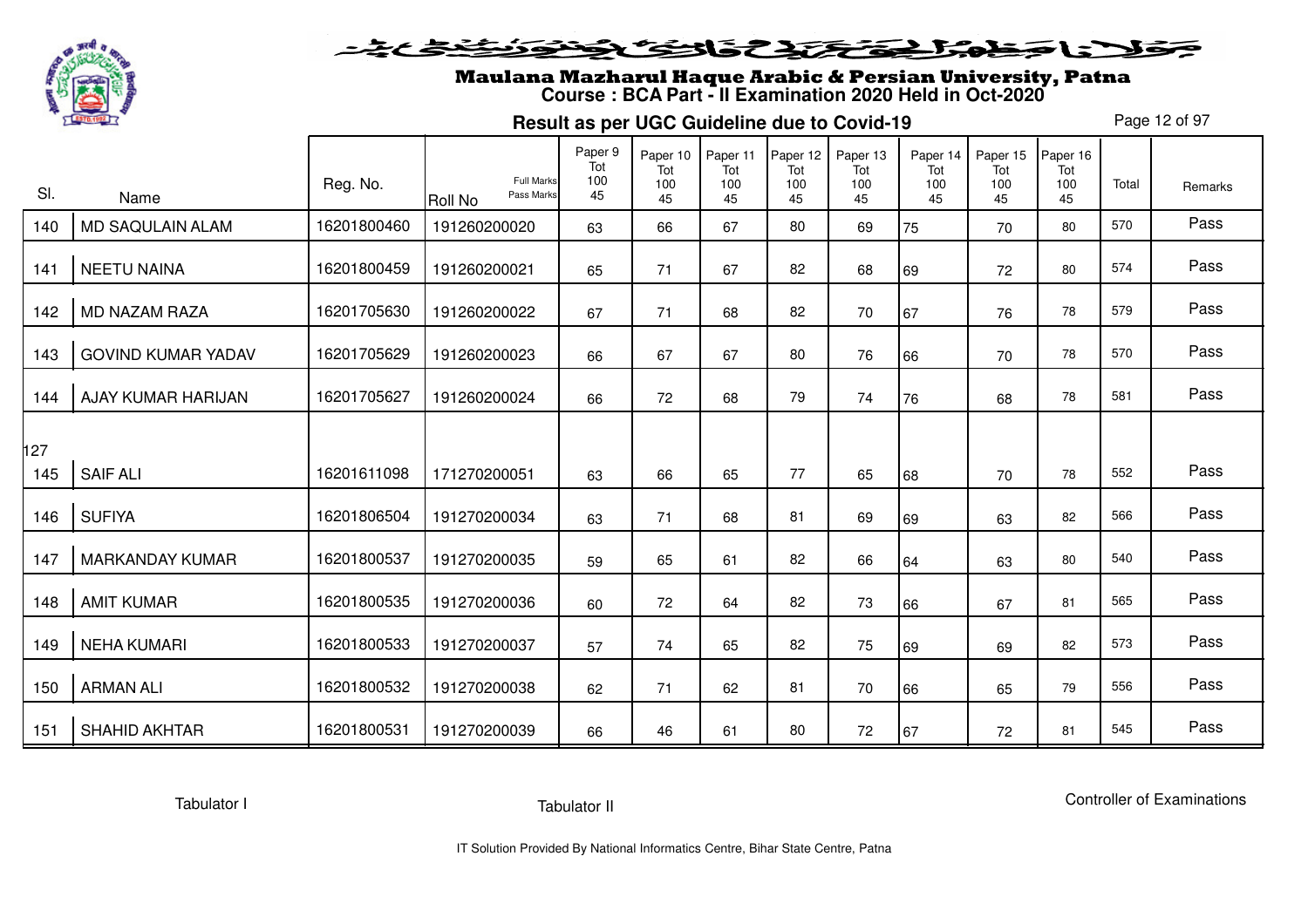

# Maulana Mazharul Haque Arabic & Persian University, Patna **Course : BCA Part - II Examination 2020 Held in Oct-2020**

**Result as per UGC Guideline due to Covid-19**

Page 13 of 97

|     |                      | Reg. No.    | <b>Full Marks</b>            | Paper 9<br>Tot<br>100 | Paper 10<br>Tot<br>100 | Paper 11<br>Tot<br>100 | Paper 12<br>Tot<br>100 | Paper 13<br>Tot<br>100 | Paper 14<br>Tot<br>100 | Paper 15<br>Tot<br>100 | Paper 16<br>Tot<br>100 | Total | Remarks  |
|-----|----------------------|-------------|------------------------------|-----------------------|------------------------|------------------------|------------------------|------------------------|------------------------|------------------------|------------------------|-------|----------|
| SI. | Name                 |             | Pass Marks<br><b>Roll No</b> | 45                    | 45                     | 45                     | 45                     | 45                     | 45                     | 45                     | 45                     |       |          |
| 152 | <b>MD TANWEER</b>    | 16201800530 | 191270200040                 | 66                    | 70                     | 69                     | 83                     | 79                     | 69                     | 79                     | 83                     | 598   | Pass     |
| 153 | <b>SAHZEB ANSARI</b> | 16201800529 | 191270200041                 | 65                    | 70                     | 68                     | 82                     | 79                     | 67                     | 77                     | 81                     | 589   | Pass     |
| 154 | ABHISHEK KUMAR DEXIT | 16201800528 | 191270200042                 | 58                    | 74                     | 68                     | 83                     | 72                     | 70                     | 75                     | 83                     | 583   | Pass     |
| 155 | ANAND KUMAR GUPTA    | 16201800527 | 191270200043                 | 59                    | 44                     | 61                     | 80                     | 62                     | 67                     | 75                     | 80                     | 528   | Promoted |
| 156 | <b>VIKASH KUMAR</b>  | 16201800526 | 191270200044                 | 53                    | 74                     | 68                     | 81                     | 76                     | 69                     | 79                     | 81                     | 581   | Pass     |
| 157 | <b>KAJAL KUMARI</b>  | 16201800525 | 191270200045                 | 54                    | 70                     | 66                     | 81                     | 67                     | 73                     | 78                     | 82                     | 571   | Pass     |
| 158 | <b>NEHAL AHMAD</b>   | 16201800524 | 191270200046                 | 66                    | 68                     | 66                     | 82                     | 76                     | 68                     | 74                     | 80                     | 580   | Pass     |
| 159 | <b>ABRAR AHMAD</b>   | 16201800523 | 191270200047                 | 65                    | 70                     | 66                     | 83                     | 76                     | 67                     | 77                     | 82                     | 586   | Pass     |
| 160 | <b>RAFAT PERWEEN</b> | 16201800522 | 191270200048                 | 60                    | 67                     | 66                     | 80                     | 74                     | 65                     | 77                     | 81                     | 570   | Pass     |
| 161 | <b>AYAN RAZA</b>     | 16201800521 | 191270200049                 | 66                    | 73                     | 66                     | 83                     | 75                     | 69                     | 75                     | 82                     | 589   | Pass     |
| 162 | <b>SAMIRA SHAHIN</b> | 16201800520 | 191270200050                 | 67                    | 70                     | 64                     | 81                     | 75                     | 69                     | 76                     | 81                     | 583   | Pass     |
| 163 | <b>MOHIT KUMAR</b>   | 16201800519 | 191270200051                 | 66                    | 66                     | 66                     | 82                     | 77                     | 69                     | 78                     | 82                     | 586   | Pass     |
| 164 | <b>BELAL AHMAD</b>   | 16201800518 | 191270200052                 | 71                    | 70                     | 67                     | 83                     | 72                     | 68                     | 78                     | 83                     | 592   | Pass     |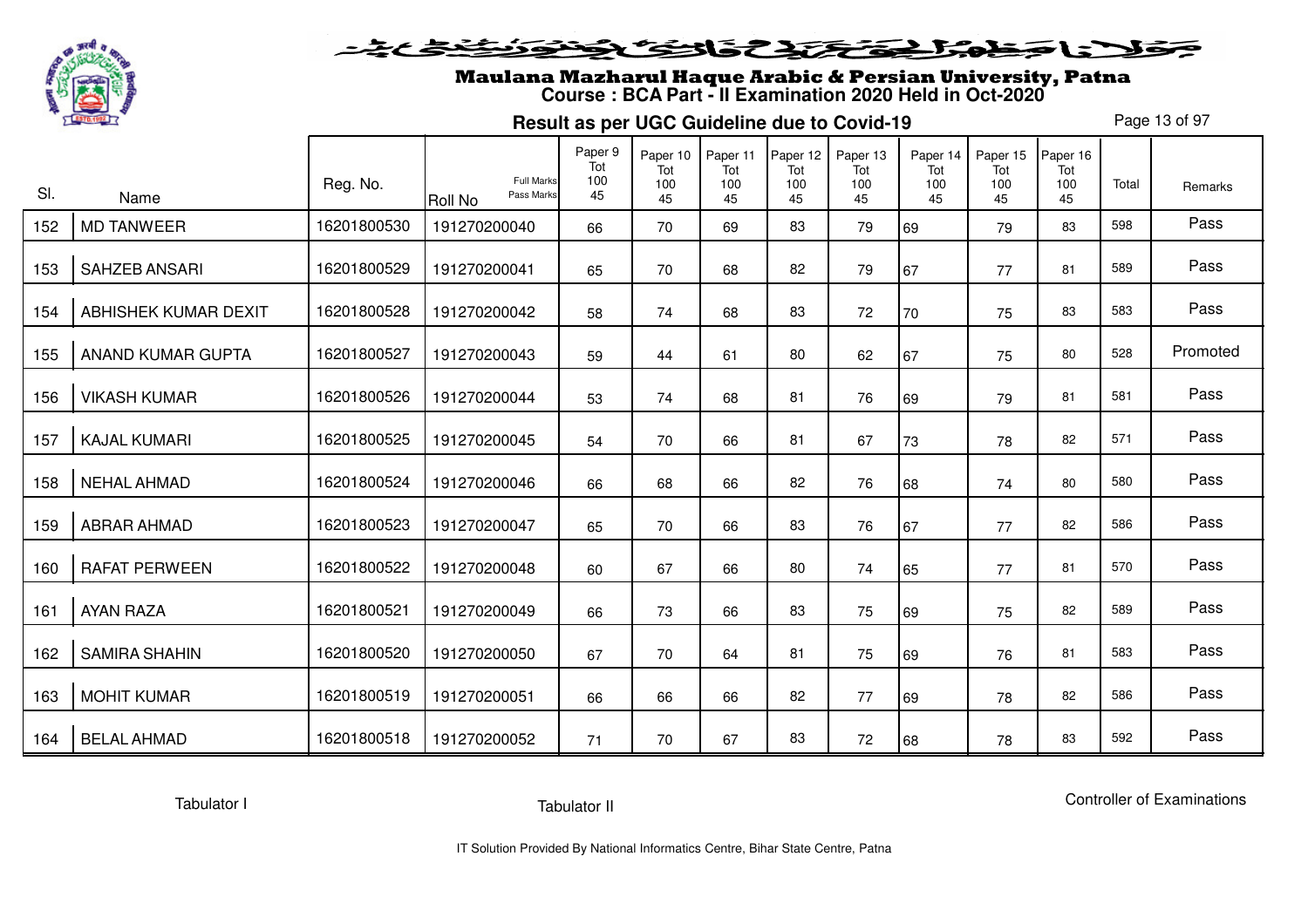

# Maulana Mazharul Haque Arabic & Persian University, Patna **Course : BCA Part - II Examination 2020 Held in Oct-2020**

**Result as per UGC Guideline due to Covid-19**

Page 14 of 97

| SI. |                                       | Reg. No.    | <b>Full Marks</b>            | Paper 9<br>Tot<br>100 | Paper 10<br>Tot<br>100 | Paper 11<br>Tot<br>100 | Paper 12<br>Tot<br>100 | Paper 13<br>Tot<br>100 | Paper 14<br>Tot<br>100 | Paper 15<br>Tot<br>100 | Paper 16<br>Tot<br>100 | Total | Remarks |
|-----|---------------------------------------|-------------|------------------------------|-----------------------|------------------------|------------------------|------------------------|------------------------|------------------------|------------------------|------------------------|-------|---------|
|     | Name                                  |             | Pass Marks<br><b>Roll No</b> | 45                    | 45                     | 45                     | 45                     | 45                     | 45                     | 45                     | 45                     |       |         |
| 165 | <b>SHIVANI SINGH</b>                  | 16201800516 | 191270200054                 | 66                    | 70                     | 69                     | 80                     | 71                     | 67                     | 78                     | 81                     | 582   | Pass    |
| 166 | ROBINA KHATOON                        | 16201800515 | 191270200055                 | 69                    | 72                     | 66                     | 82                     | 75                     | 70                     | 79                     | 82                     | 595   | Pass    |
| 167 | RISHABH RAJ MISHRA                    | 16201800514 | 191270200056                 | 67                    | 70                     | 65                     | 82                     | 76                     | 67                     | 76                     | 80                     | 583   | Pass    |
| 168 | NILAM RAJGRIH BHAGAT                  | 16201800513 | 191270200057                 | 69                    | 70                     | 65                     | 81                     | 76                     | 68                     | 76                     | 80                     | 585   | Pass    |
| 169 | <b>AMIT KUMAR SINGH</b>               | 16201800512 | 191270200058                 | 66                    | 71                     | 71                     | 81                     | 75                     | 71                     | 78                     | 80                     | 593   | Pass    |
| 170 | ALI ABDULLAH SHAIKH HASMA 16201800511 |             | 191270200059                 | 55                    | 69                     | 63                     | 82                     | 69                     | 68                     | 76                     | 81                     | 563   | Pass    |
| 171 | <b>NITEESH KUMAR</b>                  | 16201800510 | 191270200060                 | 60                    | 70                     | 65                     | 80                     | 76                     | 69                     | 74                     | 81                     | 575   | Pass    |
| 172 | ABHISHEK KUMAR SHARMA                 | 16201800509 | 191270200061                 | 58                    | 71                     | 66                     | 81                     | 68                     | 66                     | 76                     | 81                     | 567   | Pass    |
| 173 | <b>IBRAR AHMAD</b>                    | 16201800508 | 191270200062                 | 64                    | 75                     | 67                     | 83                     | 71                     | 67                     | 77                     | 82                     | 586   | Pass    |
| 174 | <b>PRINCE KUMAR</b>                   | 16201800507 | 191270200063                 | 67                    | 70                     | 67                     | 81                     | 73                     | 67                     | 76                     | 81                     | 582   | Pass    |
| 175 | SHADIYA NAZ                           | 16201800506 | 191270200064                 | 66                    | 71                     | 68                     | 82                     | 75                     | 69                     | 70                     | 82                     | 583   | Pass    |
| 176 | SHREYA SHRIVASTAVA                    | 16201800503 | 191270200065                 | 64                    | 68                     | 61                     | 80                     | 72                     | 65                     | 66                     | 81                     | 557   | Pass    |
| 177 | PRASHANT KUMAR UPADHYAY 16201800502   |             | 191270200066                 | 68                    | 72                     | 66                     | 81                     | 71                     | 66                     | 70                     | 81                     | 575   | Pass    |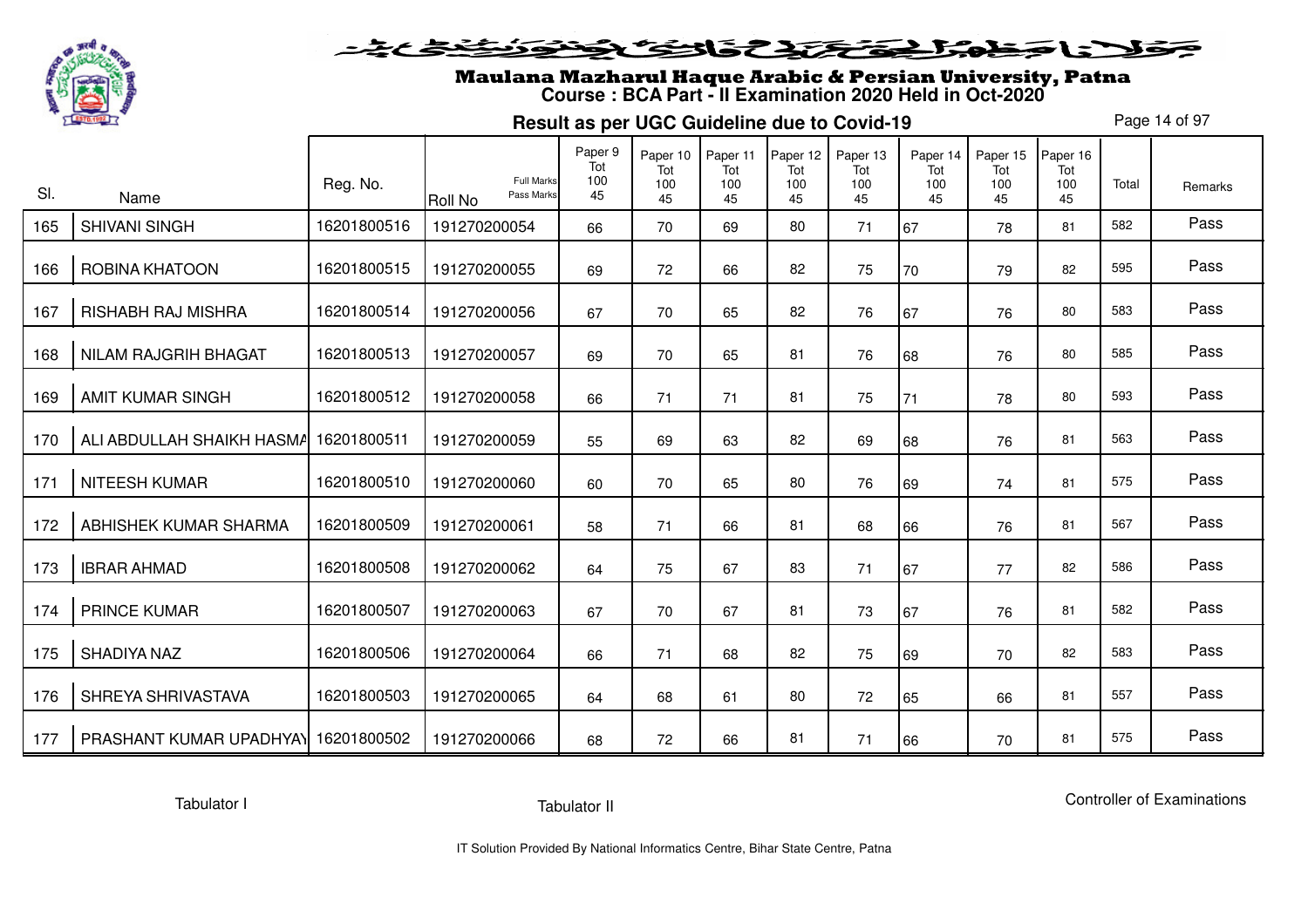

# Maulana Mazharul Haque Arabic & Persian University, Patna **Course : BCA Part - II Examination 2020 Held in Oct-2020**

**Result as per UGC Guideline due to Covid-19**

Page 15 of 97

|     |                          |             |                                            | Paper 9<br>Tot | Paper 10<br>Tot | Paper 11<br>Tot | Paper 12<br>Tot | Paper 13<br>Tot | Paper 14<br>Tot | Paper 15<br>Tot | Paper 16<br>Tot |       |         |
|-----|--------------------------|-------------|--------------------------------------------|----------------|-----------------|-----------------|-----------------|-----------------|-----------------|-----------------|-----------------|-------|---------|
| SI. | Name                     | Reg. No.    | Full Marks<br>Pass Marks<br><b>Roll No</b> | 100<br>45      | 100<br>45       | 100<br>45       | 100<br>45       | 100<br>45       | 100<br>45       | 100<br>45       | 100<br>45       | Total | Remarks |
| 178 | <b>SHALU PANDEY</b>      | 16201800501 | 191270200067                               | 65             | 72              | 66              | 81              | 75              | 68              | 68              | 81              | 576   | Pass    |
| 179 | <b>GYASUDDIN ALI</b>     | 16201800500 | 191270200068                               | 64             | 69              | 64              | 83              | 72              | 66              | 68              | 82              | 568   | Pass    |
| 180 | PRITI PATEL              | 16201800499 | 191270200069                               | 66             | 71              | 67              | 80              | 76              | 65              | 70              | 82              | 577   | Pass    |
| 181 | <b>NEHA KUMARI</b>       | 16201800498 | 191270200070                               | 69             | 70              | 68              | 82              | 71              | 68              | 70              | 81              | 579   | Pass    |
| 182 | <b>BEAUTY KUMARI</b>     | 16201800497 | 191270200071                               | 69             | 72              | 67              | 81              | 77              | 78              | 73              | 81              | 598   | Pass    |
| 183 | <b>ESRAR AHMED</b>       | 16201800496 | 191270200072                               | 57             | 69              | 62              | 83              | 66              | 65              | 63              | 80              | 545   | Pass    |
| 184 | <b>FAHIM RAZA</b>        | 16201800495 | 191270200073                               | 64             | 67              | 62              | 83              | 74              | 78              | 74              | 82              | 584   | Pass    |
| 185 | <b>JYOTI KUMARI</b>      | 16201800494 | 191270200074                               | 63             | 69              | 66              | 81              | 74              | 77              | 67              | 81              | 578   | Pass    |
| 186 | <b>AKANKSHA KUMARI</b>   | 16201800493 | 191270200075                               | 65             | 69              | 68              | 82              | 74              | 78              | 71              | 82              | 589   | Pass    |
| 187 | <b>REEYA KUMARI</b>      | 16201800492 | 191270200076                               | 67             | 67              | 66              | 82              | 74              | 79              | 68              | 82              | 585   | Pass    |
| 188 | <b>ANIKET SINGH</b>      | 16201800491 | 191270200077                               | 66             | 62              | 61              | 81              | 68              | 71              | 65              | 81              | 555   | Pass    |
| 189 | <b>RITESH SHRIVASTAV</b> | 16201800490 | 191270200078                               | 64             | 69              | 67              | 82              | 69              | 72              | 65              | 82              | 570   | Pass    |
| 190 | <b>ABHISHEK KUMAR</b>    | 16201800488 | 191270200080                               | 64             | 68              | 65              | 83              | 75              | 71              | 71              | 79              | 576   | Pass    |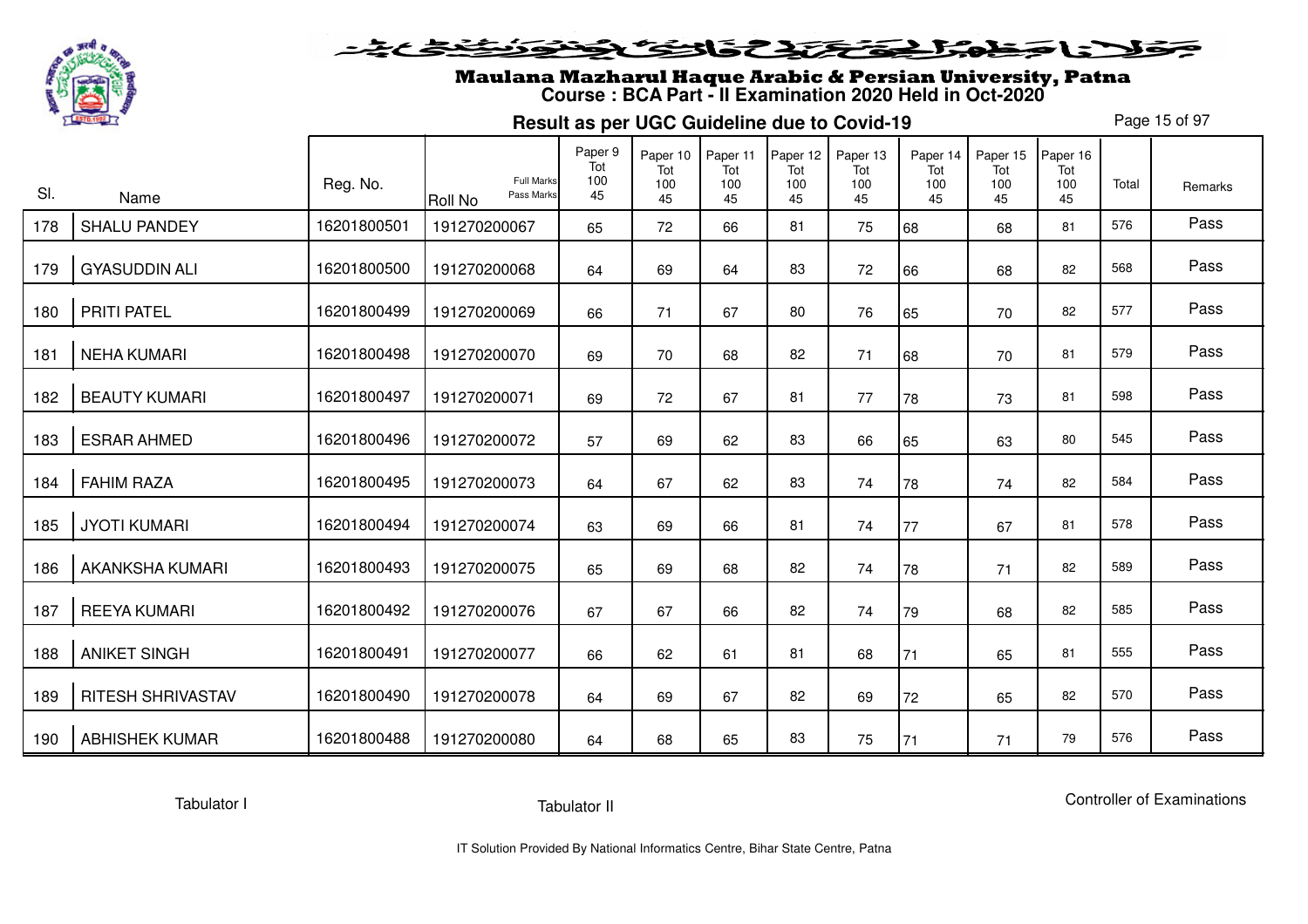

#### فلانا حفاشكنكنك فالتكنيك فتونفتك ومناف

# Maulana Mazharul Haque Arabic & Persian University, Patna **Course : BCA Part - II Examination 2020 Held in Oct-2020**

**Result as per UGC Guideline due to Covid-19**

Page 16 of 97

| SI. | Name                     | Reg. No.    | Full Marks<br>Pass Marks       | Paper 9<br>Tot<br>100<br>45 | Paper 10<br>Tot<br>100<br>45 | Paper 11<br>Tot<br>100<br>45 | Paper 12<br>Tot<br>100 | Paper 13<br>Tot<br>100<br>45 | Paper 14<br>Tot<br>100<br>45 | Paper 15<br>Tot<br>100<br>45 | Paper 16<br>Tot<br>100<br>45 | Total | Remarks |
|-----|--------------------------|-------------|--------------------------------|-----------------------------|------------------------------|------------------------------|------------------------|------------------------------|------------------------------|------------------------------|------------------------------|-------|---------|
| 191 | PAWAN KUMAR GUPTA        | 16201800487 | <b>Roll No</b><br>191270200081 |                             |                              |                              | 45<br>81               | 75                           |                              |                              | 81                           | 570   | Pass    |
|     |                          |             |                                | 61                          | 66                           | 65                           |                        |                              | 70                           | 71                           |                              |       |         |
| 192 | <b>ABDUL RAHMAN</b>      | 16201800486 | 191270200082                   | 64                          | 68                           | 60                           | 81                     | 78                           | 72                           | 72                           | 82                           | 577   | Pass    |
| 193 | <b>AFSAR ALI</b>         | 16201800485 | 191270200083                   | 63                          | 69                           | 64                           | 82                     | 71                           | 71                           | 77                           | 83                           | 580   | Pass    |
| 194 | <b>KAVITA KUMARI</b>     | 16201800484 | 191270200084                   | 65                          | 70                           | 66                           | 83                     | 72                           | 73                           | 68                           | 80                           | 577   | Pass    |
| 195 | PANKAJ KUMAR SHARMA      | 16201800483 | 191270200085                   | 67                          | 69                           | 65                           | 81                     | 73                           | 75                           | 64                           | 82                           | 576   | Pass    |
| 196 | <b>SHAGUFTA PARWEEN</b>  | 16201800482 | 191270200086                   | 64                          | 71                           | 65                           | 82                     | 69                           | 73                           | 64                           | 81                           | 569   | Pass    |
| 197 | <b>SAKSHI KUMARI</b>     | 16201800505 | 191270200088                   | 56                          | 70                           | 68                           | 81                     | 77                           | 76                           | 70                           | 80                           | 578   | Pass    |
| 198 | NIDHI KUMARI             | 16201800504 | 191270200089                   | 57                          | 71                           | 70                           | 82                     | 78                           | 77                           | 71                           | 80                           | 586   | Pass    |
| 199 | RAJANSHU KUMAR SRIVASTAV | 16201807352 | 191270200090                   | 68                          | 71                           | 63                           | 83                     | 81                           | 76                           | 71                           | 83                           | 596   | Pass    |
| 200 | <b>NANDAN KUMAR SHAH</b> | 16201800534 | 191270200093                   | 64                          | 73                           | 68                           | 82                     | 70                           | 75                           | 66                           | 81                           | 579   | Pass    |
|     |                          |             |                                |                             |                              |                              |                        |                              |                              |                              |                              |       |         |
| 131 |                          |             |                                |                             |                              |                              |                        |                              |                              |                              |                              |       |         |
| 201 | <b>AMAN KHAN</b>         | 16201806713 | 191310200028                   | 55                          | 68                           | 66                           | 72                     | 59                           | 64                           | 58                           | 77                           | 519   | Pass    |
| 202 | PRAHALAD KUMAR           | 16201806712 | 191310200029                   | 61                          | 67                           | 68                           | 72                     | 65                           | 67                           | 49                           | 73                           | 522   | Pass    |

Tabulator I

Tabulator II

Controller of Examinations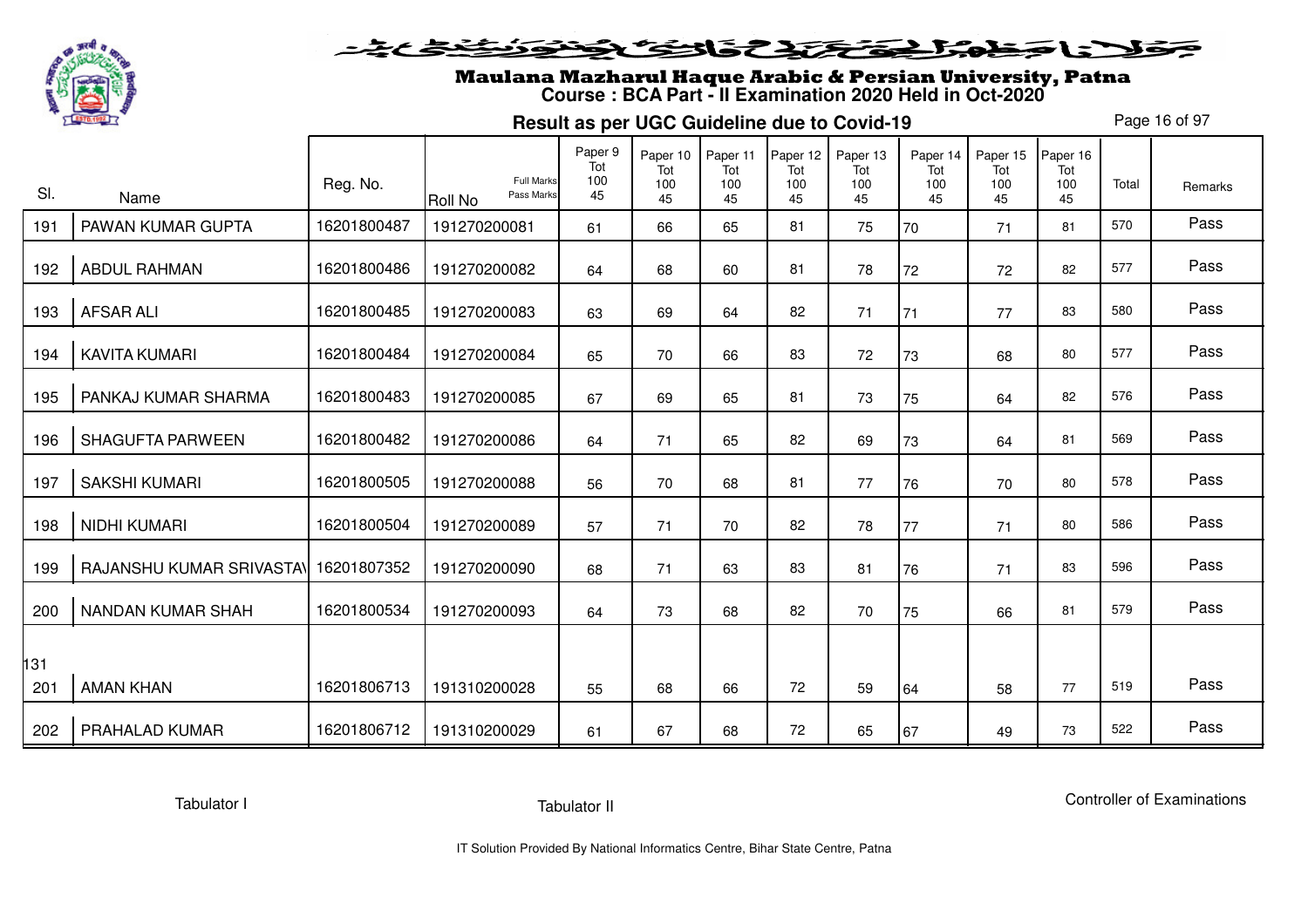

#### فلانا وطولخ تكتلا كفائك كضوئ فنفض

# Maulana Mazharul Haque Arabic & Persian University, Patna **Course : BCA Part - II Examination 2020 Held in Oct-2020**

**Result as per UGC Guideline due to Covid-19**

Page 17 of 97

|     |                        |             |                                                   | Paper 9<br>Tot | Paper 10<br>Tot | Paper 11<br>Tot | Paper 12<br>Tot | Paper 13<br>Tot | Paper 14<br>Tot | Paper 15<br>Tot | Paper 16<br>Tot |       |         |
|-----|------------------------|-------------|---------------------------------------------------|----------------|-----------------|-----------------|-----------------|-----------------|-----------------|-----------------|-----------------|-------|---------|
| SI. | Name                   | Reg. No.    | <b>Full Marks</b><br>Pass Marks<br><b>Roll No</b> | 100<br>45      | 100<br>45       | 100<br>45       | 100<br>45       | 100<br>45       | 100<br>45       | 100<br>45       | 100<br>45       | Total | Remarks |
| 203 | SURYA JYOTI ASHIRWAD   | 16201806711 | 191310200030                                      | 59             | 71              | 65              | 74              | 64              | 65              | 55              | 72              | 525   | Pass    |
| 204 | <b>MD ARHAN</b>        | 16201806710 | 191310200031                                      | 58             | 65              | 67              | 72              | 63              | 68              | 60              | 74              | 527   | Pass    |
| 205 | SHAHBAZ ALAM           | 16201806709 | 191310200032                                      | 62             | 68              | 63              | 71              | 67              | 66              | 58              | 75              | 530   | Pass    |
| 206 | NAVNEET KUMAR CHOUDHAR | 16201806509 | 191310200033                                      | 62             | 64              | 63              | 73              | 68              | 65              | 53              | 72              | 520   | Pass    |
| 207 | <b>SHAH FAHAD</b>      | 16201806508 | 191310200034                                      | 53             | 64              | 66              | 75              | 61              | 68              | 65              | 75              | 527   | Pass    |
| 208 | <b>SANA IMTIYAZ</b>    | 16201806507 | 191310200035                                      | 60             | 70              | 63              | 74              | 70              | 63              | 58              | 72              | 530   | Pass    |
| 209 | ABHAY KUMAR SINGH      | 16201806506 | 191310200036                                      | 66             | 69              | 64              | 76              | 69              | 67              | 59              | 76              | 546   | Pass    |
| 210 | <b>AKASH KUMAR</b>     | 16201806505 | 191310200037                                      | 74             | 62              | 69              | 76              | 66              | 67              | 74              | 77              | 565   | Pass    |
| 211 | NOORE AFZA FATIMA      | 16201805795 | 191900200063                                      | 61             | 58              | 65              | 60              | 62              | 69              | 64              | 59              | 498   | Pass    |
| 138 |                        |             |                                                   |                |                 |                 |                 |                 |                 |                 |                 |       |         |
| 212 | <b>RITU RAJ</b>        | 16201800825 | 191380200004                                      | 74             | 72              | 70              | 81              | 72              | 72              | 74              | 79              | 594   | Pass    |
| 213 | <b>NOORUN NEHAR</b>    | 16201800824 | 191380200005                                      | 71             | 73              | 68              | 79              | 76              | 70              | 81              | 78              | 596   | Pass    |
| 214 | <b>NESHAT FATMA</b>    | 16201800823 | 191380200006                                      | 65             | 64              | 66              | 79              | 68              | 68              | 69              | 77              | 556   | Pass    |

Tabulator I

Tabulator II

Controller of Examinations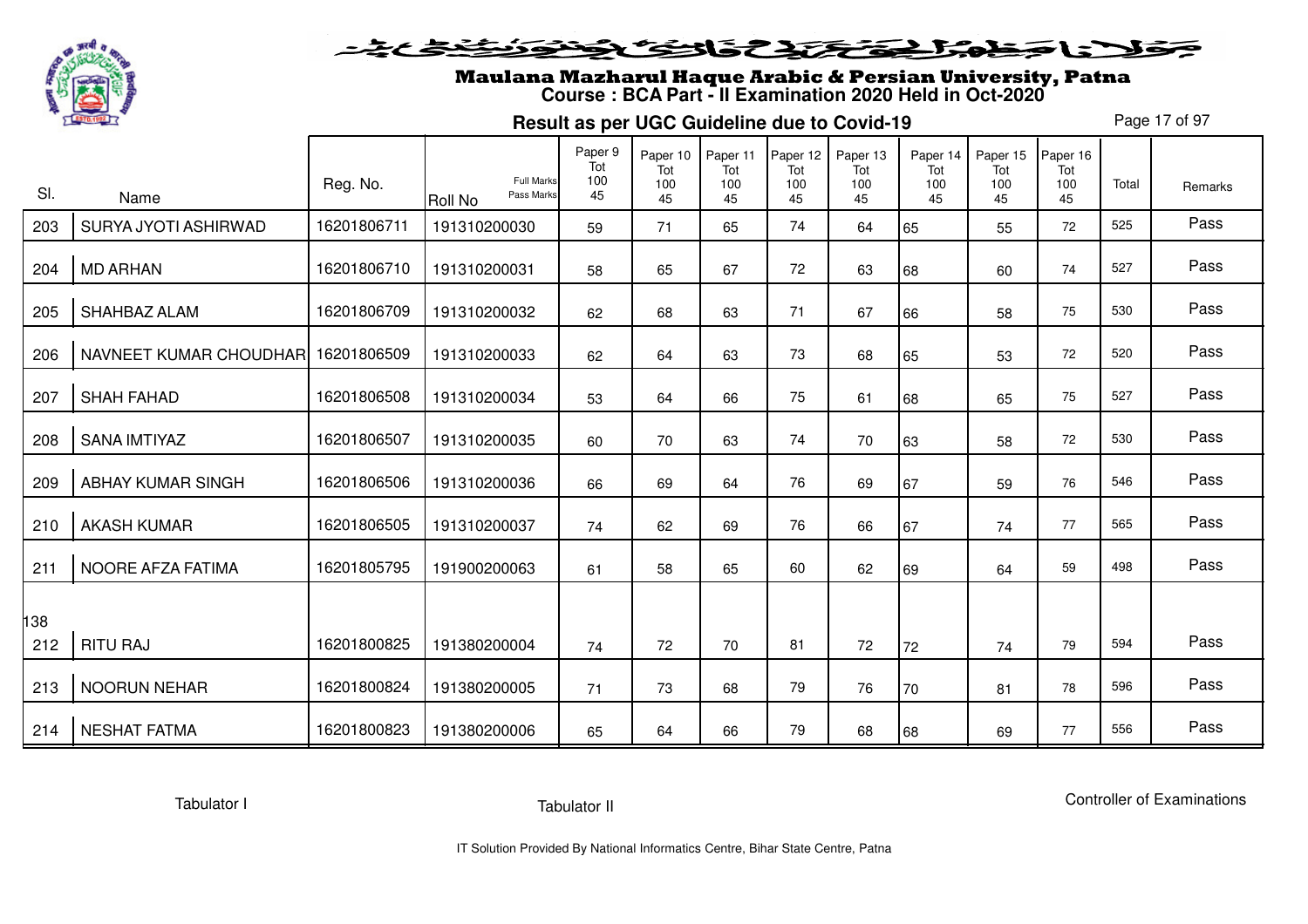

#### خلايا وخلوا فيقتض والتوع وتنون فنغلى

# Maulana Mazharul Haque Arabic & Persian University, Patna **Course : BCA Part - II Examination 2020 Held in Oct-2020**

**Result as per UGC Guideline due to Covid-19**

Page 18 of 97

| SI.        | Name                     | Reg. No.    | <b>Full Marks</b><br>Pass Marks<br><b>Roll No</b> | Paper 9<br>Tot<br>100<br>45 | Paper 10<br>Tot<br>100<br>45 | Paper 11<br>Tot<br>100<br>45 | Paper 12<br>Tot<br>100<br>45 | Paper 13<br>Tot<br>100<br>45 | Paper 14<br>Tot<br>100<br>45 | Paper 15<br>Tot<br>100<br>45 | Paper 16<br>Tot<br>100<br>45 | Total | Remarks |
|------------|--------------------------|-------------|---------------------------------------------------|-----------------------------|------------------------------|------------------------------|------------------------------|------------------------------|------------------------------|------------------------------|------------------------------|-------|---------|
| 215        | <b>SHUBHAM KUMAR</b>     | 16201800822 | 191380200007                                      | 65                          | 65                           | 67                           | 80                           | 68                           | 67                           | 65                           | 79                           | 556   | Pass    |
| 216        | ZILLE HUMA               | 16201800821 | 191380200008                                      | 72                          | 72                           | 70                           | 78                           | 74                           | 70                           | 69                           | 78                           | 583   | Pass    |
| 217        | <b>MD RASHID HUSAIN</b>  | 16201800820 | 191380200009                                      | 69                          | 69                           | 67                           | 80                           | 68                           | 69                           | 72                           | 79                           | 573   | Pass    |
|            |                          |             |                                                   |                             |                              |                              |                              |                              |                              |                              |                              |       |         |
| 139<br>218 | <b>VIKASH KUMAR</b>      | 16201805849 | 191390200003                                      | 70                          | 65                           | 64                           | 88                           | 70                           | 72                           | 70                           | 87                           | 586   | Pass    |
| 219        | <b>SUSHIL KUMAR</b>      | 16201805848 | 191390200004                                      | 67                          | 64                           | 67                           | 89                           | 73                           | 71                           | 70                           | 88                           | 589   | Pass    |
| 220        | <b>RANJAN KUMAR</b>      | 16201805847 | 191390200005                                      | 66                          | 65                           | 69                           | 88                           | 71                           | 75                           | 73                           | 88                           | 595   | Pass    |
| 221        | ASHWANI BARNWAL          | 16201805846 | 191390200006                                      | 72                          | 68                           | 68                           | 90                           | 70                           | 69                           | 67                           | 87                           | 591   | Pass    |
| 222        | <b>SUCHI KUMARI</b>      | 16201805845 | 191390200007                                      | 67                          | 70                           | 69                           | 88                           | 72                           | 74                           | 69                           | 89                           | 598   | Pass    |
| 223        | <b>SONU KUMAR</b>        | 16201805844 | 191390200008                                      | 65                          | 66                           | 69                           | 87                           | 69                           | 71                           | 66                           | 88                           | 581   | Pass    |
| 224        | <b>BABY KUMARI YADAV</b> | 16201805843 | 191390200009                                      | 67                          | 61                           | 69                           | 88                           | 72                           | 72                           | 73                           | 86                           | 588   | Pass    |
| 225        | <b>RUCHI KUMARI</b>      | 16201805842 | 191390200010                                      | 66                          | 63                           | 68                           | 89                           | 70                           | 71                           | 70                           | 88                           | 585   | Pass    |

144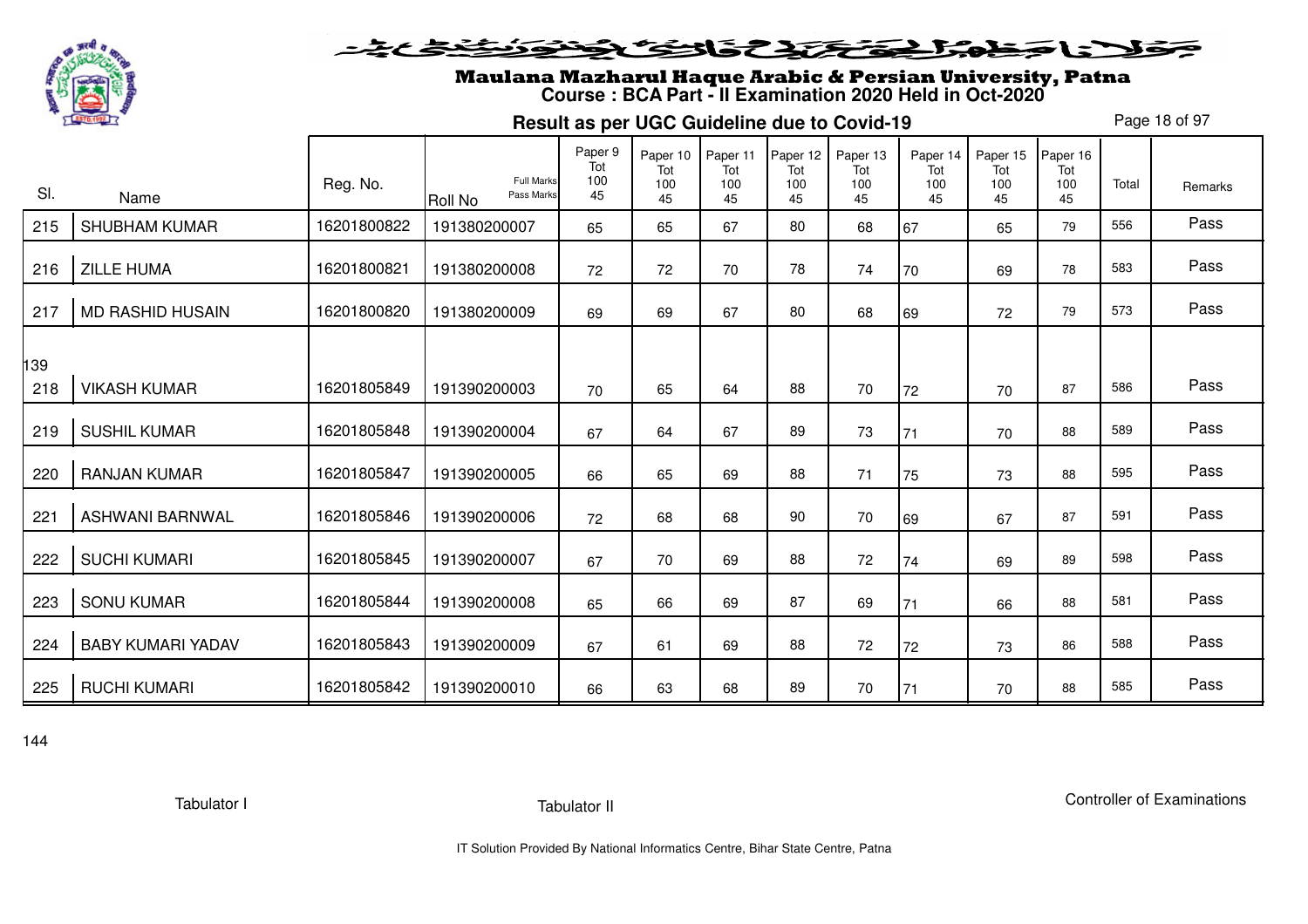

# Maulana Mazharul Haque Arabic & Persian University, Patna **Course : BCA Part - II Examination 2020 Held in Oct-2020**

**Result as per UGC Guideline due to Covid-19**

Page 19 of 97

| SI. | Name                   | Reg. No.    | <b>Full Marks</b><br>Pass Marks<br><b>Roll No</b> | Paper 9<br>Tot<br>100<br>45 | Paper 10<br>Tot<br>100<br>45 | Paper 11<br>Tot<br>100<br>45 | Paper 12<br>Tot<br>100<br>45 | Paper 13<br>Tot<br>100<br>45 | Paper 14<br>Tot<br>100<br>45 | Paper 15<br>Tot<br>100<br>45 | Paper 16<br>Tot<br>100<br>45 | Total | Remarks |
|-----|------------------------|-------------|---------------------------------------------------|-----------------------------|------------------------------|------------------------------|------------------------------|------------------------------|------------------------------|------------------------------|------------------------------|-------|---------|
| 226 | <b>DEV KUMAR</b>       | 16201805239 | 191440200001                                      | 53                          | 56                           | 58                           | 60                           | 63                           | 59                           | 64                           | 63                           | 476   | Pass    |
| 227 | <b>RABRI KUMARI</b>    | 16201805237 | 191440200003                                      | 48                          | 53                           | 57                           | 59                           | 63                           | 61                           | 63                           | 61                           | 465   | Pass    |
| 228 | <b>ESAR AHMAD</b>      | 16201805236 | 191440200004                                      | 47                          | 53                           | 56                           | 57                           | 58                           | 63                           | 64                           | 60                           | 458   | Pass    |
| 229 | <b>TANZEEL ALAM</b>    | 16201805235 | 191440200005                                      | 55                          | 60                           | 63                           | 57                           | 62                           | 68                           | 65                           | 59                           | 489   | Pass    |
| 230 | <b>AHMAD RAZA</b>      | 16201805234 | 191440200006                                      | 51                          | 64                           | 55                           | 72                           | 59                           | 61                           | 62                           | 69                           | 493   | Pass    |
| 231 | <b>MD SALMAN NOORI</b> | 16201805232 | 191440200007                                      | 58                          | 67                           | 62                           | 60                           | 70                           | 65                           | 60                           | 59                           | 501   | Pass    |
| 232 | <b>SAKIB RAZA</b>      | 16201805230 | 191440200009                                      | 59                          | 62                           | 67                           | 58                           | 67                           | 63                           | 69                           | 60                           | 505   | Pass    |
| 233 | MUKESH KUMAR HARIJAN   | 16201805228 | 191440200010                                      | 57                          | 63                           | 60                           | 60                           | 61                           | 60                           | 63                           | 56                           | 480   | Pass    |
| 234 | <b>MD SALMAN RAZA</b>  | 16201805227 | 191440200011                                      | 56                          | 62                           | 59                           | 60                           | 60                           | 58                           | 65                           | 60                           | 480   | Pass    |
| 235 | PAYAL DAS              | 16201805226 | 191440200012                                      | 62                          | 64                           | 64                           | 65                           | 68                           | 64                           | 70                           | 66                           | 523   | Pass    |
| 236 | <b>DEVANAND DAS</b>    | 16201805225 | 191440200013                                      | 62                          | 66                           | 65                           | 60                           | 68                           | 64                           | 69                           | 64                           | 518   | Pass    |
| 237 | <b>JAHANGIR ALAM</b>   | 16201805224 | 191440200014                                      | 59                          | 67                           | 64                           | 58                           | 70                           | 62                           | 67                           | 61                           | 508   | Pass    |
| 238 | MD GULSHAD ALAM        | 16201805223 | 191440200015                                      | 66                          | 67                           | 65                           | 60                           | 72                           | 65                           | 71                           | 61                           | 527   | Pass    |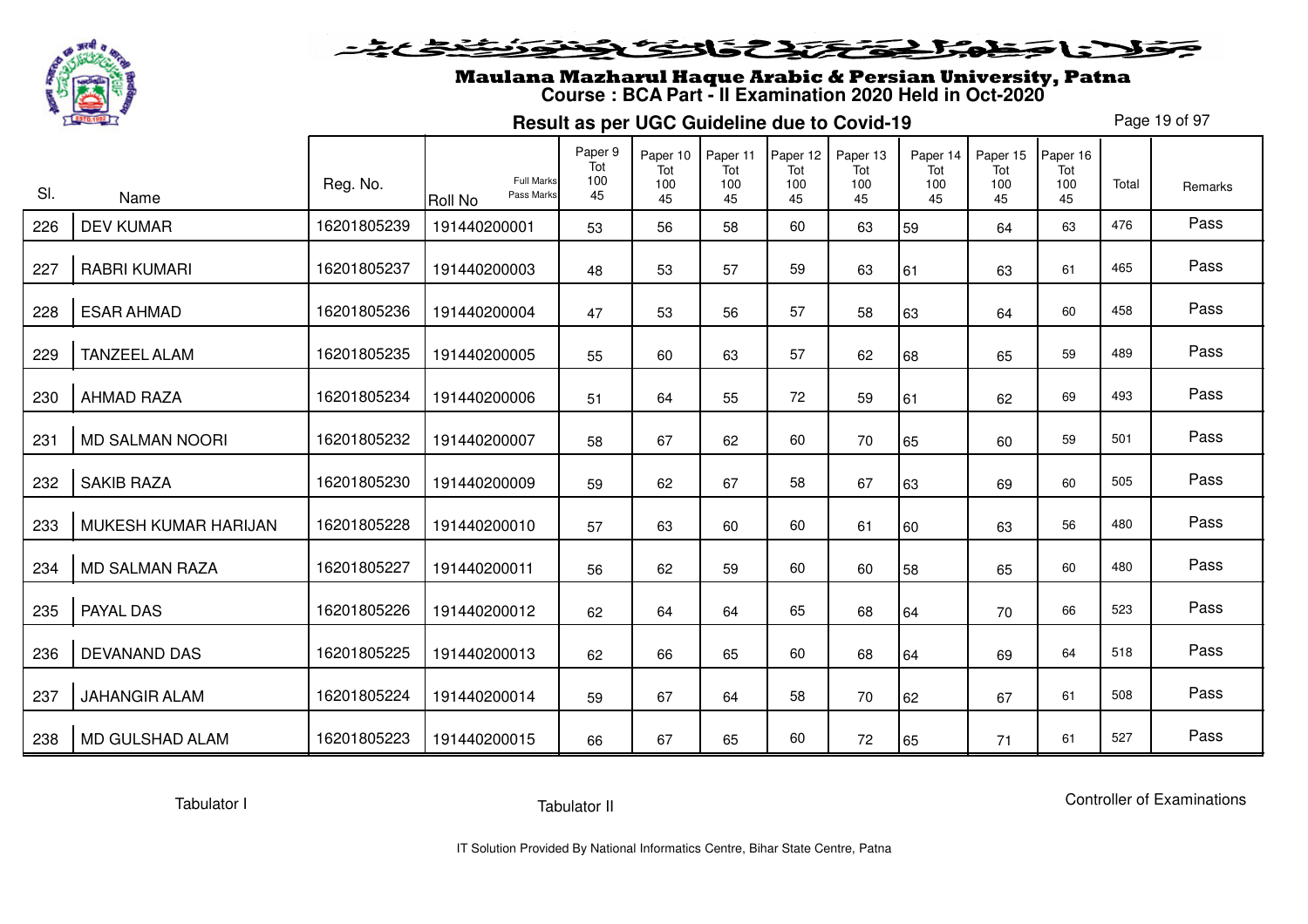

#### فلانا وطوالحقة كتحكون فينونون فنخدم

# Maulana Mazharul Haque Arabic & Persian University, Patna **Course : BCA Part - II Examination 2020 Held in Oct-2020**

**Result as per UGC Guideline due to Covid-19**

Page 20 of 97

| SI. |                                | Reg. No.    | <b>Full Marks</b><br>Pass Marks | Paper 9<br>Tot<br>100 | Paper 10<br>Tot<br>100 | Paper 11<br>Tot<br>100 | Paper 12<br>Tot<br>100 | Paper 13<br>Tot<br>100 | Paper 14<br>Tot<br>100 | Paper 15<br>Tot<br>100 | Paper 16<br>Tot<br>100 | Total | Remarks |
|-----|--------------------------------|-------------|---------------------------------|-----------------------|------------------------|------------------------|------------------------|------------------------|------------------------|------------------------|------------------------|-------|---------|
|     | Name                           |             | <b>Roll No</b>                  | 45                    | 45                     | 45                     | 45                     | 45                     | 45                     | 45                     | 45                     |       |         |
| 239 | PARBIN ALAM                    | 16201805222 | 191440200016                    | 65                    | 70                     | 70                     | 64                     | 72                     | 70                     | 72                     | 57                     | 540   | Pass    |
| 240 | <b>MUSTAFI BEGUM</b>           | 16201805221 | 191440200017                    | 61                    | 64                     | 57                     | 59                     | 70                     | 65                     | 65                     | 59                     | 500   | Pass    |
| 241 | <b>MD TARIQUE ANWER</b>        | 16201805220 | 191440200018                    | 58                    | 67                     | 56                     | 60                     | 66                     | 63                     | 63                     | 61                     | 494   | Pass    |
| 242 | <b>MD SHARJIL</b>              | 16201805219 | 191440200019                    | 58                    | 59                     | 62                     | 60                     | 64                     | 63                     | 65                     | 60                     | 491   | Pass    |
| 243 | <b>SACHIN KUMAR RAY</b>        | 16201805218 | 191440200020                    | 63                    | 67                     | 61                     | 59                     | 66                     | 64                     | 68                     | 59                     | 507   | Pass    |
| 244 | <b>MERAZ REZA</b>              | 16201805217 | 191440200021                    | 59                    | 60                     | 59                     | 59                     | 55                     | 56                     | 56                     | 60                     | 464   | Pass    |
| 245 | <b>MD ASIF REZA</b>            | 16201805216 | 191440200022                    | 64                    | 61                     | 64                     | 62                     | 69                     | 59                     | 63                     | 72                     | 514   | Pass    |
| 246 | MD SHAHBAZ ALAM                | 16201805215 | 191440200023                    | 62                    | 66                     | 61                     | 62                     | 70                     | 70                     | 67                     | 62                     | 520   | Pass    |
| 145 |                                |             |                                 |                       |                        |                        |                        |                        |                        |                        |                        |       | Pass    |
| 247 | <b>VISHWADEEP KUMAR SRIWAS</b> | 16201800957 | 191450200004                    | 72                    | 59                     | 70                     | 83                     | 77                     | 76                     | 75                     | 83                     | 595   |         |
| 248 | <b>RAJSHREE</b>                | 16201800956 | 191450200005                    | 73                    | 66                     | 67                     | 83                     | 72                     | 72                     | 69                     | 83                     | 585   | Pass    |
| 249 | <b>SHUBHAM KUMAR</b>           | 16201800955 | 191450200006                    | 66                    | 60                     | 71                     | 78                     | 66                     | 72                     | 61                     | 81                     | 555   | Pass    |
| 250 | <b>ARSHAD ALI</b>              | 16201800954 | 191450200007                    | 59                    | 56                     | 70                     | 79                     | 75                     | 73                     | 70                     | 78                     | 560   | Pass    |

Tabulator I

Tabulator II

Controller of Examinations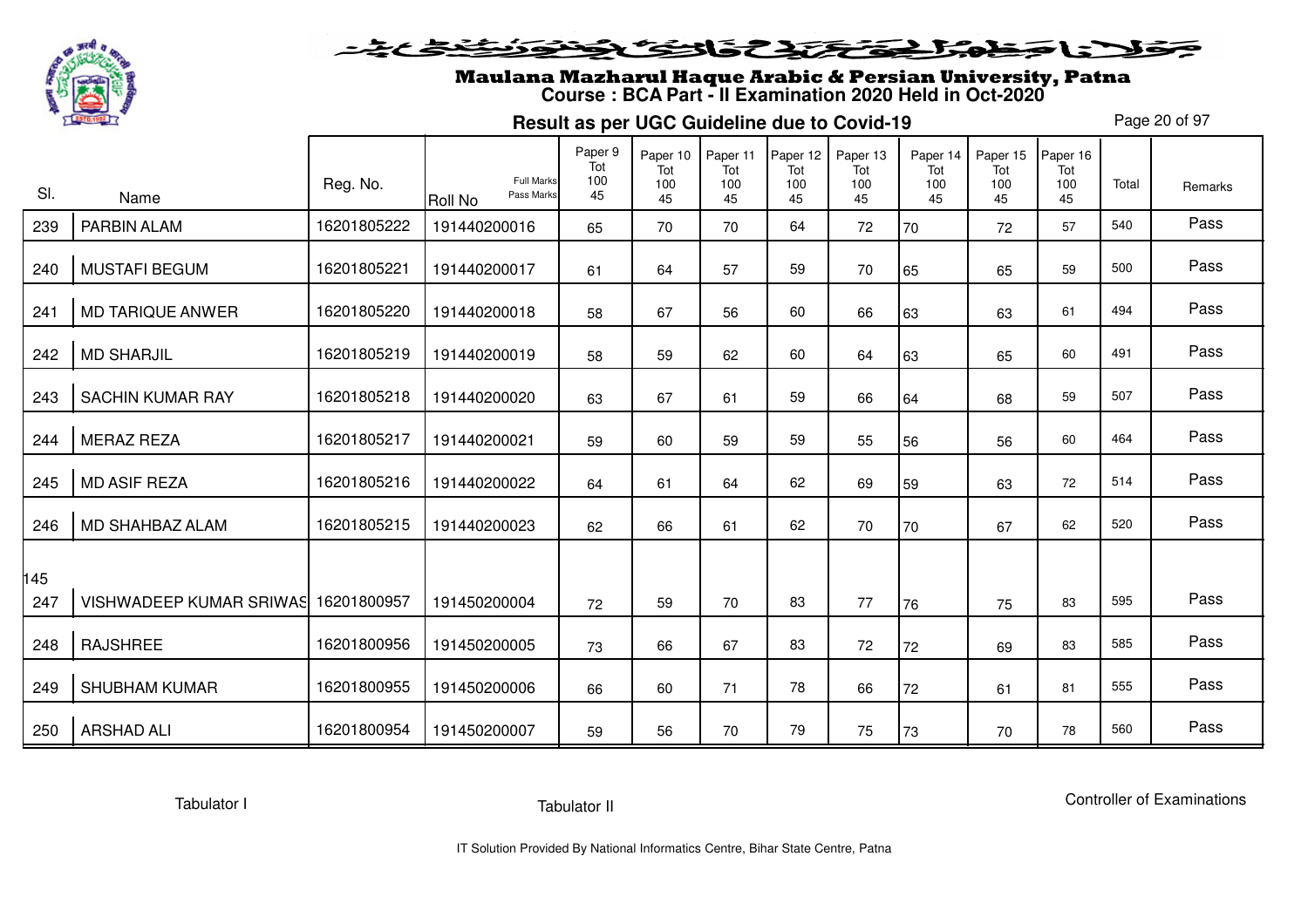

# Maulana Mazharul Haque Arabic & Persian University, Patna **Course : BCA Part - II Examination 2020 Held in Oct-2020**

**Result as per UGC Guideline due to Covid-19**

Page 21 of 97

| SI. | Name                   | Reg. No.    | <b>Full Marks</b><br>Pass Marks<br><b>Roll No</b> | Paper 9<br>Tot<br>100<br>45 | Paper 10<br>Tot<br>100<br>45 | Paper 11<br>Tot<br>100<br>45 | Paper 12<br>Tot<br>100<br>45 | Paper 13<br>Tot<br>100<br>45 | Paper 14<br>Tot<br>100<br>45 | Paper 15<br>Tot<br>100<br>45 | Paper 16<br>Tot<br>100<br>45 | Total | Remarks |
|-----|------------------------|-------------|---------------------------------------------------|-----------------------------|------------------------------|------------------------------|------------------------------|------------------------------|------------------------------|------------------------------|------------------------------|-------|---------|
| 251 | PARWEZ ALAM            | 16201800953 | 191450200008                                      | 57                          | 62                           | 64                           | 79                           | 68                           | 64                           | 63                           | 81                           | 538   | Pass    |
| 252 | <b>KUMARI SMRITI</b>   | 16201800952 | 191450200009                                      | 61                          | 59                           | 65                           | 81                           | 65                           | 69                           | 67                           | 82                           | 549   | Pass    |
| 253 | RAMPRAWESH KUMAR       | 16201800951 | 191450200010                                      | 59                          | 61                           | 71                           | 83                           | 67                           | 71                           | 67                           | 82                           | 561   | Pass    |
| 254 | AJMENDRA KUMAR YADAV   | 16201800950 | 191450200011                                      | 66                          | 51                           | 73                           | 80                           | 61                           | 67                           | 63                           | 80                           | 541   | Pass    |
| 255 | AJAY KUMAR YADAV       | 16201800949 | 191450200012                                      | 57                          | 65                           | 62                           | 77                           | 68                           | 64                           | 60                           | 81                           | 534   | Pass    |
| 256 | <b>KUMARI ANTRA</b>    | 16201800948 | 191450200013                                      | 79                          | 68                           | 70                           | 82                           | 65                           | 77                           | 68                           | 84                           | 593   | Pass    |
| 257 | <b>NIKITA SHARMA</b>   | 16201800947 | 191450200014                                      | 73                          | 66                           | 72                           | 85                           | 65                           | 74                           | 71                           | 86                           | 592   | Pass    |
| 258 | <b>IQBAL AHMAD</b>     | 16201800946 | 191450200015                                      | 73                          | 61                           | 69                           | 84                           | 70                           | 75                           | 64                           | 86                           | 582   | Pass    |
| 259 | <b>KHUSHBOO KUMARI</b> | 16201800945 | 191450200016                                      | 74                          | 65                           | 71                           | 82                           | 70                           | 75                           | 72                           | 84                           | 593   | Pass    |
| 260 | <b>NAFISA SHAHIN</b>   | 16201800944 | 191450200017                                      | 80                          | 75                           | 69                           | 85                           | 76                           | 81                           | 70                           | 83                           | 619   | Pass    |
| 261 | <b>MANTSHA ZARIN</b>   | 16201800943 | 191450200018                                      | 72                          | 62                           | 65                           | 82                           | 71                           | 74                           | 68                           | 85                           | 579   | Pass    |
| 262 | <b>FARHEEN PARVEEN</b> | 16201800942 | 191450200019                                      | 68                          | 61                           | 67                           | 84                           | 67                           | 68                           | 64                           | 82                           | 561   | Pass    |

146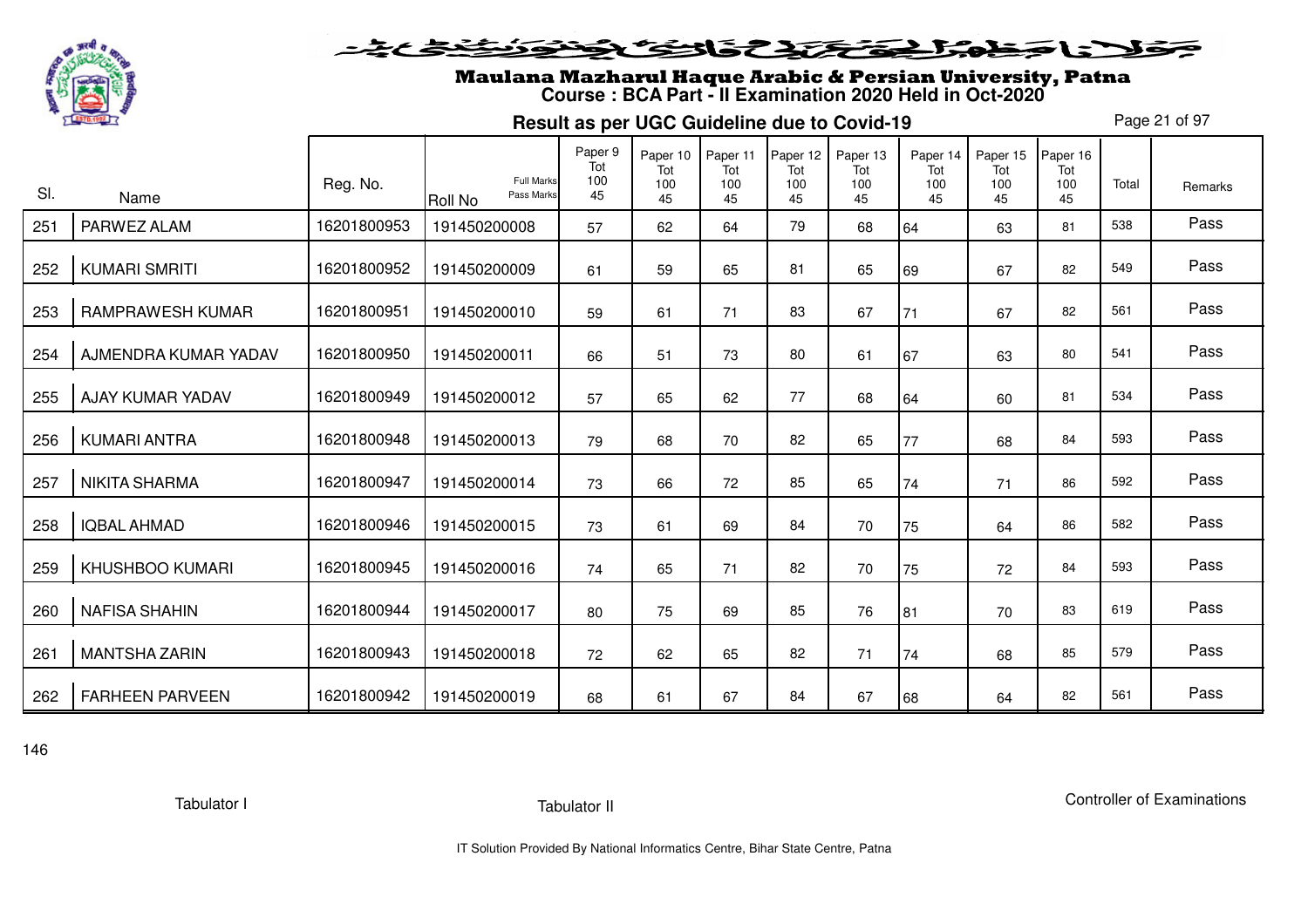

# Maulana Mazharul Haque Arabic & Persian University, Patna **Course : BCA Part - II Examination 2020 Held in Oct-2020**

**Result as per UGC Guideline due to Covid-19**

Page 22 of 97

|     |                        |             | <b>Full Marks</b>            | Paper 9<br>Tot<br>100 | Paper 10<br>Tot | Paper 11<br>Tot | Paper 12<br>Tot | Paper 13<br>Tot | Paper 14<br>Tot | Paper 15<br>Tot | Paper 16<br>Tot |       |         |
|-----|------------------------|-------------|------------------------------|-----------------------|-----------------|-----------------|-----------------|-----------------|-----------------|-----------------|-----------------|-------|---------|
| SI. | Name                   | Reg. No.    | Pass Marks<br><b>Roll No</b> | 45                    | 100<br>45       | 100<br>45       | 100<br>45       | 100<br>45       | 100<br>45       | 100<br>45       | 100<br>45       | Total | Remarks |
| 263 | <b>SONAL GUPTA</b>     | 16201806510 | 191460200020                 | 68                    | 70              | 68              | 86              | 77              | 72              | 69              | 89              | 599   | Pass    |
| 264 | DHEERAH KUMAR MANDAL   | 16201801069 | 191460200021                 | 68                    | 62              | 67              | 83              | 78              | 73              | 67              | 89              | 587   | Pass    |
| 265 | <b>AMIT KUMAR</b>      | 16201801068 | 191460200022                 | 66                    | 67              | 68              | 83              | 68              | 72              | 68              | 88              | 580   | Pass    |
| 266 | <b>AVINASH KUMAR</b>   | 16201801066 | 191460200024                 | 68                    | 67              | 69              | 86              | 71              | 74              | 61              | 88              | 584   | Pass    |
| 267 | <b>DIPU KUMAR</b>      | 16201801065 | 191460200025                 | 63                    | 68              | 63              | 87              | 67              | 72              | 67              | 89              | 576   | Pass    |
| 268 | RANJAN KUMAR SHARMA    | 16201801064 | 191460200026                 | 63                    | 73              | 71              | 85              | 68              | 67              | 64              | 89              | 580   | Pass    |
| 269 | <b>SONU KUMAR</b>      | 16201801063 | 191460200027                 | 64                    | 72              | 67              | 86              | 70              | 71              | 63              | 89              | 582   | Pass    |
| 270 | <b>SUJIT KUMAR SAH</b> | 16201801062 | 191460200028                 | 58                    | 52              | 67              | 75              | 63              | 68              | 57              | 88              | 528   | Pass    |
| 271 | <b>MD SAFDAR DAUD</b>  | 16201801060 | 191460200030                 | 59                    | 55              | 68              | 88              | 68              | 69              | 59              | 86              | 552   | Pass    |
| 272 | MUHAMMAD ZAID AZHAR    | 16201801059 | 191460200031                 | 72                    | 76              | 83              | 92              | 68              | 75              | 70              | 94              | 630   | Pass    |
| 273 | PRERNA CHAURASIA       | 16201801058 | 191460200032                 | 75                    | 68              | 81              | 92              | 68              | 72              | 72              | 85              | 613   | Pass    |
| 274 | <b>NASAR SHAMSI</b>    | 16201801057 | 191460200033                 | 70                    | 64              | 65              | 85              | 65              | 65              | 58              | 87              | 559   | Pass    |
| 275 | MD. SHAYER NISHAT      | 16201801056 | 191460200034                 | 65                    | 63              | 69              | 80              | 67              | 70              | 68              | 85              | 567   | Pass    |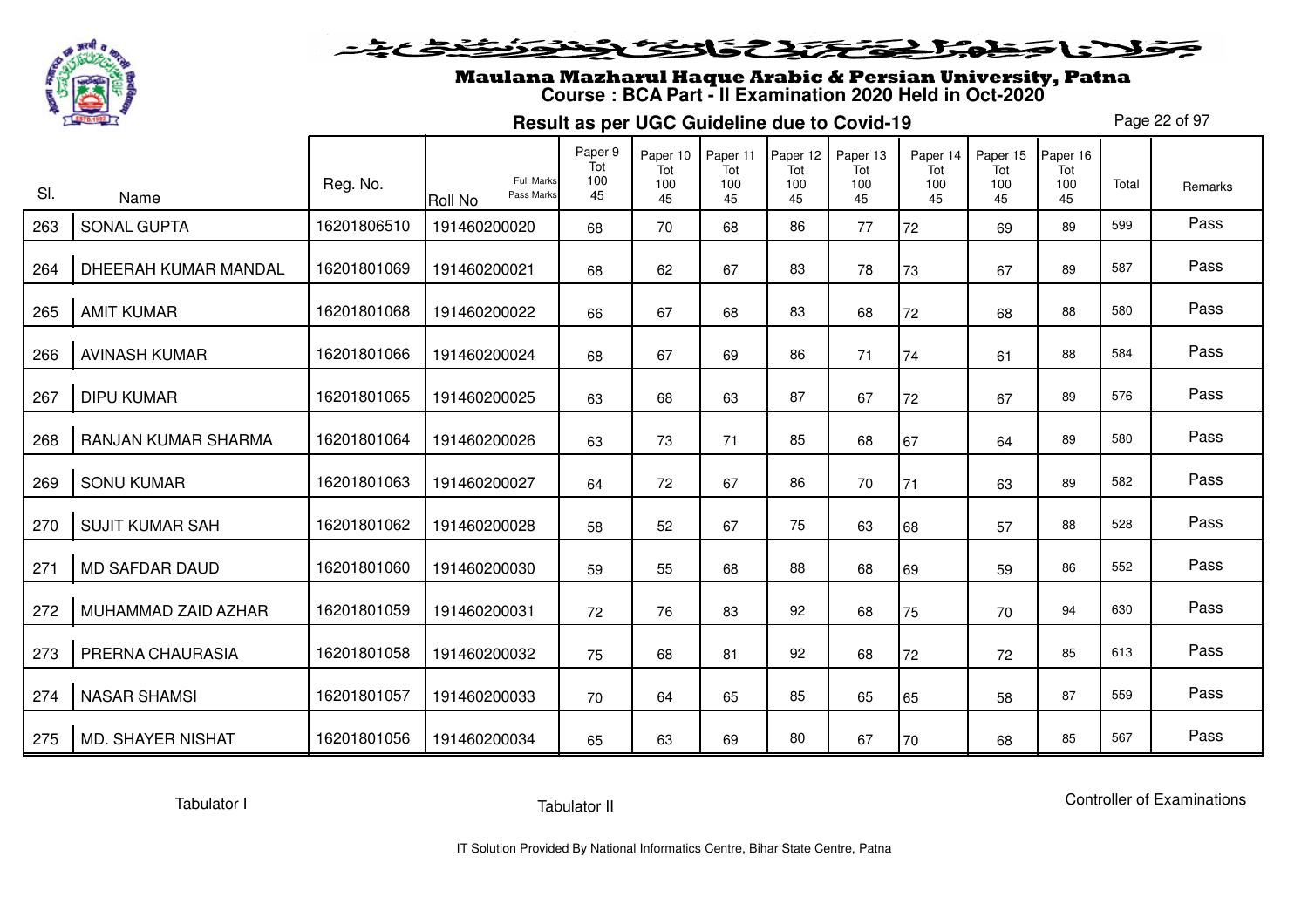

# Maulana Mazharul Haque Arabic & Persian University, Patna **Course : BCA Part - II Examination 2020 Held in Oct-2020**

**Result as per UGC Guideline due to Covid-19**

Page 23 of 97

|     |                       | Reg. No.    | <b>Full Marks</b>            | Paper 9<br>Tot<br>100 | Paper 10<br>Tot<br>100 | Paper 11<br>Tot<br>100 | Paper 12<br>Tot<br>100 | Paper 13<br>Tot<br>100 | Paper 14<br>Tot<br>100 | Paper 15<br>Tot<br>100 | Paper 16<br>Tot<br>100 | Total | Remarks |
|-----|-----------------------|-------------|------------------------------|-----------------------|------------------------|------------------------|------------------------|------------------------|------------------------|------------------------|------------------------|-------|---------|
| SI. | Name                  |             | Pass Marks<br><b>Roll No</b> | 45                    | 45                     | 45                     | 45                     | 45                     | 45                     | 45                     | 45                     |       |         |
| 276 | <b>ARYAN KUMAR</b>    | 16201801055 | 191460200035                 | 71                    | 67                     | 79                     | 88                     | 73                     | 69                     | 63                     | 88                     | 598   | Pass    |
| 277 | <b>ASHISH KUMAR</b>   | 16201801054 | 191460200036                 | 70                    | 69                     | 76                     | 91                     | 76                     | 74                     | 71                     | 84                     | 611   | Pass    |
| 278 | ROHIT KUMAR MISHRA    | 16201801053 | 191460200037                 | 60                    | 70                     | 71                     | 84                     | 70                     | 67                     | 57                     | 89                     | 568   | Pass    |
| 279 | <b>MAYANK KUMAR</b>   | 16201801052 | 191460200038                 | 63                    | 58                     | 73                     | 91                     | 65                     | 67                     | 62                     | 90                     | 569   | Pass    |
| 280 | <b>AMAN RAJ</b>       | 16201801051 | 191460200039                 | 72                    | 64                     | 70                     | 88                     | 68                     | 71                     | 68                     | 88                     | 589   | Pass    |
| 281 | AVINASH KUMAR SINHA   | 16201801050 | 191460200040                 | 66                    | 62                     | 70                     | 87                     | 69                     | 68                     | 64                     | 88                     | 574   | Pass    |
| 282 | <b>NIKHIL KUMAR</b>   | 16201801049 | 191460200041                 | 73                    | 65                     | 75                     | 88                     | 66                     | 72                     | 68                     | 89                     | 596   | Pass    |
| 283 | <b>PIYUSH KUMAR</b>   | 16201801047 | 191460200043                 | 73                    | 65                     | 78                     | 88                     | 69                     | 71                     | 69                     | 89                     | 602   | Pass    |
| 284 | <b>AMIT RAJ</b>       | 16201801045 | 191460200045                 | 69                    | 65                     | 73                     | 92                     | 71                     | 69                     | 70                     | 91                     | 600   | Pass    |
| 285 | <b>PREM KUMAR</b>     | 16201801044 | 191460200046                 | 70                    | 66                     | 72                     | 89                     | 72                     | 70                     | 69                     | 85                     | 593   | Pass    |
| 286 | <b>ABHISHEK KUMAR</b> | 16201801043 | 191460200047                 | 65                    | 65                     | 74                     | 89                     | 72                     | 68                     | 58                     | 87                     | 578   | Pass    |
| 287 | MD. SONU ALAM         | 16201801042 | 191460200048                 | 62                    | 52                     | 67                     | 87                     | 66                     | 66                     | 66                     | 86                     | 552   | Pass    |
| 288 | <b>ETISH RANJAN</b>   | 16201801041 | 191460200049                 | 64                    | 63                     | 74                     | 87                     | 69                     | 66                     | 62                     | 88                     | 573   | Pass    |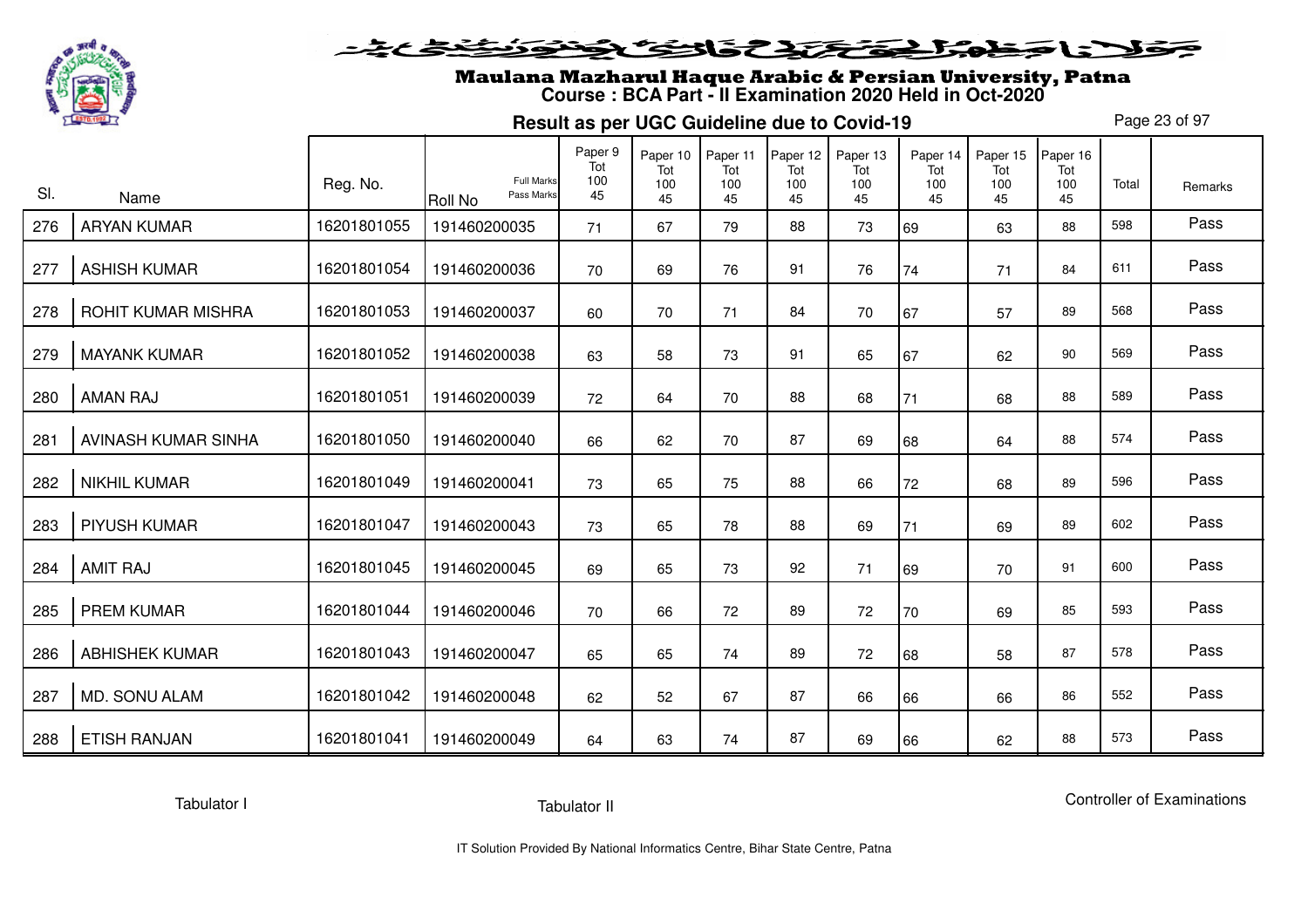

#### خلايا حفاهك فتختص والحف وتوضي

# Maulana Mazharul Haque Arabic & Persian University, Patna **Course : BCA Part - II Examination 2020 Held in Oct-2020**

**Result as per UGC Guideline due to Covid-19**

Page 24 of 97

| SI. | Name                  | Reg. No.    | <b>Full Marks</b><br>Pass Marks<br><b>Roll No</b> | Paper 9<br>Tot<br>100<br>45 | Paper 10<br>Tot<br>100<br>45 | Paper 11<br>Tot<br>100<br>45 | Paper 12<br>Tot<br>100<br>45 | Paper 13<br>Tot<br>100<br>45 | Paper 14<br>Tot<br>100<br>45 | Paper 15<br>Tot<br>100<br>45 | Paper 16<br>Tot<br>100<br>45 | Total | Remarks |
|-----|-----------------------|-------------|---------------------------------------------------|-----------------------------|------------------------------|------------------------------|------------------------------|------------------------------|------------------------------|------------------------------|------------------------------|-------|---------|
| 289 | SANDEEP KUMAR         | 16201801040 | 191460200050                                      | 65                          | 64                           | 73                           | 90                           | 74                           | 67                           | 60                           | 88                           | 581   | Pass    |
| 290 | MD. ASHIQUE           | 16201801038 | 191460200052                                      | 61                          | 54                           | 67                           | 82                           | 66                           | 68                           | 58                           | 85                           | 541   | Pass    |
| 291 | SARVENDU KUMAR PANDEY | 16201801037 | 191460200053                                      | 65                          | 62                           | 70                           | 88                           | 64                           | 66                           | 62                           | 88                           | 565   | Pass    |
| 292 | <b>CHANDAN KUMAR</b>  | 16201801036 | 191460200054                                      | 68                          | 57                           | 68                           | 89                           | 80                           | 66                           | 68                           | 89                           | 585   | Pass    |
| 293 | <b>SATPAL KUMAR</b>   | 16201801035 | 191460200055                                      | 66                          | 64                           | 77                           | 83                           | 76                           | 69                           | 66                           | 87                           | 588   | Pass    |
| 294 | <b>PAMMI KUMARI</b>   | 16201801034 | 191460200056                                      | 58                          | 54                           | 73                           | 89                           | 65                           | 64                           | 64                           | 91                           | 558   | Pass    |
| 295 | <b>MUSKAN KUMARI</b>  | 16201801033 | 191460200057                                      | 56                          | 54                           | 64                           | 90                           | 70                           | 64                           | 61                           | 90                           | 549   | Pass    |
| 296 | <b>DIVYA KUMARI</b>   | 16201801032 | 191460200058                                      | 65                          | 65                           | 75                           | 91                           | 72                           | 66                           | 63                           | 91                           | 588   | Pass    |
| 297 | <b>SAKSHI SUPRIYA</b> | 16201801031 | 191460200059                                      | 67                          | 69                           | 82                           | 91                           | 67                           | 67                           | 65                           | 89                           | 597   | Pass    |
| 298 | <b>KUMKUM KUMARI</b>  | 16201801030 | 191460200060                                      | 69                          | 64                           | 73                           | 93                           | 76                           | 77                           | 69                           | 90                           | 611   | Pass    |
| 151 |                       |             |                                                   |                             |                              |                              |                              |                              |                              |                              |                              |       |         |
| 299 | <b>ABHISHEK KUMAR</b> | 16201801129 | 191510200001                                      | 65                          | 64                           | 71                           | 77                           | 74                           | 65                           | 65                           | 76                           | 557   | Pass    |

154

Tabulator I

Controller of Examinations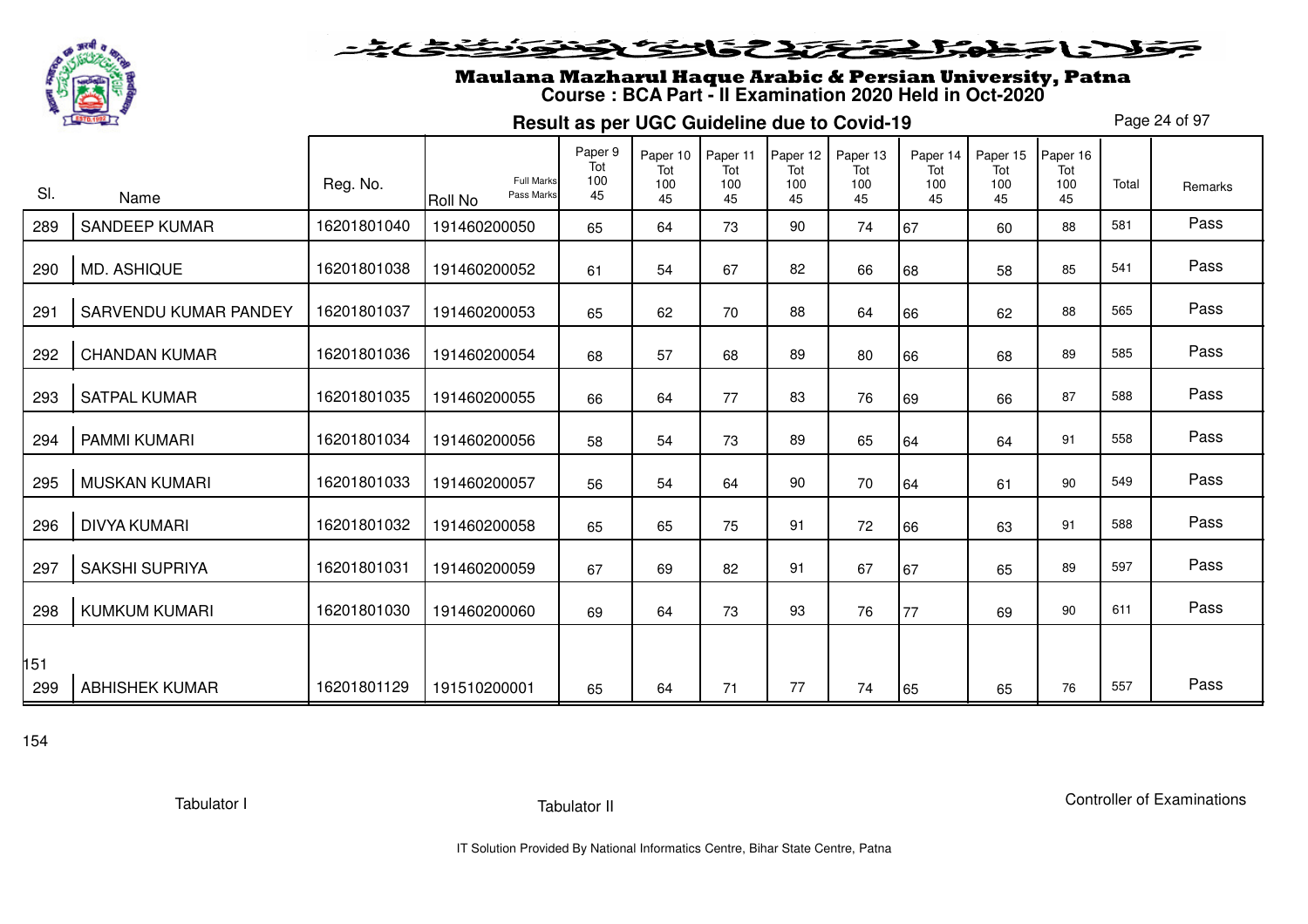

#### at Briss Bill Chile Bots (: ) 5

# Maulana Mazharul Haque Arabic & Persian University, Patna **Course : BCA Part - II Examination 2020 Held in Oct-2020**

**Result as per UGC Guideline due to Covid-19**

Page 25 of 97

| SI.        | Name                      | Reg. No.    | <b>Full Marks</b><br>Pass Marks<br>Roll No | Paper 9<br>Tot<br>100<br>45 | Paper 10<br>Tot<br>100<br>45 | Paper 11<br>Tot<br>100<br>45 | Paper 12<br>Tot<br>100<br>45 | Paper 13<br>Tot<br>100<br>45 | Paper 14<br>Tot<br>100<br>45 | Paper 15<br>Tot<br>100<br>45 | Paper 16<br>Tot<br>100<br>45 | Total | Remarks |
|------------|---------------------------|-------------|--------------------------------------------|-----------------------------|------------------------------|------------------------------|------------------------------|------------------------------|------------------------------|------------------------------|------------------------------|-------|---------|
| 300        | MD SHAHZAD ALAM           | 16201801257 | 191540200004                               | 60                          | 64                           | 66                           | 79                           | 66                           | 64                           | 62                           | 79                           | 540   | Pass    |
| 156<br>301 | <b>ASIA TABASSUM</b>      | 16201805369 | 191560200002                               | 61                          | 71                           | 68                           | 86                           | 66                           | 66                           | 75                           | 86                           | 579   | Pass    |
| 157<br>302 | SHAHNOOR SHABNAM          | 16201804444 | 191570200001                               | 71                          | 70                           | 69                           | 84                           | 77                           | 71                           | 69                           | 83                           | 594   | Pass    |
| 303        | <b>MUSKAN KUMARI</b>      | 16201804443 | 191570200002                               | 74                          | 73                           | 66                           | 81                           | 78                           | 77                           | 71                           | 81                           | 601   | Pass    |
| 304        | <b>SOURABH KUMAR</b>      | 16201804442 | 191570200003                               | 69                          | 73                           | 64                           | 80                           | 70                           | 72                           | 63                           | 81                           | 572   | Pass    |
| 305        | <b>MD REHAN AKHTAR</b>    | 16201804441 | 191570200004                               | 66                          | 74                           | 65                           | 81                           | 71                           | 72                           | 64                           | 81                           | 574   | Pass    |
| 306        | <b>DEEPAK KUMAR GUPTA</b> | 16201804440 | 191570200005                               | 66                          | 68                           | 71                           | 80                           | 76                           | 74                           | 64                           | 80                           | 579   | Pass    |
| 307        | <b>DIKSHA KUMARI</b>      | 16201804439 | 191570200006                               | 65                          | 70                           | 67                           | 80                           | 77                           | 75                           | 73                           | 81                           | 588   | Pass    |
| 159<br>308 | <b>KUNTI KUMARI</b>       | 16201801375 | 191590200001                               | 58                          | 61                           | 63                           | 77                           | 64                           | 63                           | 60                           | 76                           | 522   | Pass    |
| 309        | ANIL KUMAR SAH            | 16201801370 | 191590200006                               | 56                          | 63                           | 69                           | 76                           | 71                           | 68                           | 57                           | 78                           | 538   | Pass    |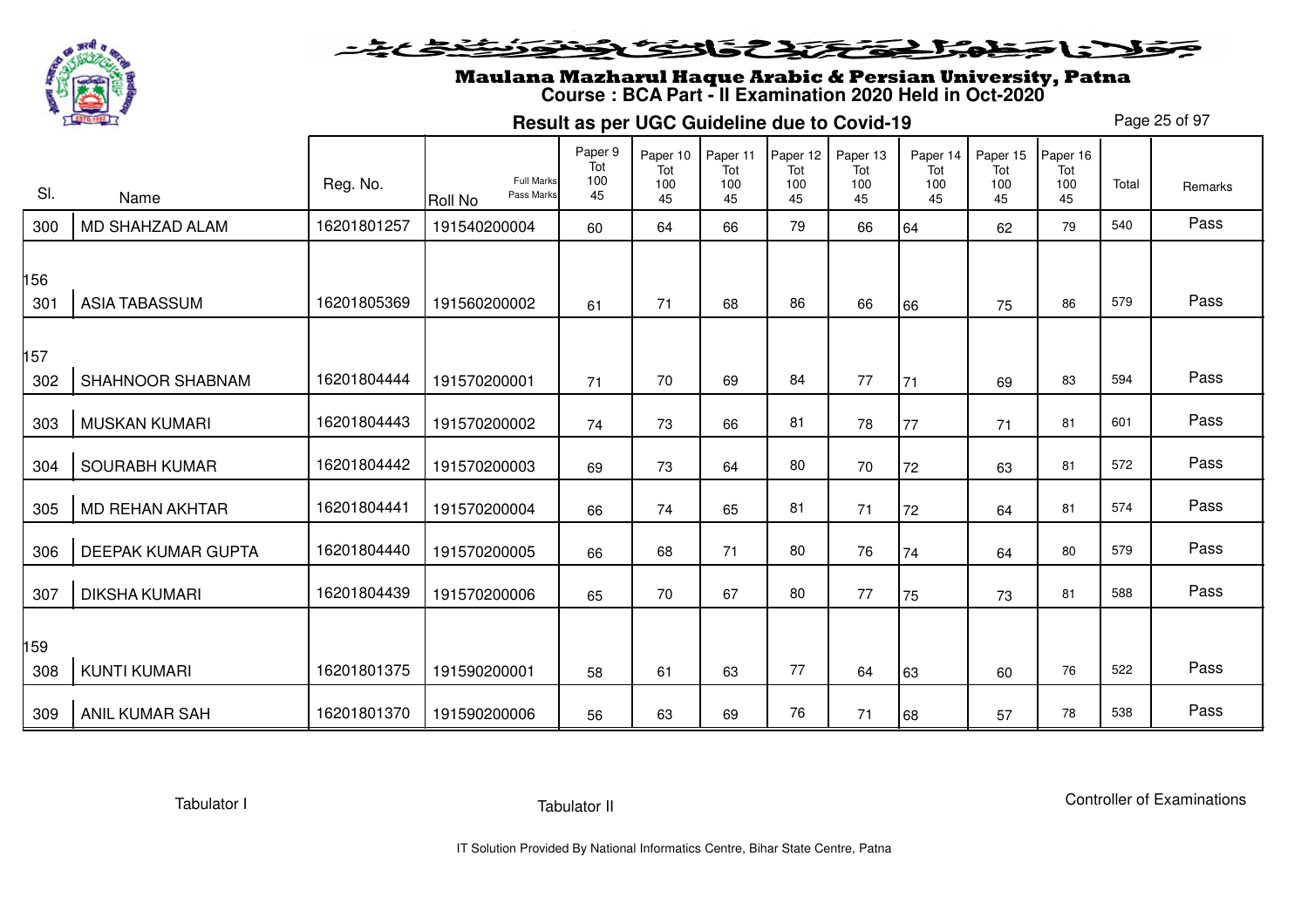

#### فلانا وطوالحقاق فالخفافون فنفض

# Maulana Mazharul Haque Arabic & Persian University, Patna **Course : BCA Part - II Examination 2020 Held in Oct-2020**

**Result as per UGC Guideline due to Covid-19**

Page 26 of 97

| SI. | Name                    | Reg. No.    | Full Marks<br>Pass Marks<br><b>Roll No</b> | Paper 9<br>Tot<br>100<br>45 | Paper 10<br>Tot<br>100<br>45 | Paper 11<br>Tot<br>100<br>45 | Paper 12<br>Tot<br>100<br>45 | Paper 13<br>Tot<br>100<br>45 | Paper 14<br>Tot<br>100<br>45 | Paper 15<br>Tot<br>100<br>45 | Paper 16<br>Tot<br>100<br>45 | Total | Remarks |
|-----|-------------------------|-------------|--------------------------------------------|-----------------------------|------------------------------|------------------------------|------------------------------|------------------------------|------------------------------|------------------------------|------------------------------|-------|---------|
| 310 | MD SHADAB ALAM          | 16201801369 | 191590200007                               | 64                          | 67                           | 74                           | 76                           | 74                           | 67                           | 65                           | 77                           | 564   | Pass    |
| 311 | <b>MD ARSHAD</b>        | 16201801367 | 191590200008                               | 63                          | 70                           | 69                           | 78                           | 68                           | 75                           | 61                           | 78                           | 562   | Pass    |
| 312 | <b>SHANE ALAM</b>       | 16201801366 | 191590200009                               | 60                          | 65                           | 63                           | 77                           | 73                           | 60                           | 66                           | 75                           | 539   | Pass    |
| 313 | <b>MD IMAM ANSARI</b>   | 16201801365 | 191590200010                               | 63                          | 61                           | 66                           | 79                           | 71                           | 67                           | 64                           | 78                           | 549   | Pass    |
| 314 | <b>SHANE ALI</b>        | 16201801364 | 191590200011                               | 68                          | 67                           | 71                           | 77                           | 74                           | 68                           | 62                           | 76                           | 563   | Pass    |
| 315 | <b>MD MUZAMMIL</b>      | 16201801363 | 191590200012                               | 65                          | 65                           | 69                           | 80                           | 73                           | 68                           | 76                           | 78                           | 574   | Pass    |
| 316 | <b>MD RAFIQUE</b>       | 16201801362 | 191590200013                               | 70                          | 62                           | 74                           | 79                           | 73                           | 70                           | 69                           | 79                           | 576   | Pass    |
| 317 | <b>MD TALIB ALI</b>     | 16201801361 | 191590200014                               | 68                          | 69                           | 72                           | 81                           | 64                           | 68                           | 66                           | 81                           | 569   | Pass    |
| 318 | <b>MD SAMIR</b>         | 16201801359 | 191590200016                               | 66                          | 66                           | 74                           | 79                           | 78                           | 71                           | 70                           | 79                           | 583   | Pass    |
| 319 | <b>SOHAIL</b>           | 16201705871 | 191590200017                               | 57                          | 60                           | 63                           | 76                           | 63                           | 69                           | 59                           | 76                           | 523   | Pass    |
| 320 | <b>SAIM RAHMAN</b>      | 16201801368 | 191590200028                               | 62                          | 63                           | 66                           | 76                           | 74                           | 73                           | 64                           | 77                           | 555   | Pass    |
| 160 |                         |             |                                            |                             |                              |                              |                              |                              |                              |                              |                              |       |         |
| 321 | <b>DILNAYAZ PERWEEN</b> | 16201804438 | 191600200001                               | 69                          | 69                           | 67                           | 79                           | 76                           | 62                           | 73                           | 77                           | 572   | Pass    |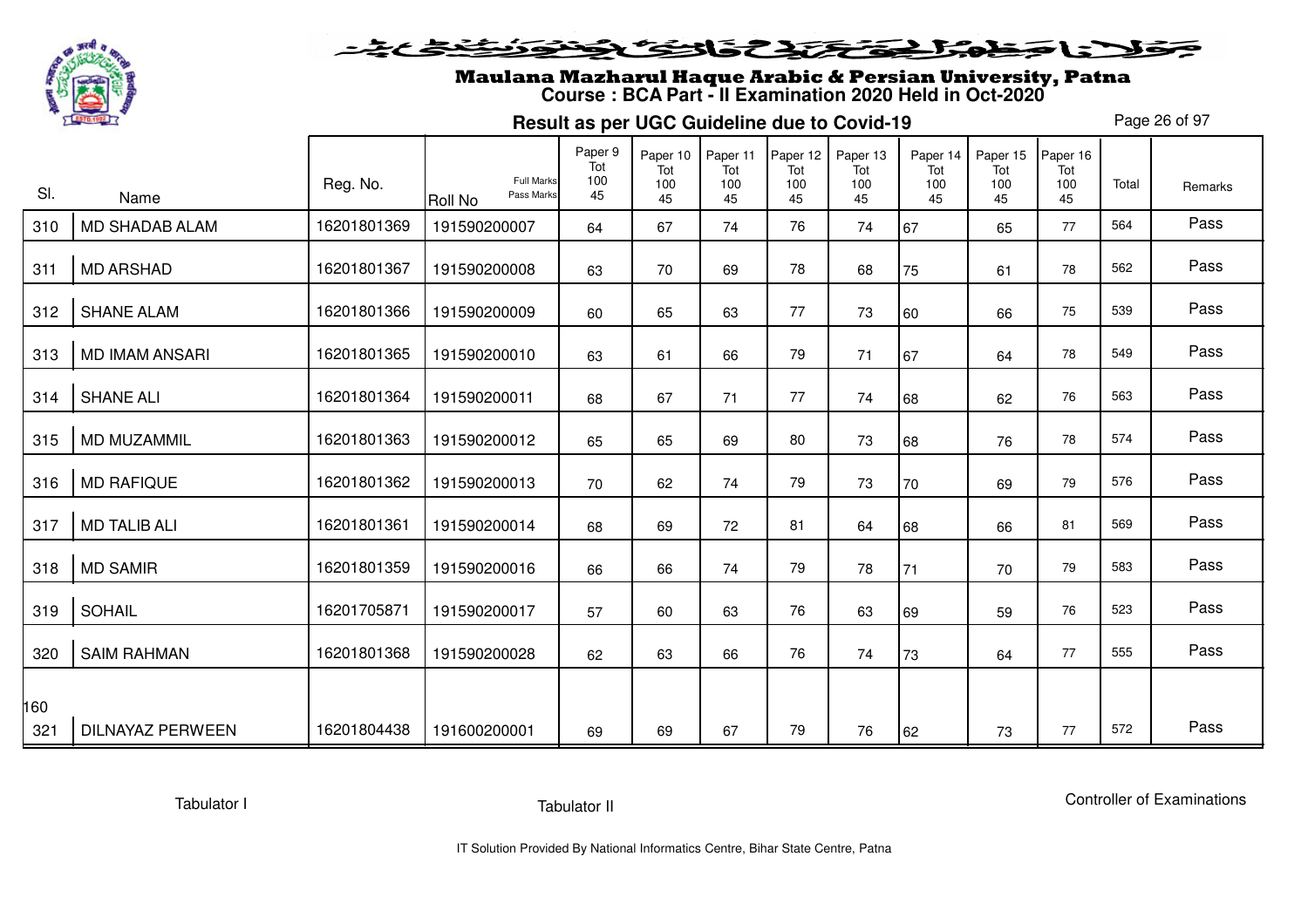

# Maulana Mazharul Haque Arabic & Persian University, Patna **Course : BCA Part - II Examination 2020 Held in Oct-2020**

**Result as per UGC Guideline due to Covid-19**

Page 27 of 97

| SI. | Name                   | Reg. No.    | <b>Full Marks</b><br>Pass Marks<br><b>Roll No</b> | Paper 9<br>Tot<br>100<br>45 | Paper 10<br>Tot<br>100<br>45 | Paper 11<br>Tot<br>100<br>45 | Paper 12<br>Tot<br>100<br>45 | Paper 13<br>Tot<br>100<br>45 | Paper 14<br>Tot<br>100<br>45 | Paper 15<br>Tot<br>100<br>45 | Paper 16<br>Tot<br>100<br>45 | Total | Remarks |
|-----|------------------------|-------------|---------------------------------------------------|-----------------------------|------------------------------|------------------------------|------------------------------|------------------------------|------------------------------|------------------------------|------------------------------|-------|---------|
| 322 | <b>ARFA PERWEEN</b>    | 16201804437 | 191600200002                                      | 73                          | 66                           | 78                           | 83                           | 81                           | 67                           | 68                           | 83                           | 599   | Pass    |
| 323 | <b>FAUZY IRAQI</b>     | 16201804436 | 191600200003                                      | 67                          | 74                           | 61                           | 79                           | 71                           | 63                           | 67                           | 79                           | 561   | Pass    |
| 324 | <b>KUMARI NIVEDITA</b> | 16201804435 | 191600200004                                      | 71                          | 70                           | 77                           | 85                           | 77                           | 73                           | 76                           | 84                           | 613   | Pass    |
| 325 | <b>SABIHA BANO</b>     | 16201804434 | 191600200005                                      | 74                          | 72                           | 78                           | 81                           | 72                           | 67                           | 73                           | 82                           | 599   | Pass    |
| 326 | <b>NUSRAT PERWEEN</b>  | 16201804433 | 191600200006                                      | 67                          | 64                           | 72                           | 82                           | 72                           | 60                           | 65                           | 82                           | 564   | Pass    |
| 327 | <b>UZMA LARAIB</b>     | 16201804432 | 191600200007                                      | 67                          | 80                           | 73                           | 80                           | 76                           | 59                           | 71                           | 83                           | 589   | Pass    |
| 328 | <b>SHRISTI SAGAR</b>   | 16201804431 | 191600200008                                      | 67                          | 66                           | 72                           | 83                           | 66                           | 70                           | 65                           | 83                           | 572   | Pass    |
| 329 | <b>FARIHA NIGAR</b>    | 16201804430 | 191600200009                                      | 65                          | 67                           | 69                           | 80                           | 65                           | 64                           | 63                           | 77                           | 550   | Pass    |
| 330 | <b>KAINAT FATMA</b>    | 16201804429 | 191600200010                                      | 65                          | 64                           | 69                           | 80                           | 69                           | 71                           | 69                           | 80                           | 567   | Pass    |
| 331 | <b>JENIFER BANO</b>    | 16201804428 | 191600200011                                      | 71                          | 64                           | 71                           | 85                           | 73                           | 62                           | 70                           | 84                           | 580   | Pass    |
| 332 | <b>SANA NAUSHAD</b>    | 16201804427 | 191600200012                                      | 64                          | 61                           | 73                           | 81                           | 67                           | 66                           | 73                           | 80                           | 565   | Pass    |
| 333 | <b>SADIA KHURSHEED</b> | 16201804426 | 191600200013                                      | 65                          | 63                           | 80                           | 83                           | 72                           | 69                           | 75                           | 81                           | 588   | Pass    |
| 334 | <b>ASMA NAYYAR</b>     | 16201804425 | 191600200014                                      | 65                          | 66                           | 70                           | 81                           | 66                           | 61                           | 74                           | 81                           | 564   | Pass    |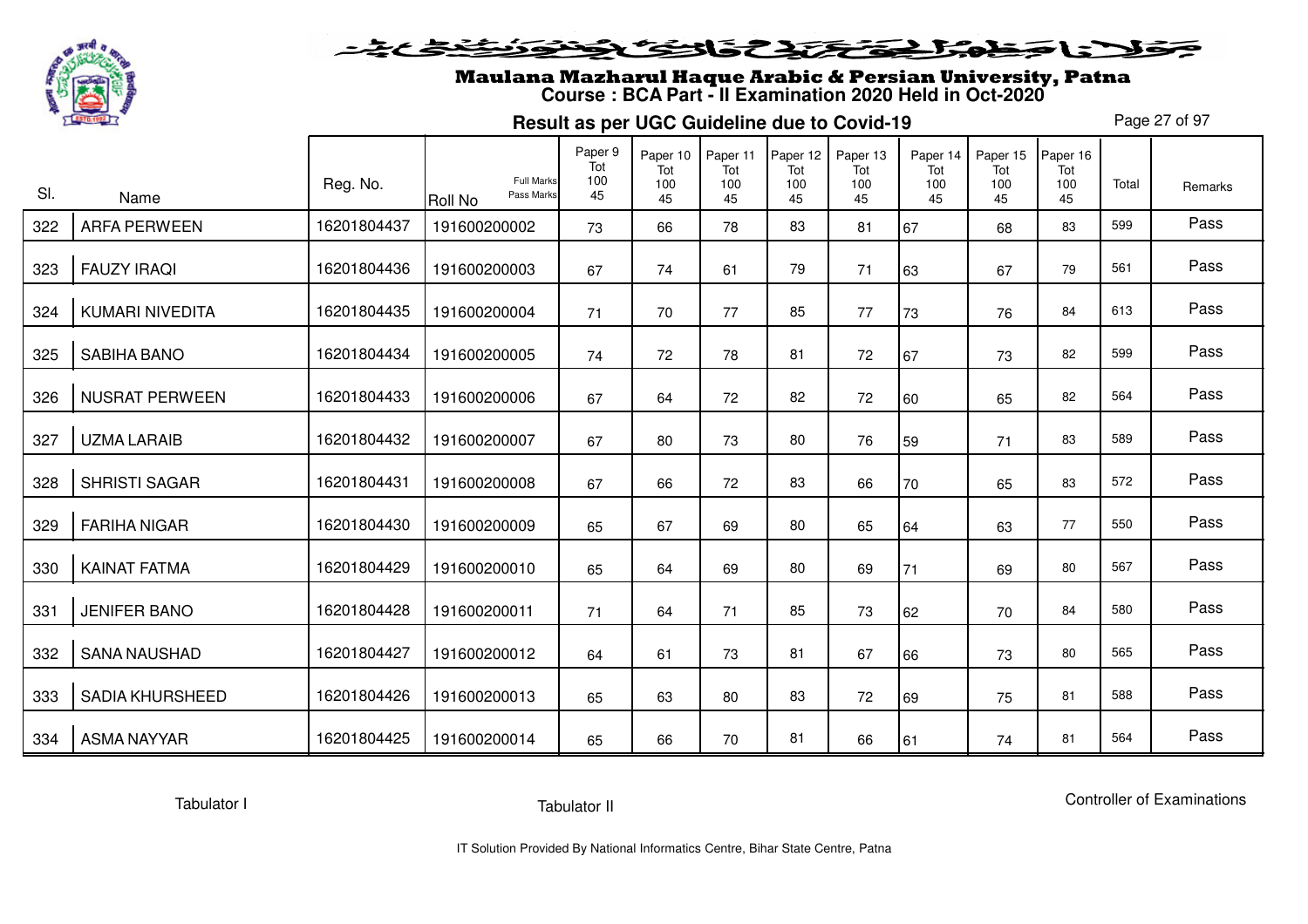

#### فلانا وطوالحقة كتحكون فينونون فنخدم

# Maulana Mazharul Haque Arabic & Persian University, Patna **Course : BCA Part - II Examination 2020 Held in Oct-2020**

**Result as per UGC Guideline due to Covid-19**

Page 28 of 97

| SI. |                         | Reg. No.    | <b>Full Marks</b><br>Pass Marks | Paper 9<br>Tot<br>100<br>45 | Paper 10<br>Tot<br>100 | Paper 11<br>Tot<br>100 | Paper 12<br>Tot<br>100 | Paper 13<br>Tot<br>100 | Paper 14<br>Tot<br>100 | Paper 15<br>Tot<br>100 | Paper 16<br>Tot<br>100 | Total | Remarks |
|-----|-------------------------|-------------|---------------------------------|-----------------------------|------------------------|------------------------|------------------------|------------------------|------------------------|------------------------|------------------------|-------|---------|
|     | Name                    |             | <b>Roll No</b>                  |                             | 45                     | 45                     | 45                     | 45                     | 45                     | 45                     | 45                     |       |         |
| 335 | <b>NAHID SABA</b>       | 16201804424 | 191600200015                    | 69                          | 66                     | 71                     | 80                     | 65                     | 64                     | 69                     | 80                     | 564   | Pass    |
| 336 | <b>SUMAIYA AFSAR</b>    | 16201804423 | 191600200016                    | 66                          | 63                     | 70                     | 82                     | 68                     | 61                     | 73                     | 76                     | 559   | Pass    |
| 337 | <b>GHAZALA MAHTAB</b>   | 16201804422 | 191600200017                    | 68                          | 61                     | 69                     | 76                     | 76                     | 67                     | 74                     | 78                     | 569   | Pass    |
| 338 | <b>GULSHAN PERWEEN</b>  | 16201804421 | 191600200018                    | 64                          | 58                     | 74                     | 81                     | 69                     | 63                     | 66                     | 83                     | 558   | Pass    |
| 339 | <b>SANA UROOJ</b>       | 16201804420 | 191600200019                    | 61                          | 73                     | 64                     | 77                     | 75                     | 61                     | 68                     | 79                     | 558   | Pass    |
| 340 | <b>KAHKASHAN NIKHAT</b> | 16201804419 | 191600200020                    | 66                          | 74                     | 70                     | 81                     | 69                     | 61                     | 62                     | 82                     | 565   | Pass    |
| 161 |                         |             |                                 |                             |                        |                        |                        |                        |                        |                        |                        |       |         |
| 341 | <b>RAJAT</b>            | 16201705916 | 181610200012                    | 69                          | 63                     | 54                     | 68                     | 59                     | 67                     | 64                     | 74                     | 518   | Pass    |
| 342 | <b>MD JABIR</b>         | 16201705897 | 181610200025                    | 59                          | 65                     | 67                     | 79                     | 56                     | 69                     | 70                     | 78                     | 543   | Pass    |
| 343 | MD MONAZZAM RIZWI       | 16201805858 | 191610200003                    | 66                          | 63                     | 67                     | 80                     | 72                     | 68                     | 67                     | 79                     | 562   | Pass    |
| 344 | <b>ATIA RAHMAN</b>      | 16201805857 | 191610200004                    | 68                          | 62                     | 74                     | 83                     | 79                     | 74                     | 71                     | 81                     | 592   | Pass    |
| 345 | <b>ZAKIYA RAHMAN</b>    | 16201805856 | 191610200005                    | 69                          | 65                     | 78                     | 82                     | 81                     | 75                     | 76                     | 81                     | 607   | Pass    |
| 346 | <b>MD FAISAL</b>        | 16201801414 | 191610200006                    | 64                          | 66                     | 72                     | 80                     | 78                     | 72                     | 74                     | 81                     | 587   | Pass    |

Tabulator I

Tabulator II

Controller of Examinations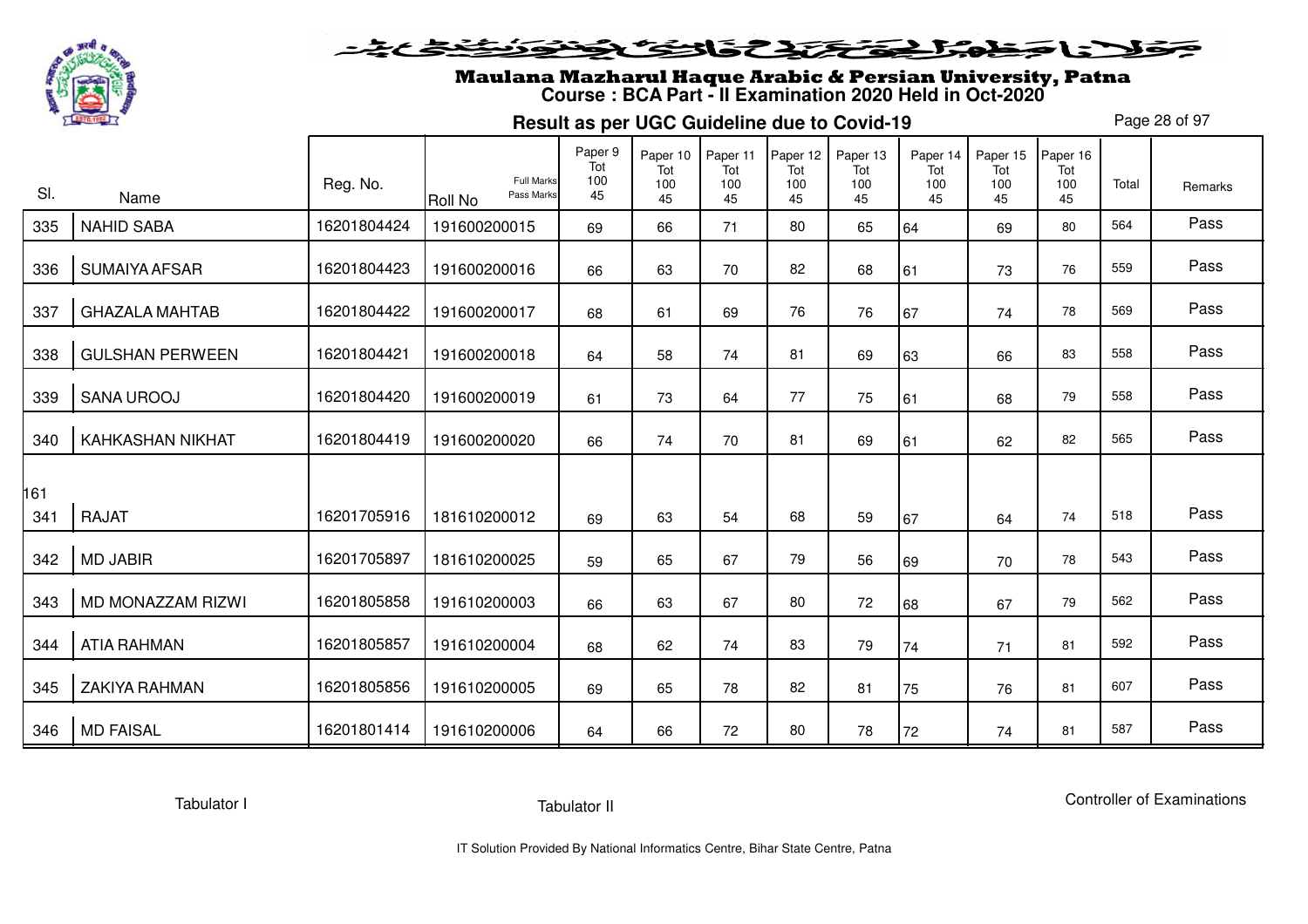

#### خلايا حفاهك فتختص والحف وتوضي

# Maulana Mazharul Haque Arabic & Persian University, Patna **Course : BCA Part - II Examination 2020 Held in Oct-2020**

**Result as per UGC Guideline due to Covid-19**

Page 29 of 97

| SI. | Name                   | Reg. No.    | <b>Full Marks</b><br>Pass Marks<br><b>Roll No</b> | Paper 9<br>Tot<br>100<br>45 | Paper 10<br>Tot<br>100<br>45 | Paper 11<br>Tot<br>100<br>45 | Paper 12<br>Tot<br>100<br>45 | Paper 13<br>Tot<br>100<br>45 | Paper 14<br>Tot<br>100<br>45 | Paper 15<br>Tot<br>100<br>45 | Paper 16<br>Tot<br>100<br>45 | Total | Remarks |
|-----|------------------------|-------------|---------------------------------------------------|-----------------------------|------------------------------|------------------------------|------------------------------|------------------------------|------------------------------|------------------------------|------------------------------|-------|---------|
| 347 | <b>MD IRFAN</b>        | 16201801413 | 191610200007                                      | 68                          | 64                           | 77                           | 79                           | 80                           | 75                           | 75                           | 80                           | 598   | Pass    |
| 348 | MD MOBASHSHIR IMAM     | 16201801412 | 191610200008                                      | 70                          | 67                           | 82                           | 83                           | 77                           | 77                           | 73                           | 82                           | 611   | Pass    |
| 349 | ZAKIRUL HASSAN KHAN    | 16201801411 | 191610200009                                      | 61                          | 62                           | 63                           | 81                           | 71                           | 74                           | 64                           | 78                           | 554   | Pass    |
| 350 | <b>SAMIR UL HAQUE</b>  | 16201801410 | 191610200010                                      | 68                          | 67                           | 78                           | 82                           | 81                           | 75                           | 77                           | 82                           | 610   | Pass    |
| 351 | <b>FARHA NAAZ</b>      | 16201801408 | 191610200012                                      | 69                          | 63                           | 78                           | 80                           | 79                           | 76                           | 76                           | 80                           | 601   | Pass    |
| 352 | <b>SAKEENA</b>         | 16201801406 | 191610200014                                      | 75                          | 64                           | 79                           | 83                           | 80                           | 70                           | 76                           | 83                           | 610   | Pass    |
| 353 | MOHAMMAD ARISH AMIN    | 16201801405 | 191610200015                                      | 67                          | 70                           | 76                           | 79                           | 79                           | 68                           | 77                           | 79                           | 595   | Pass    |
| 354 | MD RIJWAN AALAM        | 16201801404 | 191610200016                                      | 67                          | 66                           | 76                           | 80                           | 77                           | 73                           | 74                           | 80                           | 593   | Pass    |
| 355 | <b>TARA PERWEEN</b>    | 16201801403 | 191610200017                                      | 65                          | 64                           | 63                           | 80                           | 77                           | 64                           | 68                           | 78                           | 559   | Pass    |
| 356 | <b>SHADAB SIDDIQUE</b> | 16201801402 | 191610200018                                      | 65                          | 55                           | 73                           | 78                           | 72                           | 72                           | 67                           | 78                           | 560   | Pass    |
| 162 |                        |             |                                                   |                             |                              |                              |                              |                              |                              |                              |                              |       |         |
| 357 | <b>KAMRAN SHAKEBI</b>  | 16201807191 | 191620200001                                      | 66                          | 75                           | 71                           | 82                           | 69                           | 67                           | 75                           | 81                           | 586   | Pass    |

167

Tabulator I

Controller of Examinations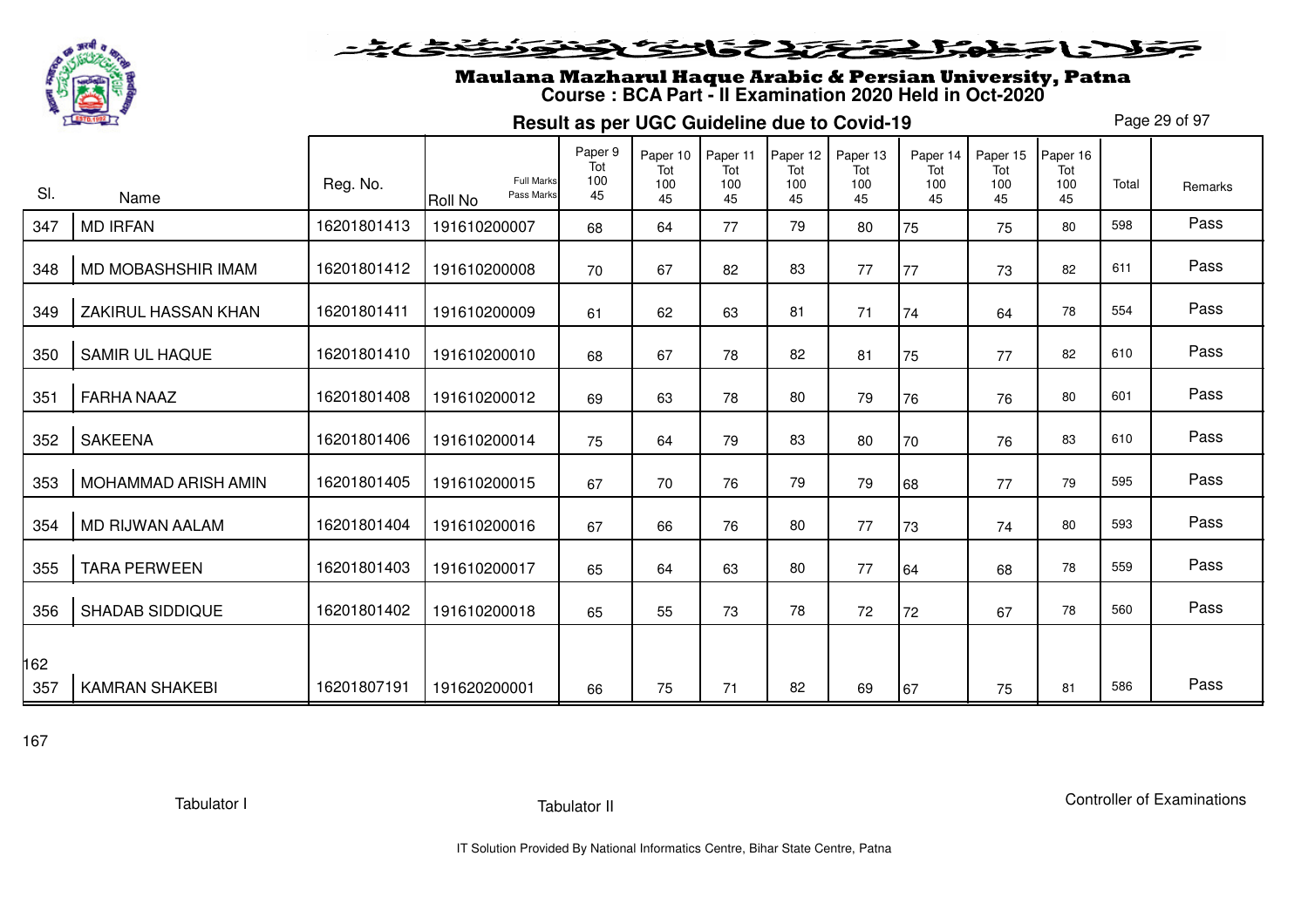

#### فلانا وطوالحقة كتحكون فينونون فنخدم

# Maulana Mazharul Haque Arabic & Persian University, Patna **Course : BCA Part - II Examination 2020 Held in Oct-2020**

**Result as per UGC Guideline due to Covid-19**

Page 30 of 97

| SI.        | Name                       | Reg. No.    | <b>Full Marks</b><br>Pass Marks<br><b>Roll No</b> | Paper 9<br>Tot<br>100<br>45 | Paper 10<br>Tot<br>100<br>45 | Paper 11<br>Tot<br>100<br>45 | Paper 12<br>Tot<br>100<br>45 | Paper 13<br>Tot<br>100<br>45 | Paper 14<br>Tot<br>100<br>45 | Paper 15<br>Tot<br>100<br>45 | Paper 16<br>Tot<br>100<br>45 | Total | Remarks |
|------------|----------------------------|-------------|---------------------------------------------------|-----------------------------|------------------------------|------------------------------|------------------------------|------------------------------|------------------------------|------------------------------|------------------------------|-------|---------|
| 358        | <b>RAHUL KUMAR</b>         | 16201805901 | 191670200001                                      | 65                          | 68                           | 69                           | 79                           | 77                           | 72                           | 71                           | 82                           | 583   | Pass    |
| 359        | <b>ROHIT ANAND</b>         | 16201801527 | 191670200002                                      | 67                          | 70                           | 68                           | 77                           | 71                           | 72                           | 70                           | 81                           | 576   | Pass    |
| 168<br>360 | <b>TUSHAR RAJ</b>          | 16201807199 | 191680200001                                      | 71                          | 75                           | 73                           | 89                           | 71                           | 71                           | 74                           | 88                           | 612   | Pass    |
| 361        | MOHAMMAD NADEEM AKHTAF     | 16201801566 | 191680200002                                      | 69                          | 71                           | 84                           | 85                           | 79                           | 77                           | 76                           | 84                           | 625   | Pass    |
| 362        | <b>MD ANDLEEB JAFRI</b>    | 16201801565 | 191680200003                                      | 65                          | 66                           | 72                           | 84                           | 59                           | 64                           | 67                           | 83                           | 560   | Pass    |
| 363        | <b>MD SAQUIB</b>           | 16201801564 | 191680200004                                      | 66                          | 70                           | 73                           | 85                           | 71                           | 70                           | 75                           | 85                           | 595   | Pass    |
| 364        | <b>MD SANAULRAB</b>        | 16201801563 | 191680200005                                      | 68                          | 69                           | 81                           | 85                           | 68                           | 65                           | 67                           | 83                           | 586   | Pass    |
| 365        | ARYAN RAJ VERMA            | 16201801562 | 191680200006                                      | 65                          | 68                           | 72                           | 86                           | 69                           | 67                           | 69                           | 84                           | 580   | Pass    |
| 366        | <b>AJAY KUMAR</b>          | 16201801561 | 191680200007                                      | 69                          | 71                           | 68                           | 85                           | 74                           | 71                           | 75                           | 84                           | 597   | Pass    |
| 367        | <b>ABHIMANU KUMAR</b>      | 16201801560 | 191680200008                                      | 76                          | 73                           | 85                           | 89                           | 79                           | 74                           | 78                           | 89                           | 643   | Pass    |
| 368        | <b>SULATAN HAIDER KHAN</b> | 16201801559 | 191680200009                                      | 74                          | 69                           | 81                           | 85                           | 65                           | 69                           | 75                           | 83                           | 601   | Pass    |
| 369        | <b>KUMAR SHASHVAT</b>      | 16201801558 | 191680200010                                      | 71                          | 72                           | 82                           | 89                           | 71                           | 73                           | 76                           | 89                           | 623   | Pass    |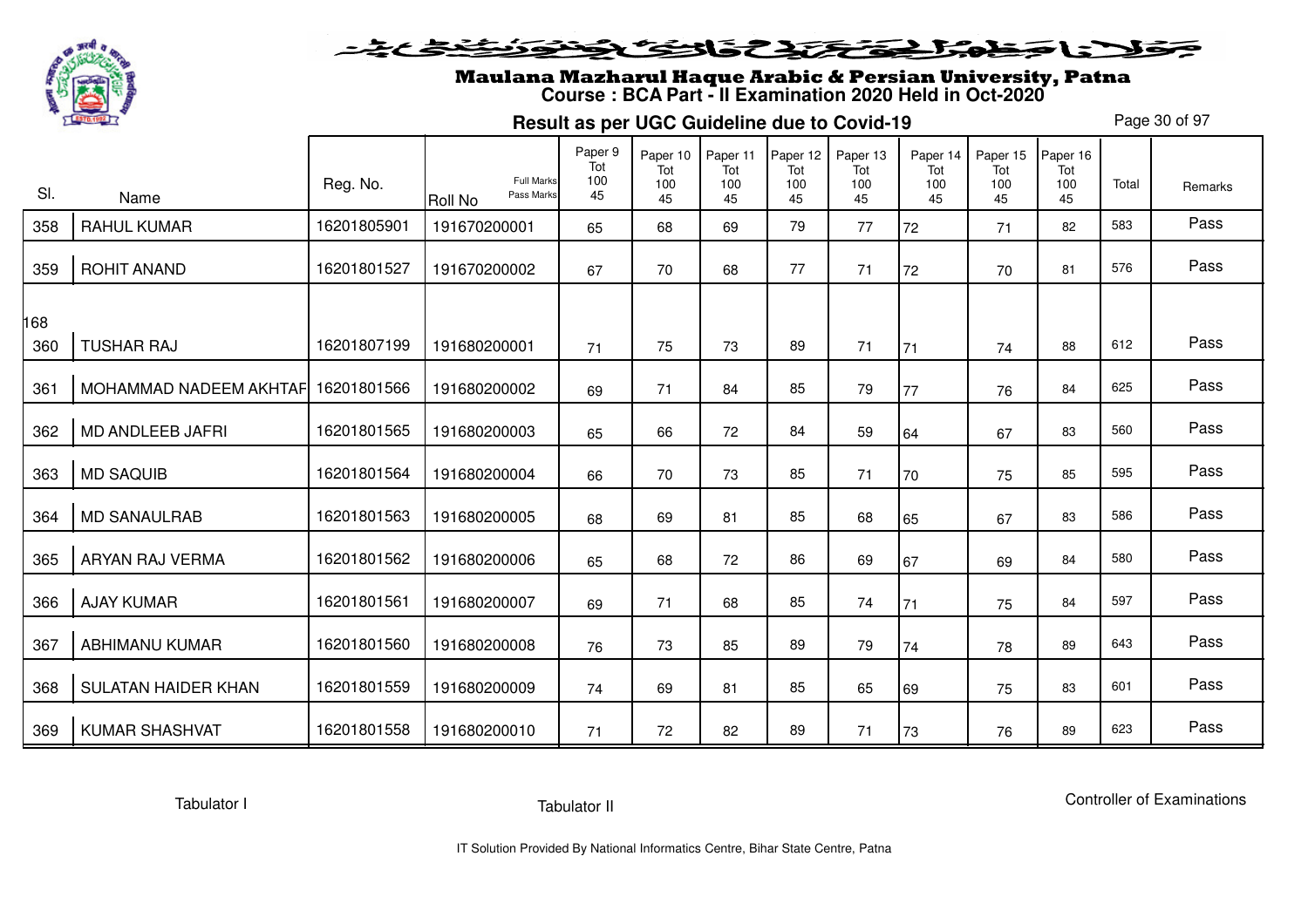

#### فلانا وطوالحقة كتحكون فينونون فنخدم

# Maulana Mazharul Haque Arabic & Persian University, Patna **Course : BCA Part - II Examination 2020 Held in Oct-2020**

**Result as per UGC Guideline due to Covid-19**

Page 31 of 97

| SI.        | Name                       | Reg. No.    | Full Marks<br>Pass Marks<br><b>Roll No</b> | Paper 9<br>Tot<br>100<br>45 | Paper 10<br>Tot<br>100<br>45 | Paper 11<br>Tot<br>100<br>45 | Paper 12<br>Tot<br>100<br>45 | Paper 13<br>Tot<br>100<br>45 | Paper 14<br>Tot<br>100<br>45 | Paper 15<br>Tot<br>100<br>45 | Paper 16<br>Tot<br>100<br>45 | Total | Remarks |
|------------|----------------------------|-------------|--------------------------------------------|-----------------------------|------------------------------|------------------------------|------------------------------|------------------------------|------------------------------|------------------------------|------------------------------|-------|---------|
| 169<br>370 | <b>VIKASH KUMAR</b>        | 16201806513 | 191690200017                               | 47                          | 69                           | 72                           | 78                           | 58                           | 61                           | 67                           | 79                           | 531   | Pass    |
| 371        | <b>SHASHANK SHEKHAR</b>    | 16201806511 | 191690200019                               | 64                          | 70                           | 72                           | 81                           | 62                           | 71                           | 66                           | 82                           | 568   | Pass    |
| 372        | <b>VISHAL KUMAR KOSSIK</b> | 16201801655 | 191690200020                               | 56                          | 65                           | 68                           | 78                           | 59                           | 63                           | 70                           | 78                           | 537   | Pass    |
| 373        | AKASH KUMAR GUPTA          | 16201801654 | 191690200021                               | 59                          | 65                           | 72                           | 79                           | 68                           | 72                           | 72                           | 80                           | 567   | Pass    |
| 374        | <b>ANISH RAJ</b>           | 16201801653 | 191690200022                               | 66                          | 71                           | 76                           | 81                           | 73                           | 70                           | 72                           | 82                           | 591   | Pass    |
| 375        | <b>SHIVAM KUMAR</b>        | 16201801652 | 191690200023                               | 64                          | 71                           | 69                           | 80                           | 73                           | 72                           | 70                           | 80                           | 579   | Pass    |
| 376        | <b>MANISH KUMAR</b>        | 16201801651 | 191690200024                               | 61                          | 67                           | 70                           | 78                           | 66                           | 68                           | 69                           | 79                           | 558   | Pass    |
| 377        | <b>RAJU KUMAR</b>          | 16201801650 | 191690200025                               | 67                          | 69                           | 73                           | 82                           | 73                           | 76                           | 72                           | 80                           | 592   | Pass    |
| 378        | <b>SANTOSH KUMAR</b>       | 16201801649 | 191690200026                               | 68                          | 72                           | 74                           | 80                           | 73                           | 72                           | 70                           | 81                           | 590   | Pass    |
| 379        | <b>PRINCE RAJ</b>          | 16201801648 | 191690200027                               | 67                          | 69                           | 77                           | 81                           | 71                           | 72                           | 73                           | 80                           | 590   | Pass    |
| 380        | <b>RISHIKESH KUMAR</b>     | 16201801645 | 191690200028                               | 63                          | 69                           | 75                           | 79                           | 66                           | 66                           | 64                           | 79                           | 561   | Pass    |
| 381        | <b>ALI ABBAS</b>           | 16201801644 | 191690200029                               | 64                          | 72                           | 73                           | 82                           | 65                           | 70                           | 68                           | 81                           | 575   | Pass    |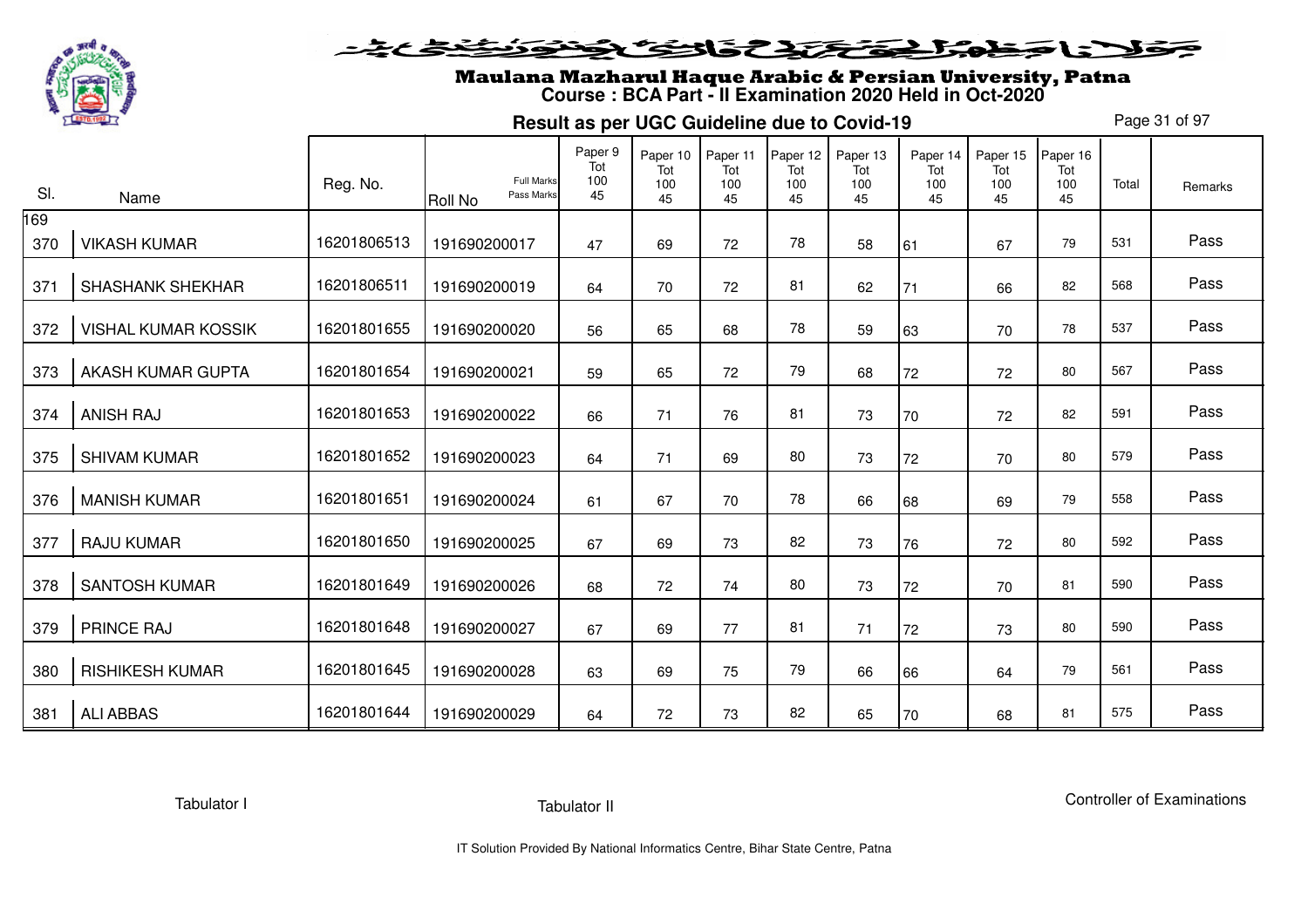

# Maulana Mazharul Haque Arabic & Persian University, Patna **Course : BCA Part - II Examination 2020 Held in Oct-2020**

**Result as per UGC Guideline due to Covid-19**

Page 32 of 97

|     |                        |             | <b>Full Marks</b>            | Paper 9<br>Tot<br>100 | Paper 10<br>Tot | Paper 11<br>Tot | Paper 12<br>Tot | Paper 13<br>Tot<br>100 | Paper 14<br>Tot<br>100 | Paper 15<br>Tot | Paper 16<br>Tot |       |         |
|-----|------------------------|-------------|------------------------------|-----------------------|-----------------|-----------------|-----------------|------------------------|------------------------|-----------------|-----------------|-------|---------|
| SI. | Name                   | Reg. No.    | Pass Marks<br><b>Roll No</b> | 45                    | 100<br>45       | 100<br>45       | 100<br>45       | 45                     | 45                     | 100<br>45       | 100<br>45       | Total | Remarks |
| 382 | <b>RAJA BABU</b>       | 16201801642 | 191690200030                 | 62                    | 70              | 72              | 78              | 65                     | 67                     | 70              | 80              | 564   | Pass    |
| 383 | MD. SHAMSHAD ALAM      | 16201801641 | 191690200031                 | 62                    | 74              | 75              | 81              | 71                     | 68                     | 74              | 82              | 587   | Pass    |
| 384 | <b>BABUL RAJ</b>       | 16201801640 | 191690200032                 | 57                    | 68              | 73              | 78              | 57                     | 63                     | 72              | 79              | 547   | Pass    |
| 385 | <b>MD. TAUFIK ALAM</b> | 16201801639 | 191690200033                 | 58                    | 70              | 60              | 80              | 68                     | 60                     | 70              | 80              | 546   | Pass    |
| 386 | <b>VIKASH KUMAR</b>    | 16201801637 | 191690200034                 | 72                    | 69              | 76              | 81              | 68                     | 73                     | 69              | 81              | 589   | Pass    |
| 387 | <b>GAURAV RATHAUR</b>  | 16201801635 | 191690200035                 | 67                    | 68              | 77              | 80              | 59                     | 66                     | 72              | 80              | 569   | Pass    |
| 388 | <b>SANIDHYA SUMAN</b>  | 16201801634 | 191690200036                 | 65                    | 71              | 79              | 79              | 71                     | 70                     | 72              | 81              | 588   | Pass    |
| 389 | <b>SHIV ANAND JHA</b>  | 16201801633 | 191690200037                 | 55                    | 69              | 74              | 78              | 62                     | 66                     | 69              | 78              | 551   | Pass    |
| 390 | <b>RAJESH KUMAR</b>    | 16201801632 | 191690200038                 | 63                    | 70              | 77              | 80              | 68                     | 68                     | 70              | 80              | 576   | Pass    |
| 391 | <b>SWETA KUMARI</b>    | 16201801631 | 191690200039                 | 78                    | 72              | 78              | 82              | 74                     | 79                     | 72              | 81              | 616   | Pass    |
| 392 | SNEHA SINGH            | 16201801630 | 191690200040                 | 58                    | 67              | 69              | 80              | 60                     | 71                     | 68              | 80              | 553   | Pass    |
| 393 | <b>SANYA</b>           | 16201801629 | 191690200041                 | 69                    | 79              | 75              | 82              | 69                     | 75                     | 66              | 82              | 597   | Pass    |
| 394 | <b>MUSARRAT SOHAIL</b> | 16201801628 | 191690200042                 | 67                    | 68              | 71              | 80              | 64                     | 70                     | 64              | 80              | 564   | Pass    |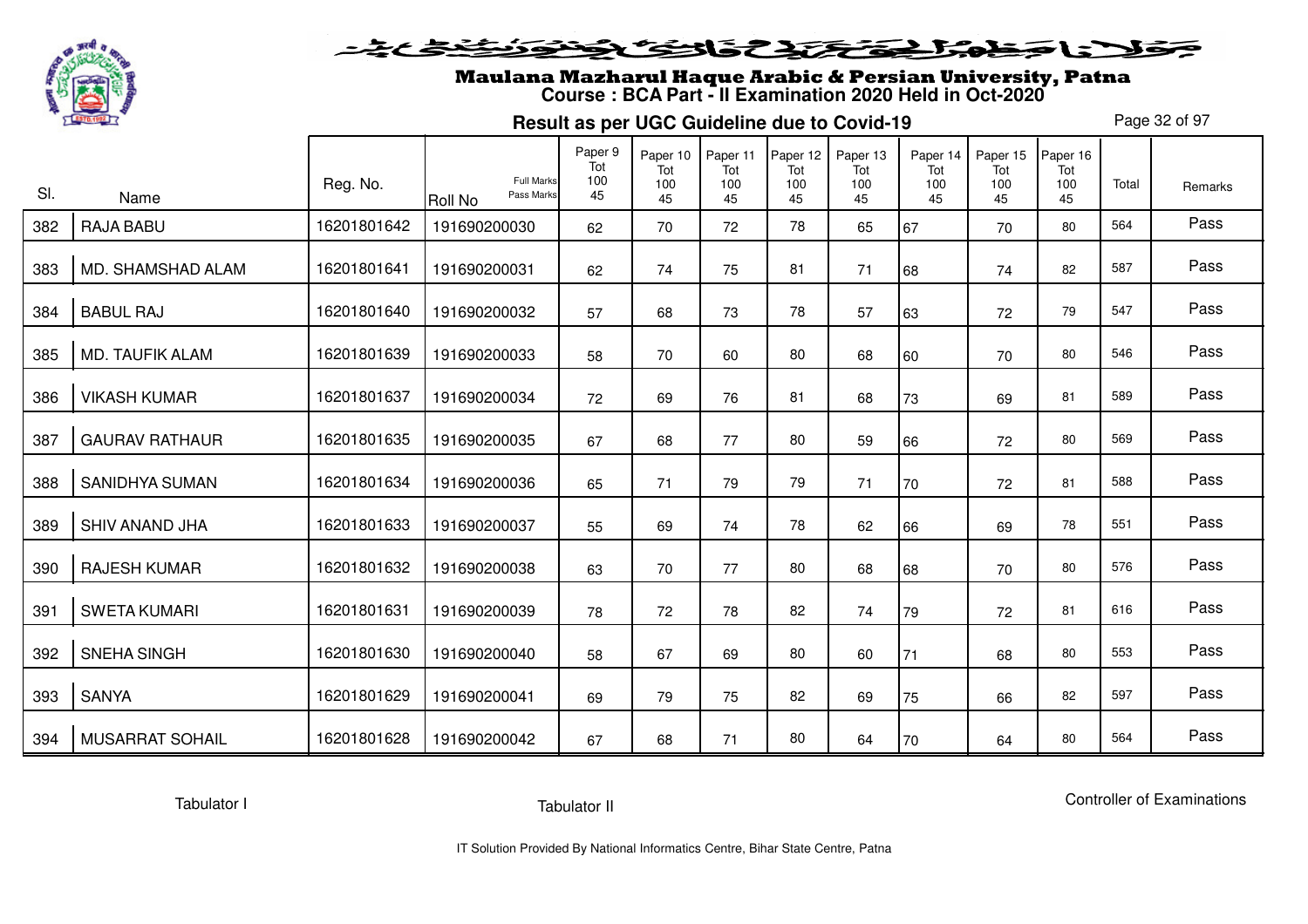

#### فلانا وطوالحقاق فالخفافون فنفض

# Maulana Mazharul Haque Arabic & Persian University, Patna **Course : BCA Part - II Examination 2020 Held in Oct-2020**

**Result as per UGC Guideline due to Covid-19**

Page 33 of 97

| SI. | Name                    | Reg. No.    | <b>Full Marks</b><br>Pass Marks<br><b>Roll No</b> | Paper 9<br>Tot<br>100<br>45 | Paper 10<br>Tot<br>100<br>45 | Paper 11<br>Tot<br>100<br>45 | Paper 12<br>Tot<br>100<br>45 | Paper 13<br>Tot<br>100<br>45 | Paper 14<br>Tot<br>100<br>45 | Paper 15<br>Tot<br>100<br>45 | Paper 16<br>Tot<br>100<br>45 | Total | Remarks |
|-----|-------------------------|-------------|---------------------------------------------------|-----------------------------|------------------------------|------------------------------|------------------------------|------------------------------|------------------------------|------------------------------|------------------------------|-------|---------|
| 395 | RADHA KUMARI            | 16201801627 | 191690200043                                      | 71                          | 74                           | 73                           | 81                           | 73                           | 74                           | 65                           | 81                           | 592   | Pass    |
| 396 | <b>MONIKA KUMARI</b>    | 16201801626 | 191690200044                                      | 65                          | 67                           | 76                           | 78                           | 70                           | 73                           | 63                           | 79                           | 571   | Pass    |
| 397 | AKANKSHA SRIVASTAVA     | 16201801625 | 191690200045                                      | 63                          | 64                           | 63                           | 81                           | 68                           | 65                           | 64                           | 81                           | 549   | Pass    |
| 398 | <b>MONA</b>             | 16201801624 | 191690200046                                      | 77                          | 75                           | 75                           | 81                           | 72                           | 76                           | 72                           | 81                           | 609   | Pass    |
| 399 | <b>SUSHAMA KUMARI</b>   | 16201801620 | 191690200047                                      | 77                          | 71                           | 71                           | 80                           | 67                           | 78                           | 66                           | 81                           | 591   | Pass    |
| 400 | <b>NEHA SINGH</b>       | 16201801619 | 191690200048                                      | 81                          | 71                           | 75                           | 80                           | 72                           | 75                           | 71                           | 79                           | 604   | Pass    |
| 401 | <b>ANJALI BHARTI</b>    | 16201801618 | 191690200049                                      | 69                          | 65                           | 70                           | 79                           | 66                           | 71                           | 60                           | 79                           | 559   | Pass    |
| 402 | <b>SHIVA KUMARI</b>     | 16201801617 | 191690200050                                      | 79                          | 63                           | 73                           | 81                           | 68                           | 76                           | 65                           | 80                           | 585   | Pass    |
| 403 | <b>MONU KUMAR</b>       | 16201705964 | 191690200051                                      | 61                          | 62                           | 60                           | 79                           | 62                           | 65                           | 61                           | 79                           | 529   | Pass    |
| 404 | <b>RAUSHNI KHATOON</b>  | 16201801622 | 191690200052                                      | 54                          | 64                           | 71                           | 81                           | 67                           | 71                           | 71                           | 80                           | 559   | Pass    |
| 405 | PRIYANKA KUMARI         | 16201801623 | 191690200054                                      | 70                          | 65                           | 64                           | 79                           | 67                           | 69                           | 71                           | 80                           | 565   | Pass    |
| 171 |                         |             |                                                   |                             |                              |                              |                              |                              |                              |                              |                              |       |         |
| 406 | <b>RAJ KUMAR SHARMA</b> | 16201706005 | 181710200006                                      | 61                          | 62                           | 60                           | 80                           | 69                           | 67                           | 73                           | 80                           | 552   | Pass    |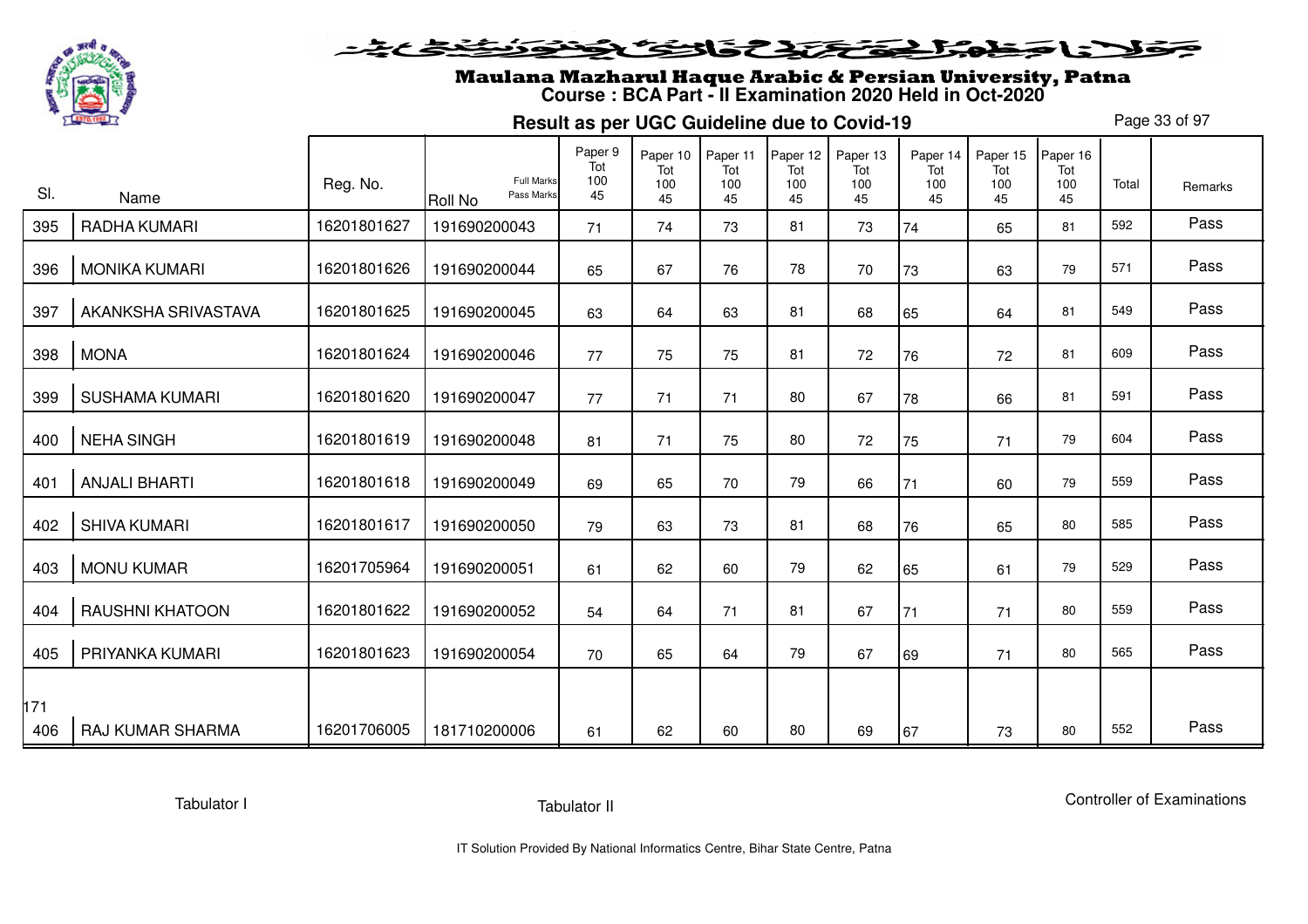

#### فلانا حفاشكنكنك فالتكنيك فتونفتك ومناف

# Maulana Mazharul Haque Arabic & Persian University, Patna **Course : BCA Part - II Examination 2020 Held in Oct-2020**

**Result as per UGC Guideline due to Covid-19**

Page 34 of 97

|            |                        | Reg. No.    | Full Marks                   | Paper 9<br>Tot<br>100 | Paper 10<br>Tot<br>100 | Paper 11<br>Tot<br>100 | Paper 12<br>Tot<br>100 | Paper 13<br>Tot<br>100 | Paper 14<br>Tot<br>100 | Paper 15<br>Tot<br>100 | Paper 16<br>Tot<br>100 | Total |         |
|------------|------------------------|-------------|------------------------------|-----------------------|------------------------|------------------------|------------------------|------------------------|------------------------|------------------------|------------------------|-------|---------|
| SI.        | Name                   |             | Pass Marks<br><b>Roll No</b> | 45                    | 45                     | 45                     | 45                     | 45                     | 45                     | 45                     | 45                     |       | Remarks |
| 407        | <b>ASMITA BHARTI</b>   | 16201806808 | 191710200002                 | 70                    | 70                     | 69                     | 85                     | 75                     | 74                     | 74                     | 87                     | 604   | Pass    |
| 408        | <b>ANSHU KUMAR</b>     | 16201806740 | 191710200003                 | 66                    | 68                     | 73                     | 84                     | 67                     | 72                     | 71                     | 87                     | 588   | Pass    |
| 409        | KUMARI PRIYADARSHNI    | 16201806739 | 191710200004                 | 67                    | 73                     | 75                     | 85                     | 72                     | 73                     | 77                     | 86                     | 608   | Pass    |
| 410        | <b>AVINASH KUMAR</b>   | 16201806738 | 191710200005                 | 64                    | 71                     | 70                     | 87                     | 69                     | 71                     | 75                     | 86                     | 593   | Pass    |
| 411        | <b>RAHUL KUMAR</b>     | 16201806737 | 191710200006                 | 66                    | 63                     | 69                     | 84                     | 70                     | 67                     | 78                     | 84                     | 581   | Pass    |
| 412        | <b>PRITTY KUMARI</b>   | 16201806736 | 191710200007                 | 65                    | 66                     | 72                     | 86                     | 64                     | 66                     | 71                     | 85                     | 575   | Pass    |
| 413        | <b>ANJANI KUMARI</b>   | 16201806735 | 191710200008                 | 73                    | 74                     | 78                     | 82                     | 72                     | 75                     | 74                     | 85                     | 613   | Pass    |
| 414        | <b>SANU KUMAR</b>      | 16201806734 | 191710200009                 | 72                    | 70                     | 81                     | 84                     | 65                     | 70                     | 76                     | 84                     | 602   | Pass    |
| 415        | <b>SHIVAM RAJ</b>      | 16201806733 | 191710200010                 | 69                    | 69                     | 80                     | 86                     | 65                     | 69                     | 72                     | 84                     | 594   | Pass    |
| 416        | HARSHBARDHAN KUMAR     | 16201806732 | 191710200011                 | 73                    | 73                     | 80                     | 84                     | 67                     | 72                     | 72                     | 85                     | 606   | Pass    |
|            |                        |             |                              |                       |                        |                        |                        |                        |                        |                        |                        |       |         |
| 172<br>417 | <b>TARANNUM FATMA</b>  | 16201706061 | 181720200008                 | 72                    | 76                     | 78                     | 83                     | 75                     | 72                     | 69                     | 82                     | 607   | Pass    |
| 418        | <b>JAY KUMAR SINGH</b> | 16201706020 | 181720200047                 | 69                    | 67                     | 78                     | 81                     | 75                     | 75                     | 73                     | 81                     | 599   | Pass    |

Tabulator I

Tabulator II

Controller of Examinations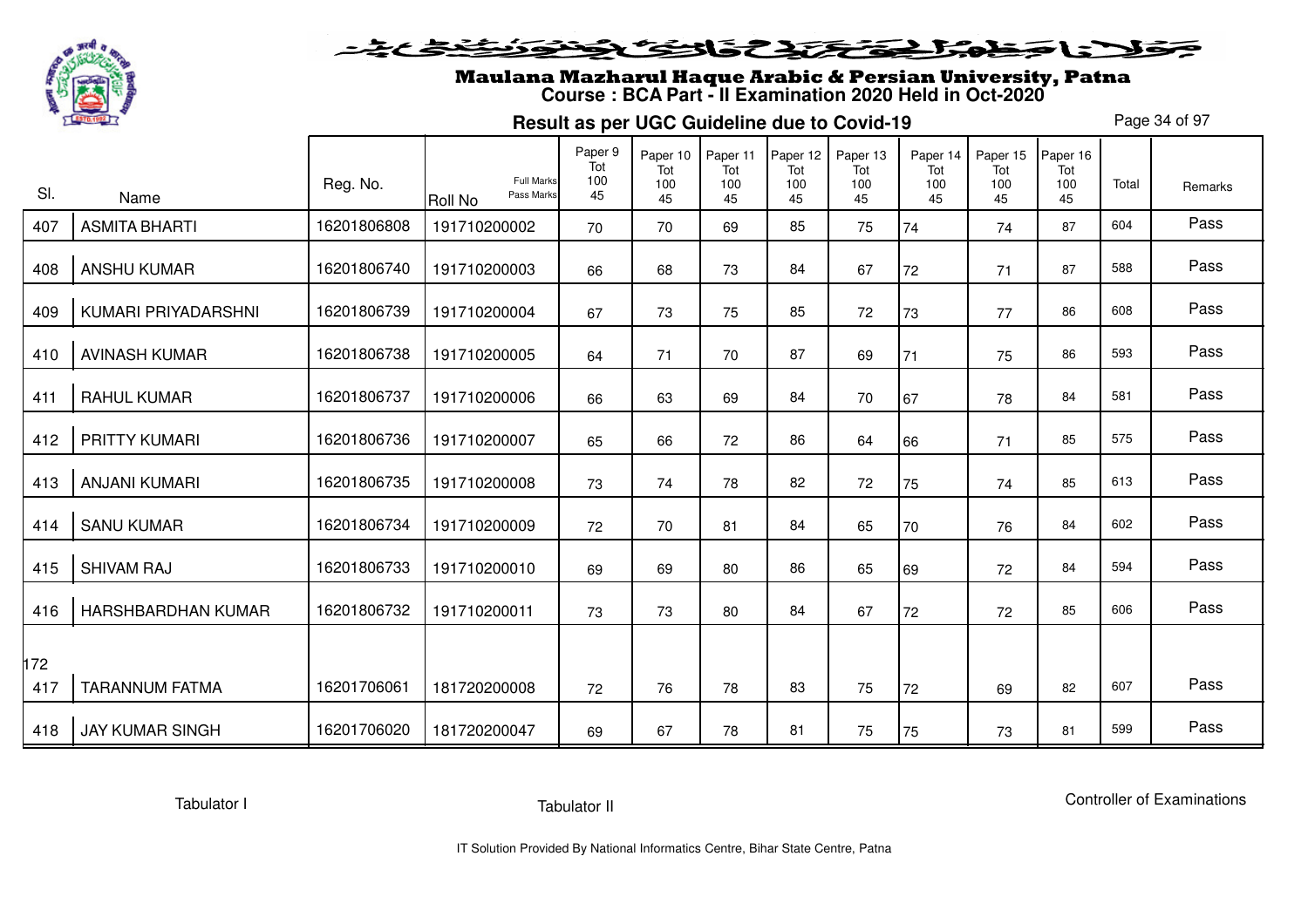

# Maulana Mazharul Haque Arabic & Persian University, Patna **Course : BCA Part - II Examination 2020 Held in Oct-2020**

**Result as per UGC Guideline due to Covid-19**

Page 35 of 97

|     |                        |             |                                                   | Paper 9<br>Tot | Paper 10<br>Tot | Paper 11<br>Tot | Paper 12<br>Tot | Paper 13<br>Tot | Paper 14<br>Tot | Paper 15<br>Tot | Paper 16<br>Tot |       |         |
|-----|------------------------|-------------|---------------------------------------------------|----------------|-----------------|-----------------|-----------------|-----------------|-----------------|-----------------|-----------------|-------|---------|
| SI. | Name                   | Reg. No.    | <b>Full Marks</b><br>Pass Marks<br><b>Roll No</b> | 100<br>45      | 100<br>45       | 100<br>45       | 100<br>45       | 100<br>45       | 100<br>45       | 100<br>45       | 100<br>45       | Total | Remarks |
| 419 | <b>PRITY KUMARI</b>    | 16201804497 | 191720200001                                      | 64             | 72              | 68              | 82              | 70              | 68              | 66              | 82              | 572   | Pass    |
| 420 | <b>SARFRAZ HUSSAIN</b> | 16201804496 | 191720200002                                      | 64             | 75              | 66              | 79              | 73              | 67              | 78              | 79              | 581   | Pass    |
| 421 | <b>UMRAWTI KUMARI</b>  | 16201804495 | 191720200003                                      | 62             | 67              | 66              | 80              | 71              | 67              | 66              | 80              | 559   | Pass    |
| 422 | <b>FARUQUE KHAN</b>    | 16201804494 | 191720200004                                      | 65             | 69              | 68              | 82              | 72              | 68              | 66              | 83              | 573   | Pass    |
| 423 | <b>RAMIZ RAJA</b>      | 16201804493 | 191720200005                                      | 64             | 72              | 63              | 81              | 75              | 68              | 72              | 81              | 576   | Pass    |
| 424 | SACHIN KUMAR YADAV     | 16201804492 | 191720200006                                      | 63             | 71              | 65              | 81              | 66              | 69              | 67              | 82              | 564   | Pass    |
| 425 | AKBAR ALI SIDDIQUI     | 16201804491 | 191720200007                                      | 67             | 69              | 67              | 83              | 70              | 67              | 69              | 83              | 575   | Pass    |
| 426 | <b>JAWED HUSSAIN</b>   | 16201804489 | 191720200008                                      | 69             | 68              | 60              | 81              | 72              | 66              | 73              | 81              | 570   | Pass    |
| 427 | KUNDAN KUMAR PASWAN    | 16201804488 | 191720200009                                      | 66             | 67              | 67              | 82              | 71              | 65              | 68              | 81              | 567   | Pass    |
| 428 | <b>PRAVEEN KUMAR</b>   | 16201804487 | 191720200010                                      | 65             | 69              | 66              | 81              | 71              | 69              | 69              | 82              | 572   | Pass    |
| 429 | <b>ATIFA ASHRAF</b>    | 16201804486 | 191720200011                                      | 66             | 70              | 68              | 82              | 71              | 66              | 73              | 81              | 577   | Pass    |
| 430 | AKASH KUMAR DWIVEDI    | 16201804484 | 191720200012                                      | 68             | 69              | 68              | 80              | 72              | 71              | 71              | 81              | 580   | Pass    |
| 431 | <b>ABHISHEK KUMAR</b>  | 16201804483 | 191720200013                                      | 73             | 72              | 65              | 80              | 76              | 67              | 70              | 81              | 584   | Pass    |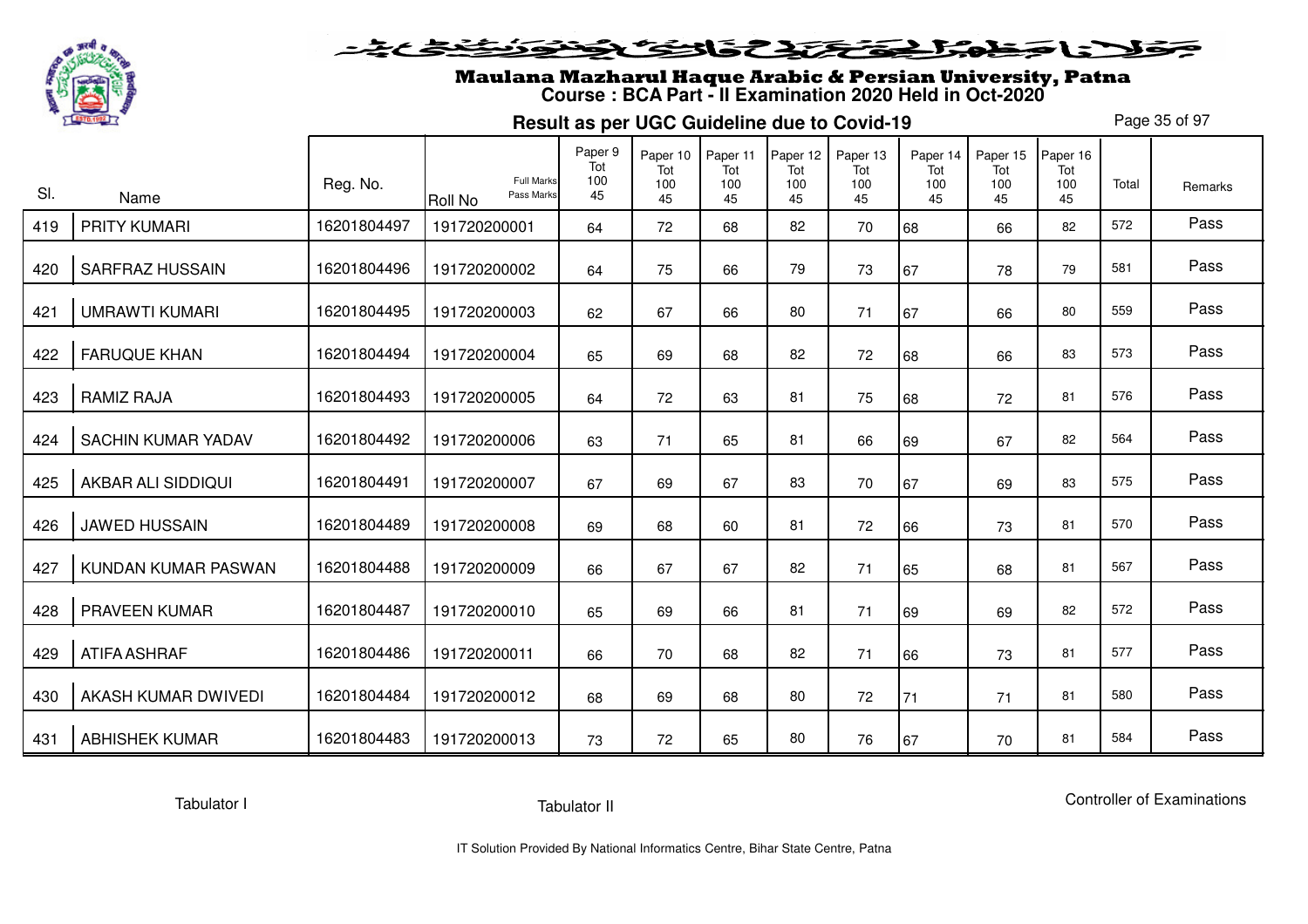

# Maulana Mazharul Haque Arabic & Persian University, Patna **Course : BCA Part - II Examination 2020 Held in Oct-2020**

**Result as per UGC Guideline due to Covid-19**

Page 36 of 97

|     |                           |             |                                                   | Paper 9<br>Tot | Paper 10<br>Tot | Paper 11<br>Tot | Paper 12<br>Tot | Paper 13<br>Tot | Paper 14<br>Tot | Paper 15<br>Tot | Paper 16<br>Tot |       |         |
|-----|---------------------------|-------------|---------------------------------------------------|----------------|-----------------|-----------------|-----------------|-----------------|-----------------|-----------------|-----------------|-------|---------|
| SI. | Name                      | Reg. No.    | <b>Full Marks</b><br>Pass Marks<br><b>Roll No</b> | 100<br>45      | 100<br>45       | 100<br>45       | 100<br>45       | 100<br>45       | 100<br>45       | 100<br>45       | 100<br>45       | Total | Remarks |
| 432 | PAWAN KUMAR YADAV         | 16201804482 | 191720200014                                      | 68             | 71              | 64              | 82              | 74              | 67              | 72              | 82              | 580   | Pass    |
| 433 | ANISH KUMAR SHARMA        | 16201804481 | 191720200015                                      | 55             | 71              | 65              | 81              | 65              | 66              | 67              | 80              | 550   | Pass    |
| 434 | ABHISHEK KUMAR CHAURASI   | 16201804479 | 191720200016                                      | 65             | 70              | 68              | 82              | 74              | 67              | 67              | 82              | 575   | Pass    |
| 435 | <b>PUJA KUMARI</b>        | 16201804478 | 191720200017                                      | 64             | 71              | 66              | 81              | 67              | 67              | 74              | 80              | 570   | Pass    |
| 436 | <b>VIVEK KUMAR</b>        | 16201804477 | 191720200018                                      | 64             | 68              | 68              | 80              | 75              | 65              | 63              | 79              | 562   | Pass    |
| 437 | MANNU KUMAR YADAV         | 16201804476 | 191720200019                                      | 63             | 70              | 63              | 81              | 67              | 65              | 69              | 82              | 560   | Pass    |
| 438 | <b>TAHIDALI SHAH</b>      | 16201804475 | 191720200020                                      | 65             | 69              | 61              | 82              | 73              | 69              | 78              | 82              | 579   | Pass    |
| 439 | <b>ESHU PATEL</b>         | 16201804474 | 191720200021                                      | 63             | 67              | 63              | 82              | 72              | 63              | 66              | 80              | 556   | Pass    |
| 440 | <b>PREM KUMAR</b>         | 16201804473 | 191720200022                                      | 65             | 67              | 66              | 81              | 77              | 69              | 73              | 80              | 578   | Pass    |
| 441 | <b>IRSHAD ALI</b>         | 16201804470 | 191720200023                                      | 56             | 65              | 59              | 81              | 62              | 63              | 68              | 81              | 535   | Pass    |
| 442 | PRAGATI SAHAY             | 16201804469 | 191720200024                                      | 63             | 71              | 64              | 80              | $70\,$          | 70              | 76              | 81              | 575   | Pass    |
| 443 | <b>SAIF ALI</b>           | 16201804468 | 191720200025                                      | 65             | 71              | 64              | 83              | 73              | 69              | 74              | 83              | 582   | Pass    |
| 444 | <b>DINESH KUMAR YADAV</b> | 16201804467 | 191720200026                                      | 63             | 69              | 63              | 80              | 70              | 69              | 70              | 81              | 565   | Pass    |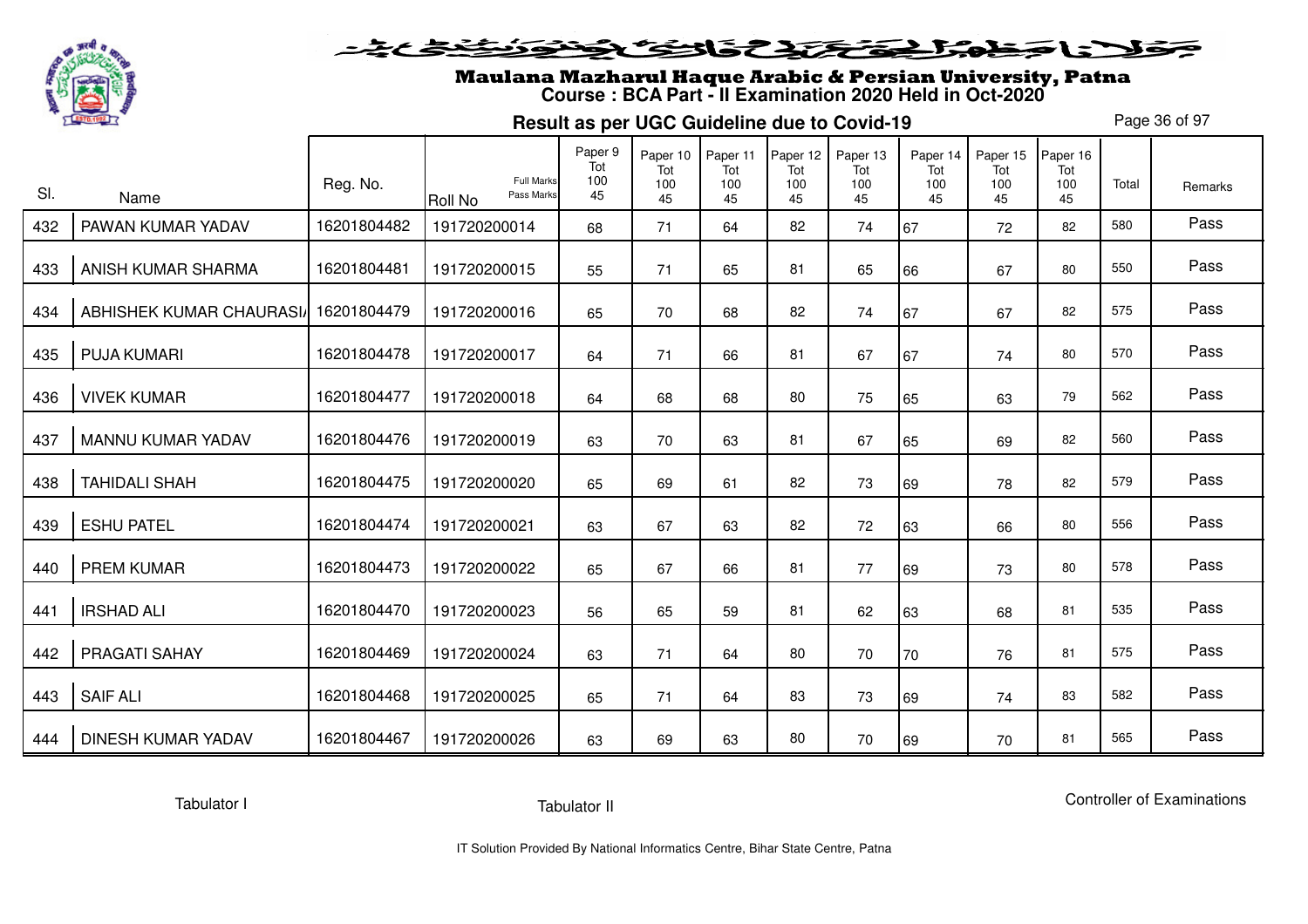

# Maulana Mazharul Haque Arabic & Persian University, Patna **Course : BCA Part - II Examination 2020 Held in Oct-2020**

**Result as per UGC Guideline due to Covid-19**

Page 37 of 97

|     |                         |             |                                            | Paper 9<br>Tot | Paper 10<br>Tot | Paper 11<br>Tot | Paper 12<br>Tot | Paper 13<br>Tot | Paper 14<br>Tot | Paper 15<br>Tot | Paper 16<br>Tot |       |         |
|-----|-------------------------|-------------|--------------------------------------------|----------------|-----------------|-----------------|-----------------|-----------------|-----------------|-----------------|-----------------|-------|---------|
| SI. | Name                    | Reg. No.    | <b>Full Marks</b><br>Pass Marks<br>Roll No | 100<br>45      | 100<br>45       | 100<br>45       | 100<br>45       | 100<br>45       | 100<br>45       | 100<br>45       | 100<br>45       | Total | Remarks |
| 445 | <b>SONU KUMAR</b>       | 16201804464 | 191720200029                               | 50             | 67              | 64              | 80              | 63              | 63              | 62              | 80              | 529   | Pass    |
| 446 | SANDEEP KUMAR SONY      | 16201804463 | 191720200030                               | 65             | 76              | 65              | 82              | 76              | 77              | 68              | 82              | 591   | Pass    |
| 447 | <b>SUJEET KUMAR</b>     | 16201804462 | 191720200031                               | 64             | 70              | 64              | 81              | 75              | 71              | 65              | 81              | 571   | Pass    |
| 448 | <b>HARIOM KUMAR</b>     | 16201804461 | 191720200032                               | 61             | 72              | 67              | 80              | 68              | 78              | 71              | 81              | 578   | Pass    |
| 449 | <b>KULDEEP KUMAR</b>    | 16201804460 | 191720200033                               | 61             | 69              | 62              | 82              | 71              | 72              | 70              | 83              | 570   | Pass    |
| 450 | <b>MOHAMMAD FAHIM</b>   | 16201804459 | 191720200034                               | 64             | 73              | 64              | 82              | 65              | 71              | 73              | 82              | 574   | Pass    |
| 451 | <b>ANKITA KUMARI</b>    | 16201804458 | 191720200035                               | 72             | 70              | 66              | 82              | 69              | 79              | 62              | 81              | 581   | Pass    |
| 452 | <b>KAJAL KUMARI</b>     | 16201804456 | 191720200036                               | 76             | 73              | 65              | 81              | 80              | 78              | 69              | 82              | 604   | Pass    |
| 453 | <b>ZAJANGIR ALAM</b>    | 16201804454 | 191720200038                               | 62             | 62              | 59              | 81              | 72              | 70              | 67              | 81              | 554   | Pass    |
| 454 | ABHISHEK KUMAR RAM      | 16201804453 | 191720200039                               | 64             | 66              | 64              | 81              | 69              | 75              | 68              | 80              | 567   | Pass    |
| 455 | KUMARI MANISHA KUSHHWAH | 16201804452 | 191720200040                               | 59             | 72              | 65              | 82              | 70              | 68              | 67              | 82              | 565   | Pass    |
| 456 | MD KAMRAN IRSHAD        | 16201804451 | 191720200041                               | 63             | 71              | 64              | 82              | 70              | 64              | 65              | 82              | 561   | Pass    |
| 457 | <b>LOVELY</b>           | 16201804450 | 191720200042                               | 66             | 73              | 67              | 82              | 73              | 68              | 72              | 82              | 583   | Pass    |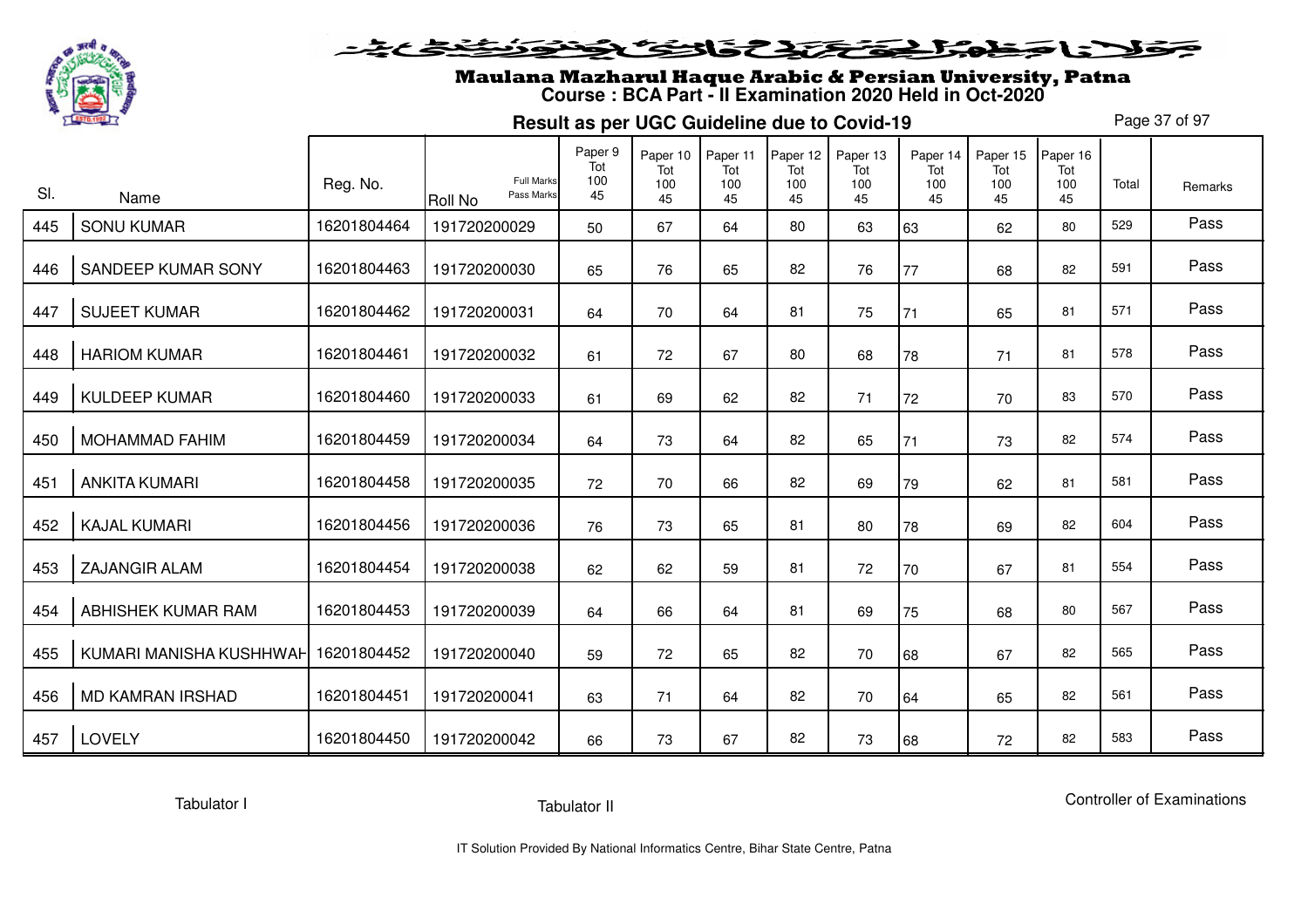

#### فلانا وطولخ تكتلا كفائك كضوئ فنفض

# Maulana Mazharul Haque Arabic & Persian University, Patna **Course : BCA Part - II Examination 2020 Held in Oct-2020**

**Result as per UGC Guideline due to Covid-19**

Page 38 of 97

| SI. | Name                       | Reg. No.    | <b>Full Marks</b><br>Pass Marks<br>Roll No | Paper 9<br>Tot<br>100<br>45 | Paper 10<br>Tot<br>100<br>45 | Paper 11<br>Tot<br>100<br>45 | Paper 12<br>Tot<br>100<br>45 | Paper 13<br>Tot<br>100<br>45 | Paper 14<br>Tot<br>100<br>45 | Paper 15<br>Tot<br>100<br>45 | Paper 16<br>Tot<br>100<br>45 | Total | Remarks |
|-----|----------------------------|-------------|--------------------------------------------|-----------------------------|------------------------------|------------------------------|------------------------------|------------------------------|------------------------------|------------------------------|------------------------------|-------|---------|
| 458 | <b>RITIK KUMAR</b>         | 16201804449 | 191720200043                               | 63                          | 70                           | 63                           | 80                           | 73                           | 65                           | 65                           | 81                           | 560   | Pass    |
| 459 | <b>SANIF ALI</b>           | 16201804448 | 191720200044                               | 63                          | 70                           | 64                           | 83                           | 74                           | 65                           | 70                           | 83                           | 572   | Pass    |
| 460 | KUMARI GUDIYA              | 16201804446 | 191720200045                               | 66                          | 71                           | 66                           | 82                           | 78                           | 67                           | 70                           | 80                           | 580   | Pass    |
| 461 | <b>SANJAY KUMAR SHARMA</b> | 16201804472 | 191720200046                               | 64                          | 66                           | 60                           | 81                           | 68                           | 65                           | 72                           | 81                           | 557   | Pass    |
| 462 | <b>AYUSHI SRIVASTAVA</b>   | 16201804457 | 191720200047                               | 67                          | 75                           | 68                           | 81                           | 77                           | 66                           | 75                           | 81                           | 590   | Pass    |
| 463 | <b>VIKASH KUMAR</b>        | 16201807356 | 191720200048                               | 66                          | 71                           | 65                           | 81                           | 73                           | 66                           | 74                           | 82                           | 578   | Pass    |
| 464 | <b>RAJEEV RANJAN</b>       | 16201807355 | 191720200049                               | 66                          | 75                           | 69                           | 82                           | 80                           | 70                           | 72                           | 83                           | 597   | Pass    |
| 465 | <b>ZABIR HUSSAIN</b>       | 16201807354 | 191720200050                               | 59                          | 73                           | 68                           | 81                           | 65                           | 67                           | 73                           | 95                           | 581   | Pass    |
| 466 | <b>AJAY KUMAR</b>          | 16201807353 | 191720200051                               | 59                          | 63                           | 62                           | 81                           | 73                           | 67                           | 71                           | 81                           | 557   | Pass    |
| 467 | <b>NITESH KUMAR</b>        | 16201804471 | 191720200052                               | 66                          | 68                           | 62                           | 82                           | 72                           | 68                           | 71                           | 82                           | 571   | Pass    |
| 179 |                            |             |                                            |                             |                              |                              |                              |                              |                              |                              |                              |       |         |
| 468 | <b>SAIF SHAHAB</b>         | 16201706077 | 181790200003                               | 65                          | 75                           | 70                           | 81                           | 63                           | 75                           | 74                           | 79                           | 582   | Pass    |
| 469 | MD FAIZAN ALAM             | 16201801722 | 191790200002                               | 64                          | 72                           | 69                           | 81                           | 66                           | 69                           | 73                           | 80                           | 574   | Pass    |

Tabulator I

Tabulator II

Controller of Examinations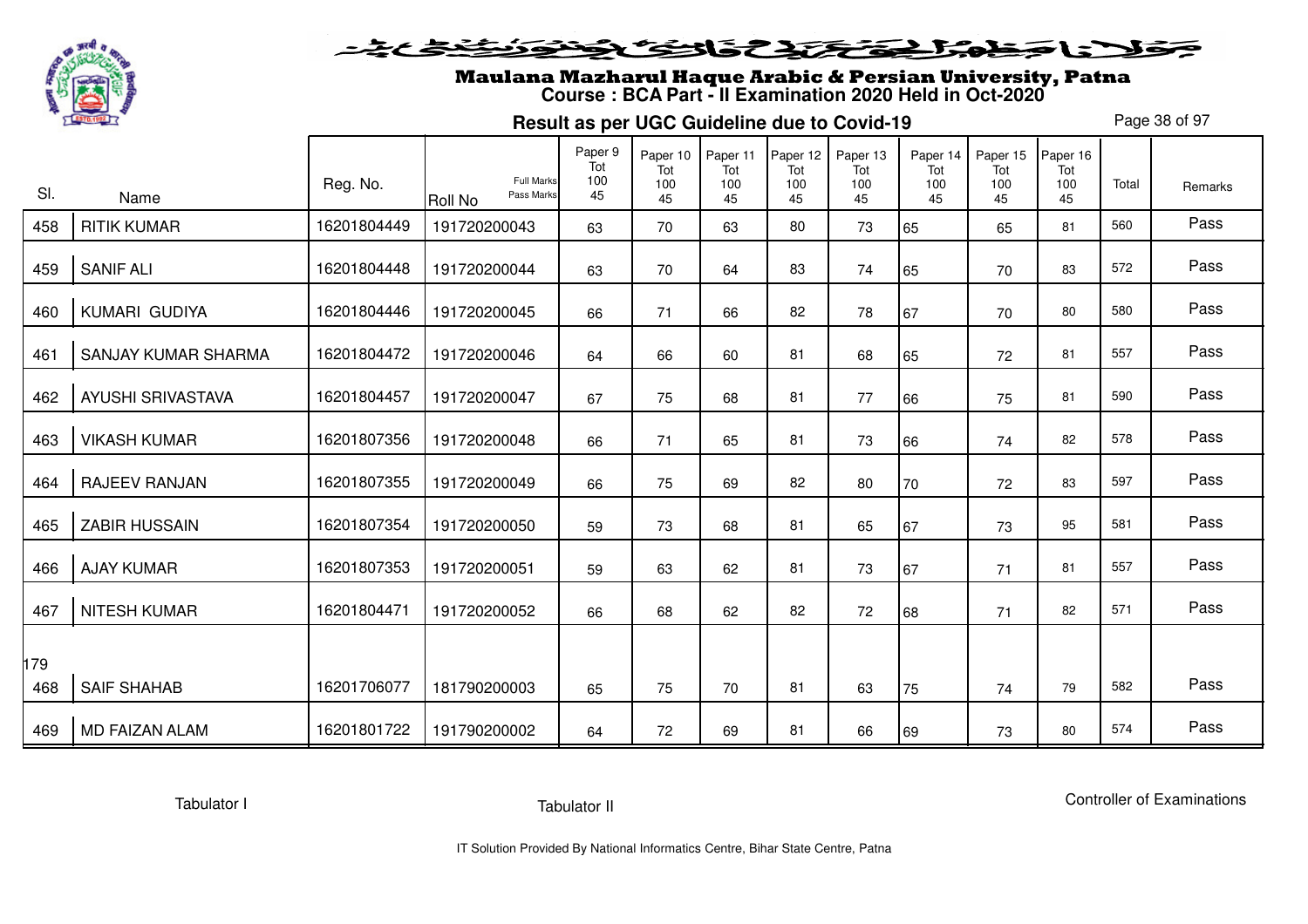

# Maulana Mazharul Haque Arabic & Persian University, Patna **Course : BCA Part - II Examination 2020 Held in Oct-2020**

**Result as per UGC Guideline due to Covid-19**

Page 39 of 97

|            |                             | Reg. No.    | Full Marks                   | Paper 9<br>Tot<br>100 | Paper 10<br>Tot<br>100 | Paper 11<br>Tot<br>100 | Paper 12<br>Tot<br>100 | Paper 13<br>Tot<br>100 | Paper 14<br>Tot<br>100 | Paper 15<br>Tot<br>100 | Paper 16<br>Tot<br>100 | Total | Remarks  |
|------------|-----------------------------|-------------|------------------------------|-----------------------|------------------------|------------------------|------------------------|------------------------|------------------------|------------------------|------------------------|-------|----------|
| SI.        | Name                        |             | Pass Marks<br><b>Roll No</b> | 45                    | 45                     | 45                     | 45                     | 45                     | 45                     | 45                     | 45                     |       |          |
| 470        | <b>MD FARAZ ALAM</b>        | 16201801721 | 191790200003                 | 65                    | 75                     | 70                     | 81                     | 78                     | 75                     | 74                     | 81                     | 599   | Pass     |
| 471        | <b>SAURAV KUMAR</b>         | 16201801720 | 191790200004                 | 63                    | 73                     | 67                     | 78                     | 74                     | 79                     | 75                     | 79                     | 588   | Pass     |
| 472        | <b>MOHIT KUMAR</b>          | 16201801719 | 191790200005                 | 54                    | 75                     | 69                     | 81                     | 68                     | 78                     | 64                     | 81                     | 570   | Pass     |
| 473        | <b>ABHISHEK KUMAR</b>       | 16201801718 | 191790200006                 | 64                    | 76                     | 68                     | 78                     | 66                     | 77                     | 74                     | 79                     | 582   | Pass     |
| 474        | <b>MD FAJIULLAH</b>         | 16201801717 | 191790200007                 | 60                    | 66                     | 64                     | 78                     | 68                     | 75                     | 73                     | 78                     | 562   | Pass     |
| 188<br>475 | <b>SHUSHANT KUMAR</b>       | 16201807135 | 191880200007                 | 58                    | 63                     | 59                     | 78                     | 65                     | 71                     | 69                     | 76                     | 539   | Pass     |
| 476        | <b>AQUIB JAWAID AQUEELI</b> | 16201806813 | 191880200008                 | 62                    | 68                     | 68                     | 79                     | 70                     | 69                     | 61                     | 78                     | 555   | Pass     |
| 477        | <b>KUMARI KOMAL</b>         | 16201806812 | 191880200009                 | 58                    | 60                     | 71                     | 80                     | 61                     | 72                     | 64                     | 79                     | 545   | Pass     |
| 190<br>478 | MD. SHARIQUE                | 16201706098 | 181900200080                 | 55                    | 44                     | 59                     | 81                     | 61                     | 51                     | 54                     | 78                     | 483   | Promoted |
| 479        | <b>MD SAMAR ALAM</b>        | 16201805837 | 191900200039                 | 57                    | 52                     | 50                     | 62                     | 60                     | 60                     | 54                     | 62                     | 457   | Pass     |
| 480        | <b>JAHAN KHAN</b>           | 16201805836 | 191900200040                 | 55                    | 55                     | 57                     | 61                     | 62                     | 59                     | 55                     | 59                     | 463   | Pass     |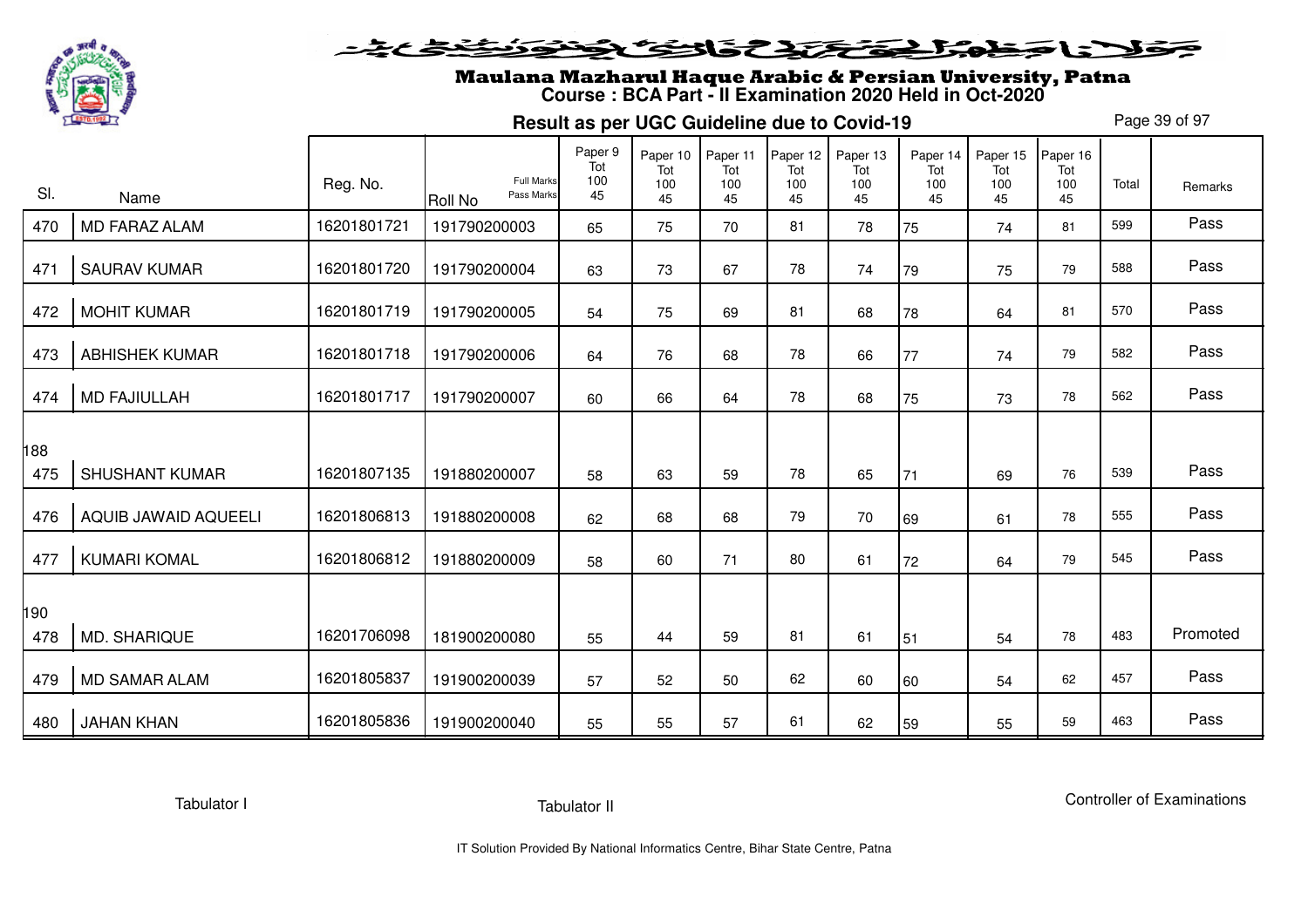

# Maulana Mazharul Haque Arabic & Persian University, Patna **Course : BCA Part - II Examination 2020 Held in Oct-2020**

**Result as per UGC Guideline due to Covid-19**

Page 40 of 97

|     |                            | Reg. No.    | <b>Full Marks</b>            | Paper 9<br>Tot<br>100 | Paper 10<br>Tot<br>100 | Paper 11<br>Tot<br>100 | Paper 12<br>Tot<br>100 | Paper 13<br>Tot<br>100 | Paper 14<br>Tot<br>100 | Paper 15<br>Tot<br>100 | Paper 16<br>Tot<br>100 | Total | Remarks  |
|-----|----------------------------|-------------|------------------------------|-----------------------|------------------------|------------------------|------------------------|------------------------|------------------------|------------------------|------------------------|-------|----------|
| SI. | Name                       |             | Pass Marks<br><b>Roll No</b> | 45                    | 45                     | 45                     | 45                     | 45                     | 45                     | 45                     | 45                     |       |          |
| 481 | <b>MD JEELANI</b>          | 16201805835 | 191900200041                 | 54                    | 54                     | 54                     | 57                     | 61                     | 57                     | 72                     | 57                     | 466   | Pass     |
| 482 | <b>MD ASLAM</b>            | 16201805834 | 191900200042                 | 55                    | 57                     | 47                     | 59                     | 63                     | 59                     | 70                     | 62                     | 472   | Pass     |
| 483 | <b>HUMA TALAT</b>          | 16201805833 | 191900200043                 | 60                    | 64                     | 50                     | 64                     | 68                     | 65                     | 66                     | 58                     | 495   | Pass     |
| 484 | AMARJEET KUMAR JHA         | 16201805832 | 191900200044                 | 56                    | 53                     | 52                     | 65                     | 58                     | 59                     | 72                     | 57                     | 472   | Pass     |
| 485 | <b>ANAM AKHTER</b>         | 16201805831 | 191900200045                 | 65                    | 63                     | 52                     | 66                     | 63                     | 59                     | 74                     | 61                     | 503   | Pass     |
| 486 | <b>BADSHAH FAZLE HAQUE</b> | 16201805830 | 191900200046                 | 61                    | 62                     | 59                     | 60                     | 69                     | 68                     | 67                     | 58                     | 504   | Pass     |
| 487 | <b>MD DANISH ROOHANI</b>   | 16201805829 | 191900200047                 | 52                    | 49                     | 50                     | 60                     | 54                     | 56                     | 63                     | 57                     | 441   | Pass     |
| 488 | <b>NOORI NAZ</b>           | 16201805828 | 191900200048                 | 57                    | 49                     | 53                     | 59                     | 59                     | 63                     | 75                     | 60                     | 475   | Pass     |
| 489 | <b>GULAM MURTUZA</b>       | 16201805827 | 191900200049                 | 55                    | 47                     | 53                     | 60                     | 55                     | 56                     | 68                     | 58                     | 452   | Pass     |
| 490 | SIRAJUL HAQUE              | 16201805826 | 191900200050                 | 39                    | 40                     | 57                     | 61                     | 51                     | 52                     | 66                     | 58                     | 424   | Promoted |
| 491 | <b>SABDAR ALI</b>          | 16201805825 | 191900200051                 | 55                    | 54                     | 54                     | 58                     | 62                     | 62                     | 72                     | 62                     | 479   | Pass     |
| 492 | <b>AHSAN KAMAL</b>         | 16201805808 | 191900200052                 | 62                    | 49                     | 53                     | 61                     | 64                     | 60                     | 72                     | 61                     | 482   | Pass     |
| 493 | <b>MD NAHID ALAM</b>       | 16201805807 | 191900200053                 | 56                    | 49                     | 52                     | 58                     | 64                     | 62                     | 70                     | 60                     | 471   | Pass     |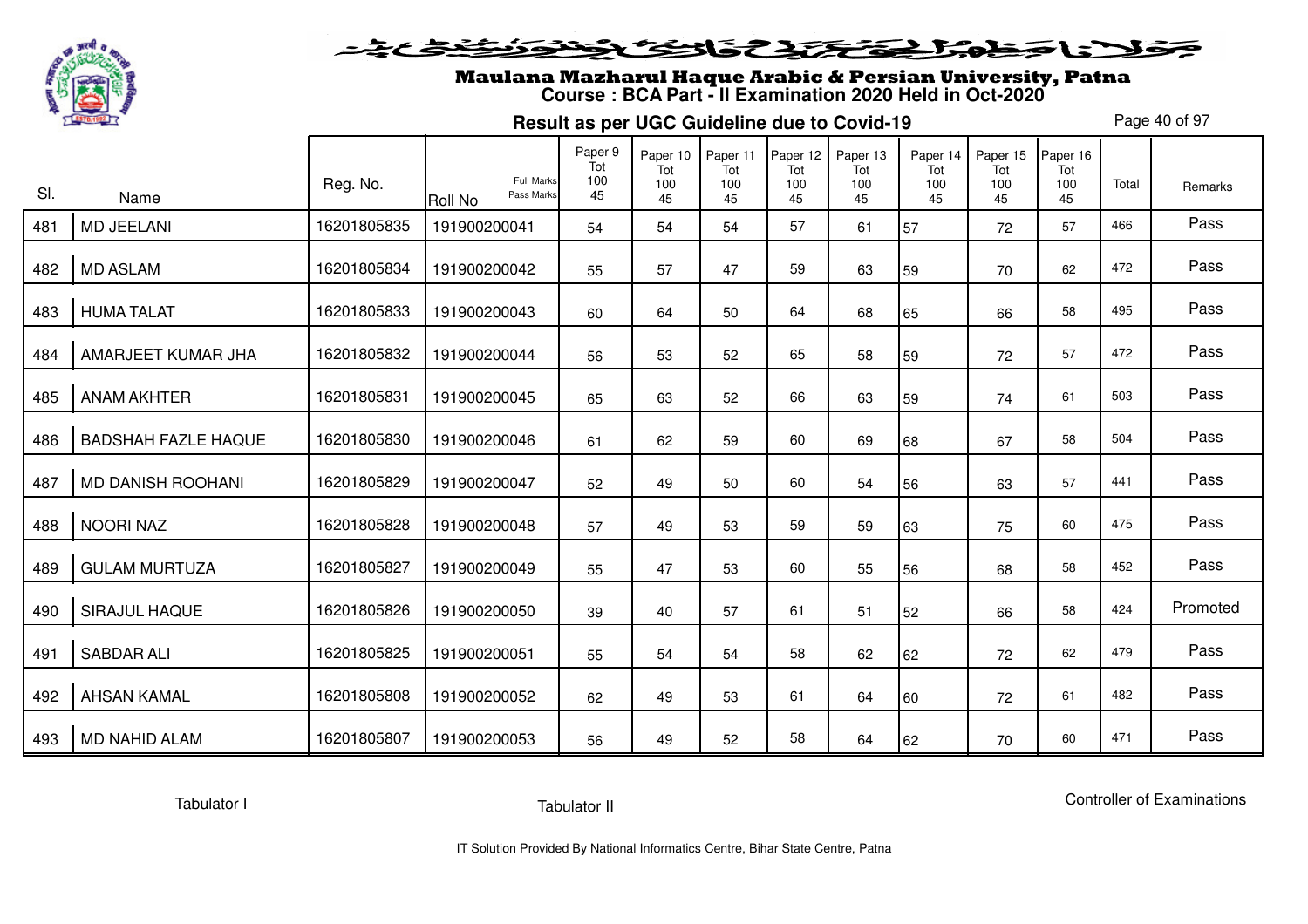

# Maulana Mazharul Haque Arabic & Persian University, Patna **Course : BCA Part - II Examination 2020 Held in Oct-2020**

**Result as per UGC Guideline due to Covid-19**

Page 41 of 97

| SI. |                             | Reg. No.    | <b>Full Marks</b><br>Pass Marks | Paper 9<br>Tot<br>100 | Paper 10<br>Tot<br>100 | Paper 11<br>Tot<br>100 | Paper 12<br>Tot<br>100 | Paper 13<br>Tot<br>100 | Paper 14<br>Tot<br>100 | Paper 15<br>Tot<br>100 | Paper 16<br>Tot<br>100 | Total | Remarks |
|-----|-----------------------------|-------------|---------------------------------|-----------------------|------------------------|------------------------|------------------------|------------------------|------------------------|------------------------|------------------------|-------|---------|
|     | Name                        |             | <b>Roll No</b>                  | 45                    | 45                     | 45                     | 45                     | 45                     | 45                     | 45                     | 45                     |       |         |
| 494 | <b>MD TAUQEER ALAM</b>      | 16201805806 | 191900200054                    | 55                    | 52                     | 50                     | 58                     | 57                     | 58                     | 65                     | 61                     | 456   | Pass    |
| 495 | <b>IMTIYAZ PARWEEN</b>      | 16201805805 | 191900200055                    | 56                    | 52                     | 49                     | 58                     | 61                     | 63                     | 62                     | 59                     | 460   | Pass    |
| 496 | <b>SHAMS TABREJ</b>         | 16201805804 | 191900200056                    | 67                    | 55                     | 50                     | 60                     | 65                     | 63                     | 67                     | 57                     | 484   | Pass    |
| 497 | SOURAV KUMAR SAH            | 16201805803 | 191900200057                    | 62                    | 61                     | 52                     | 69                     | 66                     | 63                     | 69                     | 57                     | 499   | Pass    |
| 498 | SHAILESH KUMAR DAS          | 16201805802 | 191900200058                    | 49                    | 54                     | 51                     | 71                     | 57                     | 55                     | 63                     | 68                     | 468   | Pass    |
| 499 | <b>DEEPAK KUMAR KARMKAR</b> | 16201805801 | 191900200059                    | 47                    | 52                     | 51                     | 68                     | 56                     | 57                     | 68                     | 68                     | 467   | Pass    |
| 500 | MD NOUSHERWAN ADIL          | 16201805800 | 191900200060                    | 51                    | 48                     | 51                     | 61                     | 57                     | 54                     | 70                     | 63                     | 455   | Pass    |
| 501 | <b>DEEPAK KUMAR GUPTA</b>   | 16201805798 | 191900200061                    | 55                    | 45                     | 49                     | 63                     | 61                     | 56                     | 71                     | 58                     | 458   | Pass    |
| 502 | <b>MD ASIF REZA</b>         | 16201805796 | 191900200062                    | 54                    | 45                     | 46                     | 59                     | 54                     | 54                     | 69                     | 59                     | 440   | Pass    |
| 503 | <b>MD CHANGEZ</b>           | 16201805793 | 191900200065                    | 53                    | 54                     | 45                     | 59                     | 51                     | 55                     | 58                     | 57                     | 432   | Pass    |
| 504 | REZAULLAH KHAN              | 16201805792 | 191900200066                    | 52                    | 51                     | 48                     | 57                     | 56                     | 59                     | 63                     | 59                     | 445   | Pass    |
| 505 | <b>MD RAAZ ALAM</b>         | 16201805791 | 191900200067                    | 55                    | 53                     | 48                     | 70                     | 58                     | 57                     | 60                     | 69                     | 470   | Pass    |
| 506 | MD MOAZZAM HUSSAIN          | 16201805790 | 191900200068                    | 53                    | 58                     | 51                     | 62                     | 55                     | 58                     | 67                     | 57                     | 461   | Pass    |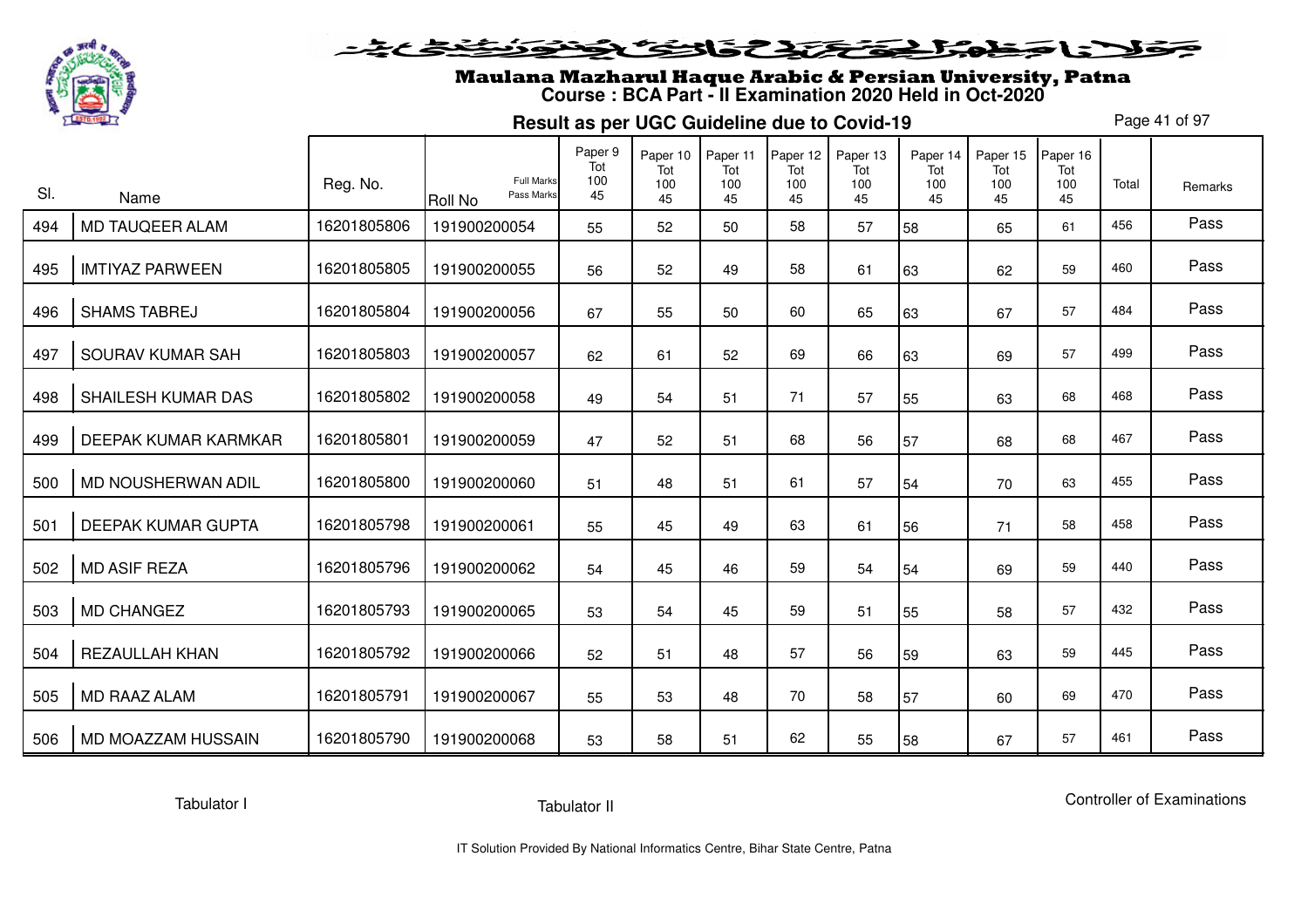

# Maulana Mazharul Haque Arabic & Persian University, Patna **Course : BCA Part - II Examination 2020 Held in Oct-2020**

**Result as per UGC Guideline due to Covid-19**

Page 42 of 97

| SI. |                             | Reg. No.    | <b>Full Marks</b><br>Pass Marks | Paper 9<br>Tot<br>100 | Paper 10<br>Tot<br>100 | Paper 11<br>Tot<br>100 | Paper 12<br>Tot<br>100 | Paper 13<br>Tot<br>100 | Paper 14<br>Tot<br>100 | Paper 15<br>Tot<br>100 | Paper 16<br>Tot<br>100 | Total | Remarks |
|-----|-----------------------------|-------------|---------------------------------|-----------------------|------------------------|------------------------|------------------------|------------------------|------------------------|------------------------|------------------------|-------|---------|
|     | Name                        |             | <b>Roll No</b>                  | 45                    | 45                     | 45                     | 45                     | 45                     | 45                     | 45                     | 45                     |       |         |
| 507 | <b>MD HASNAIN REZA</b>      | 16201805789 | 191900200069                    | 60                    | 59                     | 50                     | 64                     | 58                     | 58                     | 67                     | 61                     | 477   | Pass    |
| 508 | <b>KASHIF JAMIL</b>         | 16201805788 | 191900200070                    | 50                    | 56                     | 50                     | 59                     | 55                     | 57                     | 64                     | 61                     | 452   | Pass    |
| 509 | <b>VIBHUTI KUMAR SHARMA</b> | 16201805599 | 191900200071                    | 54                    | 52                     | 48                     | 68                     | 46                     | 54                     | 64                     | 70                     | 456   | Pass    |
| 510 | <b>MONU ROY</b>             | 16201805598 | 191900200072                    | 66                    | 64                     | 48                     | 59                     | 61                     | 65                     | 68                     | 60                     | 491   | Pass    |
| 511 | <b>SHAZIA FARHEEN</b>       | 16201805597 | 191900200073                    | 58                    | 63                     | 52                     | 55                     | 71                     | 67                     | 70                     | 59                     | 495   | Pass    |
| 512 | <b>LADLY PERWEEN</b>        | 16201805596 | 191900200074                    | 55                    | 54                     | 56                     | 61                     | 64                     | 62                     | 72                     | 61                     | 485   | Pass    |
| 513 | <b>NAZIA TARANNUM</b>       | 16201805595 | 191900200075                    | 59                    | 60                     | 53                     | 61                     | 63                     | 61                     | 77                     | 63                     | 497   | Pass    |
| 514 | <b>ASHIYA KAHTOON</b>       | 16201805594 | 191900200076                    | 54                    | 54                     | 47                     | 59                     | 69                     | 57                     | 67                     | 60                     | 467   | Pass    |
| 515 | MD MINHAZ ALAM              | 16201805593 | 191900200077                    | 52                    | 51                     | 46                     | 59                     | 61                     | 54                     | 67                     | 58                     | 448   | Pass    |
| 516 | <b>KAJAL KUMARI</b>         | 16201805592 | 191900200078                    | 73                    | 64                     | 59                     | 62                     | 70                     | 71                     | 77                     | 61                     | 537   | Pass    |
| 517 | <b>NEERAJ KUMAR</b>         | 16201805591 | 191900200079                    | 58                    | 57                     | 52                     | 61                     | 63                     | 61                     | 68                     | 63                     | 483   | Pass    |
| 518 | <b>ARSHAD ALI</b>           | 16201805589 | 191900200081                    | 58                    | 58                     | 56                     | 59                     | 66                     | 67                     | 62                     | 62                     | 488   | Pass    |
| 519 | <b>NITIN RAY</b>            | 16201805587 | 191900200083                    | 61                    | 57                     | 56                     | 60                     | 65                     | 65                     | 59                     | 60                     | 483   | Pass    |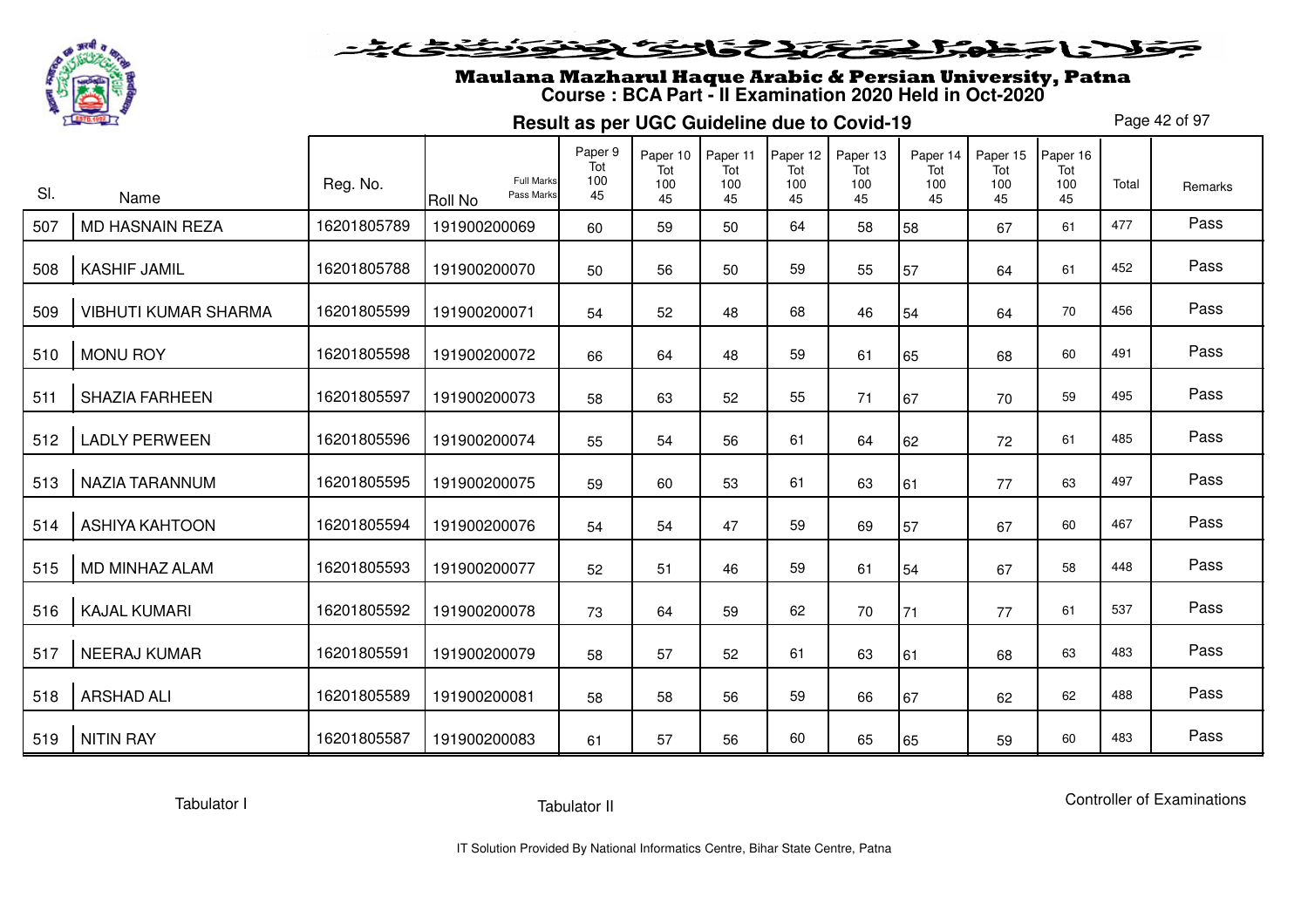

# Maulana Mazharul Haque Arabic & Persian University, Patna **Course : BCA Part - II Examination 2020 Held in Oct-2020**

**Result as per UGC Guideline due to Covid-19**

Page 43 of 97

|     |                           | Reg. No.    | <b>Full Marks</b>            | Paper 9<br>Tot<br>100 | Paper 10<br>Tot<br>100 | Paper 11<br>Tot<br>100 | Paper 12<br>Tot<br>100 | Paper 13<br>Tot<br>100 | Paper 14<br>Tot<br>100 | Paper 15<br>Tot<br>100 | Paper 16<br>Tot<br>100 | Total |         |
|-----|---------------------------|-------------|------------------------------|-----------------------|------------------------|------------------------|------------------------|------------------------|------------------------|------------------------|------------------------|-------|---------|
| SI. | Name                      |             | Pass Marks<br><b>Roll No</b> | 45                    | 45                     | 45                     | 45                     | 45                     | 45                     | 45                     | 45                     |       | Remarks |
| 520 | <b>SAGAR THAKUR</b>       | 16201805586 | 191900200084                 | 62                    | 58                     | 52                     | 61                     | 68                     | 66                     | 67                     | 58                     | 492   | Pass    |
| 521 | <b>VISHAL KUMAR SINHA</b> | 16201805585 | 191900200085                 | 52                    | 54                     | 47                     | 62                     | 53                     | 60                     | 62                     | 57                     | 447   | Pass    |
| 522 | <b>RAMAN BHAGAT</b>       | 16201805584 | 191900200086                 | 58                    | 54                     | 51                     | 58                     | 58                     | 54                     | 62                     | 58                     | 453   | Pass    |
| 523 | OAHEDULLAH                | 16201805583 | 191900200087                 | 57                    | 61                     | 52                     | 58                     | 60                     | 59                     | 70                     | 60                     | 477   | Pass    |
| 524 | <b>MD HAZRAT ALAM</b>     | 16201805582 | 191900200088                 | 56                    | 57                     | 54                     | 59                     | 59                     | 56                     | 69                     | 61                     | 471   | Pass    |
| 525 | LAXMI KUMARI ANAND        | 16201805581 | 191900200089                 | 57                    | 59                     | 55                     | 57                     | 71                     | 67                     | 72                     | 63                     | 501   | Pass    |
| 526 | ROUNAQ NISHA KHAN         | 16201805580 | 191900200090                 | 54                    | 56                     | 54                     | 71                     | 59                     | 63                     | 71                     | 66                     | 494   | Pass    |
| 527 | <b>SILKI DUTTA</b>        | 16201805579 | 191900200091                 | 50                    | 48                     | 52                     | 57                     | 62                     | 58                     | 70                     | 56                     | 453   | Pass    |
| 528 | <b>AJMAL ALAM</b>         | 16201805578 | 191900200092                 | 64                    | 67                     | 51                     | 59                     | 56                     | 59                     | 69                     | 59                     | 484   | Pass    |
| 529 | <b>NAIM AKHTER</b>        | 16201805577 | 191900200093                 | 56                    | 54                     | 49                     | 61                     | 61                     | 62                     | 65                     | 59                     | 467   | Pass    |
| 530 | <b>EHTESHAM</b>           | 16201805576 | 191900200094                 | 65                    | 62                     | 55                     | 69                     | 72                     | 69                     | 67                     | 60                     | 519   | Pass    |
| 531 | <b>TOUSHIF AHMED</b>      | 16201805575 | 191900200095                 | 58                    | 55                     | 53                     | 62                     | 73                     | 68                     | 72                     | 57                     | 498   | Pass    |
| 532 | <b>SAIDUR RAHMAN</b>      | 16201706144 | 191900200096                 | 57                    | 52                     | 60                     | 68                     | 55                     | 63                     | 73                     | 60                     | 488   | Pass    |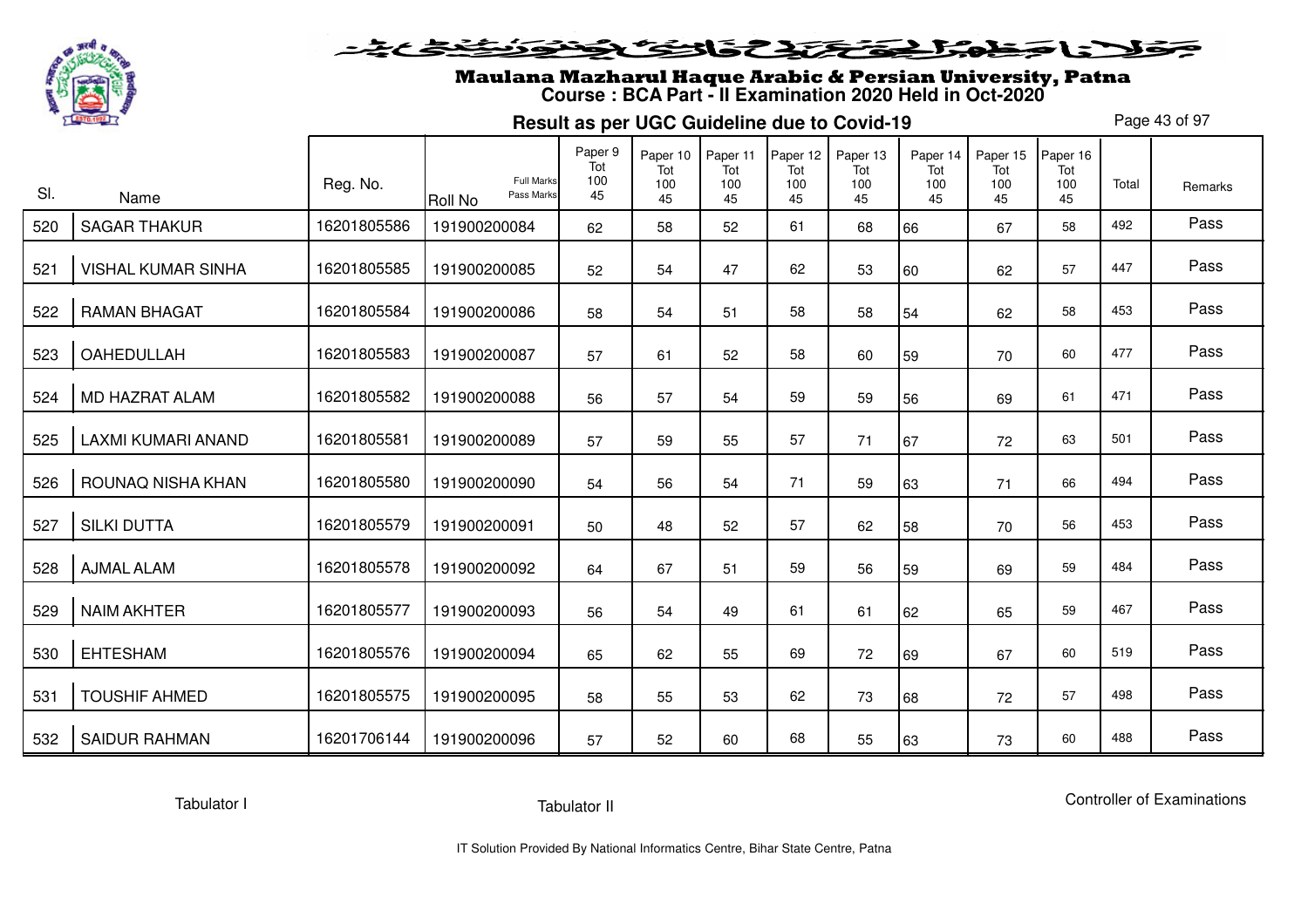

# Maulana Mazharul Haque Arabic & Persian University, Patna **Course : BCA Part - II Examination 2020 Held in Oct-2020**

**Result as per UGC Guideline due to Covid-19**

Page 44 of 97

| SI.        | Name                       | Reg. No.    | <b>Full Marks</b><br>Pass Marks<br><b>Roll No</b> | Paper 9<br>Tot<br>100<br>45 | Paper 10<br>Tot<br>100<br>45 | Paper 11<br>Tot<br>100<br>45 | Paper 12<br>Tot<br>100<br>45 | Paper 13<br>Tot<br>100<br>45 | Paper 14<br>Tot<br>100<br>45 | Paper 15<br>Tot<br>100<br>45 | Paper 16<br>Tot<br>100<br>45 | Total | Remarks |
|------------|----------------------------|-------------|---------------------------------------------------|-----------------------------|------------------------------|------------------------------|------------------------------|------------------------------|------------------------------|------------------------------|------------------------------|-------|---------|
| 533        | SABIHA NAZ                 | 16201706118 | 191900200097                                      | 61                          | 61                           | 54                           | 58                           | 62                           | 69                           | 59                           | 61                           | 485   | Pass    |
| 534        | <b>GOVIND KUMAR GANESH</b> | 16201706101 | 191900200098                                      | 62                          | 57                           | 56                           | 62                           | 59                           | 64                           | 58                           | 62                           | 480   | Pass    |
| 191<br>535 | <b>RAHUL KUMAR</b>         | 16201805914 | 191910200001                                      | 60                          | 62                           | 59                           | 70                           | 68                           | 65                           | 71                           | 73                           | 528   | Pass    |
| 536        | <b>SURBHI</b>              | 16201805913 | 191910200002                                      | 81                          | 81                           | 75                           | 85                           | 84                           | 87                           | 77                           | 88                           | 658   | Pass    |
| 537        | <b>ARSH KUMAR</b>          | 16201805912 | 191910200003                                      | 63                          | 63                           | 65                           | 72                           | 67                           | 75                           | 79                           | 77                           | 561   | Pass    |
| 538        | <b>NITISH PANDEY</b>       | 16201805911 | 191910200004                                      | 56                          | 57                           | 67                           | 72                           | 72                           | 68                           | 72                           | 78                           | 542   | Pass    |
| 539        | <b>NITU KUMARI</b>         | 16201805910 | 191910200005                                      | 66                          | 72                           | 69                           | 79                           | 78                           | 79                           | 79                           | 82                           | 604   | Pass    |
| 540        | <b>RITESH KUMAR</b>        | 16201805909 | 191910200006                                      | 67                          | 69                           | 66                           | 69                           | 72                           | 71                           | 68                           | 74                           | 556   | Pass    |
| 541        | RADHIKA                    | 16201805908 | 191910200007                                      | 83                          | 76                           | 80                           | 90                           | 86                           | 83                           | 79                           | 88                           | 665   | Pass    |
| 542        | <b>NIRAJ MISHRA</b>        | 16201805907 | 191910200008                                      | 73                          | 76                           | 72                           | 83                           | 79                           | 75                           | 79                           | 86                           | 623   | Pass    |
| 543        | <b>ABHISHEK SRIVASTAVA</b> | 16201805906 | 191910200009                                      | 69                          | 72                           | 73                           | 86                           | 74                           | 81                           | 77                           | 87                           | 619   | Pass    |
| 544        | <b>VINIT KUMAR</b>         | 16201805905 | 191910200010                                      | 58                          | 63                           | 66                           | 70                           | 63                           | 65                           | 72                           | 74                           | 531   | Pass    |

Tabulator I

Tabulator II

Controller of Examinations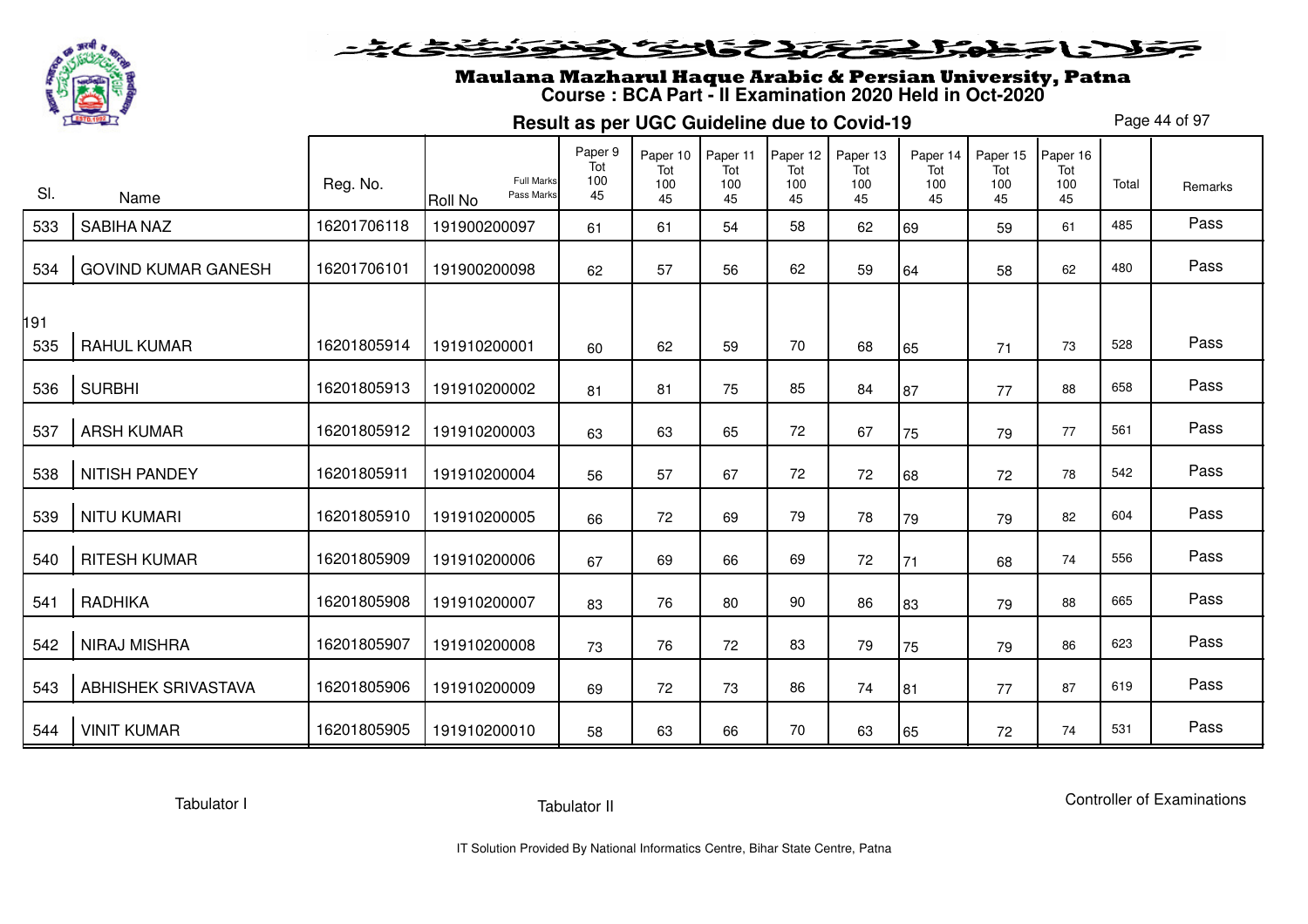

# Maulana Mazharul Haque Arabic & Persian University, Patna **Course : BCA Part - II Examination 2020 Held in Oct-2020**

**Result as per UGC Guideline due to Covid-19**

Page 45 of 97

| SI.        | Name                  | Reg. No.    | <b>Full Marks</b><br>Pass Marks<br><b>Roll No</b> | Paper 9<br>Tot<br>100<br>45 | Paper 10<br>Tot<br>100<br>45 | Paper 11<br>Tot<br>100<br>45 | Paper 12<br>Tot<br>100<br>45 | Paper 13<br>Tot<br>100<br>45 | Paper 14<br>Tot<br>100<br>45 | Paper 15<br>Tot<br>100<br>45 | Paper 16<br>Tot<br>100<br>45 | Total | Remarks |
|------------|-----------------------|-------------|---------------------------------------------------|-----------------------------|------------------------------|------------------------------|------------------------------|------------------------------|------------------------------|------------------------------|------------------------------|-------|---------|
| 545        | SHAMBHAVI KUMARI      | 16201805904 | 191910200011                                      | 59                          | 73                           | 66                           | 82                           | 76                           | 79                           | 75                           | 82                           | 592   | Pass    |
| 546        | RAJ NANDANI           | 16201805903 | 191910200012                                      | 73                          | 74                           | 70                           | 80                           | 73                           | 74                           | 69                           | 82                           | 595   | Pass    |
| 547        | ANAND KISHOR TRIPATHY | 16201805902 | 191910200013                                      | 72                          | 67                           | 69                           | 75                           | 71                           | 72                           | 72                           | 80                           | 578   | Pass    |
| 194<br>548 | <b>RITU RAJ</b>       | 16201806675 | 191940200001                                      | 66                          | 76                           | 68                           | 85                           | 75                           | 78                           | 75                           | 86                           | 609   | Pass    |
| 549        | <b>NIRAJ KUMAR</b>    | 16201806674 | 191940200002                                      | 62                          | 76                           | 69                           | 87                           | 75                           | 68                           | 74                           | 86                           | 597   | Pass    |
| 550        | <b>KRITI SINGH</b>    | 16201806672 | 191940200004                                      | 70                          | 68                           | 71                           | 87                           | 80                           | 77                           | 78                           | 88                           | 619   | Pass    |
| 551        | <b>VIJAYA RANI</b>    | 16201806671 | 191940200005                                      | 81                          | 75                           | 73                           | 85                           | 78                           | 80                           | 80                           | 85                           | 637   | Pass    |
| 552        | <b>NIKESH KUMAR</b>   | 16201806670 | 191940200006                                      | 67                          | 69                           | 66                           | 84                           | 77                           | 77                           | 75                           | 85                           | 600   | Pass    |
| 553        | MD. JUNAID AKHTAR     | 16201806669 | 191940200007                                      | 67                          | 65                           | 67                           | 84                           | 75                           | 76                           | 72                           | 84                           | 590   | Pass    |
| 554        | <b>DIRAIN ARVI</b>    | 16201806668 | 191940200008                                      | 78                          | 72                           | 70                           | 87                           | 78                           | 77                           | 77                           | 86                           | 625   | Pass    |
| 555        | <b>MEHAR ARVI</b>     | 16201806667 | 191940200009                                      | 65                          | 66                           | 65                           | 83                           | 69                           | 77                           | 63                           | 84                           | 572   | Pass    |
| 556        | <b>RIYA SINGH</b>     | 16201806665 | 191940200011                                      | 84                          | 79                           | 72                           | 87                           | 78                           | 79                           | 78                           | 88                           | 645   | Pass    |

Tabulator I

Tabulator II

Controller of Examinations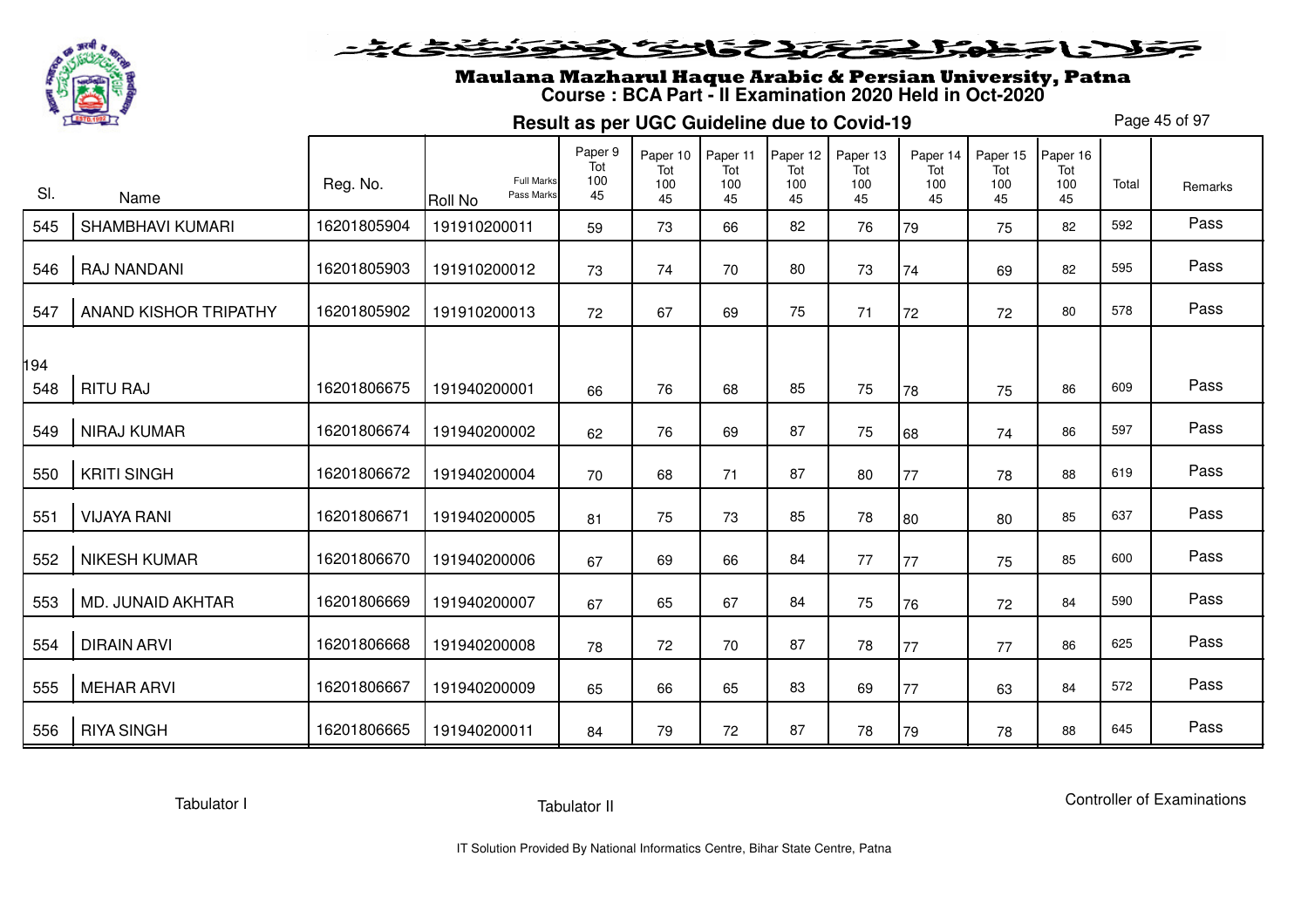

# Maulana Mazharul Haque Arabic & Persian University, Patna **Course : BCA Part - II Examination 2020 Held in Oct-2020**

**Result as per UGC Guideline due to Covid-19**

Page 46 of 97

| SI.        | Name                       | Reg. No.    | <b>Full Marks</b><br>Pass Marks<br>Roll No | Paper 9<br>Tot<br>100<br>45 | Paper 10<br>Tot<br>100<br>45 | Paper 11<br>Tot<br>100<br>45 | Paper 12<br>Tot<br>100<br>45 | Paper 13<br>Tot<br>100<br>45 | Paper 14<br>Tot<br>100<br>45 | Paper 15<br>Tot<br>100<br>45 | Paper 16<br>Tot<br>100<br>45 | Total | Remarks |
|------------|----------------------------|-------------|--------------------------------------------|-----------------------------|------------------------------|------------------------------|------------------------------|------------------------------|------------------------------|------------------------------|------------------------------|-------|---------|
| 557        | KRISHNA KUMAR PATHAK       | 16201806664 | 191940200012                               | 69                          | 69                           | 62                           | 86                           | 76                           | 73                           | 73                           | 87                           | 595   | Pass    |
| 558        | <b>RAJANI KUMARI</b>       | 16201806663 | 191940200013                               | 76                          | 73                           | 71                           | 86                           | 79                           | 77                           | 78                           | 85                           | 625   | Pass    |
| 559        | <b>NISANT KUMAR TIWARY</b> | 16201806662 | 191940200014                               | 63                          | 70                           | 66                           | 84                           | 70                           | 70                           | 70                           | 85                           | 578   | Pass    |
| 200<br>560 | <b>BINU KUMAR SINGH</b>    | 16201806514 | 192000200004                               | 67                          | 78                           | 76                           | 91                           | 76                           | 79                           | 80                           | 92                           | 639   | Pass    |
| 561        | <b>SONAM SHARMA</b>        | 16201802046 | 192000200005                               | 71                          | 74                           | 80                           | 89                           | 78                           | 79                           | 84                           | 89                           | 644   | Pass    |
| 562        | <b>RAIYAN HASAN</b>        | 16201802044 | 192000200006                               | 68                          | 71                           | 84                           | 91                           | 78                           | 82                           | 84                           | 89                           | 647   | Pass    |
| 563        | <b>AVINASH KUMAR</b>       | 16201802043 | 192000200007                               | 67                          | 72                           | 79                           | 91                           | 76                           | 84                           | 82                           | 91                           | 642   | Pass    |
| 564        | ABHISHEK KUMAR RANJAN      | 16201802042 | 192000200008                               | 70                          | 75                           | 77                           | 92                           | 79                           | 79                           | 80                           | 89                           | 641   | Pass    |
| 565        | RUPESH RANJAN SHARMA       | 16201802041 | 192000200009                               | 67                          | 74                           | 79                           | 92                           | 80                           | 80                           | 83                           | 92                           | 647   | Pass    |
| 566        | <b>ABHISHEK RANJAN</b>     | 16201802040 | 192000200010                               | 74                          | 73                           | 78                           | 92                           | 81                           | 81                           | 81                           | 91                           | 651   | Pass    |
| 567        | <b>SHABNAM KUMARI</b>      | 16201802039 | 192000200011                               | 69                          | 73                           | 80                           | 92                           | 86                           | 84                           | 83                           | 88                           | 655   | Pass    |
| 568        | <b>KAUSHAL KUNAL</b>       | 16201802038 | 192000200012                               | 73                          | 76                           | 84                           | 91                           | 80                           | 84                           | 75                           | 90                           | 653   | Pass    |

Tabulator I

Tabulator II

Controller of Examinations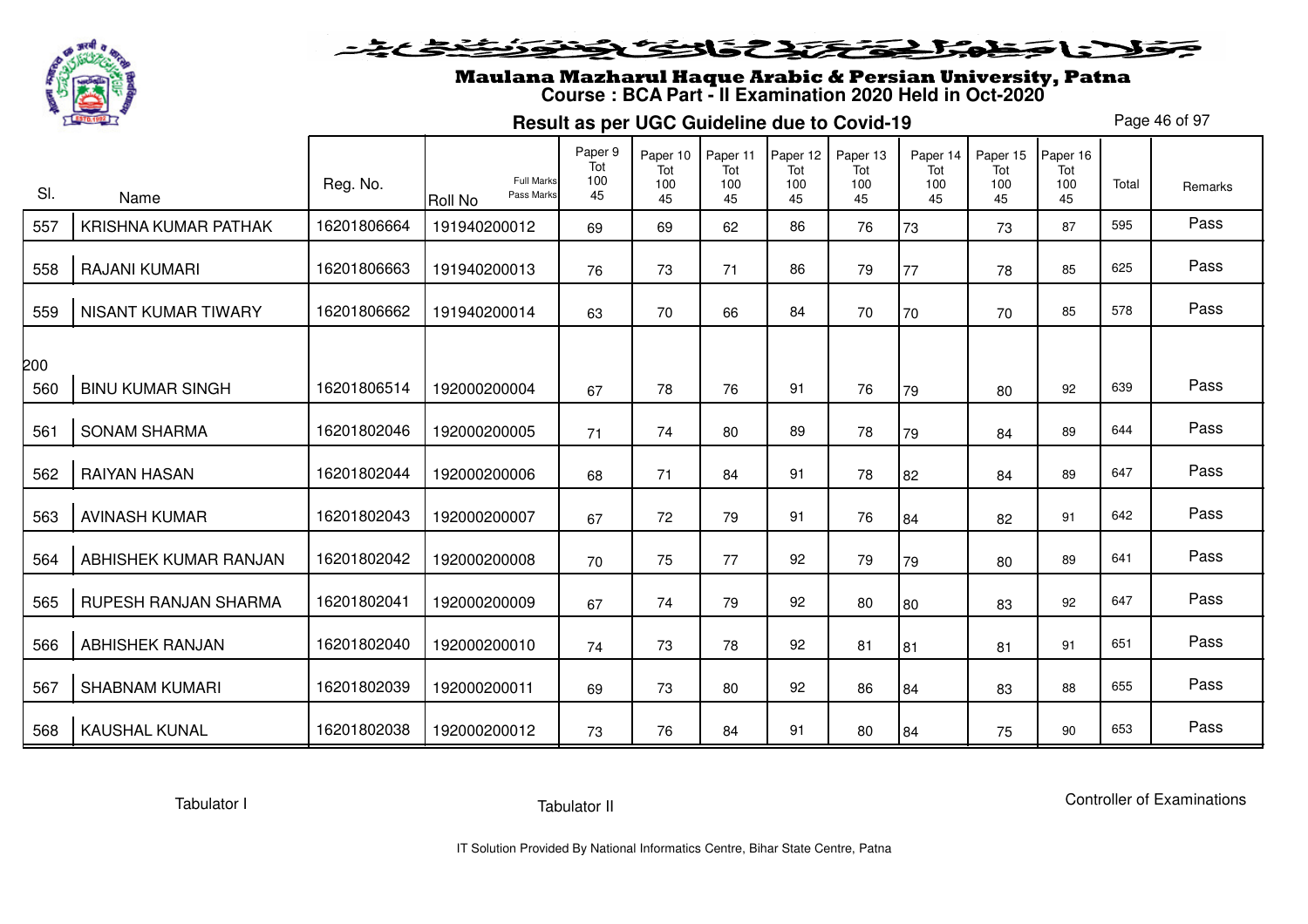

#### فلانا حفاشكنكنك فالتكنيك فتونفتك ومناف

# Maulana Mazharul Haque Arabic & Persian University, Patna **Course : BCA Part - II Examination 2020 Held in Oct-2020**

**Result as per UGC Guideline due to Covid-19**

Page 47 of 97

| SI.        | Name                  | Reg. No.    | <b>Full Marks</b><br>Pass Marks<br>Roll No | Paper 9<br>Tot<br>100<br>45 | Paper 10<br>Tot<br>100<br>45 | Paper 11<br>Tot<br>100<br>45 | Paper 12<br>Tot<br>100<br>45 | Paper 13<br>Tot<br>100<br>45 | Paper 14<br>Tot<br>100<br>45 | Paper 15<br>Tot<br>100<br>45 | Paper 16<br>Tot<br>100<br>45 | Total | Remarks |
|------------|-----------------------|-------------|--------------------------------------------|-----------------------------|------------------------------|------------------------------|------------------------------|------------------------------|------------------------------|------------------------------|------------------------------|-------|---------|
| 569        | <b>GAUTAM KUMAR</b>   | 16201802037 | 192000200013                               | 66                          | 73                           | 81                           | 91                           | 82                           | 82                           | 77                           | 91                           | 643   | Pass    |
| 570        | <b>AMIT KUMAR</b>     | 16201802036 | 192000200014                               | 63                          | 74                           | 84                           | 90                           | 82                           | 84                           | 75                           | 90                           | 642   | Pass    |
| 571        | <b>TRINETRA KUMAR</b> | 16201802035 | 192000200015                               | 69                          | 72                           | 80                           | 89                           | 75                           | 80                           | 73                           | 91                           | 629   | Pass    |
| 572        | <b>ALKA KUMARI</b>    | 16201802034 | 192000200016                               | 75                          | 73                           | 84                           | 91                           | 79                           | 75                           | 72                           | 93                           | 642   | Pass    |
| 573        | <b>SWATI VERMA</b>    | 16201802033 | 192000200017                               | 77                          | 74                           | 87                           | 93                           | 80                           | 86                           | 77                           | 91                           | 665   | Pass    |
| 574        | <b>AISHA SEIKH</b>    | 16201802032 | 192000200018                               | 70                          | 75                           | 84                           | 93                           | 81                           | 86                           | 77                           | 92                           | 658   | Pass    |
| 575        | PRINCE KUMAR JHA      | 16201802031 | 192000200019                               | 66                          | 74                           | 75                           | 91                           | 75                           | 73                           | 78                           | 89                           | 621   | Pass    |
| 576        | <b>BHAWNA JYOTI</b>   | 16201802030 | 192000200020                               | 76                          | 77                           | 88                           | 93                           | 81                           | 78                           | 77                           | 92                           | 662   | Pass    |
| 577        | <b>NEHA KUMARI</b>    | 16201802029 | 192000200021                               | 73                          | 73                           | 89                           | 92                           | 81                           | 78                           | 75                           | 93                           | 654   | Pass    |
| 578        | <b>NANDANI SINGH</b>  | 16201802028 | 192000200022                               | 72                          | 74                           | 87                           | 93                           | 80                           | 75                           | 74                           | 91                           | 646   | Pass    |
|            |                       |             |                                            |                             |                              |                              |                              |                              |                              |                              |                              |       |         |
| 203<br>579 | <b>SAHEB KUMAR</b>    | 16201804507 | 192030200001                               | 64                          | 67                           | 71                           | 76                           | 70                           | 71                           | 70                           | 77                           | 566   | Pass    |
| 580        | <b>RAHUL KUMAR</b>    | 16201804505 | 192030200003                               | 64                          | 64                           | 74                           | 76                           | 69                           | 66                           | 68                           | 74                           | 555   | Pass    |

Tabulator I

Tabulator II

Controller of Examinations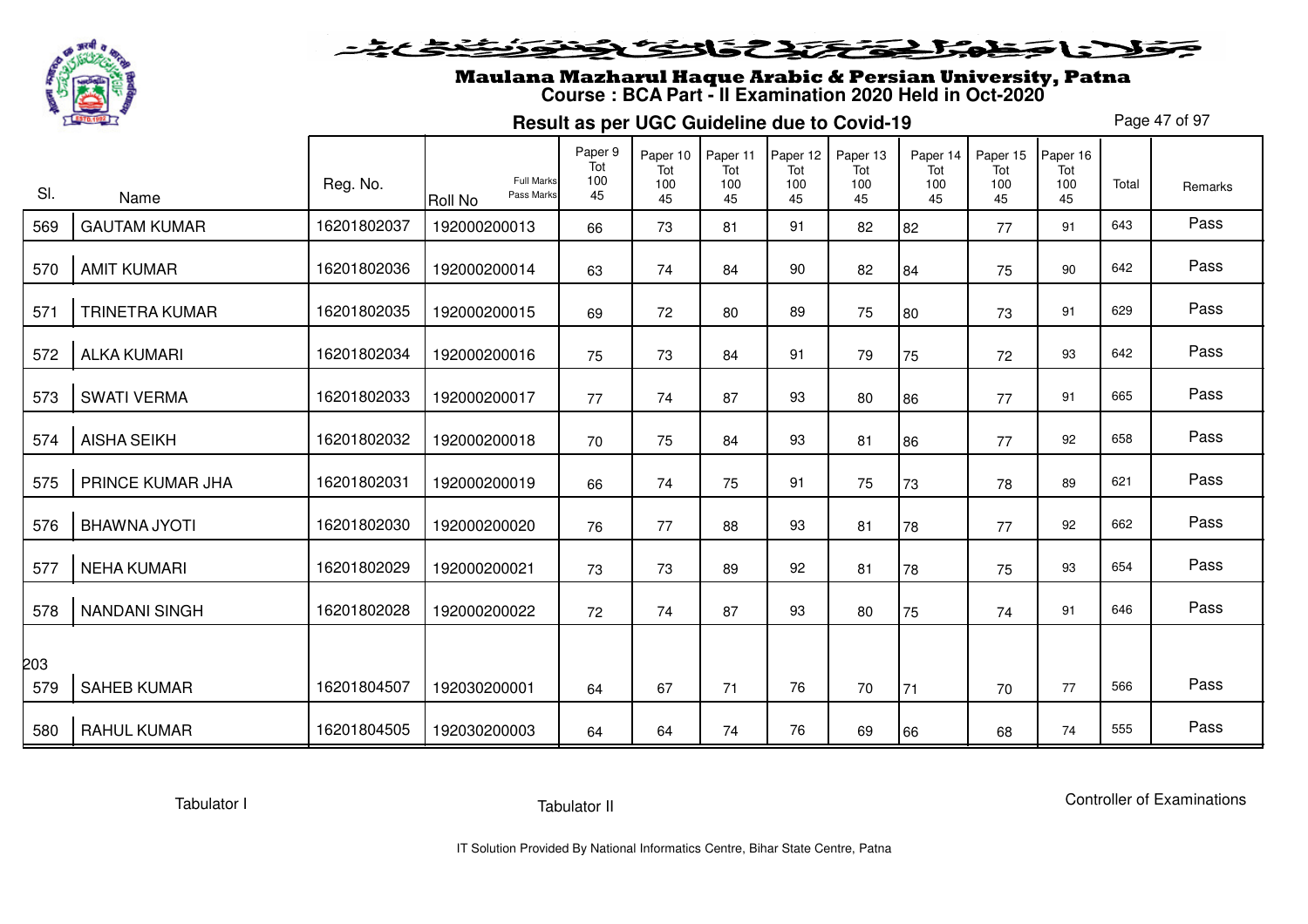

# Maulana Mazharul Haque Arabic & Persian University, Patna **Course : BCA Part - II Examination 2020 Held in Oct-2020**

**Result as per UGC Guideline due to Covid-19**

Page 48 of 97

| SI.        | Name                            | Reg. No.    | <b>Full Marks</b><br>Pass Marks<br>Roll No | Paper 9<br>Tot<br>100<br>45 | Paper 10<br>Tot<br>100<br>45 | Paper 11<br>Tot<br>100<br>45 | Paper 12<br>Tot<br>100<br>45 | Paper 13<br>Tot<br>100<br>45 | Paper 14<br>Tot<br>100<br>45 | Paper 15<br>Tot<br>100<br>45 | Paper 16<br>Tot<br>100<br>45 | Total | Remarks |
|------------|---------------------------------|-------------|--------------------------------------------|-----------------------------|------------------------------|------------------------------|------------------------------|------------------------------|------------------------------|------------------------------|------------------------------|-------|---------|
| 581        | <b>VIKASH KUMAR</b>             | 16201804504 | 192030200004                               | 63                          | 63                           | 72                           | 78                           | 65                           | 64                           | 62                           | 78                           | 545   | Pass    |
| 582        | <b>AKSHAY AKARSH</b>            | 16201804503 | 192030200005                               | 65                          | 57                           | 72                           | 78                           | 67                           | 65                           | 67                           | 78                           | 549   | Pass    |
| 583        | <b>SHIVANI KUMARI</b>           | 16201804502 | 192030200006                               | 64                          | 62                           | 75                           | 77                           | 71                           | 69                           | 66                           | 79                           | 563   | Pass    |
| 584        | <b>CHHOTI KUMARI</b>            | 16201804501 | 192030200007                               | 60                          | 54                           | 63                           | 77                           | 67                           | 66                           | 62                           | 74                           | 523   | Pass    |
| 585        | <b>SANSKRITI JHA</b>            | 16201804500 | 192030200008                               | 65                          | 70                           | 76                           | 79                           | 72                           | 71                           | 64                           | 78                           | 575   | Pass    |
| 586        | <b>SAPNA KUMARI</b>             | 16201804499 | 192030200009                               | 63                          | 60                           | 73                           | 78                           | 70                           | 70                           | 64                           | 77                           | 555   | Pass    |
| 587        | <b>RENUKA SINGH</b>             | 16201804498 | 192030200010                               | 64                          | 66                           | 76                           | 78                           | 74                           | 62                           | 64                           | 82                           | 566   | Pass    |
| 204        |                                 |             |                                            |                             |                              |                              |                              |                              |                              |                              |                              |       |         |
| 588        | <b>BAIJU KRISHNA SHAHENSHAH</b> | 16201806460 | 192040200003                               | 70                          | 58                           | 66                           | 80                           | 58                           | 64                           | 62                           | 71                           | 529   | Pass    |
| 589        | <b>NILAM KUMARI</b>             | 16201806459 | 192040200004                               | 67                          | 58                           | 60                           | 74                           | 60                           | 62                           | 65                           | 70                           | 516   | Pass    |
| 590        | <b>VIVEK KUMAR</b>              | 16201804563 | 192040200006                               | 64                          | 62                           | 59                           | 76                           | 59                           | 62                           | 65                           | 72                           | 519   | Pass    |
| 206<br>591 | <b>NIKHIL RAJ</b>               | 16201804510 | 192060200001                               | 72                          | 58                           | 62                           | 75                           | 62                           | 61                           | 64                           | 70                           | 524   | Pass    |
|            |                                 |             |                                            |                             |                              |                              |                              |                              |                              |                              |                              |       |         |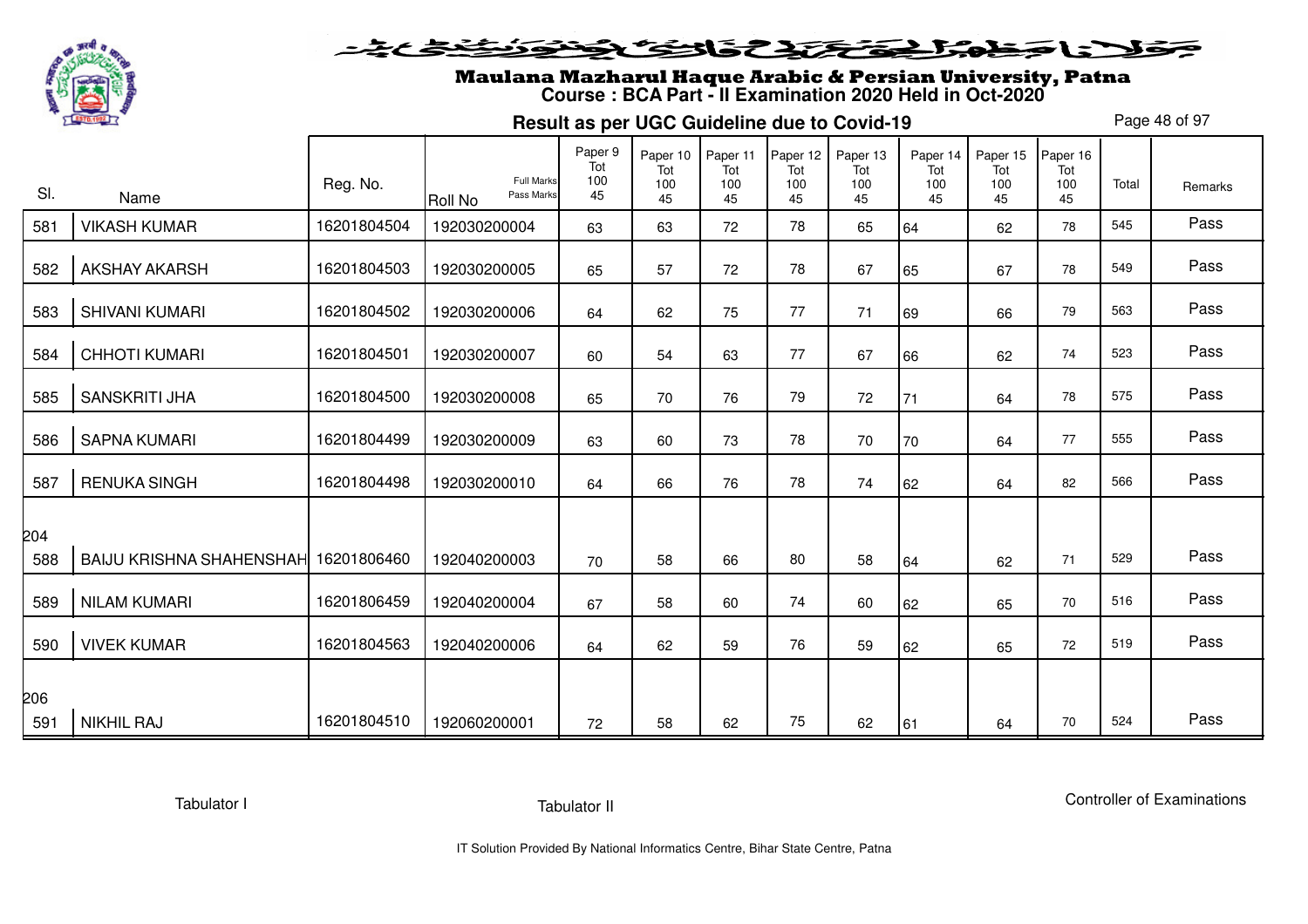

# Maulana Mazharul Haque Arabic & Persian University, Patna **Course : BCA Part - II Examination 2020 Held in Oct-2020**

**Result as per UGC Guideline due to Covid-19**

Page 49 of 97

| SI. | Name                   | Reg. No.    | <b>Full Marks</b><br>Pass Marks | Paper 9<br>Tot<br>100<br>45 | Paper 10<br>Tot<br>100 | Paper 11<br>Tot<br>100 | Paper 12<br>Tot<br>100 | Paper 13<br>Tot<br>100 | Paper 14<br>Tot<br>100 | Paper 15<br>Tot<br>100 | Paper 16<br>Tot<br>100<br>45 | Total | Remarks |
|-----|------------------------|-------------|---------------------------------|-----------------------------|------------------------|------------------------|------------------------|------------------------|------------------------|------------------------|------------------------------|-------|---------|
|     |                        |             | Roll No                         |                             | 45                     | 45                     | 45                     | 45                     | 45                     | 45                     |                              |       | Pass    |
| 592 | <b>SAURAV KUMAR</b>    | 16201804509 | 192060200002                    | 62                          | 54                     | 60                     | 75                     | 61                     | 59                     | 61                     | 71                           | 503   |         |
| 593 | <b>KAMAL NAYAN</b>     | 16201804508 | 192060200003                    | 72                          | 63                     | 70                     | 78                     | 62                     | 62                     | 70                     | 71                           | 548   | Pass    |
| 213 |                        |             |                                 |                             |                        |                        |                        |                        |                        |                        |                              |       |         |
| 594 | <b>ANURAG RANJAN</b>   | 16201804528 | 192130200001                    | 65                          | 74                     | 85                     | 91                     | 83                     | 72                     | 73                     | 89                           | 632   | Pass    |
| 595 | <b>SANDEEP KUMAR</b>   | 16201804527 | 192130200002                    | 75                          | 73                     | 84                     | 91                     | 80                     | 75                     | 80                     | 90                           | 648   | Pass    |
| 596 | <b>RATAN KUMAR</b>     | 16201804526 | 192130200003                    | 78                          | 77                     | 87                     | 91                     | 80                     | 73                     | 81                     | 92                           | 659   | Pass    |
| 597 | RAJEEV RANJAN          | 16201804525 | 192130200004                    | 74                          | 73                     | 84                     | 92                     | 76                     | 77                     | 78                     | 90                           | 644   | Pass    |
| 598 | <b>MD ASIF HUSSAIN</b> | 16201804524 | 192130200005                    | 75                          | 75                     | 79                     | 93                     | 78                     | 75                     | 76                     | 92                           | 643   | Pass    |
| 599 | <b>RUBI KUMARI</b>     | 16201804523 | 192130200006                    | 70                          | 75                     | 87                     | 91                     | 81                     | 82                     | 81                     | 91                           | 658   | Pass    |
| 600 | <b>ANUSHKA KUMARI</b>  | 16201804522 | 192130200007                    | 72                          | 74                     | 81                     | 90                     | 75                     | 79                     | 73                     | 91                           | 635   | Pass    |
| 601 | ANURADHA KUMARI        | 16201804521 | 192130200008                    | 78                          | 76                     | 81                     | 91                     | 81                     | 79                     | 73                     | 92                           | 651   | Pass    |
| 602 | <b>GOVIND KUMAR</b>    | 16201804520 | 192130200009                    | 75                          | 73                     | 80                     | 90                     | 81                     | 76                     | 74                     | 90                           | 639   | Pass    |
| 603 | <b>ANJU KUMARI</b>     | 16201804519 | 192130200010                    | 71                          | 74                     | 74                     | 93                     | 74                     | 77                     | 67                     | 93                           | 623   | Pass    |

Tabulator I

Tabulator II

Controller of Examinations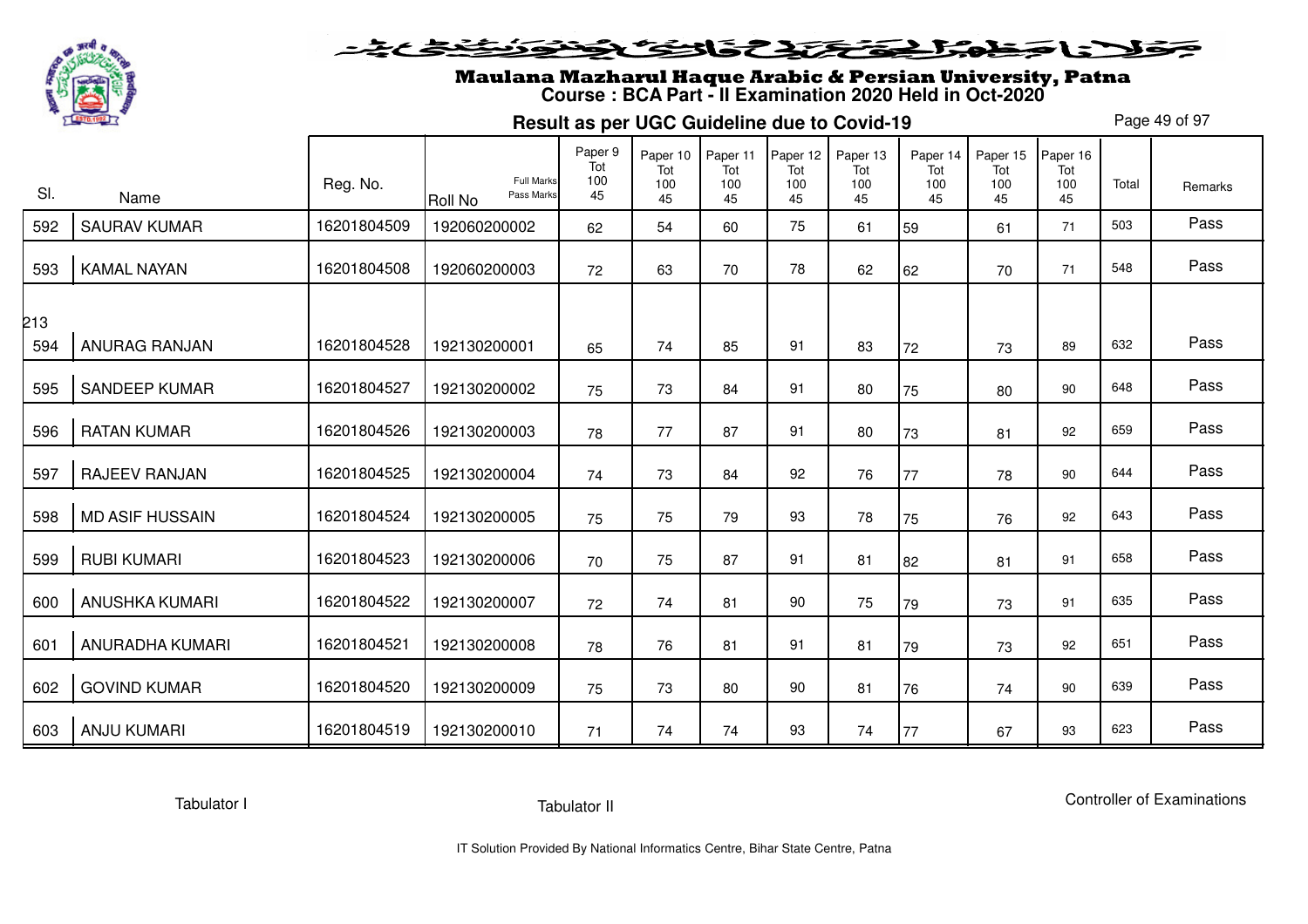

#### فلانا حفاشكنكنك فالتكنيك فتونفتك ومناف

# Maulana Mazharul Haque Arabic & Persian University, Patna **Course : BCA Part - II Examination 2020 Held in Oct-2020**

**Result as per UGC Guideline due to Covid-19**

Page 50 of 97

| SI. |                           | Reg. No.    | <b>Full Marks</b><br>Pass Marks | Paper 9<br>Tot<br>100<br>45 | Paper 10<br>Tot<br>100 | Paper 11<br>Tot<br>100 | Paper 12<br>Tot<br>100 | Paper 13<br>Tot<br>100 | Paper 14<br>Tot<br>100 | Paper 15<br>Tot<br>100 | Paper 16<br>Tot<br>100 | Total | Remarks |
|-----|---------------------------|-------------|---------------------------------|-----------------------------|------------------------|------------------------|------------------------|------------------------|------------------------|------------------------|------------------------|-------|---------|
|     | Name                      |             | Roll No                         |                             | 45                     | 45                     | 45                     | 45                     | 45                     | 45                     | 45                     |       |         |
| 604 | <b>HEMAN KUMAR</b>        | 16201804518 | 192130200011                    | 69                          | 78                     | 81                     | 91                     | 77                     | 78                     | 74                     | 91                     | 639   | Pass    |
| 605 | <b>MD AKHTAR QURAISHI</b> | 16201804517 | 192130200012                    | 69                          | 77                     | 81                     | 90                     | 76                     | 76                     | 72                     | 91                     | 632   | Pass    |
| 606 | <b>NAMAN ANAND</b>        | 16201804516 | 192130200013                    | 78                          | 81                     | 92                     | 90                     | 84                     | 77                     | 75                     | 90                     | 667   | Pass    |
| 607 | <b>AANIKA GUPTA</b>       | 16201804515 | 192130200014                    | 75                          | 78                     | 90                     | 92                     | 81                     | 79                     | 71                     | 92                     | 658   | Pass    |
| 608 | <b>GAUTAM KUMAR</b>       | 16201804514 | 192130200015                    | 78                          | 81                     | 88                     | 91                     | 77                     | 76                     | 76                     | 91                     | 658   | Pass    |
| 609 | <b>PUJA KUMARI</b>        | 16201804513 | 192130200016                    | 81                          | 80                     | 85                     | 92                     | 82                     | 81                     | 73                     | 92                     | 666   | Pass    |
| 610 | OM PRAKASH                | 16201804512 | 192130200017                    | 78                          | 80                     | 88                     | 93                     | 84                     | 80                     | 82                     | 91                     | 676   | Pass    |
| 611 | <b>JAY SHANKAR KUMAR</b>  | 16201804511 | 192130200018                    | 68                          | 73                     | 87                     | 92                     | 79                     | 78                     | 83                     | 91                     | 651   | Pass    |
| 612 | <b>CHANDAN KUMAR</b>      | 16201807215 | 192130200021                    | 66                          | 56                     | 87                     | 91                     | 77                     | 74                     | 82                     | 93                     | 626   | Pass    |
| 613 | <b>NAVIN KUMAR</b>        | 16201807214 | 192130200022                    | 69                          | 74                     | 81                     | 94                     | 83                     | 78                     | 86                     | 92                     | 657   | Pass    |
| 215 |                           |             |                                 |                             |                        |                        |                        |                        |                        |                        |                        |       |         |
| 614 | <b>SHIVAM KUMAR</b>       | 16201804539 | 192150200003                    | 67                          | 68                     | 76                     | 81                     | 70                     | 68                     | 70                     | 81                     | 581   | Pass    |
| 615 | <b>HARSHITA SARRAF</b>    | 16201804538 | 192150200004                    | 74                          | 73                     | 77                     | 81                     | 74                     | 71                     | 72                     | 81                     | 603   | Pass    |

Tabulator I

Tabulator II

Controller of Examinations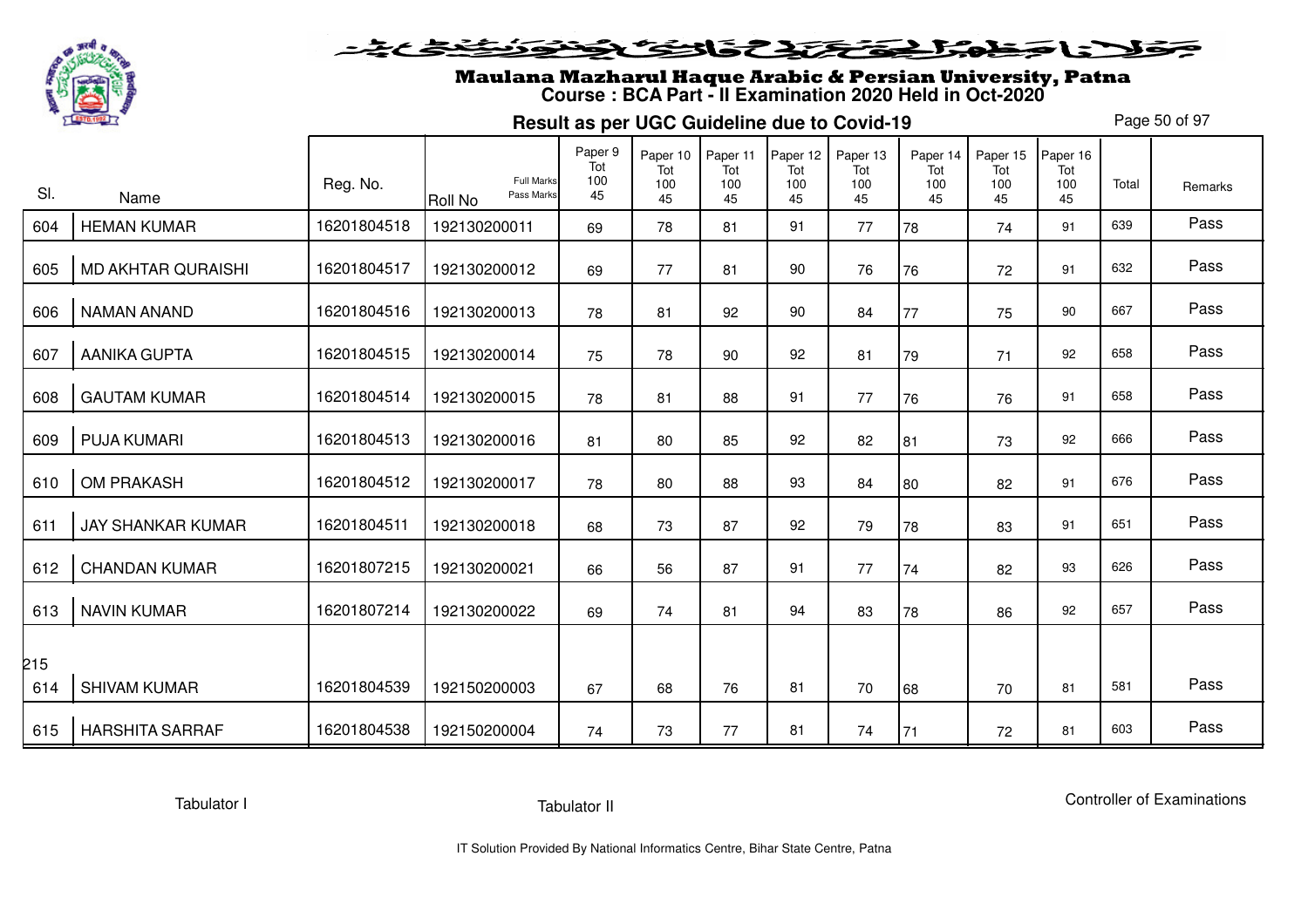

# Maulana Mazharul Haque Arabic & Persian University, Patna **Course : BCA Part - II Examination 2020 Held in Oct-2020**

**Result as per UGC Guideline due to Covid-19**

Page 51 of 97

| SI. | Name                    | Reg. No.    | <b>Full Marks</b><br>Pass Marks<br>Roll No | Paper 9<br>Tot<br>100<br>45 | Paper 10<br>Tot<br>100<br>45 | Paper 11<br>Tot<br>100<br>45 | Paper 12<br>Tot<br>100<br>45 | Paper 13<br>Tot<br>100<br>45 | Paper 14<br>Tot<br>100<br>45 | Paper 15<br>Tot<br>100<br>45 | Paper 16<br>Tot<br>100<br>45 | Total | Remarks |
|-----|-------------------------|-------------|--------------------------------------------|-----------------------------|------------------------------|------------------------------|------------------------------|------------------------------|------------------------------|------------------------------|------------------------------|-------|---------|
| 616 | <b>SAURAV VERMA</b>     | 16201804537 | 192150200005                               | 69                          | 69                           | 80                           | 79                           | 70                           | 66                           | 71                           | 79                           | 583   | Pass    |
| 617 | <b>RAKSHIT</b>          | 16201804536 | 192150200006                               | 71                          | 69                           | 77                           | 82                           | 73                           | 68                           | 72                           | 81                           | 593   | Pass    |
| 618 | <b>AMAN PATHAK</b>      | 16201804535 | 192150200007                               | 69                          | 69                           | 76                           | 81                           | 75                           | 69                           | 70                           | 82                           | 591   | Pass    |
| 619 | <b>VICKY KUMAR</b>      | 16201804534 | 192150200008                               | 67                          | 71                           | 76                           | 80                           | 71                           | 65                           | 72                           | 80                           | 582   | Pass    |
| 620 | <b>ALOK KUMAR</b>       | 16201804533 | 192150200009                               | 68                          | 69                           | 69                           | 80                           | 71                           | 66                           | 70                           | 80                           | 573   | Pass    |
| 621 | <b>SHIVANI TEKRIWAL</b> | 16201804532 | 192150200010                               | 69                          | 70                           | 75                           | 80                           | 71                           | 67                           | 75                           | 81                           | 588   | Pass    |
| 622 | <b>SAKSHI NANDA</b>     | 16201804531 | 192150200011                               | 70                          | 72                           | 77                           | 82                           | 74                           | 67                           | 73                           | 82                           | 597   | Pass    |
| 623 | <b>SHANKAR KUMAR</b>    | 16201804530 | 192150200012                               | 70                          | 70                           | 71                           | 81                           | 70                           | 69                           | 62                           | 81                           | 574   | Pass    |
| 216 |                         |             |                                            |                             |                              |                              |                              |                              |                              |                              |                              |       |         |
| 624 | <b>RAKESH KUMAR</b>     | 16201806461 | 192160200004                               | 75                          | 64                           | 81                           | 84                           | 64                           | 74                           | 72                           | 83                           | 597   | Pass    |
| 625 | <b>NILABH KIRTY</b>     | 16201805924 | 192160200005                               | 73                          | 70                           | 85                           | 84                           | 72                           | 72                           | 74                           | 84                           | 614   | Pass    |
| 626 | <b>ASHUTOSH KUMAR</b>   | 16201805923 | 192160200006                               | 65                          | 70                           | 85                           | 83                           | 68                           | 76                           | 76                           | 84                           | 607   | Pass    |
| 627 | <b>NEHA KUMARI</b>      | 16201805922 | 192160200007                               | 71                          | 75                           | 73                           | 84                           | 70                           | 72                           | 76                           | 84                           | 605   | Pass    |

Tabulator I

Tabulator II

Controller of Examinations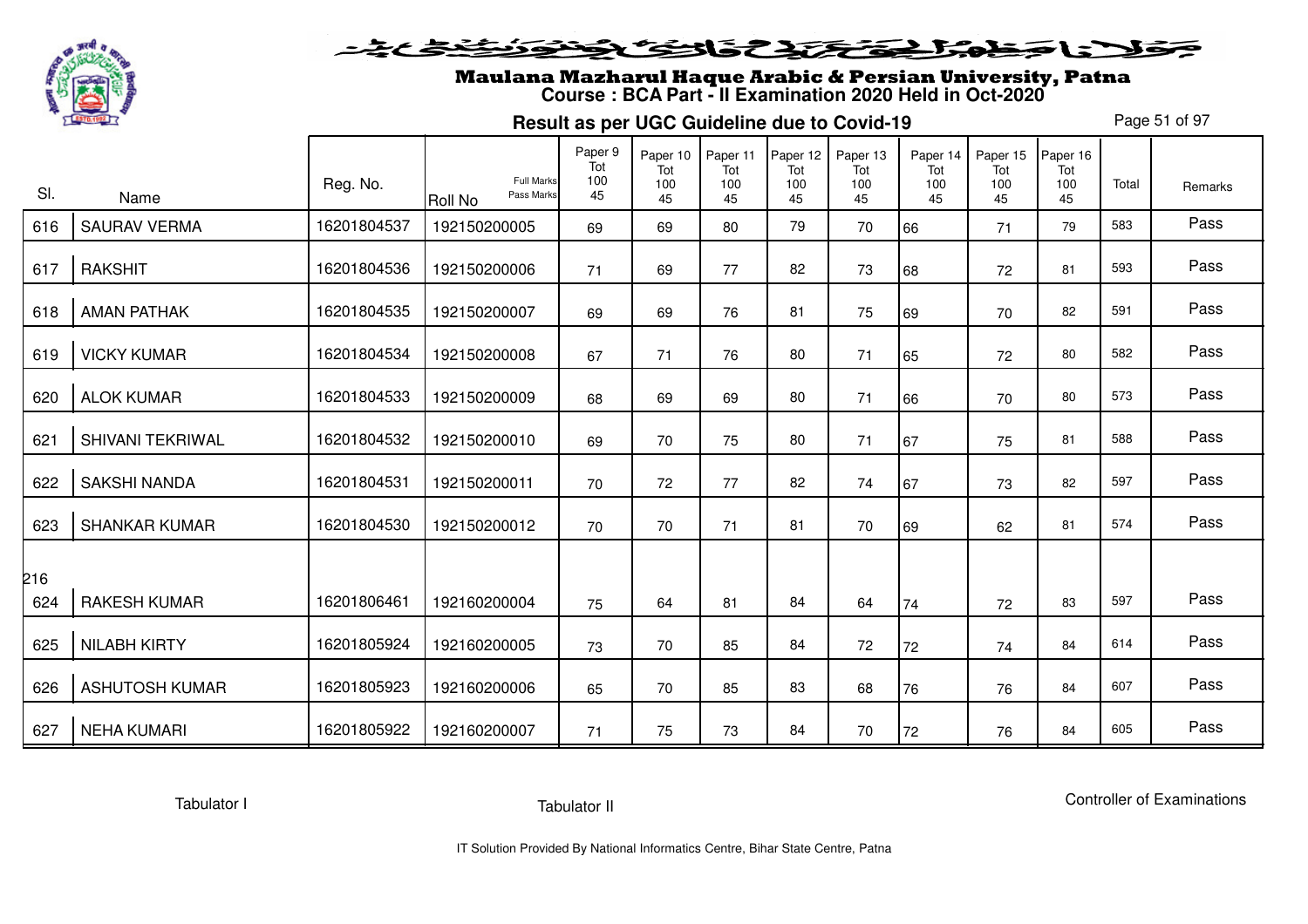

#### فلانا وطوالحقاق فالخفافون فنفض

# Maulana Mazharul Haque Arabic & Persian University, Patna **Course : BCA Part - II Examination 2020 Held in Oct-2020**

**Result as per UGC Guideline due to Covid-19**

Page 52 of 97

| SI. | Name                       | Reg. No.    | <b>Full Marks</b><br>Pass Marks<br>Roll No | Paper 9<br>Tot<br>100<br>45 | Paper 10<br>Tot<br>100<br>45 | Paper 11<br>Tot<br>100<br>45 | Paper 12<br>Tot<br>100<br>45 | Paper 13<br>Tot<br>100<br>45 | Paper 14<br>Tot<br>100<br>45 | Paper 15<br>Tot<br>100<br>45 | Paper 16<br>Tot<br>100<br>45 | Total | Remarks |
|-----|----------------------------|-------------|--------------------------------------------|-----------------------------|------------------------------|------------------------------|------------------------------|------------------------------|------------------------------|------------------------------|------------------------------|-------|---------|
| 628 | <b>KUNDAN KUMAR</b>        | 16201805921 | 192160200008                               | 65                          | 71                           | 81                           | 84                           | 69                           | 68                           | 73                           | 83                           | 594   | Pass    |
| 629 | <b>SHIVAM RAJ</b>          | 16201805920 | 192160200009                               | 73                          | 66                           | 81                           | 84                           | 64                           | 70                           | 75                           | 84                           | 597   | Pass    |
| 630 | <b>DIPTI PRIYADARSHANI</b> | 16201805919 | 192160200010                               | 79                          | 74                           | 85                           | 84                           | 68                           | 73                           | 78                           | 84                           | 625   | Pass    |
| 631 | <b>AMRITA LAL BARUN</b>    | 16201805918 | 192160200011                               | 61                          | 68                           | 71                           | 84                           | 70                           | 69                           | 70                           | 83                           | 576   | Pass    |
| 632 | <b>MAMTA KUMARI</b>        | 16201805917 | 192160200012                               | 74                          | 71                           | 79                           | 84                           | 65                           | 72                           | 77                           | 83                           | 605   | Pass    |
| 633 | <b>SHRADDHA</b>            | 16201805916 | 192160200013                               | 76                          | 76                           | 82                           | 84                           | 67                           | 70                           | 76                           | 84                           | 615   | Pass    |
| 634 | APRAJITA RAJ               | 16201805915 | 192160200014                               | 70                          | 68                           | 83                           | 84                           | 71                           | 71                           | 76                           | 83                           | 606   | Pass    |
| 635 | <b>ANU KUMAR</b>           | 16201804543 | 192160200015                               | 64                          | 70                           | 71                           | 84                           | 72                           | 69                           | 69                           | 84                           | 583   | Pass    |
| 636 | <b>SATYANAND SWAMI</b>     | 16201804542 | 192160200016                               | 67                          | 69                           | 82                           | 84                           | 67                           | 69                           | 73                           | 83                           | 594   | Pass    |
| 637 | <b>SHILPA</b>              | 16201804541 | 192160200017                               | 68                          | 69                           | 74                           | 84                           | 73                           | 69                           | 77                           | 84                           | 598   | Pass    |
| 638 | <b>AYUSH BABU</b>          | 16201804540 | 192160200018                               | 65                          | 75                           | 83                           | 84                           | 69                           | 76                           | 74                           | 84                           | 610   | Pass    |
| 218 |                            |             |                                            |                             |                              |                              |                              |                              |                              |                              |                              |       |         |
| 639 | <b>KUSUM KUMARI</b>        | 16201804561 | 192180200005                               | 71                          | 65                           | 69                           | 91                           | 75                           | 73                           | 72                           | 92                           | 608   | Pass    |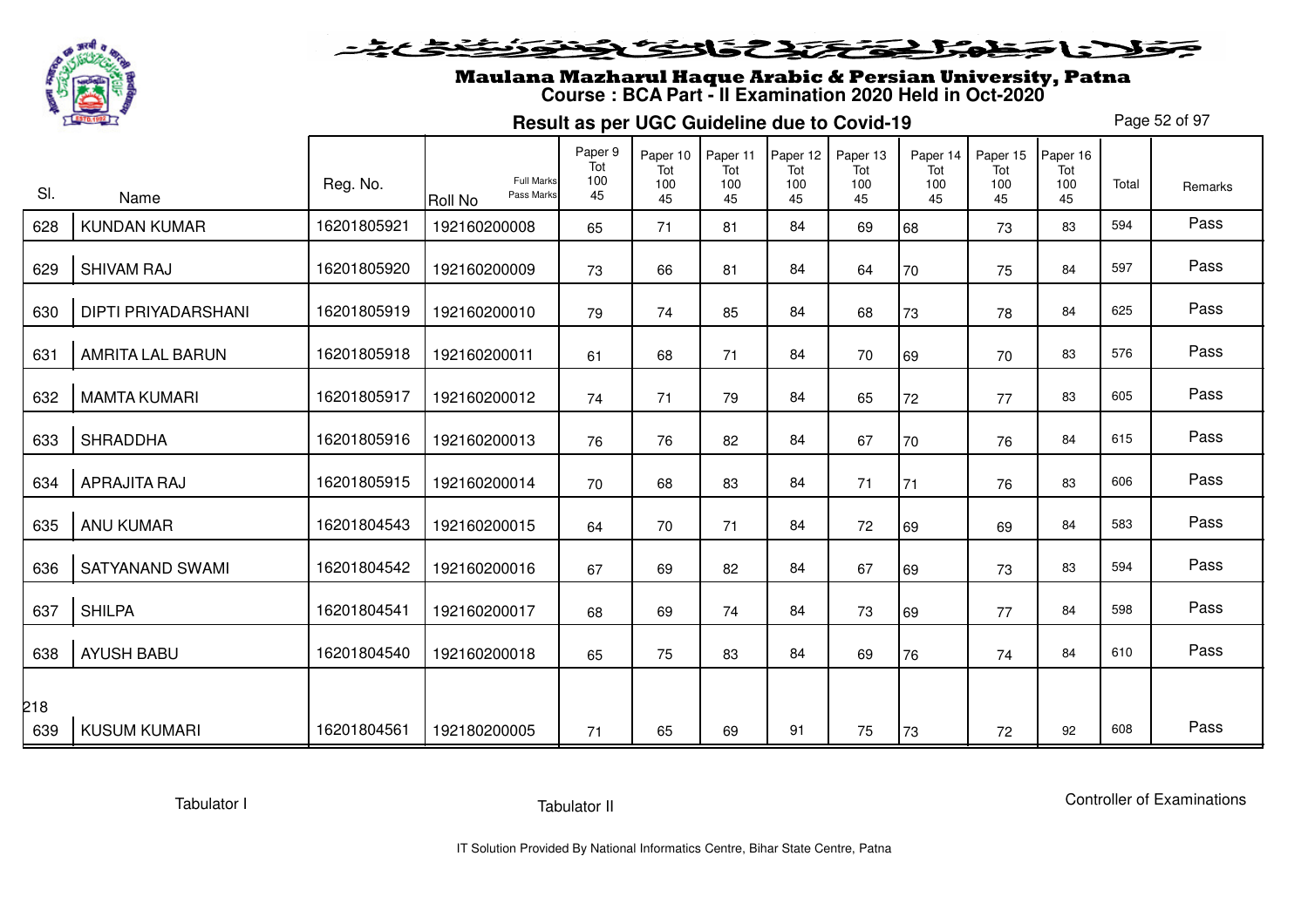

# Maulana Mazharul Haque Arabic & Persian University, Patna **Course : BCA Part - II Examination 2020 Held in Oct-2020**

**Result as per UGC Guideline due to Covid-19**

Page 53 of 97

| SI. | Name                       | Reg. No.    | <b>Full Marks</b><br>Pass Marks | Paper 9<br>Tot<br>100<br>45 | Paper 10<br>Tot<br>100 | Paper 11<br>Tot<br>100 | Paper 12<br>Tot<br>100 | Paper 13<br>Tot<br>100<br>45 | Paper 14<br>Tot<br>100<br>45 | Paper 15<br>Tot<br>100<br>45 | Paper 16<br>Tot<br>100 | Total | Remarks |
|-----|----------------------------|-------------|---------------------------------|-----------------------------|------------------------|------------------------|------------------------|------------------------------|------------------------------|------------------------------|------------------------|-------|---------|
| 640 | PRIYANKA KUMARI            | 16201804560 | <b>Roll No</b><br>192180200006  | 61                          | 45<br>61               | 45<br>68               | 45<br>91               | 68                           | 68                           | 68                           | 45<br>90               | 575   | Pass    |
|     |                            |             |                                 |                             |                        |                        |                        |                              |                              |                              |                        |       |         |
| 641 | <b>NILAM KUMARI</b>        | 16201804559 | 192180200007                    | 61                          | 65                     | 71                     | 89                     | 70                           | 69                           | 72                           | 90                     | 587   | Pass    |
| 642 | ANWESHA KUMARI             | 16201804558 | 192180200008                    | 63                          | 66                     | 69                     | 92                     | 71                           | 74                           | 67                           | 91                     | 593   | Pass    |
| 643 | <b>GOLDI KUMARI</b>        | 16201804557 | 192180200009                    | 64                          | 67                     | 73                     | 91                     | 70                           | 72                           | 69                           | 90                     | 596   | Pass    |
| 644 | <b>VIPASHA KUMARI RAI</b>  | 16201804556 | 192180200010                    | 63                          | 72                     | 71                     | 91                     | 70                           | 73                           | 67                           | 91                     | 598   | Pass    |
| 645 | <b>SHILPI KUMARI</b>       | 16201804555 | 192180200011                    | 61                          | 67                     | 62                     | 90                     | 63                           | 68                           | 71                           | 90                     | 572   | Pass    |
| 646 | <b>MONIKA KUMARI</b>       | 16201804554 | 192180200012                    | 60                          | 66                     | 67                     | 91                     | 70                           | 68                           | 71                           | 90                     | 583   | Pass    |
| 647 | <b>NISHA KUMARI</b>        | 16201804553 | 192180200013                    | 67                          | 73                     | 73                     | 91                     | 78                           | 75                           | 76                           | 91                     | 624   | Pass    |
| 648 | <b>ADITI KUMARI</b>        | 16201804552 | 192180200014                    | 54                          | 62                     | 67                     | 90                     | 68                           | 64                           | 69                           | 89                     | 563   | Pass    |
| 649 | <b>RANVEER KUMAR SINGH</b> | 16201804551 | 192180200015                    | 57                          | 64                     | 65                     | 91                     | 69                           | 68                           | 65                           | 90                     | 569   | Pass    |
| 650 | POONAM KUMARI              | 16201804549 | 192180200017                    | 60                          | 67                     | 67                     | 90                     | 71                           | 67                           | 68                           | 90                     | 580   | Pass    |
| 651 | <b>SAKSHI KUMARI</b>       | 16201804548 | 192180200018                    | 63                          | 70                     | 70                     | 91                     | 75                           | 76                           | 65                           | 91                     | 601   | Pass    |
| 652 | RAHUL KUMAR SHARMA         | 16201804547 | 192180200019                    | 62                          | 69                     | 67                     | 92                     | 72                           | 73                           | 65                           | 91                     | 591   | Pass    |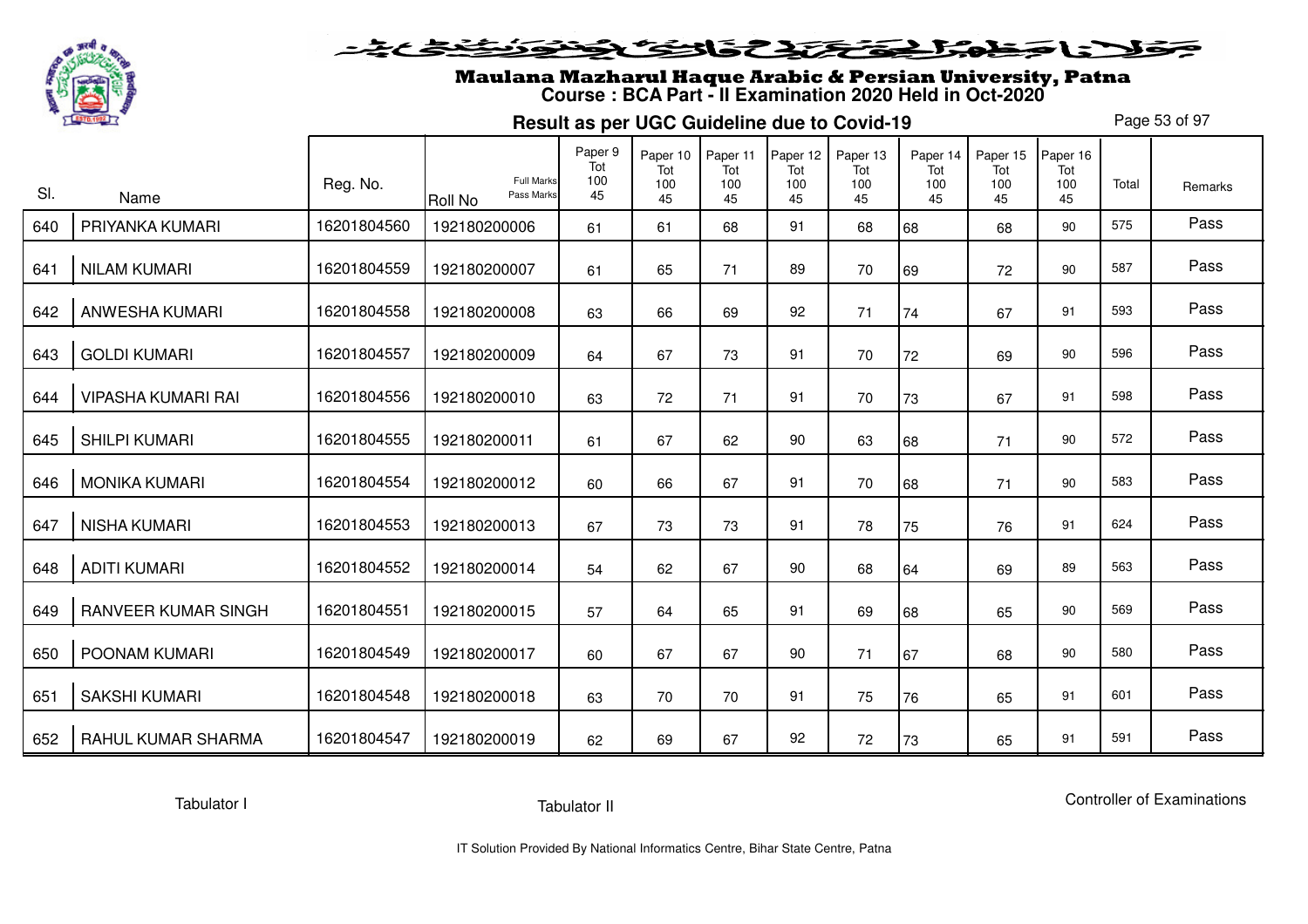

# Maulana Mazharul Haque Arabic & Persian University, Patna **Course : BCA Part - II Examination 2020 Held in Oct-2020**

**Result as per UGC Guideline due to Covid-19**

Page 54 of 97

| SI.        | Name                      | Reg. No.    | <b>Full Marks</b><br>Pass Marks<br>Roll No | Paper 9<br>Tot<br>100<br>45 | Paper 10<br>Tot<br>100<br>45 | Paper 11<br>Tot<br>100<br>45 | Paper 12<br>Tot<br>100<br>45 | Paper 13<br>Tot<br>100<br>45 | Paper 14<br>Tot<br>100<br>45 | Paper 15<br>Tot<br>100<br>45 | Paper 16<br>Tot<br>100<br>45 | Total | Remarks |
|------------|---------------------------|-------------|--------------------------------------------|-----------------------------|------------------------------|------------------------------|------------------------------|------------------------------|------------------------------|------------------------------|------------------------------|-------|---------|
| 653        | <b>ANKIT KUMAR MAHATO</b> | 16201804546 | 192180200020                               | 57                          | 65                           | 69                           | 91                           | 72                           | 64                           | 67                           | 92                           | 577   | Pass    |
| 654        | <b>MADHU SHREE GUPTA</b>  | 16201804545 | 192180200021                               | 58                          | 64                           | 70                           | 90                           | 66                           | 69                           | 67                           | 90                           | 574   | Pass    |
| 220<br>655 | <b>ANIL KUMAR SINGH</b>   | 16201706257 | 182200200013                               | 70                          | 63                           | 62                           | 78                           | 73                           | 71                           | 62                           | 78                           | 557   | Pass    |
| 656        | <b>ANKITA KUMARI</b>      | 16201804570 | 192200200001                               | 67                          | 69                           | 71                           | 90                           | 78                           | 76                           | 76                           | 87                           | 614   | Pass    |
| 657        | <b>SHRUTI KUMARI</b>      | 16201804569 | 192200200002                               | 72                          | 72                           | 72                           | 80                           | 76                           | 74                           | 71                           | 77                           | 594   | Pass    |
| 658        | RAVI RANJAN YADAV         | 16201804568 | 192200200003                               | 57                          | 67                           | 64                           | 78                           | 70                           | 71                           | 68                           | 75                           | 550   | Pass    |
| 659        | <b>ROHIT KUMAR</b>        | 16201804567 | 192200200004                               | 61                          | 67                           | 62                           | 74                           | 71                           | 69                           | 70                           | 74                           | 548   | Pass    |
| 660        | <b>NITESH KUMAR</b>       | 16201804566 | 192200200005                               | 55                          | 67                           | 61                           | 73                           | 71                           | 67                           | 66                           | 74                           | 534   | Pass    |
| 661        | <b>VINIT RAI</b>          | 16201804565 | 192200200006                               | 63                          | 69                           | 67                           | 80                           | 74                           | 70                           | 71                           | 76                           | 570   | Pass    |
| 662        | <b>SUMIT RAI</b>          | 16201804564 | 192200200007                               | 63                          | 71                           | 67                           | 77                           | 73                           | 70                           | 70                           | 75                           | 566   | Pass    |
| 222        |                           |             |                                            |                             |                              |                              |                              |                              |                              |                              |                              |       |         |
| 663        | <b>MD NASIM</b>           | 16201805929 | 192220200001                               | 72                          | 72                           | 77                           | 79                           | 73                           | 70                           | 75                           | 82                           | 600   | Pass    |

Tabulator I

Tabulator II

Controller of Examinations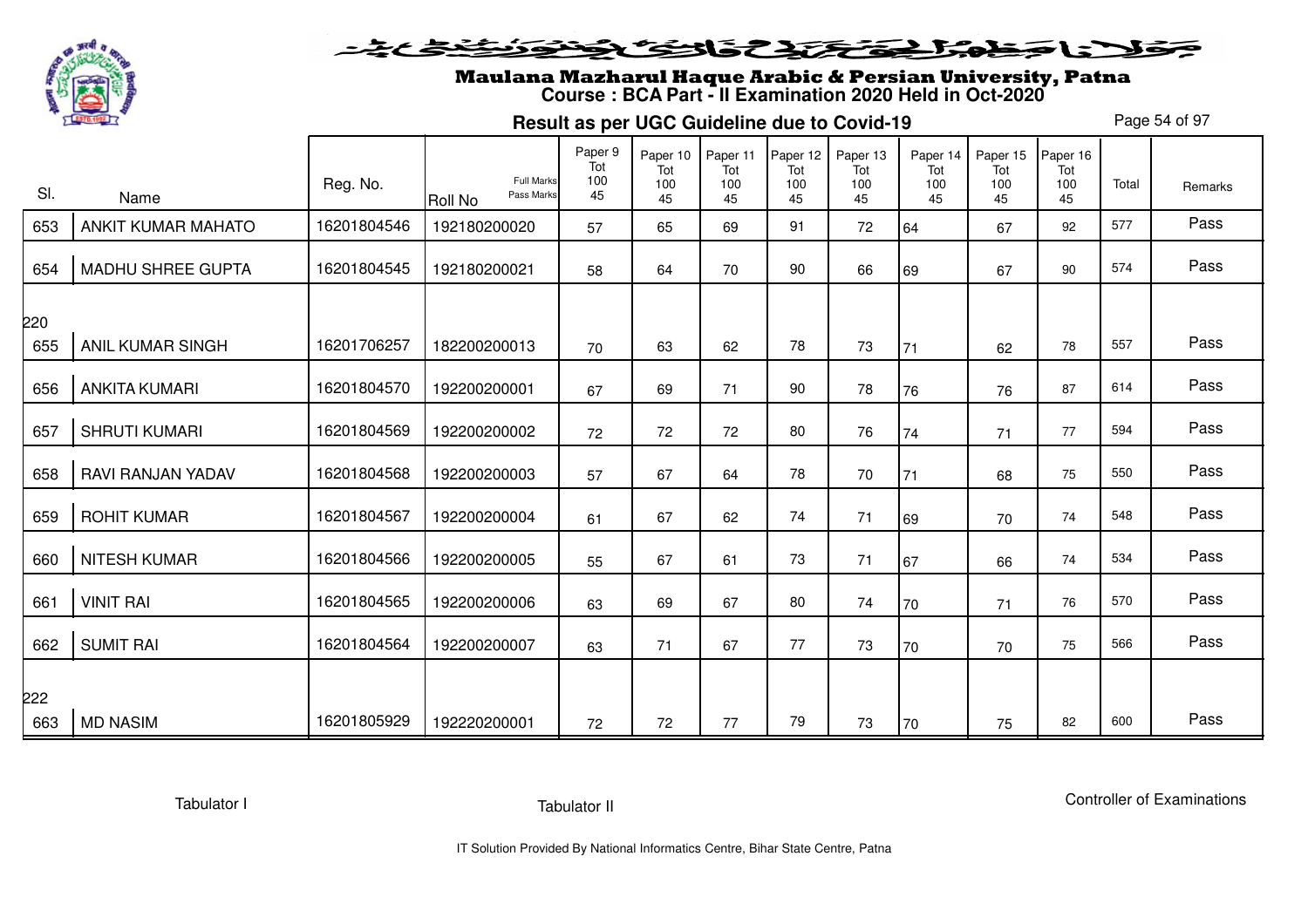

# Maulana Mazharul Haque Arabic & Persian University, Patna **Course : BCA Part - II Examination 2020 Held in Oct-2020**

**Result as per UGC Guideline due to Covid-19**

Page 55 of 97

| SI.        | Name                       | Reg. No.    | <b>Full Marks</b><br>Pass Marks<br>Roll No | Paper 9<br>Tot<br>100<br>45 | Paper 10<br>Tot<br>100<br>45 | Paper 11<br>Tot<br>100<br>45 | Paper 12<br>Tot<br>100<br>45 | Paper 13<br>Tot<br>100<br>45 | Paper 14<br>Tot<br>100<br>45 | Paper 15<br>Tot<br>100<br>45 | Paper 16<br>Tot<br>100<br>45 | Total | Remarks |
|------------|----------------------------|-------------|--------------------------------------------|-----------------------------|------------------------------|------------------------------|------------------------------|------------------------------|------------------------------|------------------------------|------------------------------|-------|---------|
| 664        | <b>MD MODASSIR FAHIM</b>   | 16201805928 | 192220200002                               | 71                          | 73                           | 71                           | 79                           | 67                           | 72                           | 72                           | 81                           | 586   | Pass    |
| 224<br>665 | <b>BRIJBHUSAN KUMAR</b>    | 16201613120 | 182240200013                               | 75                          | 56                           | 61                           | 79                           | 75                           | 65                           | 75                           | 76                           | 562   | Pass    |
| 666        | <b>AMAN KUMAR</b>          | 16201804579 | 192240200002                               | 67                          | 64                           | 72                           | 83                           | 64                           | 72                           | 72                           | 82                           | 576   | Pass    |
| 667        | <b>MD SARWAR</b>           | 16201804578 | 192240200003                               | 67                          | 63                           | 72                           | 84                           | 67                           | 72                           | 70                           | 84                           | 579   | Pass    |
| 668        | <b>SAROJ KUMAR</b>         | 16201804576 | 192240200005                               | 63                          | 64                           | 66                           | 82                           | 68                           | 72                           | 69                           | 83                           | 567   | Pass    |
| 669        | <b>RANJEET SINGH</b>       | 16201804575 | 192240200006                               | 65                          | 69                           | 72                           | 83                           | 74                           | 73                           | 76                           | 84                           | 596   | Pass    |
| 670        | <b>UJJVAL PRATAP SINGH</b> | 16201804574 | 192240200007                               | 70                          | 72                           | 70                           | 77                           | 66                           | 70                           | 67                           | 78                           | 570   | Pass    |
| 671        | <b>SATYAM SINGH</b>        | 16201804573 | 192240200008                               | 72                          | 71                           | 73                           | 78                           | 68                           | 75                           | 73                           | 79                           | 589   | Pass    |
| 672        | <b>HIMANSHU KUMAR</b>      | 16201804572 | 192240200009                               | 76                          | 73                           | 73                           | 85                           | 68                           | 75                           | 73                           | 85                           | 608   | Pass    |
| 673        | PRASHANT KUMAR             | 16201804571 | 192240200010                               | 73                          | 72                           | 71                           | 85                           | 65                           | 72                           | 72                           | 85                           | 595   | Pass    |
| 227        |                            |             |                                            |                             |                              |                              |                              |                              |                              |                              |                              |       |         |
| 674        | <b>ACHINTYA KUMAR</b>      | 16201706283 | 182270200026                               | 63                          | 67                           | 72                           | 70                           | 67                           | 64                           | 62                           | 70                           | 535   | Pass    |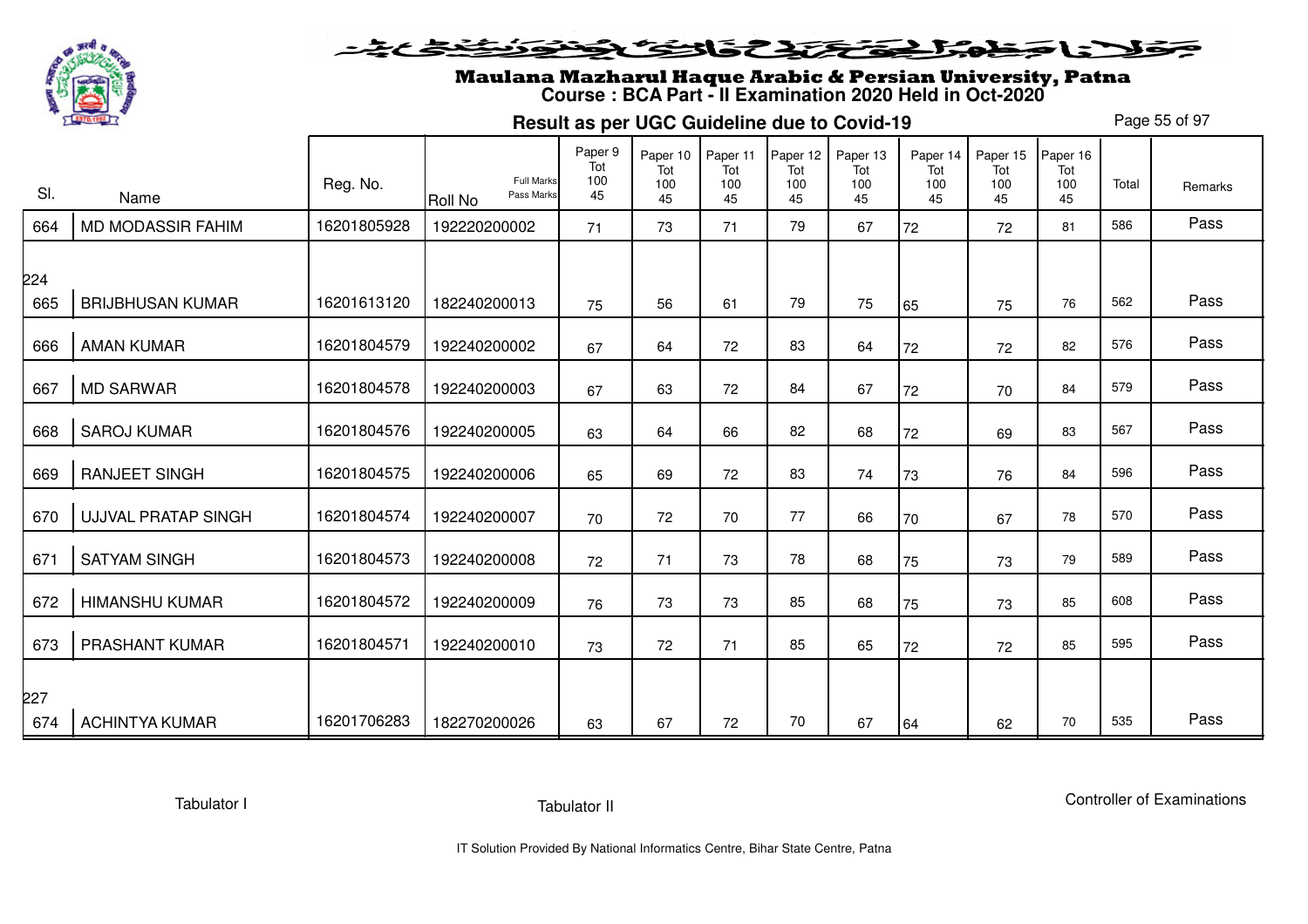

# Maulana Mazharul Haque Arabic & Persian University, Patna **Course : BCA Part - II Examination 2020 Held in Oct-2020**

**Result as per UGC Guideline due to Covid-19**

Page 56 of 97

|     |                      |             |                                                   | Paper 9<br>Tot | Paper 10<br>Tot | Paper 11<br>Tot | Paper 12<br>Tot | Paper 13<br>Tot | Paper 14<br>Tot | Paper 15<br>Tot | Paper 16<br>Tot |       |         |
|-----|----------------------|-------------|---------------------------------------------------|----------------|-----------------|-----------------|-----------------|-----------------|-----------------|-----------------|-----------------|-------|---------|
| SI. | Name                 | Reg. No.    | <b>Full Marks</b><br>Pass Marks<br><b>Roll No</b> | 100<br>45      | 100<br>45       | 100<br>45       | 100<br>45       | 100<br>45       | 100<br>45       | 100<br>45       | 100<br>45       | Total | Remarks |
| 675 | <b>NISHANT KUMAR</b> | 16201805930 | 192270200007                                      | 58             | 71              | 76              | 74              | 66              | 63              | 63              | 75              | 546   | Pass    |
| 676 | <b>VAIBHAV KUMAR</b> | 16201805561 | 192270200008                                      | 67             | 68              | 71              | 73              | 65              | 64              | 60              | 74              | 542   | Pass    |
| 677 | <b>ASHOK KUMAR</b>   | 16201805560 | 192270200009                                      | 61             | 65              | 77              | 80              | 69              | 62              | 64              | 83              | 561   | Pass    |
| 678 | <b>KARAN KUMAR</b>   | 16201802363 | 192270200010                                      | 62             | 64              | 67              | 75              | 70              | 64              | 63              | 74              | 539   | Pass    |
| 679 | <b>MANSHA</b>        | 16201802362 | 192270200011                                      | 46             | 60              | 58              | 71              | 45              | 58              | 54              | 73              | 465   | Pass    |
| 680 | <b>TANUJA KUMARI</b> | 16201802361 | 192270200012                                      | 63             | 69              | 80              | 74              | 69              | 63              | 72              | 74              | 564   | Pass    |
| 681 | ROHIT KUMAR PANDEY   | 16201802360 | 192270200013                                      | 65             | 70              | 79              | 75              | 71              | 64              | 61              | 75              | 560   | Pass    |
| 682 | PRIYANSHU RAJ        | 16201802358 | 192270200014                                      | 63             | 62              | 79              | 80              | 68              | 61              | 67              | 79              | 559   | Pass    |
| 683 | <b>PREM KUMAR</b>    | 16201802357 | 192270200015                                      | 58             | 63              | 66              | 72              | 68              | 62              | 68              | 71              | 528   | Pass    |
| 684 | <b>PRIYA</b>         | 16201802356 | 192270200016                                      | 63             | 68              | 75              | 79              | 73              | 63              | 75              | 79              | 575   | Pass    |
| 685 | PREM KUMAR BARDHAN   | 16201802355 | 192270200017                                      | 64             | 69              | 65              | 78              | 68              | 62              | 69              | 79              | 554   | Pass    |
| 686 | NIDHI KUMARI         | 16201802354 | 192270200018                                      | 57             | 65              | 74              | 75              | 63              | 63              | 71              | 75              | 543   | Pass    |
| 687 | <b>MD USMAN</b>      | 16201802353 | 192270200019                                      | 48             | 58              | 59              | 68              | 49              | 59              | 64              | 69              | 474   | Pass    |

Tabulator I

Tabulator II

Controller of Examinations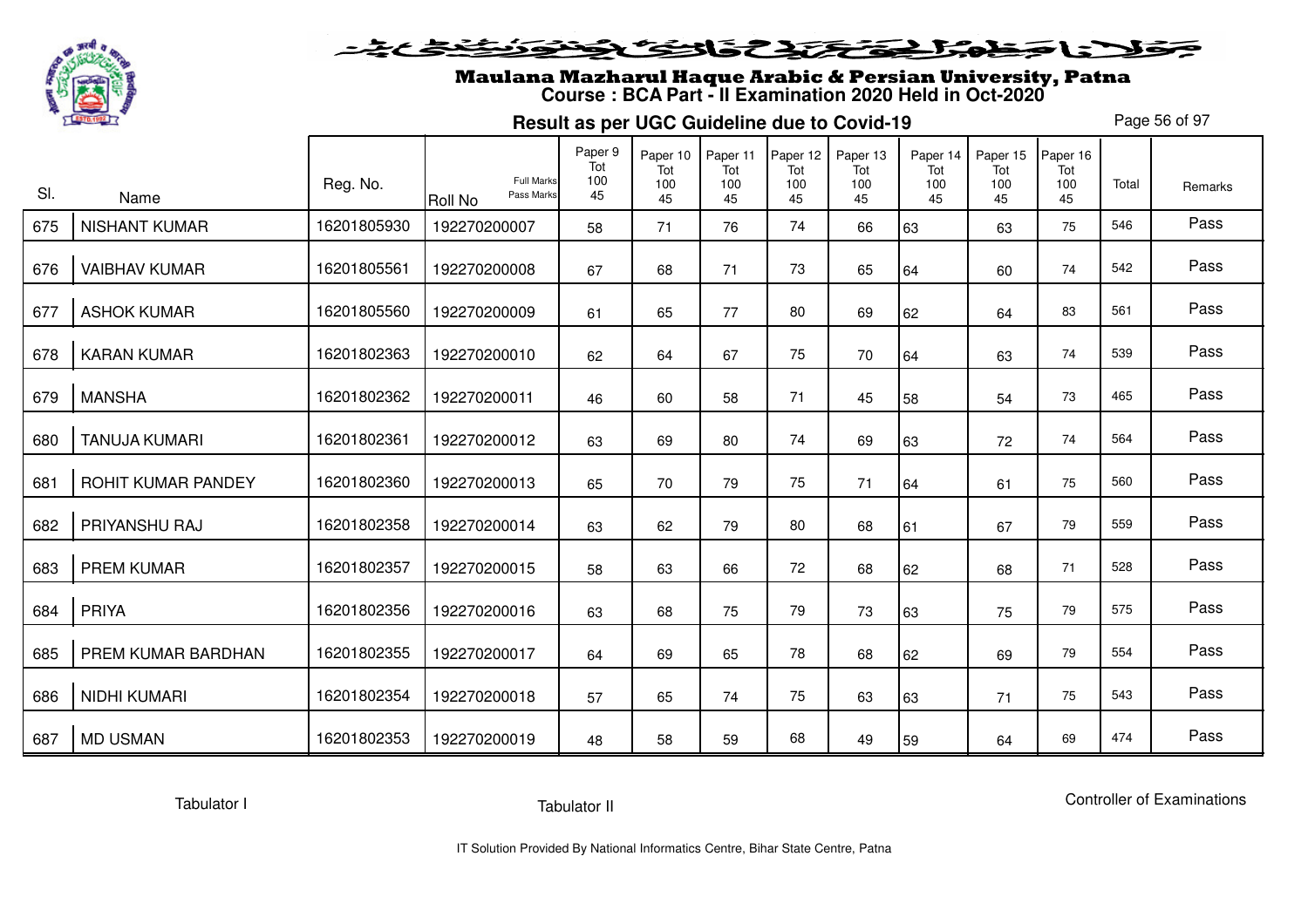

#### فلانا وطوالحقاق فالخفافون فنفض

# Maulana Mazharul Haque Arabic & Persian University, Patna **Course : BCA Part - II Examination 2020 Held in Oct-2020**

**Result as per UGC Guideline due to Covid-19**

Page 57 of 97

| SI. | Name                    | Reg. No.    | Full Marks<br>Pass Marks<br>Roll No | Paper 9<br>Tot<br>100<br>45 | Paper 10<br>Tot<br>100<br>45 | Paper 11<br>Tot<br>100<br>45 | Paper 12<br>Tot<br>100<br>45 | Paper 13<br>Tot<br>100<br>45 | Paper 14<br>Tot<br>100<br>45 | Paper 15<br>Tot<br>100<br>45 | Paper 16<br>Tot<br>100<br>45 | Total | Remarks |
|-----|-------------------------|-------------|-------------------------------------|-----------------------------|------------------------------|------------------------------|------------------------------|------------------------------|------------------------------|------------------------------|------------------------------|-------|---------|
| 688 | <b>MD SHAHBAZ ISLAM</b> | 16201802352 | 192270200020                        | 62                          | 63                           | 77                           | 72                           | 67                           | 64                           | 68                           | 73                           | 546   | Pass    |
| 689 | <b>MD JUNAID HASAN</b>  | 16201802350 | 192270200022                        | 59                          | 59                           | 68                           | 79                           | 63                           | 59                           | 68                           | 79                           | 534   | Pass    |
| 690 | <b>JIGYASHA KUMARI</b>  | 16201802348 | 192270200023                        | 58                          | 63                           | 78                           | 77                           | 69                           | 70                           | 71                           | 77                           | 563   | Pass    |
| 691 | <b>GUNJA KUMARI</b>     | 16201802347 | 192270200024                        | 61                          | 63                           | 68                           | 79                           | 67                           | 70                           | 70                           | 80                           | 558   | Pass    |
| 692 | DURGESH KUMAR THAKUR    | 16201802346 | 192270200025                        | 65                          | 61                           | 75                           | 75                           | 67                           | 65                           | 69                           | 76                           | 553   | Pass    |
| 693 | <b>DHRUV KUMAR</b>      | 16201802345 | 192270200026                        | 60                          | 62                           | 77                           | 74                           | 67                           | 65                           | 70                           | 75                           | 550   | Pass    |
| 694 | <b>CHANDAN KUMAR</b>    | 16201802344 | 192270200027                        | 57                          | 59                           | 69                           | 75                           | 67                           | 65                           | 69                           | 76                           | 537   | Pass    |
| 695 | <b>ANKITA KUMARI</b>    | 16201802343 | 192270200028                        | 55                          | 64                           | 69                           | 79                           | 70                           | 67                           | 73                           | 80                           | 557   | Pass    |
| 696 | <b>AMAR KUMAR</b>       | 16201802342 | 192270200029                        | 60                          | 65                           | 64                           | 75                           | 68                           | 67                           | 71                           | 75                           | 545   | Pass    |
| 697 | <b>ABHISHEK KUMAR</b>   | 16201802341 | 192270200030                        | 60                          | 66                           | 69                           | 77                           | 65                           | 68                           | 73                           | 75                           | 553   | Pass    |
| 698 | <b>AARUSH RAJ</b>       | 16201802340 | 192270200031                        | 66                          | 70                           | 65                           | 75                           | 71                           | 68                           | 70                           | 76                           | 561   | Pass    |
| 229 |                         |             |                                     |                             |                              |                              |                              |                              |                              |                              |                              |       |         |
| 699 | <b>NIRMAL KUMAR</b>     | 16201804639 | 192290200001                        | 66                          | 65                           | 65                           | 80                           | 67                           | 66                           | 66                           | 78                           | 553   | Pass    |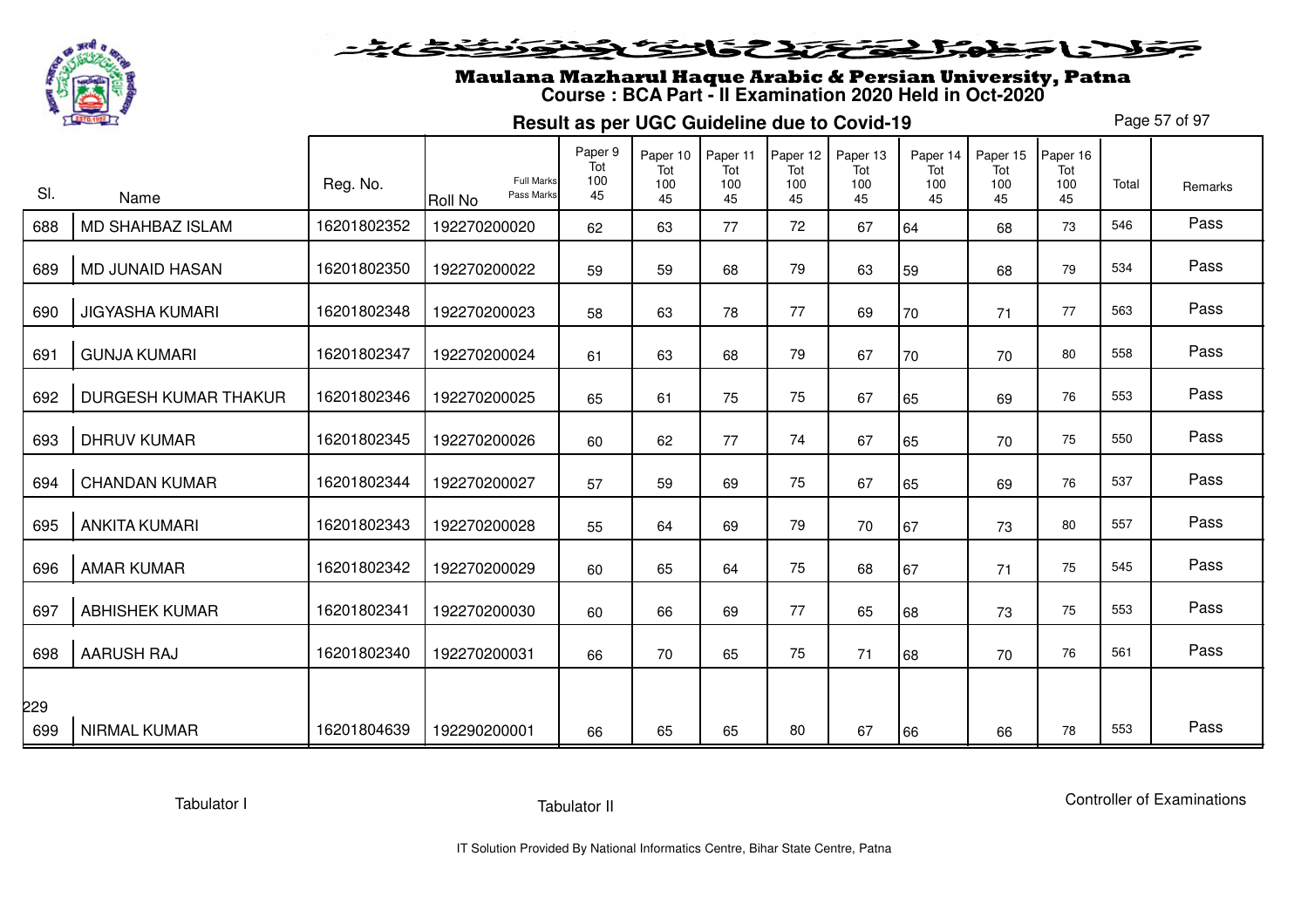

# Maulana Mazharul Haque Arabic & Persian University, Patna **Course : BCA Part - II Examination 2020 Held in Oct-2020**

**Result as per UGC Guideline due to Covid-19**

Page 58 of 97

| SI. | Name                    | Reg. No.    | <b>Full Marks</b><br>Pass Marks<br><b>Roll No</b> | Paper 9<br>Tot<br>100<br>45 | Paper 10<br>Tot<br>100<br>45 | Paper 11<br>Tot<br>100<br>45 | Paper 12<br>Tot<br>100<br>45 | Paper 13<br>Tot<br>100<br>45 | Paper 14<br>Tot<br>100<br>45 | Paper 15<br>Tot<br>100<br>45 | Paper 16<br>Tot<br>100<br>45 | Total | Remarks |
|-----|-------------------------|-------------|---------------------------------------------------|-----------------------------|------------------------------|------------------------------|------------------------------|------------------------------|------------------------------|------------------------------|------------------------------|-------|---------|
| 700 | AAKASH KUMAR YADAV      | 16201804638 | 192290200002                                      | 70                          | 72                           | 65                           | 79                           | 67                           | 68                           | 67                           | 78                           | 566   | Pass    |
| 701 | <b>VARSHA RANI</b>      | 16201804637 | 192290200003                                      | 68                          | 72                           | 62                           | 81                           | 70                           | 73                           | 74                           | 80                           | 580   | Pass    |
| 702 | <b>JINNAT PARWEEN</b>   | 16201804636 | 192290200004                                      | 60                          | 67                           | 71                           | 82                           | 69                           | 70                           | 69                           | 78                           | 566   | Pass    |
| 703 | <b>RAJNI KUMARI</b>     | 16201804635 | 192290200005                                      | 60                          | 67                           | 70                           | 79                           | 66                           | 74                           | 67                           | 78                           | 561   | Pass    |
| 704 | <b>TANUPRIYA KUMARI</b> | 16201804634 | 192290200006                                      | 66                          | 64                           | 66                           | 79                           | 69                           | 74                           | 75                           | 80                           | 573   | Pass    |
| 705 | <b>TARANNUM ARA</b>     | 16201804632 | 192290200008                                      | 66                          | 69                           | 72                           | 81                           | 69                           | 76                           | 75                           | 82                           | 590   | Pass    |
| 706 | <b>JAYDA KHATOON</b>    | 16201804631 | 192290200009                                      | 60                          | 66                           | 68                           | 78                           | 65                           | 73                           | 74                           | 77                           | 561   | Pass    |
| 707 | <b>RINKU KUMARI</b>     | 16201804629 | 192290200010                                      | 57                          | 68                           | 66                           | 78                           | 64                           | 63                           | 74                           | 78                           | 548   | Pass    |
| 708 | <b>RENU KUMARI</b>      | 16201804628 | 192290200011                                      | 65                          | 70                           | 69                           | 78                           | 64                           | 70                           | 66                           | 77                           | 559   | Pass    |
| 709 | SHAHEEN JAHAN           | 16201804627 | 192290200012                                      | 67                          | 68                           | 68                           | 78                           | 68                           | 64                           | 74                           | 77                           | 564   | Pass    |
| 710 | <b>SAWETA KUMARI</b>    | 16201804626 | 192290200013                                      | 63                          | 70                           | 73                           | 81                           | 67                           | 73                           | 79                           | 81                           | 587   | Pass    |
| 711 | <b>AMIT RAJ</b>         | 16201804625 | 192290200014                                      | 74                          | 69                           | 70                           | 80                           | 72                           | 68                           | 74                           | 81                           | 588   | Pass    |
| 712 | <b>SADDAM ALAM</b>      | 16201804624 | 192290200015                                      | 68                          | 70                           | 66                           | 77                           | 68                           | 74                           | 73                           | 78                           | 574   | Pass    |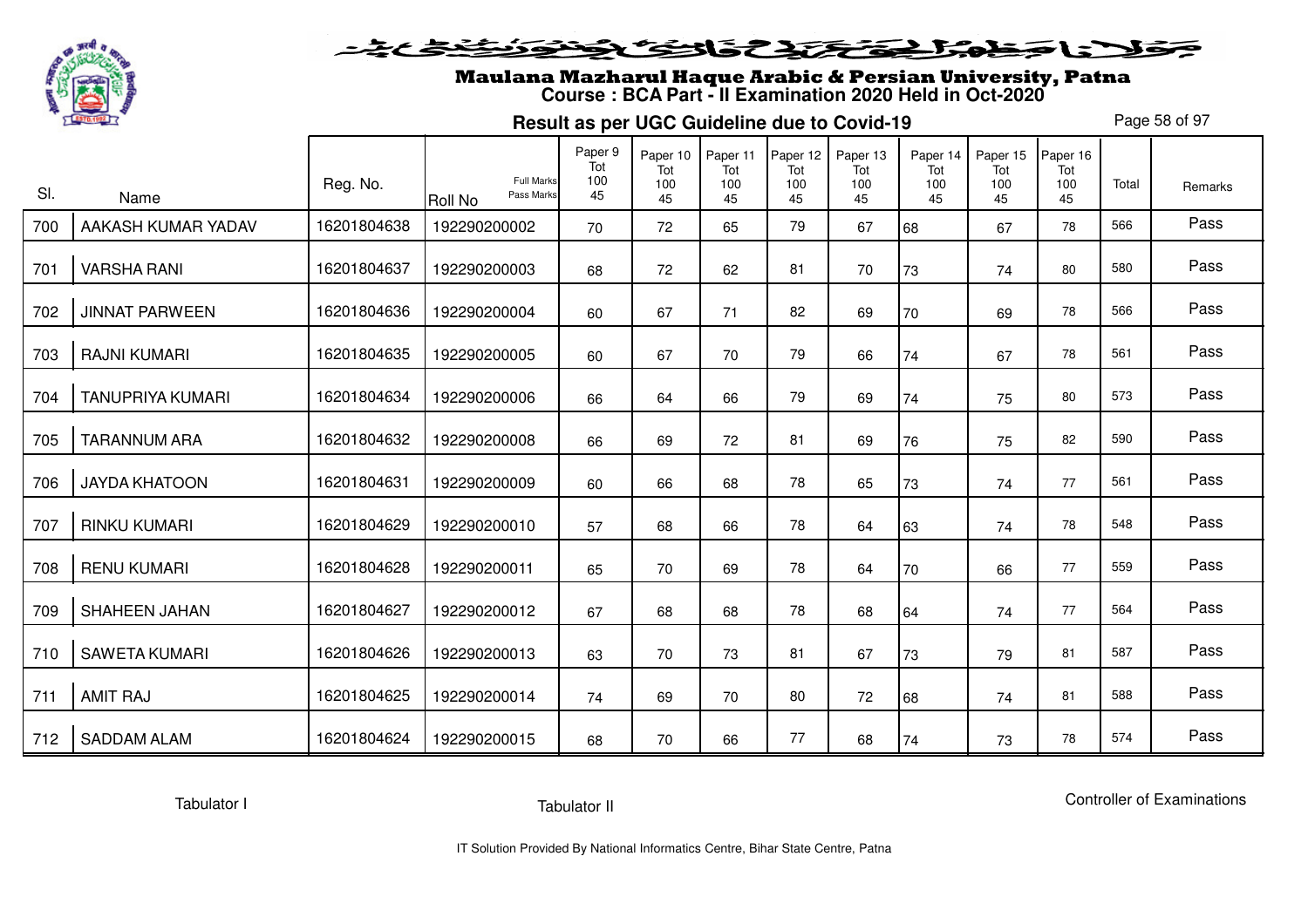

# Maulana Mazharul Haque Arabic & Persian University, Patna **Course : BCA Part - II Examination 2020 Held in Oct-2020**

**Result as per UGC Guideline due to Covid-19**

Page 59 of 97

| SI. | Name                   | Reg. No.    | <b>Full Marks</b><br>Pass Marks<br><b>Roll No</b> | Paper 9<br>Tot<br>100<br>45 | Paper 10<br>Tot<br>100<br>45 | Paper 11<br>Tot<br>100<br>45 | Paper 12<br>Tot<br>100<br>45 | Paper 13<br>Tot<br>100<br>45 | Paper 14<br>Tot<br>100<br>45 | Paper 15<br>Tot<br>100<br>45 | Paper 16<br>Tot<br>100<br>45 | Total | Remarks |
|-----|------------------------|-------------|---------------------------------------------------|-----------------------------|------------------------------|------------------------------|------------------------------|------------------------------|------------------------------|------------------------------|------------------------------|-------|---------|
| 713 | <b>NOOR FATMA</b>      | 16201804623 | 192290200016                                      | 69                          | 68                           | 66                           | 80                           | 73                           | 72                           | 74                           | 79                           | 581   | Pass    |
| 714 | <b>ISHRAT JAHAN</b>    | 16201804622 | 192290200017                                      | 55                          | 64                           | 64                           | 80                           | 68                           | 72                           | 73                           | 81                           | 557   | Pass    |
| 715 | <b>AWADESH PRASAD</b>  | 16201804621 | 192290200018                                      | 57                          | 69                           | 66                           | 77                           | 64                           | 71                           | 75                           | 78                           | 557   | Pass    |
| 716 | <b>SNEHLATA KUMARI</b> | 16201804619 | 192290200020                                      | 66                          | 68                           | 69                           | 82                           | 68                           | 77                           | 75                           | 80                           | 585   | Pass    |
| 717 | <b>TAUQEER NAWAZ</b>   | 16201804618 | 192290200021                                      | 66                          | 61                           | 68                           | 80                           | 66                           | 68                           | 73                           | 81                           | 563   | Pass    |
| 718 | KHADIJA PARVEEN        | 16201804617 | 192290200022                                      | 64                          | 67                           | 66                           | 77                           | 68                           | 70                           | 74                           | 78                           | 564   | Pass    |
| 719 | <b>ISHRAT JAHAN</b>    | 16201804616 | 192290200023                                      | 61                          | 68                           | 64                           | 78                           | 64                           | 70                           | 72                           | 78                           | 555   | Pass    |
| 720 | YOGMAYA KUMARI         | 16201804615 | 192290200024                                      | 62                          | 71                           | 69                           | 81                           | 71                           | 76                           | 74                           | 79                           | 583   | Pass    |
| 721 | <b>AFSANA KHATOON</b>  | 16201804614 | 192290200025                                      | 52                          | 67                           | 67                           | 80                           | 65                           | 69                           | 74                           | 78                           | 552   | Pass    |
| 722 | RUKHSANA KHATOON       | 16201804613 | 192290200026                                      | 55                          | 63                           | 67                           | 79                           | 65                           | 68                           | 68                           | 78                           | 543   | Pass    |
| 723 | PRITI KUMARI           | 16201804612 | 192290200027                                      | 58                          | 67                           | 68                           | 79                           | 64                           | 66                           | 73                           | 77                           | 552   | Pass    |
| 724 | <b>SANOBAR SHAHIN</b>  | 16201804611 | 192290200028                                      | 66                          | 65                           | 68                           | 76                           | 66                           | 77                           | 73                           | 77                           | 568   | Pass    |
| 725 | <b>AFTAB ALAM</b>      | 16201804610 | 192290200029                                      | 67                          | 70                           | 70                           | 80                           | 72                           | 75                           | 73                           | 81                           | 588   | Pass    |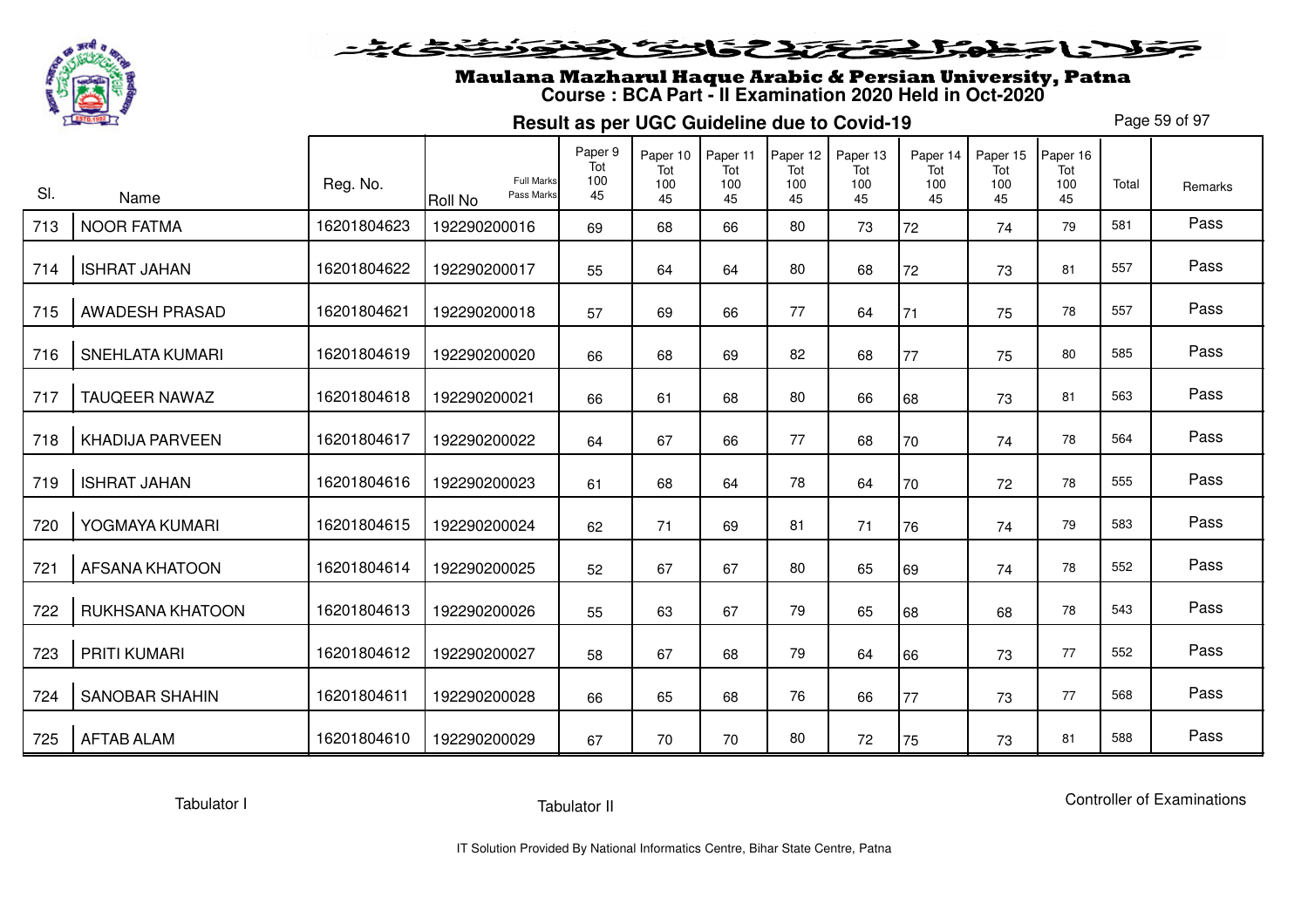

# Maulana Mazharul Haque Arabic & Persian University, Patna **Course : BCA Part - II Examination 2020 Held in Oct-2020**

**Result as per UGC Guideline due to Covid-19**

Page 60 of 97

| SI. |                         | Reg. No.    | <b>Full Marks</b><br>Pass Marks | Paper 9<br>Tot<br>100 | Paper 10<br>Tot<br>100 | Paper 11<br>Tot<br>100 | Paper 12<br>Tot<br>100 | Paper 13<br>Tot<br>100 | Paper 14<br>Tot<br>100 | Paper 15<br>Tot<br>100 | Paper 16<br>Tot<br>100 | Total | Remarks |
|-----|-------------------------|-------------|---------------------------------|-----------------------|------------------------|------------------------|------------------------|------------------------|------------------------|------------------------|------------------------|-------|---------|
|     | Name                    |             | <b>Roll No</b>                  | 45                    | 45                     | 45                     | 45                     | 45                     | 45                     | 45                     | 45                     |       |         |
| 726 | <b>SWETA KUMARI</b>     | 16201804609 | 192290200030                    | 63                    | 71                     | 70                     | 80                     | 66                     | 76                     | 74                     | 81                     | 581   | Pass    |
| 727 | <b>MD SAJJAD ANSARI</b> | 16201804608 | 192290200031                    | 67                    | 65                     | 67                     | 78                     | 68                     | 68                     | 70                     | 77                     | 560   | Pass    |
| 728 | <b>SAGIR ANSARI</b>     | 16201804607 | 192290200032                    | 57                    | 73                     | 67                     | 81                     | 69                     | 77                     | 71                     | 79                     | 574   | Pass    |
| 729 | <b>MAMTA KUMARI</b>     | 16201804606 | 192290200033                    | 51                    | 63                     | 65                     | 77                     | 65                     | 72                     | 71                     | 78                     | 542   | Pass    |
| 730 | <b>MAYANK KUMAR</b>     | 16201804605 | 192290200034                    | 62                    | 65                     | 70                     | 79                     | 70                     | 71                     | 72                     | 78                     | 567   | Pass    |
| 731 | <b>RUPAM KUMARI</b>     | 16201804604 | 192290200035                    | 64                    | 73                     | 68                     | 80                     | 70                     | 73                     | 72                     | 81                     | 581   | Pass    |
| 732 | KAJAL KUMARI BHARTI     | 16201804603 | 192290200036                    | 63                    | 67                     | 64                     | 78                     | 68                     | 74                     | 72                     | 77                     | 563   | Pass    |
| 733 | <b>NAVNEET KUMAR</b>    | 16201804602 | 192290200037                    | 59                    | 62                     | 63                     | 77                     | 67                     | 67                     | 63                     | 76                     | 534   | Pass    |
| 734 | <b>MANZOOR ALAM</b>     | 16201804601 | 192290200038                    | 57                    | 64                     | 68                     | 78                     | 69                     | 71                     | 70                     | 77                     | 554   | Pass    |
| 735 | <b>SANDEEP KUMAR</b>    | 16201804600 | 192290200039                    | 61                    | 63                     | 69                     | 77                     | 64                     | 65                     | 71                     | 79                     | 549   | Pass    |
| 736 | <b>NAMRATA KUMARI</b>   | 16201804599 | 192290200040                    | 62                    | 62                     | 70                     | 77                     | 66                     | 67                     | 72                     | 76                     | 552   | Pass    |
| 737 | <b>KALAM ANSARI</b>     | 16201804598 | 192290200041                    | 63                    | 64                     | 68                     | 81                     | 67                     | 70                     | 70                     | 80                     | 563   | Pass    |
| 738 | <b>GULSHAN AFZAL</b>    | 16201804597 | 192290200042                    | 70                    | 70                     | 70                     | 82                     | 72                     | 74                     | 77                     | 83                     | 598   | Pass    |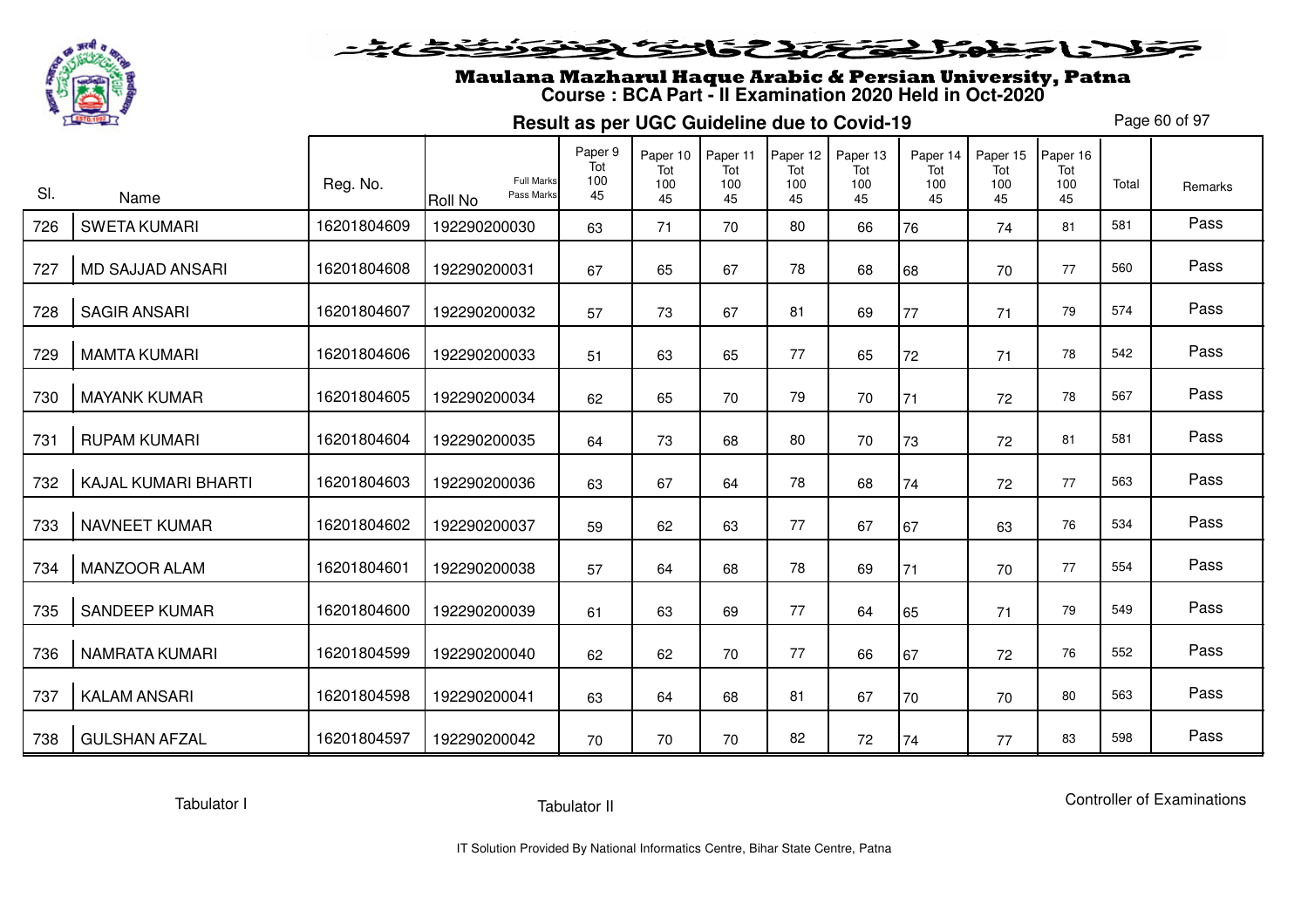

# Maulana Mazharul Haque Arabic & Persian University, Patna **Course : BCA Part - II Examination 2020 Held in Oct-2020**

**Result as per UGC Guideline due to Covid-19**

Page 61 of 97

|     |                        |             |                                                   | Paper 9<br>Tot | Paper 10<br>Tot | Paper 11<br>Tot | Paper 12<br>Tot | Paper 13<br>Tot | Paper 14<br>Tot | Paper 15<br>Tot | Paper 16<br>Tot |       |         |
|-----|------------------------|-------------|---------------------------------------------------|----------------|-----------------|-----------------|-----------------|-----------------|-----------------|-----------------|-----------------|-------|---------|
| SI. | Name                   | Reg. No.    | <b>Full Marks</b><br>Pass Marks<br><b>Roll No</b> | 100<br>45      | 100<br>45       | 100<br>45       | 100<br>45       | 100<br>45       | 100<br>45       | 100<br>45       | 100<br>45       | Total | Remarks |
| 739 | ADITYA KUMAR PANDEY    | 16201804595 | 192290200043                                      | 64             | 68              | 69              | 79              | 70              | 73              | 73              | 80              | 576   | Pass    |
| 740 | <b>FATIMA SHAHEEN</b>  | 16201804594 | 192290200044                                      | 64             | 67              | 68              | 77              | 72              | 73              | 72              | 78              | 571   | Pass    |
| 741 | <b>MANTASA SIDIQUE</b> | 16201804593 | 192290200045                                      | 65             | 69              | 69              | 77              | 73              | 73              | 71              | 78              | 575   | Pass    |
| 742 | <b>MD NAYEEMUDDIN</b>  | 16201804592 | 192290200046                                      | 65             | 72              | 69              | 78              | 70              | 69              | 73              | 81              | 577   | Pass    |
| 743 | <b>CHANDA KUMARI</b>   | 16201804591 | 192290200047                                      | 74             | 68              | 68              | 79              | 72              | 75              | 76              | 80              | 592   | Pass    |
| 744 | MAHBOOB ALAM           | 16201804590 | 192290200048                                      | 68             | 65              | 72              | 82              | 72              | 76              | 74              | 83              | 592   | Pass    |
| 745 | <b>NITU KUMARI</b>     | 16201804589 | 192290200049                                      | 59             | 63              | 64              | 78              | 65              | 69              | 70              | 79              | 547   | Pass    |
| 746 | <b>ANITA KUMARI</b>    | 16201804586 | 192290200052                                      | 55             | 63              | 66              | 80              | 65              | 72              | 71              | 80              | 552   | Pass    |
| 747 | MD MOZAMMIL ALAM       | 16201804585 | 192290200053                                      | 58             | 64              | 70              | 79              | 61              | 74              | 74              | 77              | 557   | Pass    |
| 748 | <b>SAJEED ANWAR</b>    | 16201804584 | 192290200054                                      | 67             | 71              | 71              | 82              | 74              | 73              | 74              | 81              | 593   | Pass    |
| 749 | <b>TABASSUM EQBAL</b>  | 16201804583 | 192290200055                                      | 60             | 63              | 67              | 77              | 66              | 74              | 72              | 76              | 555   | Pass    |
| 750 | KHUSHNEHAL             | 16201804582 | 192290200056                                      | 65             | 72              | 69              | 82              | 73              | 75              | 73              | 81              | 590   | Pass    |
| 751 | <b>RANI KUMARI</b>     | 16201804581 | 192290200057                                      | 52             | 62              | 62              | 77              | 65              | 71              | 66              | 76              | 531   | Pass    |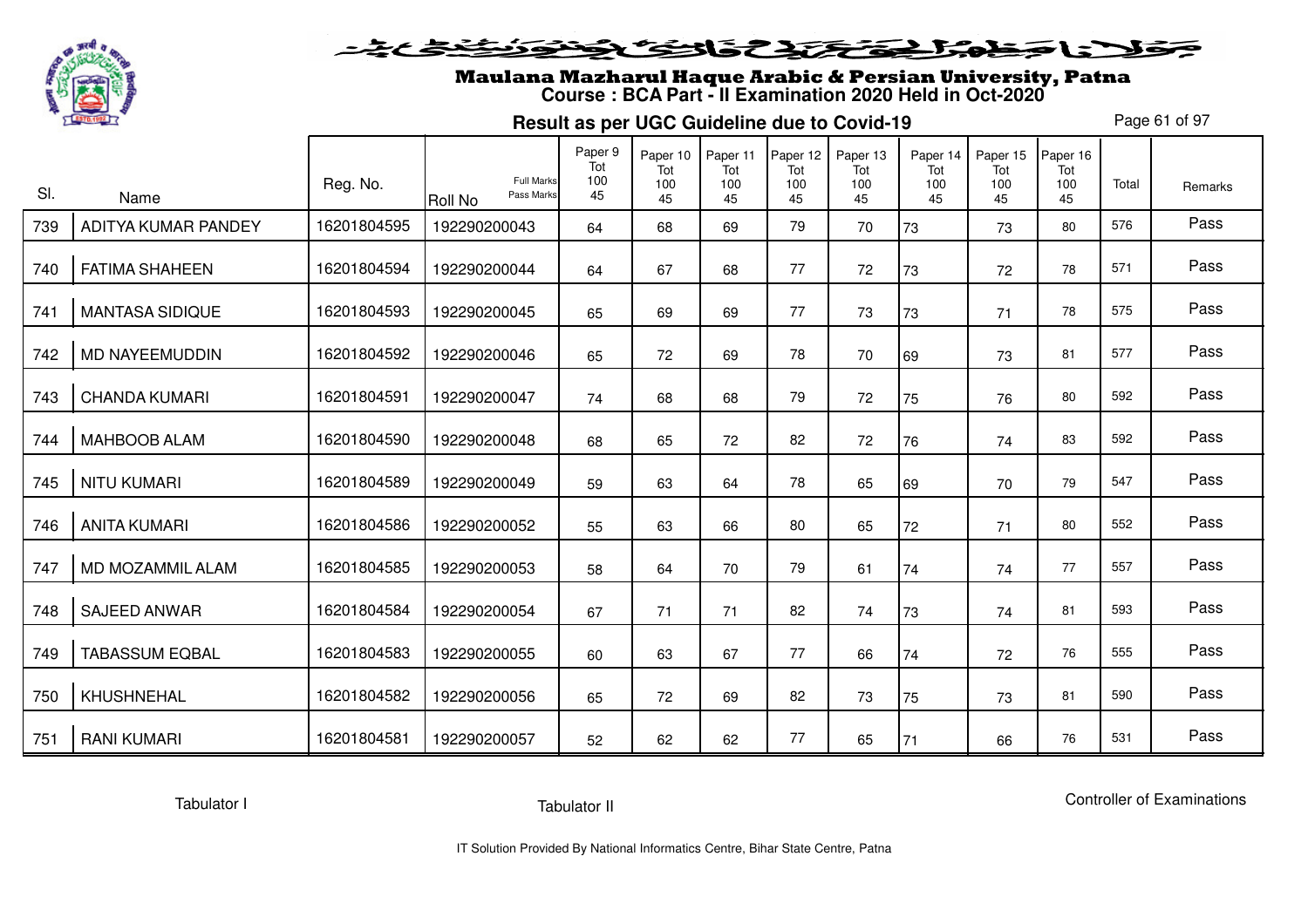

# Maulana Mazharul Haque Arabic & Persian University, Patna **Course : BCA Part - II Examination 2020 Held in Oct-2020**

**Result as per UGC Guideline due to Covid-19**

Page 62 of 97

| SI.        | Name                      | Reg. No.    | <b>Full Marks</b><br>Pass Marks<br>Roll No | Paper 9<br>Tot<br>100<br>45 | Paper 10<br>Tot<br>100<br>45 | Paper 11<br>Tot<br>100<br>45 | Paper 12<br>Tot<br>100<br>45 | Paper 13<br>Tot<br>100<br>45 | Paper 14<br>Tot<br>100<br>45 | Paper 15<br>Tot<br>100<br>45 | Paper 16<br>Tot<br>100<br>45 | Total | Remarks |
|------------|---------------------------|-------------|--------------------------------------------|-----------------------------|------------------------------|------------------------------|------------------------------|------------------------------|------------------------------|------------------------------|------------------------------|-------|---------|
| 752        | <b>RAKESH KUMAR</b>       | 16201804580 | 192290200058                               | 55                          | 62                           | 67                           | 77                           | 63                           | 70                           | 73                           | 76                           | 543   | Pass    |
| 231        |                           |             |                                            |                             |                              |                              |                              |                              |                              |                              |                              |       |         |
| 753        | SHIVAM KUMAR MISHRA       | 16201706302 | 182310200007                               | 62                          | 61                           | 67                           | 76                           | 62                           | 69                           | 68                           | 77                           | 542   | Pass    |
| 754        | <b>ATUL ANAND</b>         | 16201805449 | 192310200001                               | 66                          | 66                           | 72                           | 77                           | 73                           | 70                           | 69                           | 76                           | 569   | Pass    |
| 755        | <b>DIVAKAR KUMAR PAL</b>  | 16201805448 | 192310200002                               | 71                          | 63                           | 76                           | 78                           | 72                           | 72                           | 70                           | 79                           | 581   | Pass    |
| 756        | <b>ANKIT KUMAR MISHRA</b> | 16201805447 | 192310200003                               | 63                          | 56                           | 72                           | 76                           | 59                           | 65                           | 73                           | 79                           | 543   | Pass    |
| 757        | <b>AMAN KUMAR</b>         | 16201805445 | 192310200004                               | 61                          | 62                           | 73                           | 76                           | 66                           | 63                           | 74                           | 78                           | 553   | Pass    |
| 758        | <b>ABHINAV KUMAR</b>      | 16201805444 | 192310200005                               | 62                          | 62                           | 71                           | 78                           | 69                           | 67                           | 72                           | 80                           | 561   | Pass    |
|            |                           |             |                                            |                             |                              |                              |                              |                              |                              |                              |                              |       |         |
| 233<br>759 | RAKHSHI JAMAL HAIDER      | 16201807225 | 192330200001                               | 73                          | 71                           | 74                           | 84                           | 72                           | 72                           | 76                           | 84                           | 606   | Pass    |
| 760        | <b>ASADI</b>              | 16201807224 | 192330200002                               | 68                          | 71                           | 76                           | 85                           | 70                           | 68                           | 75                           | 86                           | 599   | Pass    |
| 761        | <b>AFREEN FIROZ</b>       | 16201804651 | 192330200003                               | 75                          | 74                           | 84                           | 85                           | 77                           | 72                           | 77                           | 87                           | 631   | Pass    |
| 762        | <b>AATQUA TABASSUM</b>    | 16201804650 | 192330200004                               | 73                          | 77                           | 84                           | 85                           | 77                           | 75                           | 78                           | 87                           | 636   | Pass    |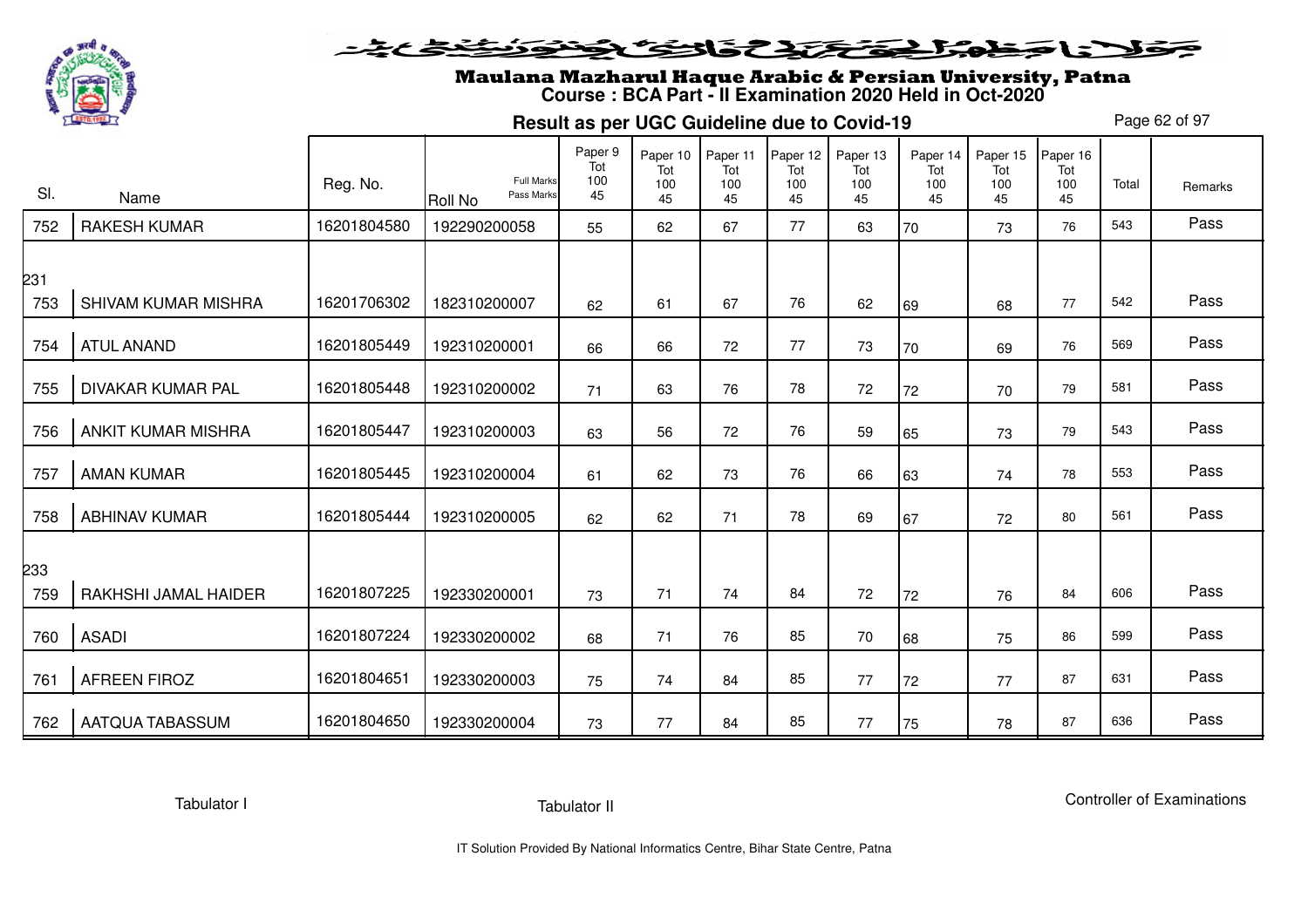

#### فلانا وطوالحقاق فالخفافون فنفض

# Maulana Mazharul Haque Arabic & Persian University, Patna **Course : BCA Part - II Examination 2020 Held in Oct-2020**

**Result as per UGC Guideline due to Covid-19**

Page 63 of 97

|            |                          | Reg. No.    | Full Marks            | Paper 9<br>Tot<br>100 | Paper 10<br>Tot<br>100 | Paper 11<br>Tot<br>100 | Paper 12<br>Tot<br>100 | Paper 13<br>Tot<br>100 | Paper 14<br>Tot<br>100 | Paper 15<br>Tot<br>100 | Paper 16<br>Tot<br>100 | Total |         |
|------------|--------------------------|-------------|-----------------------|-----------------------|------------------------|------------------------|------------------------|------------------------|------------------------|------------------------|------------------------|-------|---------|
| SI.        | Name                     |             | Pass Marks<br>Roll No | 45                    | 45                     | 45                     | 45                     | 45                     | 45                     | 45                     | 45                     |       | Remarks |
| 763        | <b>KAJAL KUMARI</b>      | 16201804649 | 192330200005          | 76                    | 75                     | 82                     | 84                     | 74                     | 74                     | 70                     | 84                     | 619   | Pass    |
| 764        | PRIYA PRABHAKAR          | 16201804648 | 192330200006          | 72                    | 74                     | 85                     | 89                     | 75                     | 74                     | 78                     | 88                     | 635   | Pass    |
| 765        | DARAKHSHAN MUSTAFA       | 16201804647 | 192330200007          | 72                    | 72                     | 77                     | 84                     | 72                     | 72                     | 76                     | 85                     | 610   | Pass    |
| 766        | <b>GULAFSHAN TANWEER</b> | 16201804646 | 192330200008          | 67                    | 70                     | 76                     | 85                     | 71                     | 69                     | 76                     | 84                     | 598   | Pass    |
| 767        | AKANKSHA SINHA           | 16201804645 | 192330200009          | 79                    | 76                     | 81                     | 89                     | 76                     | 76                     | 78                     | 89                     | 644   | Pass    |
| 768        | <b>AISHA SHAHBAZ</b>     | 16201804644 | 192330200010          | 70                    | 71                     | 82                     | 83                     | 64                     | 76                     | 75                     | 86                     | 607   | Pass    |
| 769        | <b>GHAZAL AFREEN</b>     | 16201804643 | 192330200011          | 78                    | 72                     | 81                     | 86                     | 72                     | 72                     | 75                     | 87                     | 623   | Pass    |
| 770        | <b>MUSKAN</b>            | 16201804642 | 192330200012          | 74                    | 74                     | 77                     | 86                     | 78                     | 75                     | 78                     | 86                     | 628   | Pass    |
| 771        | <b>SHERI HUSSAIN</b>     | 16201804641 | 192330200013          | 78                    | 73                     | 85                     | 87                     | 67                     | 74                     | 78                     | 87                     | 629   | Pass    |
| 772        | <b>ROHMA YOUSUF</b>      | 16201804640 | 192330200014          | 77                    | 76                     | 86                     | 87                     | 70                     | 78                     | 77                     | 88                     | 639   | Pass    |
|            |                          |             |                       |                       |                        |                        |                        |                        |                        |                        |                        |       |         |
| 238<br>773 | <b>ANKIT CHANDRA</b>     | 16201804656 | 192380200003          | 61                    | 70                     | 67                     | 86                     | 69                     | 69                     | 69                     | 85                     | 576   | Pass    |
| 774        | <b>AMIT KUMAR</b>        | 16201804655 | 192380200004          | 64                    | 66                     | 63                     | 85                     | 69                     | 72                     | 69                     | 83                     | 571   | Pass    |

Tabulator I

Controller of Examinations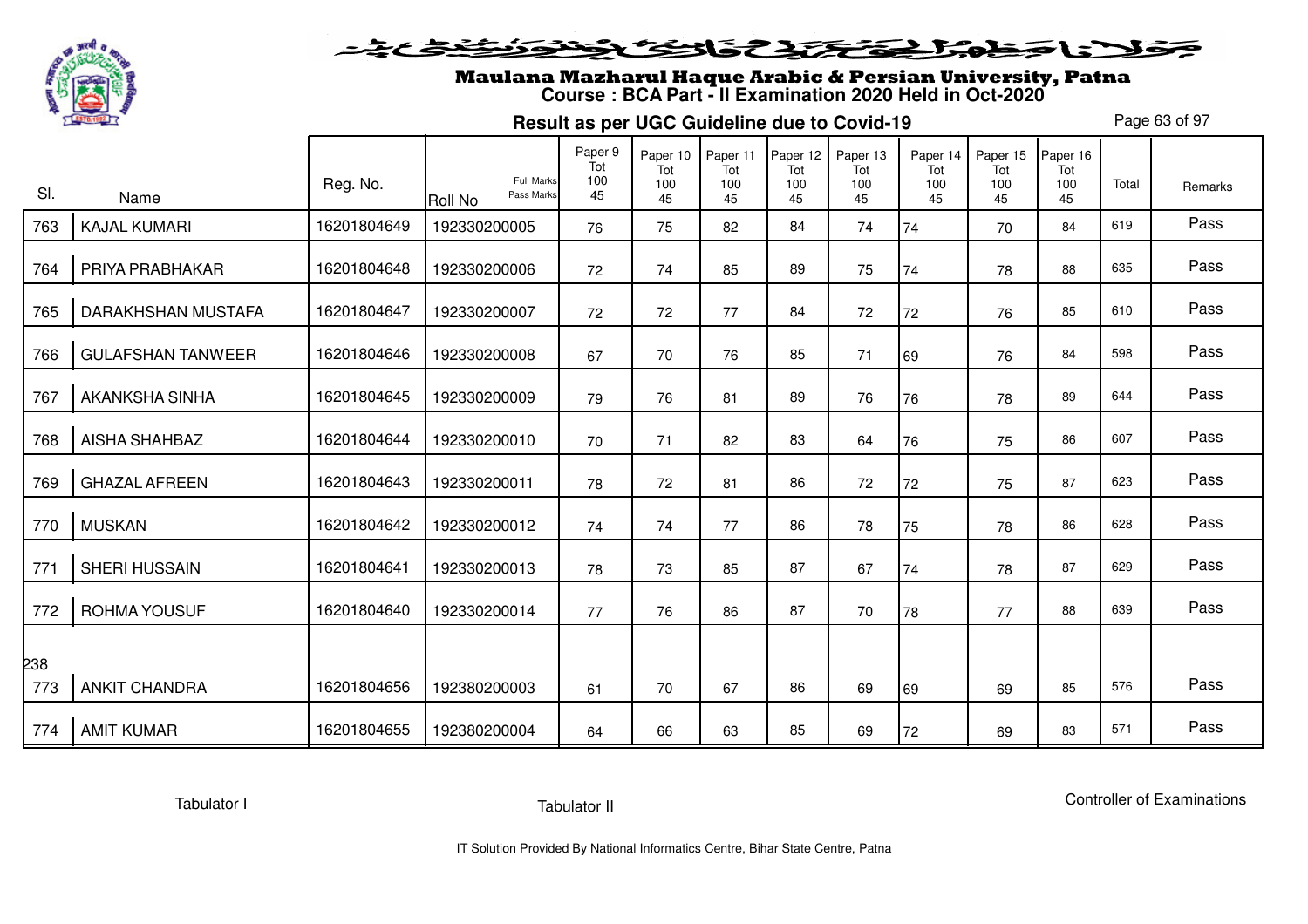

#### فلانا فطولخ تختلفك فالخفك لجنون فيندعينه

# Maulana Mazharul Haque Arabic & Persian University, Patna **Course : BCA Part - II Examination 2020 Held in Oct-2020**

**Result as per UGC Guideline due to Covid-19**

Page 64 of 97

| SI.        | Name                   | Reg. No.    | <b>Full Marks</b><br>Pass Marks<br>Roll No | Paper 9<br>Tot<br>100<br>45 | Paper 10<br>Tot<br>100<br>45 | Paper 11<br>Tot<br>100<br>45 | Paper 12<br>Tot<br>100<br>45 | Paper 13<br>Tot<br>100<br>45 | Paper 14<br>Tot<br>100<br>45 | Paper 15<br>Tot<br>100<br>45 | Paper 16<br>Tot<br>100<br>45 | Total | Remarks |
|------------|------------------------|-------------|--------------------------------------------|-----------------------------|------------------------------|------------------------------|------------------------------|------------------------------|------------------------------|------------------------------|------------------------------|-------|---------|
| 775        | <b>MD ALISHAN</b>      | 16201804654 | 192380200005                               | 68                          | 69                           | 68                           | 83                           | 71                           | 67                           | 71                           | 81                           | 578   | Pass    |
| 776        | <b>SANJEEV KUMAR</b>   | 16201804653 | 192380200006                               | 69                          | 70                           | 69                           | 82                           | 74                           | 65                           | 74                           | 82                           | 585   | Pass    |
| 777        | <b>MUKESH KUMAR</b>    | 16201804652 | 192380200007                               | 64                          | 64                           | 66                           | 82                           | 69                           | 61                           | 69                           | 81                           | 556   | Pass    |
| 240<br>778 | <b>AJAY KUMAR</b>      | 16201706319 | 192400200001                               | 66                          | 74                           | 69                           | 75                           | 75                           | 67                           | 73                           | 76                           | 575   | Pass    |
| 779        | <b>SONI KUMARI</b>     | 16201706318 | 192400200002                               | 67                          | 73                           | 67                           | 75                           | 75                           | 68                           | 70                           | 78                           | 573   | Pass    |
| 780        | <b>KUMARI PRIYA</b>    | 16201706317 | 192400200003                               | 65                          | 70                           | 62                           | 75                           | 68                           | 68                           | 72                           | 77                           | 557   | Pass    |
| 248<br>781 | <b>UPASANA KUMARI</b>  | 16201804664 | 192480200002                               | 67                          | 75                           | 65                           | 69                           | 70                           | 76                           | 60                           | 68                           | 550   | Pass    |
| 782        | <b>SONU JHA</b>        | 16201804663 | 192480200003                               | 71                          | 75                           | 72                           | 71                           | 72                           | 79                           | 68                           | 69                           | 577   | Pass    |
| 783        | DHANANJAY KUMAR        | 16201804662 | 192480200004                               | 70                          | 73                           | 69                           | 72                           | 73                           | 78                           | 67                           | 71                           | 573   | Pass    |
| 784        | PHULESHAWR KUMAR MUKHI | 16201804661 | 192480200005                               | 62                          | 72                           | 68                           | 68                           | 71                           | 69                           | 69                           | 66                           | 545   | Pass    |
| 785        | <b>NEHA KUMARI</b>     | 16201804660 | 192480200006                               | 67                          | 73                           | 69                           | 69                           | 71                           | 71                           | 69                           | 66                           | 555   | Pass    |

Tabulator I

Controller of Examinations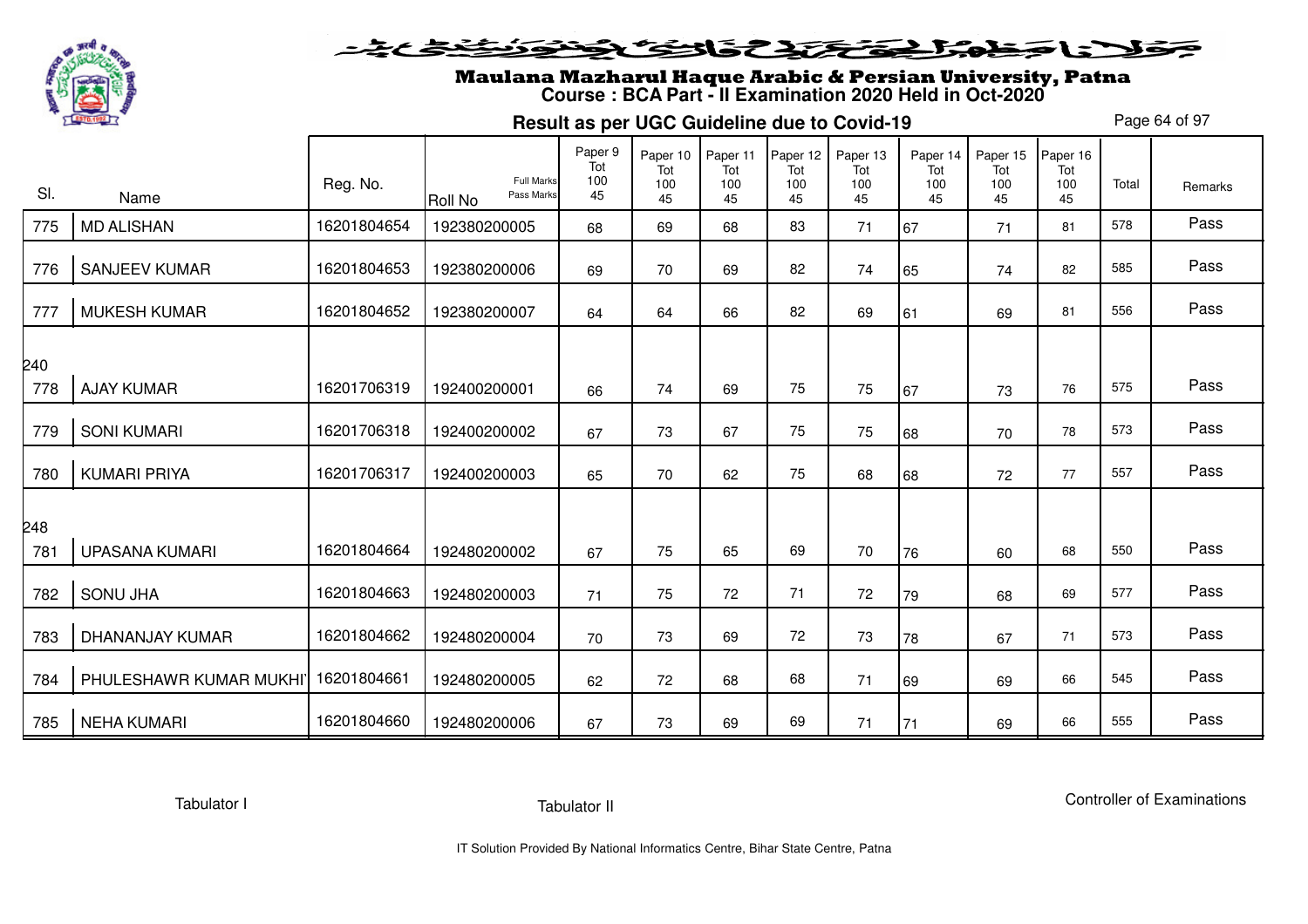

# Maulana Mazharul Haque Arabic & Persian University, Patna **Course : BCA Part - II Examination 2020 Held in Oct-2020**

**Result as per UGC Guideline due to Covid-19**

Page 65 of 97

| SI. | Name                       | Reg. No.    | <b>Full Marks</b><br>Pass Marks<br>Roll No | Paper 9<br>Tot<br>100<br>45 | Paper 10<br>Tot<br>100<br>45 | Paper 11<br>Tot<br>100<br>45 | Paper 12<br>Tot<br>100<br>45 | Paper 13<br>Tot<br>100<br>45 | Paper 14<br>Tot<br>100<br>45 | Paper 15<br>Tot<br>100<br>45 | Paper 16<br>Tot<br>100<br>45 | Total | Remarks |
|-----|----------------------------|-------------|--------------------------------------------|-----------------------------|------------------------------|------------------------------|------------------------------|------------------------------|------------------------------|------------------------------|------------------------------|-------|---------|
| 786 | <b>SHRUTI PRIYA</b>        | 16201804659 | 192480200007                               | 71                          | 76                           | 73                           | 71                           | 73                           | 81                           | 69                           | 68                           | 582   | Pass    |
| 787 | PRASHANT KUMAR SEN         | 16201804658 | 192480200008                               | 64                          | 71                           | 66                           | 77                           | 73                           | 73                           | 68                           | 73                           | 565   | Pass    |
| 788 | PREM KUMAR SEN             | 16201804657 | 192480200009                               | 69                          | 77                           | 69                           | 79                           | 76                           | 78                           | 71                           | 74                           | 593   | Pass    |
| 789 | <b>TAJAKKI PARWEEN</b>     | 16201804252 | 192480200010                               | 66                          | 73                           | 69                           | 67                           | 74                           | 77                           | 69                           | 71                           | 566   | Pass    |
| 790 | <b>SANJAY KUMAR MANDAL</b> | 16201804667 | 192480200011                               | 60                          | 69                           | 68                           | 74                           | 66                           | 69                           | 70                           | 71                           | 547   | Pass    |
| 252 |                            |             |                                            |                             |                              |                              |                              |                              |                              |                              |                              |       |         |
| 791 | <b>NATHUNI KUMAR</b>       | 16201806978 | 192520200001                               | 71                          | 63                           | 68                           | 76                           | 70                           | 69                           | 73                           | 78                           | 568   | Pass    |
| 792 | <b>RUPA KUMARI</b>         | 16201804683 | 192520200002                               | 67                          | 72                           | 63                           | 80                           | 77                           | 74                           | 74                           | 77                           | 584   | Pass    |
| 793 | <b>SHAYMA SHAMSHIR</b>     | 16201804682 | 192520200003                               | 74                          | 68                           | 70                           | 78                           | 74                           | 77                           | 74                           | 77                           | 592   | Pass    |
| 794 | <b>PUSHPA KUMARI</b>       | 16201804681 | 192520200004                               | 69                          | 73                           | 68                           | 78                           | 77                           | 72                           | 75                           | 77                           | 589   | Pass    |
| 795 | <b>ANISH KUMAR SAHNI</b>   | 16201804680 | 192520200005                               | 71                          | 75                           | 69                           | 80                           | 74                           | 72                           | 75                           | 80                           | 596   | Pass    |
| 796 | <b>ASHISH KUMAR</b>        | 16201804679 | 192520200006                               | 62                          | 67                           | 65                           | 75                           | 71                           | 66                           | 69                           | 75                           | 550   | Pass    |
| 797 | <b>NEHA KUMARI</b>         | 16201804678 | 192520200007                               | 70                          | 64                           | 69                           | 80                           | 67                           | 76                           | 78                           | 81                           | 585   | Pass    |

Tabulator I

Tabulator II

Controller of Examinations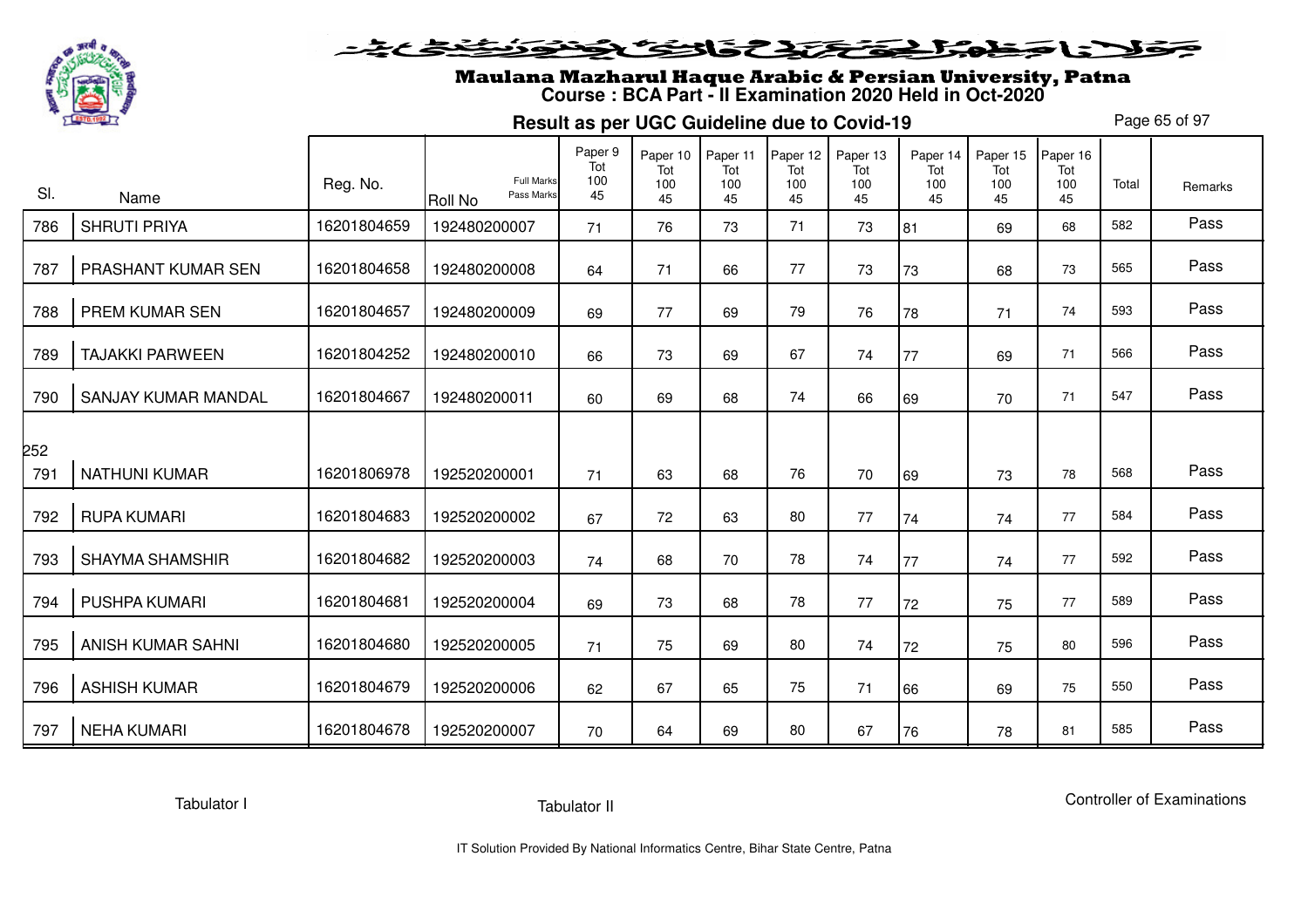

#### فلانا وطولخ تكتلا كفائك كضوئ فنفض

# Maulana Mazharul Haque Arabic & Persian University, Patna **Course : BCA Part - II Examination 2020 Held in Oct-2020**

**Result as per UGC Guideline due to Covid-19**

Page 66 of 97

| SI. | Name                   | Reg. No.    | <b>Full Marks</b><br>Pass Marks<br>Roll No | Paper 9<br>Tot<br>100<br>45 | Paper 10<br>Tot<br>100<br>45 | Paper 11<br>Tot<br>100<br>45 | Paper 12<br>Tot<br>100<br>45 | Paper 13<br>Tot<br>100<br>45 | Paper 14<br>Tot<br>100<br>45 | Paper 15<br>Tot<br>100<br>45 | Paper 16<br>Tot<br>100<br>45 | Total | Remarks |
|-----|------------------------|-------------|--------------------------------------------|-----------------------------|------------------------------|------------------------------|------------------------------|------------------------------|------------------------------|------------------------------|------------------------------|-------|---------|
| 798 | <b>VIKASH KUMAR</b>    | 16201804677 | 192520200008                               | 58                          | 62                           | 66                           | 72                           | 68                           | 67                           | 73                           | 76                           | 542   | Pass    |
| 799 | <b>DOLI KUMARI</b>     | 16201804676 | 192520200009                               | 73                          | 63                           | 69                           | 79                           | 75                           | 74                           | 75                           | 78                           | 586   | Pass    |
| 800 | OM PRAKASH SAHU        | 16201804675 | 192520200010                               | 75                          | 71                           | 65                           | 73                           | 78                           | 70                           | 76                           | 75                           | 583   | Pass    |
| 801 | <b>CHANDAN KUMAR</b>   | 16201804674 | 192520200011                               | 65                          | 65                           | 70                           | 78                           | 76                           | 75                           | 75                           | 78                           | 582   | Pass    |
| 802 | <b>RUNA KUMARI</b>     | 16201804673 | 192520200012                               | 71                          | 72                           | 68                           | 78                           | 79                           | 74                           | 75                           | 79                           | 596   | Pass    |
| 803 | PRIYANSHU RANJAN       | 16201804672 | 192520200013                               | 72                          | 65                           | 71                           | 78                           | 74                           | 71                           | 74                           | 81                           | 586   | Pass    |
| 804 | <b>SONI KUMARI</b>     | 16201804671 | 192520200014                               | 69                          | 69                           | 70                           | 79                           | 75                           | 74                           | 74                           | 79                           | 589   | Pass    |
| 805 | <b>DEEPAK KUMAR</b>    | 16201804670 | 192520200015                               | 72                          | 73                           | 66                           | 79                           | 77                           | 71                           | 74                           | 80                           | 592   | Pass    |
| 806 | <b>AYUSHI SONI</b>     | 16201804669 | 192520200016                               | 74                          | 76                           | 69                           | 81                           | 72                           | 74                           | 79                           | 79                           | 604   | Pass    |
| 807 | <b>DEEPAK KUMAR</b>    | 16201804668 | 192520200017                               | 68                          | 66                           | 68                           | 76                           | 78                           | 70                           | 72                           | 77                           | 575   | Pass    |
| 253 |                        |             |                                            |                             |                              |                              |                              |                              |                              |                              |                              |       |         |
| 808 | <b>FAUZIYA PARVEEN</b> | 16201806981 | 192530200003                               | 66                          | 63                           | 62                           | 75                           | 73                           | 67                           | 71                           | 76                           | 553   | Pass    |
| 809 | ANAND KUMAR MISHRA     | 16201804699 | 192530200004                               | 69                          | 66                           | 65                           | 79                           | 74                           | 68                           | 71                           | 79                           | 571   | Pass    |

Tabulator I

Tabulator II

Controller of Examinations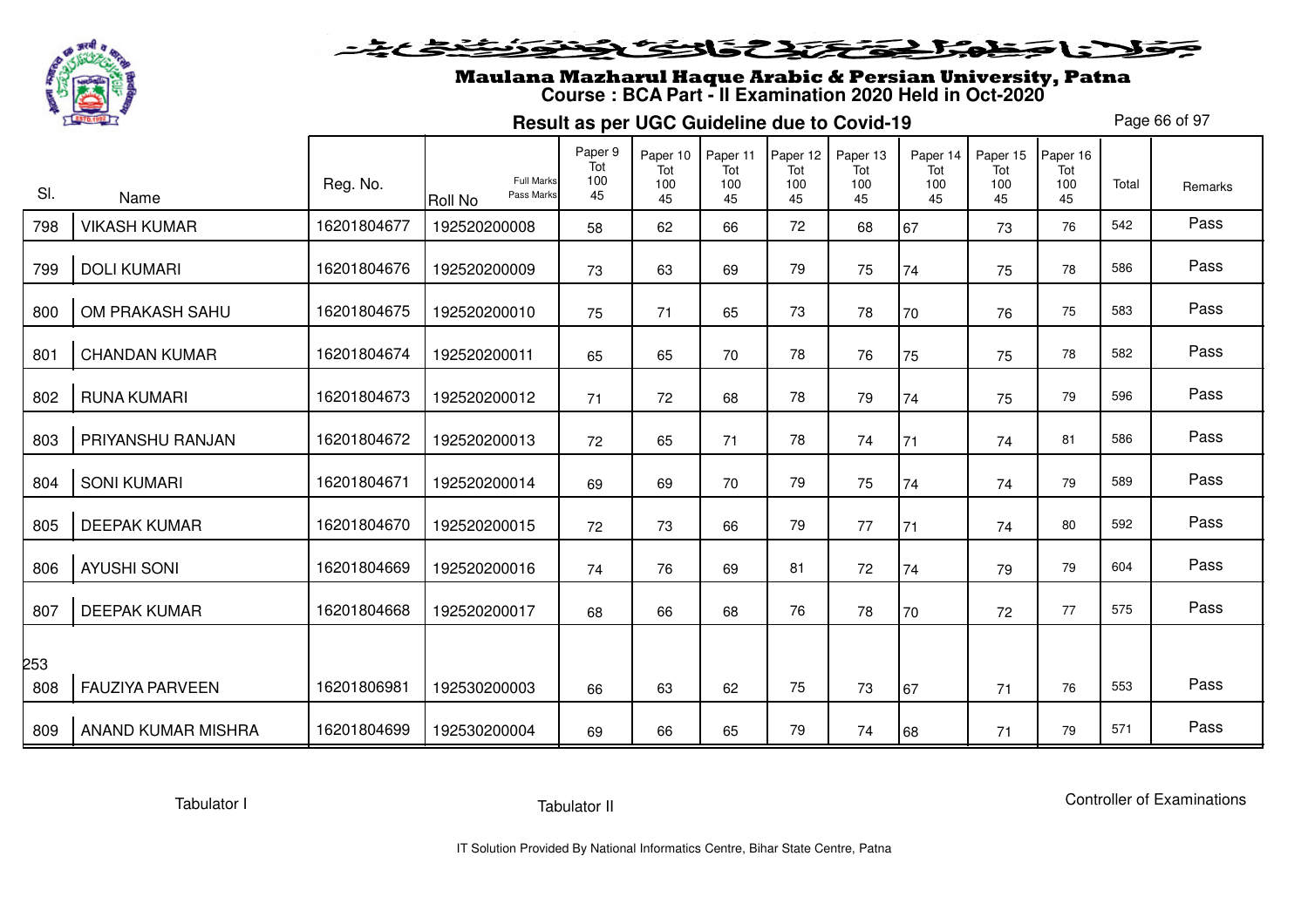

# Maulana Mazharul Haque Arabic & Persian University, Patna **Course : BCA Part - II Examination 2020 Held in Oct-2020**

**Result as per UGC Guideline due to Covid-19**

Page 67 of 97

| SI. | Name                    | Reg. No.    | <b>Full Marks</b><br>Pass Marks<br><b>Roll No</b> | Paper 9<br>Tot<br>100<br>45 | Paper 10<br>Tot<br>100<br>45 | Paper 11<br>Tot<br>100<br>45 | Paper 12<br>Tot<br>100<br>45 | Paper 13<br>Tot<br>100<br>45 | Paper 14<br>Tot<br>100<br>45 | Paper 15<br>Tot<br>100<br>45 | Paper 16<br>Tot<br>100<br>45 | Total | Remarks |
|-----|-------------------------|-------------|---------------------------------------------------|-----------------------------|------------------------------|------------------------------|------------------------------|------------------------------|------------------------------|------------------------------|------------------------------|-------|---------|
| 810 | <b>GHAZAL PARWEEN</b>   | 16201804698 | 192530200005                                      | 60                          | 62                           | 62                           | 78                           | 64                           | 60                           | 67                           | 78                           | 531   | Pass    |
| 811 | <b>KOMAL KUMARI</b>     | 16201804697 | 192530200006                                      | 60                          | 63                           | 73                           | 77                           | 69                           | 66                           | 71                           | 76                           | 555   | Pass    |
| 812 | <b>RESHMI KHATOON</b>   | 16201804696 | 192530200007                                      | 60                          | 63                           | 62                           | 77                           | 66                           | 58                           | 66                           | 78                           | 530   | Pass    |
| 813 | MD TABISH SABA INAM     | 16201804695 | 192530200008                                      | 66                          | 68                           | 69                           | 79                           | 72                           | 71                           | 68                           | 79                           | 572   | Pass    |
| 814 | <b>MD ARMAN HUSSAIN</b> | 16201804694 | 192530200009                                      | 63                          | 65                           | 64                           | 79                           | 69                           | 66                           | 64                           | 79                           | 549   | Pass    |
| 815 | <b>KONICA KUMARI</b>    | 16201804693 | 192530200010                                      | 68                          | 65                           | 66                           | 78                           | 75                           | 69                           | 72                           | 79                           | 572   | Pass    |
| 816 | <b>CHHOTI KUMARI</b>    | 16201804692 | 192530200011                                      | 70                          | 64                           | 67                           | 79                           | 74                           | 66                           | 70                           | 79                           | 569   | Pass    |
| 817 | RAZIA KHATOON           | 16201804690 | 192530200012                                      | 67                          | 62                           | 65                           | 76                           | 69                           | 68                           | 70                           | 76                           | 553   | Pass    |
| 818 | <b>SAMEER AFTAB</b>     | 16201804689 | 192530200013                                      | 64                          | 64                           | 69                           | 78                           | 67                           | 65                           | 72                           | 77                           | 556   | Pass    |
| 819 | <b>ASMITA KUMARI</b>    | 16201804688 | 192530200014                                      | 67                          | 65                           | 67                           | 77                           | 68                           | 69                           | 72                           | 78                           | 563   | Pass    |
| 820 | <b>MD TANWEER</b>       | 16201804687 | 192530200015                                      | 62                          | 63                           | 66                           | 77                           | 69                           | 59                           | 70                           | 76                           | 542   | Pass    |
| 821 | <b>KAJAL KUMARI</b>     | 16201804686 | 192530200016                                      | 68                          | 69                           | 66                           | 78                           | 65                           | 67                           | 70                           | 79                           | 562   | Pass    |
| 822 | <b>MD NAWAZISH</b>      | 16201804685 | 192530200017                                      | 69                          | 65                           | 66                           | 79                           | 72                           | 69                           | 71                           | 81                           | 572   | Pass    |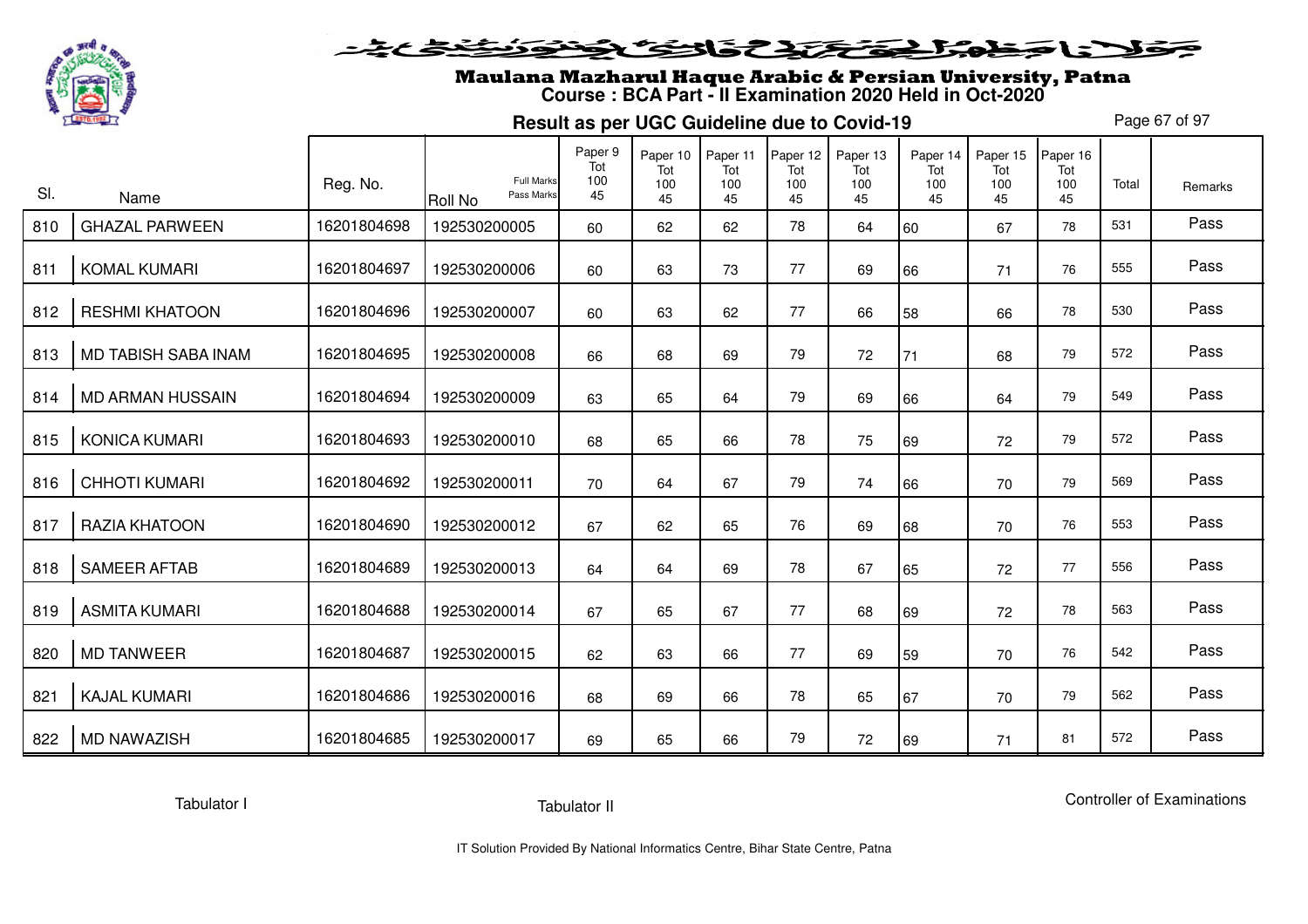

#### حكنشكة عند فلانا جمعلى المتختص والتكافي

# Maulana Mazharul Haque Arabic & Persian University, Patna **Course : BCA Part - II Examination 2020 Held in Oct-2020**

**Result as per UGC Guideline due to Covid-19**

Page 68 of 97

| SI.        | Name                     | Reg. No.    | Full Marks<br>Pass Marks<br>Roll No | Paper 9<br>Tot<br>100<br>45 | Paper 10<br>Tot<br>100<br>45 | Paper 11<br>Tot<br>100<br>45 | Paper 12<br>Tot<br>100<br>45 | Paper 13<br>Tot<br>100<br>45 | Paper 14<br>Tot<br>100<br>45 | Paper 15<br>Tot<br>100<br>45 | Paper 16<br>Tot<br>100<br>45 | Total | Remarks |
|------------|--------------------------|-------------|-------------------------------------|-----------------------------|------------------------------|------------------------------|------------------------------|------------------------------|------------------------------|------------------------------|------------------------------|-------|---------|
| 823        | <b>MD SABIR</b>          | 16201706344 | 192530200019                        | 64                          | 70                           | 68                           | 77                           | 71                           | 69                           | 69                           | 78                           | 566   | Pass    |
| 255<br>824 | <b>SONU KUMAR</b>        | 16201804700 | 192550200001                        | 65                          | 73                           | 67                           | 74                           | 76                           | 69                           | 68                           | 79                           | 571   | Pass    |
| 274<br>825 | <b>HARSH KUMAR</b>       | 16201805475 | 192740200001                        | 64                          | 71                           | 70                           | 73                           | 72                           | 72                           | 73                           | 78                           | 573   | Pass    |
| 826        | <b>KUMAR SHANTANU</b>    | 16201805474 | 192740200002                        | 61                          | 67                           | 71                           | 71                           | 70                           | 171                          | 74                           | 77                           | 562   | Pass    |
| 275<br>827 | PRAKASH SHARMA           | 16201805932 | 192750200043                        | 62                          | 63                           | 67                           | 80                           | 65                           | 73                           | 73                           | 81                           | 564   | Pass    |
| 828        | PRASHANT NARAYAN MAHTO   | 16201805931 | 192750200044                        | 65                          | 66                           | 65                           | 80                           | 67                           | 73                           | 72                           | 82                           | 570   | Pass    |
| 829        | <b>MANISH KUMAR MONU</b> | 16201805497 | 192750200045                        | 65                          | 65                           | 66                           | 80                           | 72                           | 73                           | 65                           | 79                           | 565   | Pass    |
| 830        | <b>RAHUL DEV</b>         | 16201805496 | 192750200046                        | 61                          | 68                           | 67                           | 82                           | 68                           | 72                           | 71                           | 81                           | 570   | Pass    |
| 831        | <b>RESHAM KUMARI</b>     | 16201804715 | 192750200047                        | 60                          | 69                           | 68                           | 79                           | 66                           | 70                           | 71                           | 80                           | 563   | Pass    |
| 832        | <b>RIYA RAJ</b>          | 16201804714 | 192750200048                        | 62                          | 67                           | 66                           | 81                           | 67                           | 171                          | 71                           | 81                           | 566   | Pass    |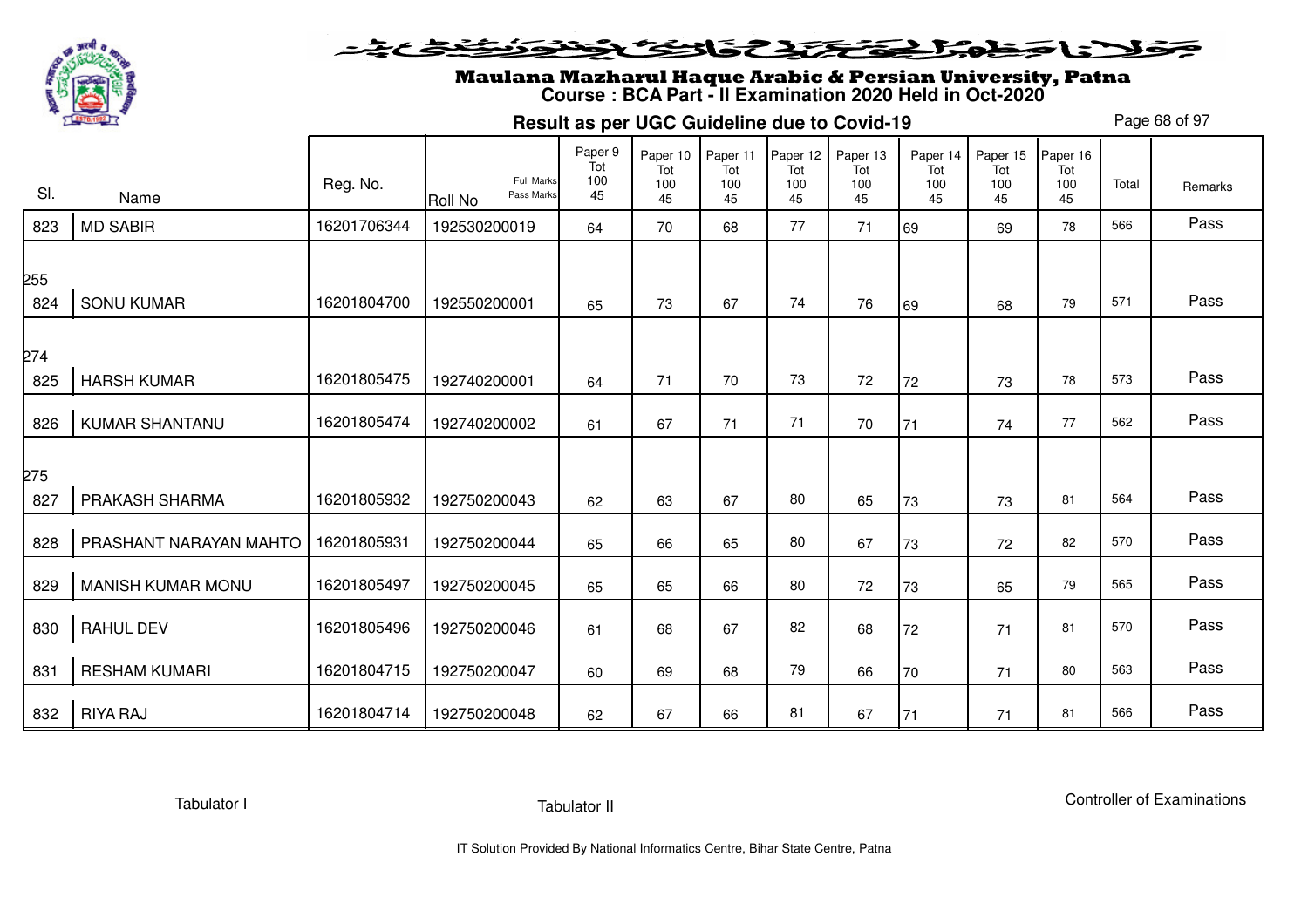

#### فلانا حفاشكنكنك فالتكنيك فتونفتك ومناف

# Maulana Mazharul Haque Arabic & Persian University, Patna **Course : BCA Part - II Examination 2020 Held in Oct-2020**

**Result as per UGC Guideline due to Covid-19**

Page 69 of 97

| SI. | Name                       | Reg. No.    | <b>Full Marks</b><br>Pass Marks<br>Roll No | Paper 9<br>Tot<br>100<br>45 | Paper 10<br>Tot<br>100<br>45 | Paper 11<br>Tot<br>100<br>45 | Paper 12<br>Tot<br>100<br>45 | Paper 13<br>Tot<br>100<br>45 | Paper 14<br>Tot<br>100<br>45 | Paper 15<br>Tot<br>100<br>45 | Paper 16<br>Tot<br>100<br>45 | Total | Remarks |
|-----|----------------------------|-------------|--------------------------------------------|-----------------------------|------------------------------|------------------------------|------------------------------|------------------------------|------------------------------|------------------------------|------------------------------|-------|---------|
| 833 | PRASHANT VATS              | 16201804713 | 192750200049                               | 64                          | 67                           | 67                           | 80                           | 70                           | 69                           | 73                           | 80                           | 570   | Pass    |
| 834 | <b>KUMAR MEHUL</b>         | 16201804712 | 192750200050                               | 66                          | 66                           | 66                           | 81                           | 70                           | 76                           | 75                           | 80                           | 580   | Pass    |
| 835 | <b>RITIK RAJ</b>           | 16201804708 | 192750200053                               | 68                          | 70                           | 65                           | 81                           | 71                           | 73                           | 75                           | 82                           | 585   | Pass    |
| 836 | <b>VIKASH KUMAR</b>        | 16201804707 | 192750200054                               | 54                          | 63                           | 61                           | 79                           | 63                           | 66                           | 62                           | 80                           | 528   | Pass    |
| 837 | <b>ADITYA KUMAR</b>        | 16201804706 | 192750200055                               | 63                          | 69                           | 68                           | 79                           | 63                           | 71                           | 75                           | 80                           | 568   | Pass    |
| 838 | <b>ANURAG KUMAR</b>        | 16201804705 | 192750200056                               | 67                          | 67                           | 65                           | 79                           | 67                           | 70                           | 70                           | 80                           | 565   | Pass    |
| 839 | <b>KAPILDEV MISHRA</b>     | 16201804704 | 192750200057                               | 66                          | 67                           | 63                           | 82                           | 70                           | 73                           | 70                           | 83                           | 574   | Pass    |
| 840 | <b>BRAJESH KUMAR VERMA</b> | 16201804703 | 192750200058                               | 60                          | 63                           | 61                           | 79                           | 66                           | 67                           | 71                           | 80                           | 547   | Pass    |
| 841 | <b>JAYSHIL KUMAR</b>       | 16201804702 | 192750200059                               | 61                          | 66                           | 63                           | 79                           | 63                           | 68                           | 69                           | 79                           | 548   | Pass    |
| 842 | <b>KUMAR RISHABH</b>       | 16201804701 | 192750200060                               | 63                          | 68                           | 66                           | 79                           | 62                           | 72                           | 69                           | 80                           | 559   | Pass    |
| 283 |                            |             |                                            |                             |                              |                              |                              |                              |                              |                              |                              |       |         |
| 843 | <b>ANISHA KUMARI</b>       | 16201705429 | 182830200015                               | 71                          | 64                           | 73                           | 76                           | 73                           | 70                           | 65                           | 76                           | 568   | Pass    |
| 844 | <b>RITU KUMARI</b>         | 16201705427 | 182830200017                               | 69                          | 68                           | 72                           | 78                           | 71                           | 73                           | 70                           | 82                           | 583   | Pass    |

Tabulator I

Tabulator II

Controller of Examinations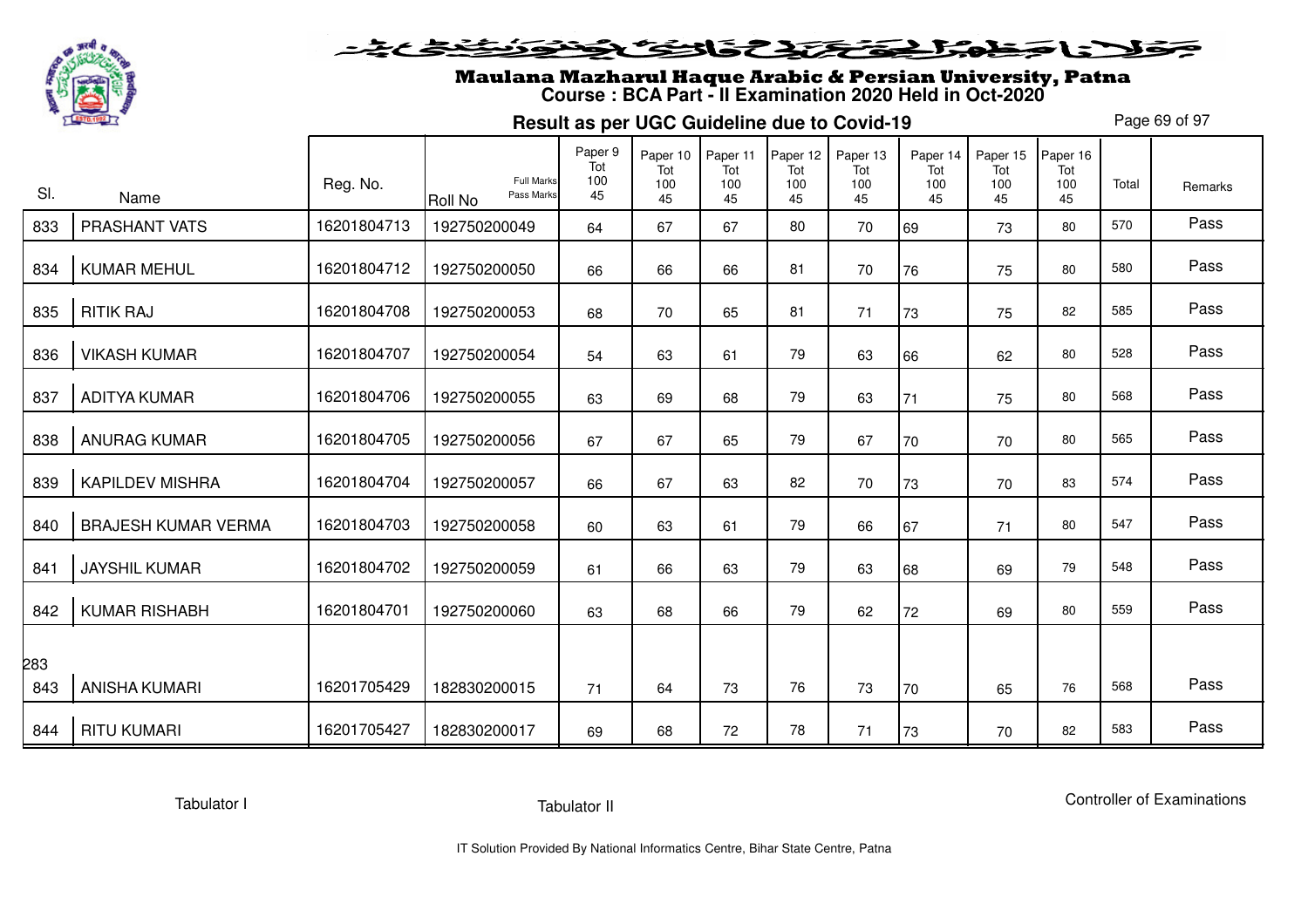

# Maulana Mazharul Haque Arabic & Persian University, Patna **Course : BCA Part - II Examination 2020 Held in Oct-2020**

**Result as per UGC Guideline due to Covid-19**

Page 70 of 97

|     |                            | Reg. No.    | <b>Full Marks</b>            | Paper 9<br>Tot<br>100 | Paper 10<br>Tot<br>100 | Paper 11<br>Tot<br>100 | Paper 12<br>Tot<br>100 | Paper 13<br>Tot<br>100 | Paper 14<br>Tot<br>100 | Paper 15<br>Tot<br>100 | Paper 16<br>Tot<br>100 | Total | Remarks |
|-----|----------------------------|-------------|------------------------------|-----------------------|------------------------|------------------------|------------------------|------------------------|------------------------|------------------------|------------------------|-------|---------|
| SI. | Name                       |             | Pass Marks<br><b>Roll No</b> | 45                    | 45                     | 45                     | 45                     | 45                     | 45                     | 45                     | 45                     |       |         |
| 845 | <b>ANJALI KUMARI</b>       | 16201705410 | 182830200034                 | 72                    | 65                     | 73                     | 80                     | 74                     | 71                     | 66                     | 79                     | 580   | Pass    |
| 846 | <b>SWETA KUMARI</b>        | 16201804771 | 192830200009                 | 61                    | 70                     | 76                     | 77                     | 75                     | 75                     | 68                     | 77                     | 579   | Pass    |
| 847 | <b>NEHAL OJHA</b>          | 16201804770 | 192830200010                 | 58                    | 63                     | 67                     | 73                     | 68                     | 66                     | 65                     | 71                     | 531   | Pass    |
| 848 | <b>SAMIKSHA RAJ</b>        | 16201804769 | 192830200011                 | 69                    | 71                     | 73                     | 80                     | 77                     | 75                     | 74                     | 80                     | 599   | Pass    |
| 849 | <b>RAJ KUMARI</b>          | 16201804768 | 192830200012                 | 74                    | 70                     | 77                     | 76                     | 79                     | 79                     | 76                     | 82                     | 613   | Pass    |
| 850 | <b>SHWETA KUMARI</b>       | 16201804767 | 192830200013                 | 63                    | 68                     | 75                     | 76                     | 74                     | 71                     | 78                     | 75                     | 580   | Pass    |
| 851 | ADITYA KUMAR TIWARI        | 16201804766 | 192830200014                 | 64                    | 61                     | 68                     | 76                     | 72                     | 69                     | 68                     | 78                     | 556   | Pass    |
| 852 | <b>MANISHA KUMARI</b>      | 16201804765 | 192830200015                 | 65                    | 71                     | 71                     | 79                     | 73                     | 74                     | 68                     | 82                     | 583   | Pass    |
| 853 | <b>RAHUL KUMAR SAH</b>     | 16201804764 | 192830200016                 | 58                    | 66                     | 75                     | 77                     | 74                     | 71                     | 67                     | 79                     | 567   | Pass    |
| 854 | <b>BRAJESH KUMAR SINGH</b> | 16201804763 | 192830200017                 | 68                    | 68                     | 78                     | 79                     | 72                     | 72                     | 64                     | 78                     | 579   | Pass    |
| 855 | PRATYUSH KUMAR SINGH       | 16201804762 | 192830200018                 | 64                    | 65                     | 69                     | 78                     | 71                     | 71                     | 68                     | 76                     | 562   | Pass    |
| 856 | <b>KRITI ANAND</b>         | 16201804761 | 192830200019                 | 67                    | 67                     | 73                     | 76                     | 72                     | 78                     | 71                     | 79                     | 583   | Pass    |
| 857 | KHURSHEEDUL KHAA           | 16201804760 | 192830200020                 | 73                    | 71                     | 72                     | 73                     | 72                     | 73                     | 68                     | 77                     | 579   | Pass    |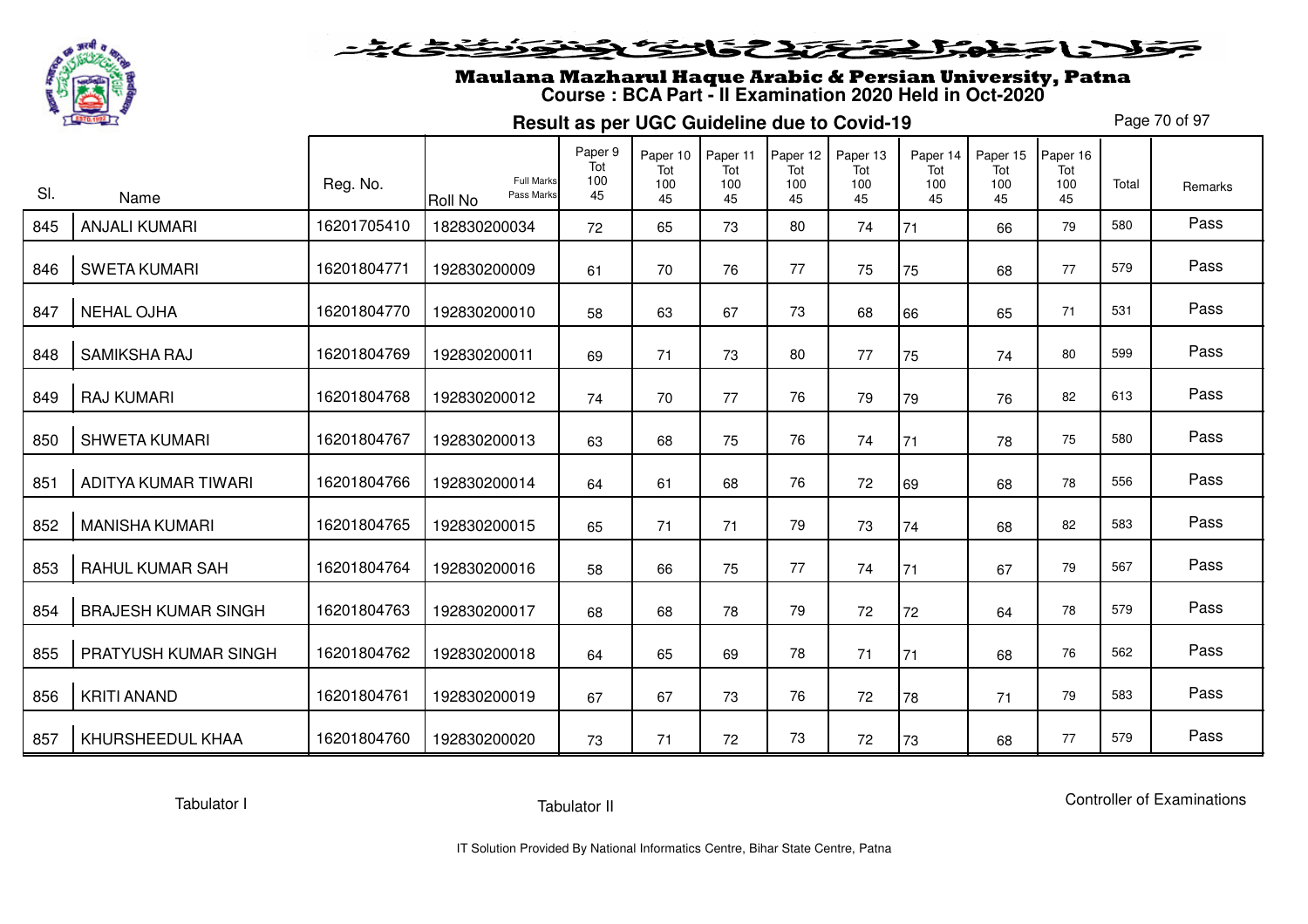

# Maulana Mazharul Haque Arabic & Persian University, Patna **Course : BCA Part - II Examination 2020 Held in Oct-2020**

**Result as per UGC Guideline due to Covid-19**

Page 71 of 97

|     |                          | Reg. No.    | <b>Full Marks</b>            | Paper 9<br>Tot<br>100 | Paper 10<br>Tot<br>100 | Paper 11<br>Tot<br>100 | Paper 12<br>Tot<br>100 | Paper 13<br>Tot<br>100 | Paper 14<br>Tot<br>100 | Paper 15<br>Tot<br>100 | Paper 16<br>Tot<br>100 | Total |         |
|-----|--------------------------|-------------|------------------------------|-----------------------|------------------------|------------------------|------------------------|------------------------|------------------------|------------------------|------------------------|-------|---------|
| SI. | Name                     |             | Pass Marks<br><b>Roll No</b> | 45                    | 45                     | 45                     | 45                     | 45                     | 45                     | 45                     | 45                     |       | Remarks |
| 858 | <b>SNEHA KUMARI</b>      | 16201804759 | 192830200021                 | 67                    | 65                     | 68                     | 78                     | 74                     | 71                     | 64                     | 82                     | 569   | Pass    |
| 859 | <b>VISHWAJEET KUMAR</b>  | 16201804758 | 192830200022                 | 50                    | 65                     | 73                     | 76                     | 78                     | 73                     | 72                     | 76                     | 563   | Pass    |
| 860 | <b>SANDEEP KUMAR</b>     | 16201804757 | 192830200023                 | 51                    | 65                     | 71                     | 76                     | 62                     | 73                     | 67                     | 77                     | 542   | Pass    |
| 861 | <b>SURAJ KUMAR</b>       | 16201804756 | 192830200024                 | 64                    | 68                     | 70                     | 77                     | 77                     | 74                     | 72                     | 74                     | 576   | Pass    |
| 862 | <b>SAJID ALI</b>         | 16201804755 | 192830200025                 | 67                    | 62                     | 74                     | 74                     | 76                     | 70                     | 65                     | 77                     | 565   | Pass    |
| 863 | KHURSHID ALAM            | 16201804754 | 192830200026                 | 58                    | 64                     | 69                     | 76                     | 76                     | 67                     | 63                     | 81                     | 554   | Pass    |
| 864 | <b>EKTA SINGH</b>        | 16201804753 | 192830200027                 | 62                    | 64                     | 73                     | 79                     | 73                     | 72                     | 66                     | 78                     | 567   | Pass    |
| 865 | <b>SWETA SHYAMLI</b>     | 16201804752 | 192830200028                 | 58                    | 60                     | 75                     | 76                     | 74                     | 77                     | 63                     | 82                     | 565   | Pass    |
| 866 | <b>JYOTI KUMARI</b>      | 16201804751 | 192830200029                 | 68                    | 69                     | 67                     | 73                     | 78                     | 72                     | 71                     | 76                     | 574   | Pass    |
| 867 | <b>JAIKY KUMAR SINGH</b> | 16201804750 | 192830200030                 | 69                    | 68                     | 65                     | 78                     | 70                     | $74$                   | 71                     | 79                     | 574   | Pass    |
| 868 | POOJA KUMARI             | 16201804749 | 192830200031                 | 61                    | 71                     | 75                     | 77                     | 74                     | 73                     | 71                     | 78                     | 580   | Pass    |
| 869 | <b>SHIVANGI KUMARI</b>   | 16201804748 | 192830200032                 | 67                    | 71                     | 71                     | 78                     | $77$                   | 75                     | 73                     | 80                     | 592   | Pass    |
| 870 | <b>RITIK ROUSHAN</b>     | 16201804747 | 192830200033                 | 72                    | 63                     | 79                     | 73                     | 74                     | 73                     | 72                     | 80                     | 586   | Pass    |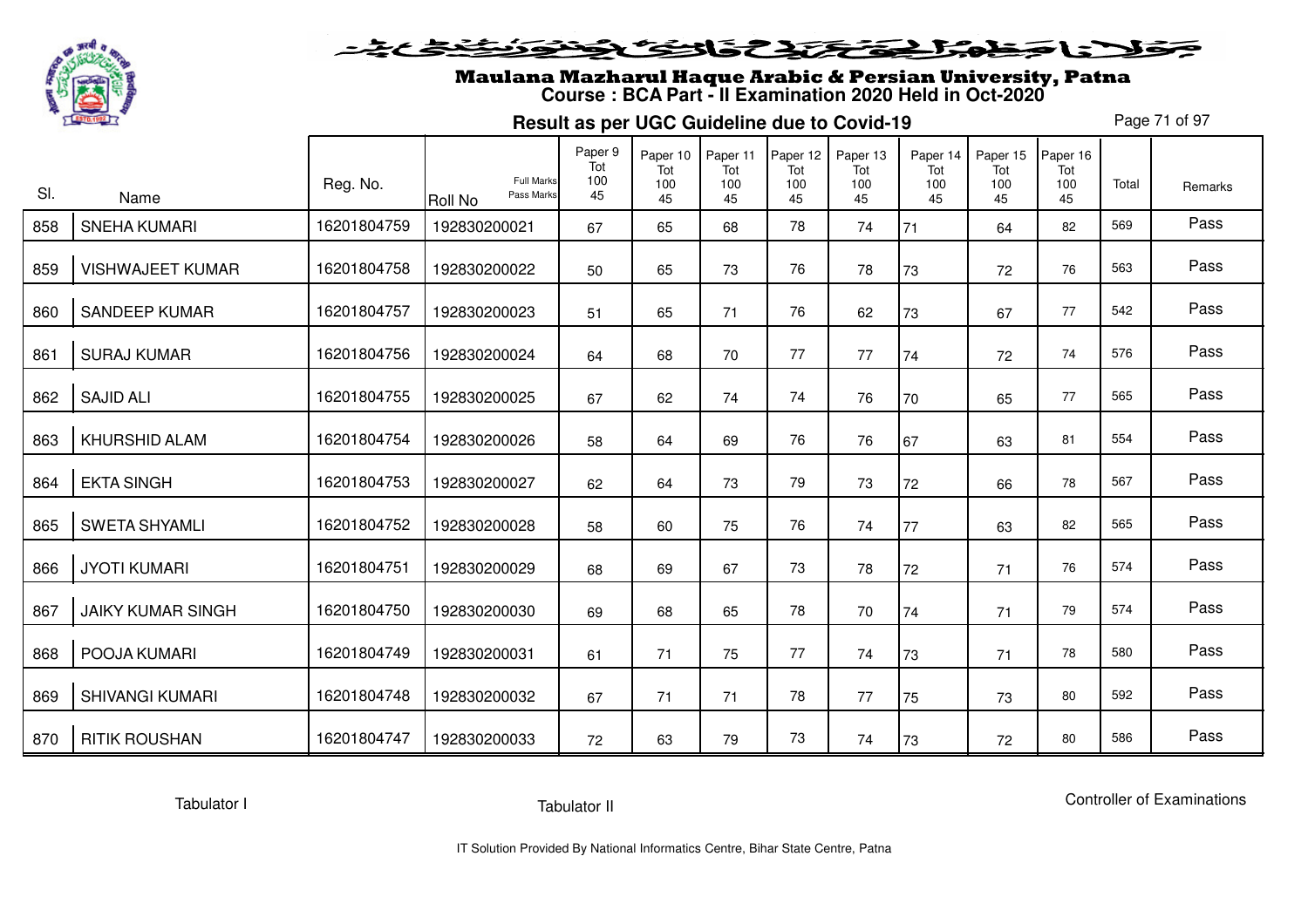

# Maulana Mazharul Haque Arabic & Persian University, Patna **Course : BCA Part - II Examination 2020 Held in Oct-2020**

**Result as per UGC Guideline due to Covid-19**

Page 72 of 97

| SI. | Name                      | Reg. No.    | <b>Full Marks</b><br>Pass Marks | Paper 9<br>Tot<br>100<br>45 | Paper 10<br>Tot<br>100<br>45 | Paper 11<br>Tot<br>100<br>45 | Paper 12<br>Tot<br>100<br>45 | Paper 13<br>Tot<br>100<br>45 | Paper 14<br>Tot<br>100<br>45 | Paper 15<br>Tot<br>100<br>45 | Paper 16<br>Tot<br>100<br>45 | Total | Remarks |
|-----|---------------------------|-------------|---------------------------------|-----------------------------|------------------------------|------------------------------|------------------------------|------------------------------|------------------------------|------------------------------|------------------------------|-------|---------|
| 871 | <b>DEEPTI RAJ</b>         | 16201804746 | <b>Roll No</b><br>192830200034  | 64                          | 64                           | 73                           | 77                           | 68                           | 67                           | 74                           | 80                           | 567   | Pass    |
| 872 | PRIYAM KUMARI             | 16201804745 | 192830200035                    | 66                          | 64                           | 69                           | 78                           | 76                           | 69                           | 74                           | 76                           | 572   | Pass    |
| 873 | <b>TREPTI KUMARI</b>      | 16201804744 | 192830200036                    | 71                          | 65                           | 68                           | 73                           | 77                           | 72                           | 76                           | 79                           | 581   | Pass    |
| 874 | DEEPAK KUMAR SHARMA       | 16201804743 | 192830200037                    | 70                          | 69                           | 67                           | 79                           | 73                           | 67                           | 70                           | 75                           | 570   | Pass    |
| 875 | <b>SAURABH RAJ</b>        | 16201804742 | 192830200038                    | 73                          | 69                           | 69                           | 74                           | 74                           | 65                           | 76                           | 76                           | 576   | Pass    |
| 876 | <b>RITIK KUMAR</b>        | 16201804741 | 192830200039                    | 61                          | 63                           | 66                           | 77                           | 74                           | 68                           | 70                           | 77                           | 556   | Pass    |
| 877 | <b>GOLDI KUMARI</b>       | 16201804740 | 192830200040                    | 72                          | 63                           | 69                           | 78                           | 70                           | 67                           | 69                           | 79                           | 567   | Pass    |
| 878 | <b>VICKY KUMAR</b>        | 16201804739 | 192830200041                    | 65                          | 70                           | 71                           | 74                           | 72                           | 61                           | 70                           | 78                           | 561   | Pass    |
| 879 | <b>KHUSHBU KUMARI</b>     | 16201804738 | 192830200042                    | 67                          | 64                           | 69                           | 81                           | 72                           | 71                           | 71                           | 74                           | 569   | Pass    |
| 880 | <b>BIJENDRA SHARMA</b>    | 16201804737 | 192830200043                    | 70                          | 60                           | 73                           | 76                           | 75                           | 72                           | 64                           | 75                           | 565   | Pass    |
| 881 | ASHISH KUMAR SINGH        | 16201804736 | 192830200044                    | 66                          | 64                           | 71                           | 77                           | 70                           | 71                           | 72                           | 80                           | 571   | Pass    |
| 882 | <b>AAMNA SHARIF</b>       | 16201804735 | 192830200045                    | 60                          | 63                           | 65                           | 79                           | 75                           | 75                           | 74                           | 81                           | 572   | Pass    |
| 883 | <b>GAURAV KUMAR SINGH</b> | 16201804734 | 192830200046                    | 58                          | 61                           | 69                           | 77                           | 74                           | 74                           | 70                           | 76                           | 559   | Pass    |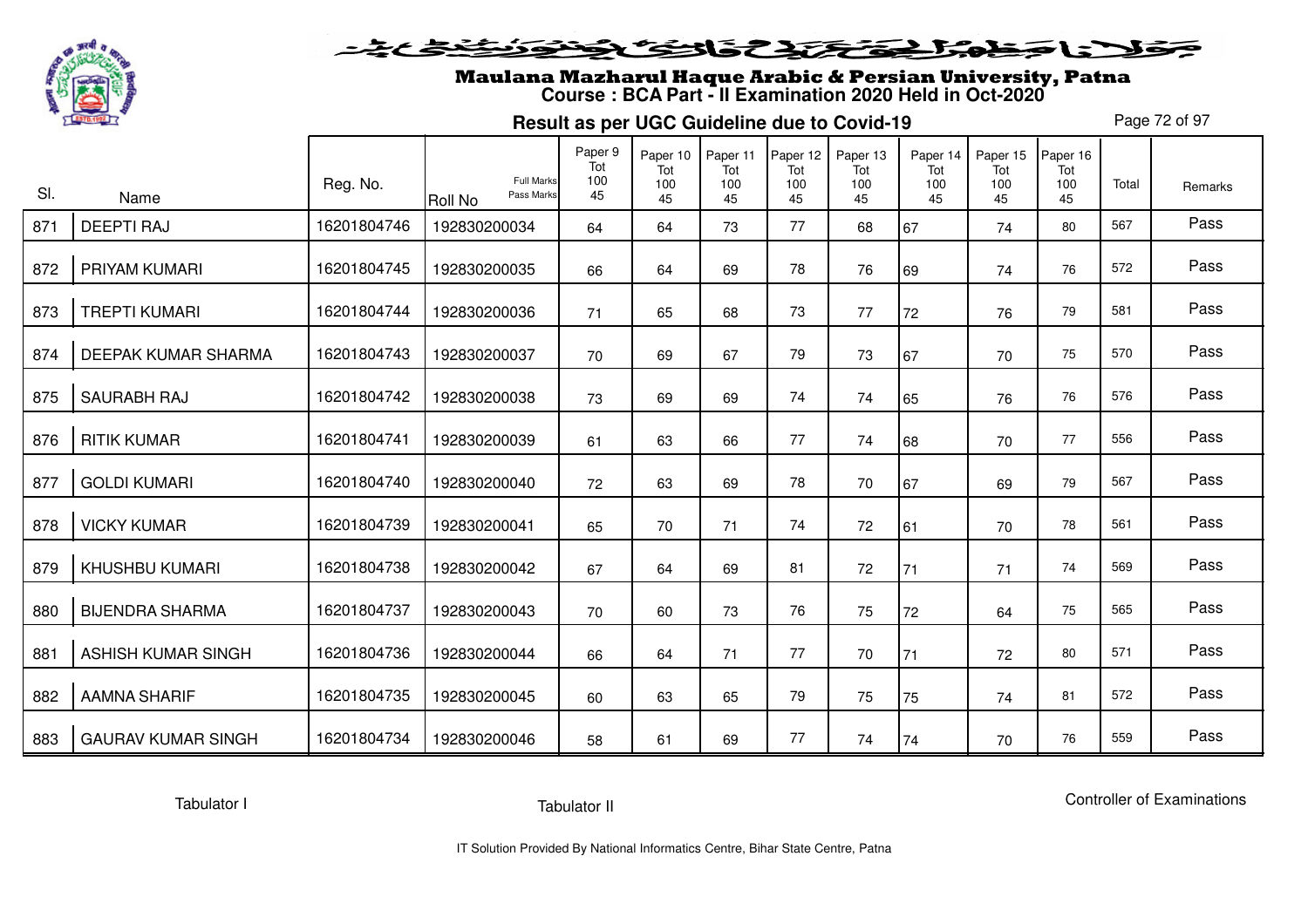

## Maulana Mazharul Haque Arabic & Persian University, Patna **Course : BCA Part - II Examination 2020 Held in Oct-2020**

**Result as per UGC Guideline due to Covid-19**

Page 73 of 97

| SI. | Name                      | Reg. No.    | <b>Full Marks</b><br>Pass Marks | Paper 9<br>Tot<br>100<br>45 | Paper 10<br>Tot<br>100 | Paper 11<br>Tot<br>100 | Paper 12<br>Tot<br>100 | Paper 13<br>Tot<br>100 | Paper 14<br>Tot<br>100<br>45 | Paper 15<br>Tot<br>100 | Paper 16<br>Tot<br>100 | Total | Remarks |
|-----|---------------------------|-------------|---------------------------------|-----------------------------|------------------------|------------------------|------------------------|------------------------|------------------------------|------------------------|------------------------|-------|---------|
| 884 | <b>BABY KUMARI</b>        | 16201804733 | <b>Roll No</b><br>192830200047  | 71                          | 45<br>72               | 45<br>72               | 45<br>72               | 45<br>72               | 74                           | 45<br>72               | 45<br>80               | 585   | Pass    |
|     |                           |             |                                 |                             |                        |                        |                        |                        |                              |                        |                        |       |         |
| 885 | <b>POOJA</b>              | 16201804732 | 192830200048                    | 65                          | 65                     | 74                     | 75                     | 75                     | 74                           | 75                     | 79                     | 582   | Pass    |
| 886 | PRIYA RATHOUR             | 16201804731 | 192830200049                    | 63                          | 66                     | 74                     | 79                     | 71                     | 75                           | 69                     | 80                     | 577   | Pass    |
| 887 | SHUBHAM RAJ               | 16201804730 | 192830200050                    | 65                          | 71                     | 73                     | 78                     | 71                     | 75                           | 73                     | 80                     | 586   | Pass    |
| 888 | <b>RAFIK ALAM</b>         | 16201804729 | 192830200051                    | 64                          | 65                     | 74                     | 78                     | 68                     | 75                           | 73                     | 75                     | 572   | Pass    |
| 889 | <b>SHASHI RANJAN SONI</b> | 16201804728 | 192830200052                    | 65                          | 65                     | 74                     | 73                     | 71                     | 71                           | 67                     | 76                     | 562   | Pass    |
| 890 | <b>JUHI KUMARI</b>        | 16201804727 | 192830200053                    | 68                          | 66                     | 74                     | 77                     | 77                     | 72                           | 75                     | 80                     | 589   | Pass    |
| 891 | RITIJYA                   | 16201804725 | 192830200055                    | 69                          | 66                     | 71                     | 79                     | 70                     | 75                           | 75                     | 80                     | 585   | Pass    |
| 892 | <b>AMAAN KHAN</b>         | 16201804724 | 192830200056                    | 70                          | 66                     | 65                     | 74                     | 67                     | 75                           | 72                     | 81                     | 570   | Pass    |
| 893 | <b>SURUCHI KUMARI</b>     | 16201804723 | 192830200057                    | 69                          | 62                     | 75                     | 77                     | 75                     | 76                           | 69                     | 78                     | 581   | Pass    |
| 894 | <b>ARADHYA</b>            | 16201804722 | 192830200058                    | 69                          | 71                     | 78                     | 77                     | 72                     | 74                           | 68                     | 77                     | 586   | Pass    |
| 895 | <b>SURBHI KUMARI</b>      | 16201804721 | 192830200059                    | 70                          | 69                     | 76                     | 81                     | 72                     | 76                           | 70                     | 79                     | 593   | Pass    |
| 896 | <b>ADITYA NANDAN</b>      | 16201804720 | 192830200060                    | 69                          | 65                     | 72                     | 78                     | 69                     | 74                           | 63                     | 80                     | 570   | Pass    |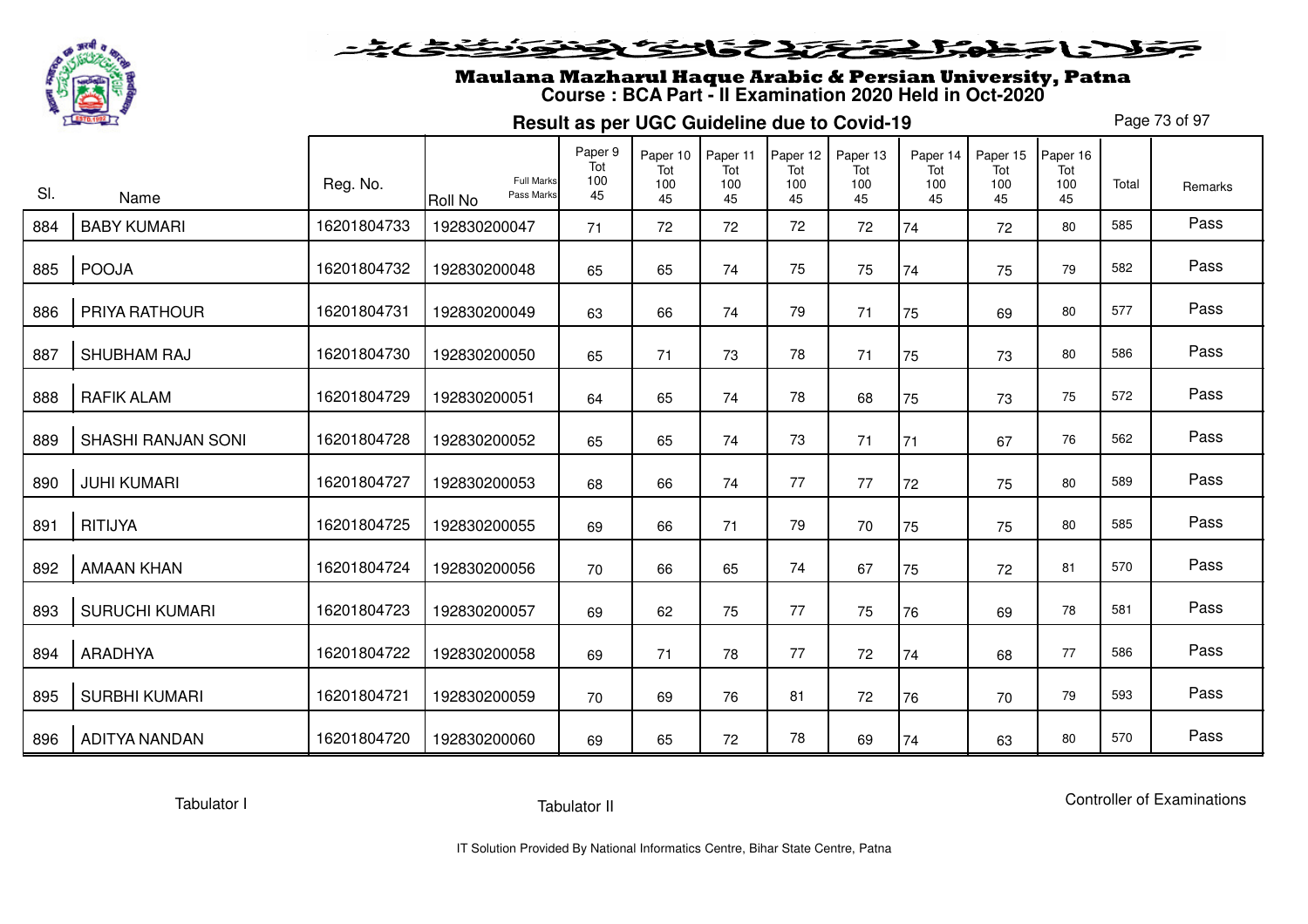

#### فلانا وطوالحقة كتحكو فالتف فيتنو وينفض

# Maulana Mazharul Haque Arabic & Persian University, Patna **Course : BCA Part - II Examination 2020 Held in Oct-2020**

**Result as per UGC Guideline due to Covid-19**

Page 74 of 97

| SI.        | Name                      | Reg. No.    | <b>Full Marks</b><br>Pass Marks<br>Roll No | Paper 9<br>Tot<br>100<br>45 | Paper 10<br>Tot<br>100<br>45 | Paper 11<br>Tot<br>100<br>45 | Paper 12<br>Tot<br>100<br>45 | Paper 13<br>Tot<br>100<br>45 | Paper 14<br>Tot<br>100<br>45 | Paper 15<br>Tot<br>100<br>45 | Paper 16<br>Tot<br>100<br>45 | Total | Remarks |
|------------|---------------------------|-------------|--------------------------------------------|-----------------------------|------------------------------|------------------------------|------------------------------|------------------------------|------------------------------|------------------------------|------------------------------|-------|---------|
| 897        | <b>ANJALI KUMARI</b>      | 16201804719 | 192830200061                               | 74                          | 72                           | 75                           | 78                           | 67                           | 74                           | 71                           | 80                           | 591   | Pass    |
| 898        | <b>DEEPAK KUMAR GUPTA</b> | 16201804718 | 192830200062                               | 63                          | 66                           | 74                           | 74                           | 71                           | 72                           | 73                           | 76                           | 569   | Pass    |
| 899        | <b>VISHAL KUMAR SINGH</b> | 16201804717 | 192830200063                               | 67                          | 64                           | 75                           | 77                           | 72                           | 68                           | 72                           | 77                           | 572   | Pass    |
| 900        | AAKASH KUMAR BIN          | 16201804716 | 192830200064                               | 74                          | 69                           | 74                           | 73                           | 76                           | 77                           | 68                           | 80                           | 591   | Pass    |
|            |                           |             |                                            |                             |                              |                              |                              |                              |                              |                              |                              |       |         |
| 284<br>901 | <b>MANISH KUMAR</b>       | 16201804778 | 192840200001                               | 67                          | 63                           | 70                           | 78                           | 69                           | 66                           | 71                           | 80                           | 564   | Pass    |
| 902        | <b>ASHUTOSH KUMAR</b>     | 16201804777 | 192840200002                               | 63                          | 58                           | 69                           | 76                           | 62                           | 62                           | 62                           | 74                           | 526   | Pass    |
| 903        | <b>VISHAL KUMAR</b>       | 16201804776 | 192840200003                               | 65                          | 62                           | 78                           | 79                           | 70                           | 65                           | 71                           | 75                           | 565   | Pass    |
| 904        | SHIVENDRA KAUSHAL         | 16201804775 | 192840200004                               | 57                          | 50                           | 63                           | 81                           | 60                           | 62                           | 66                           | 77                           | 516   | Pass    |
| 905        | <b>RAHUL KUMAR</b>        | 16201804774 | 192840200005                               | 67                          | 52                           | 72                           | 77                           | 64                           | 61                           | 67                           | 79                           | 539   | Pass    |
| 906        | <b>VISHAL KUMAR</b>       | 16201804773 | 192840200006                               | 66                          | 52                           | 74                           | 79                           | 67                           | 65                           | 65                           | 79                           | 547   | Pass    |
| 907        | <b>ADITYA ARYAN</b>       | 16201804772 | 192840200007                               | 67                          | 59                           | 72                           | 81                           | 70                           | 66                           | 69                           | 81                           | 565   | Pass    |

288

Tabulator I

Controller of Examinations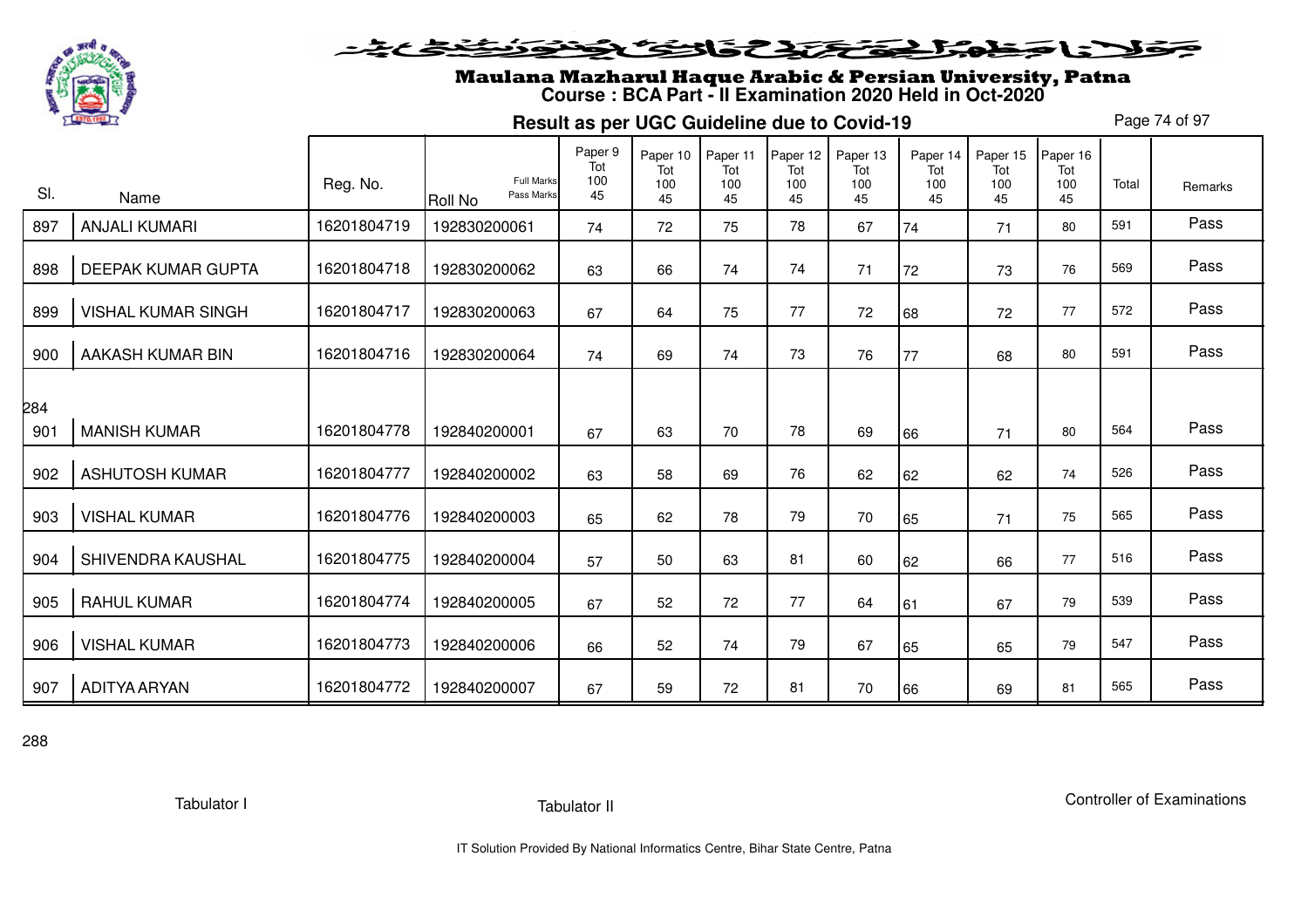

#### فلانا وطوالحقة كتحكون فينونون فنخدم

# Maulana Mazharul Haque Arabic & Persian University, Patna **Course : BCA Part - II Examination 2020 Held in Oct-2020**

**Result as per UGC Guideline due to Covid-19**

Page 75 of 97

| SI.        | Name                  | Reg. No.    | <b>Full Marks</b><br>Pass Marks<br>Roll No | Paper 9<br>Tot<br>100<br>45 | Paper 10<br>Tot<br>100<br>45 | Paper 11<br>Tot<br>100<br>45 | Paper 12<br>Tot<br>100<br>45 | Paper 13<br>Tot<br>100<br>45 | Paper 14<br>Tot<br>100<br>45 | Paper 15<br>Tot<br>100<br>45 | Paper 16<br>Tot<br>100<br>45 | Total | Remarks |
|------------|-----------------------|-------------|--------------------------------------------|-----------------------------|------------------------------|------------------------------|------------------------------|------------------------------|------------------------------|------------------------------|------------------------------|-------|---------|
| 908        | PRIYA LOVELIN         | 16201804781 | 192880200001                               | 67                          | 73                           | 79                           | 88                           | 77                           | 74                           | 74                           | 85                           | 617   | Pass    |
| 909        | SAURABH KUMAR YADAV   | 16201804780 | 192880200002                               | 60                          | 60                           | 65                           | 86                           | 68                           | 66                           | 71                           | 86                           | 562   | Pass    |
| 910        | <b>SHIVAM RAJ</b>     | 16201804779 | 192880200003                               | 69                          | 74                           | 76                           | 87                           | 70                           | 70                           | 74                           | 88                           | 608   | Pass    |
| 298<br>911 | <b>SIDHARTH KUMAR</b> | 16201807231 | 192980200048                               | 66                          | 62                           | 72                           | 81                           | 67                           | 64                           | 70                           | 81                           | 563   | Pass    |
| 912        | <b>KRITI VERMA</b>    | 16201805933 | 192980200049                               | 66                          | 63                           | 70                           | 75                           | 71                           | 68                           | 69                           | 82                           | 564   | Pass    |
| 913        | <b>ABHISHEK RAJ</b>   | 16201805934 | 192980200051                               | 63                          | 56                           | 73                           | 76                           | 68                           | 64                           | 66                           | 76                           | 542   | Pass    |
| 914        | <b>SATYAM KUMAR</b>   | 16201804791 | 192980200052                               | 65                          | 58                           | 64                           | 75                           | 64                           | 62                           | 69                           | 80                           | 537   | Pass    |
| 915        | MD REYAZ ANSARI       | 16201804790 | 192980200053                               | 65                          | 64                           | 64                           | 77                           | 70                           | 69                           | 65                           | 76                           | 550   | Pass    |
| 916        | <b>SHEFALI</b>        | 16201804788 | 192980200054                               | 69                          | 64                           | 78                           | 81                           | 70                           | 73                           | 71                           | 76                           | 582   | Pass    |
| 917        | <b>ABHISHEK ANAND</b> | 16201804787 | 192980200055                               | 67                          | 64                           | 64                           | 80                           | 62                           | 65                           | 64                           | 75                           | 541   | Pass    |
| 918        | <b>SUMITRA KUMARI</b> | 16201804786 | 192980200056                               | 66                          | 63                           | 68                           | 79                           | 65                           | 68                           | 64                           | 76                           | 549   | Pass    |
| 919        | <b>ANUJ KUMAR</b>     | 16201804785 | 192980200057                               | 65                          | 64                           | 70                           | 79                           | 69                           | 68                           | 66                           | 75                           | 556   | Pass    |

Tabulator I

Tabulator II

Controller of Examinations

IT Solution Provided By National Informatics Centre, Bihar State Centre, Patna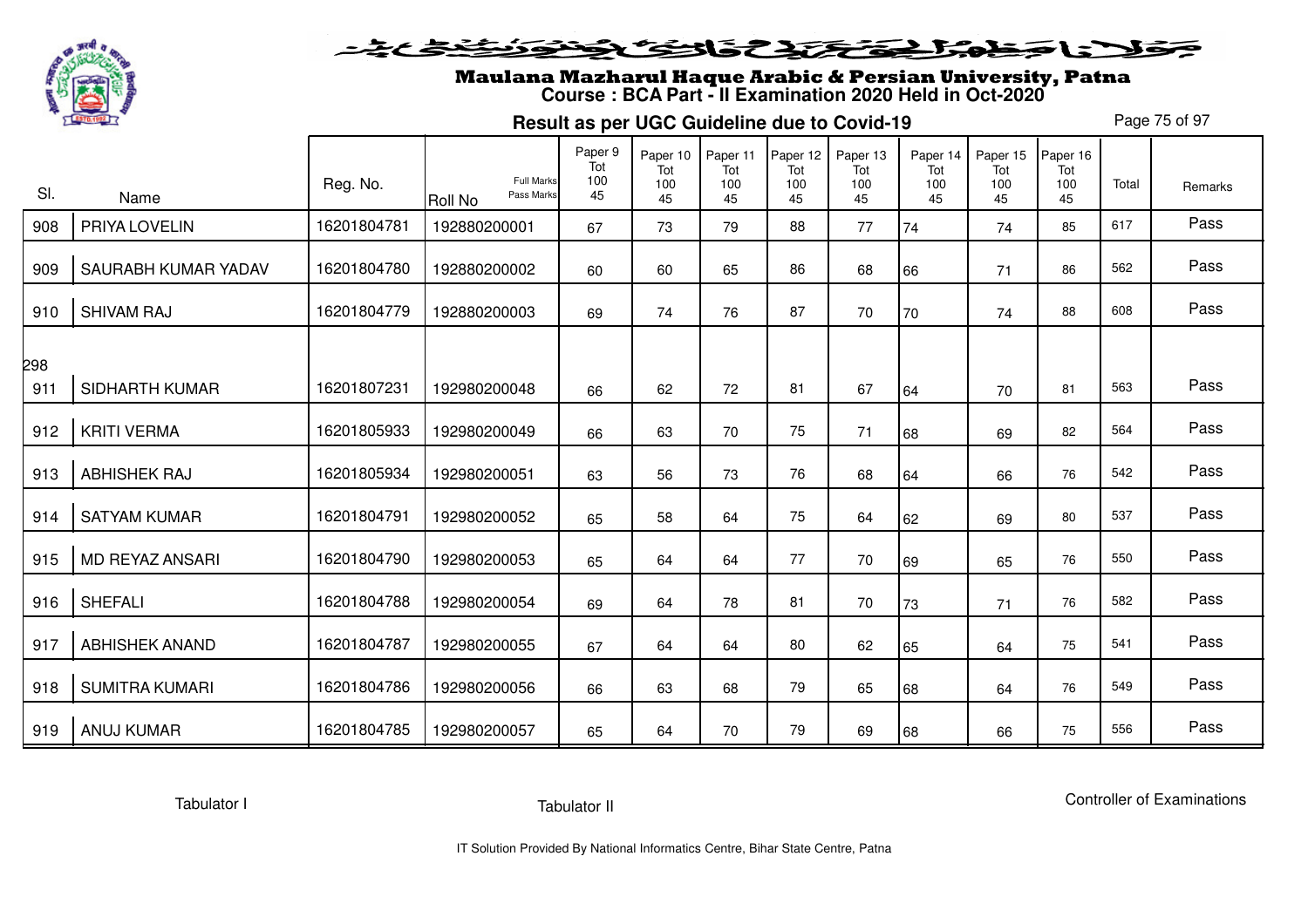

#### خلايا وخلوا فيقتض والتوع وتنون فنغلى

# Maulana Mazharul Haque Arabic & Persian University, Patna **Course : BCA Part - II Examination 2020 Held in Oct-2020**

**Result as per UGC Guideline due to Covid-19**

Page 76 of 97

|            |                         |             | <b>Full Marks</b>     | Paper 9<br>Tot<br>100 | Paper 10<br>Tot | Paper 11<br>Tot | Paper 12<br>Tot | Paper 13<br>Tot | Paper 14<br>Tot | Paper 15<br>Tot | Paper 16<br>Tot |       |         |
|------------|-------------------------|-------------|-----------------------|-----------------------|-----------------|-----------------|-----------------|-----------------|-----------------|-----------------|-----------------|-------|---------|
| SI.        | Name                    | Reg. No.    | Pass Marks<br>Roll No | 45                    | 100<br>45       | 100<br>45       | 100<br>45       | 100<br>45       | 100<br>45       | 100<br>45       | 100<br>45       | Total | Remarks |
| 301<br>920 | <b>MD IMRAN ANSARI</b>  | 16201806939 | 193010200001          | 54                    | 67              | 77              | 82              | 67              | 65              | 70              | 85              | 567   | Pass    |
| 302        |                         |             |                       |                       |                 |                 |                 |                 |                 |                 |                 |       |         |
| 921        | <b>JAYAMALA KUMARI</b>  | 16201706501 | 183020200015          | 70                    | 75              | 75              | 77              | 77              | 74              | 68              | 78              | 594   | Pass    |
| 922        | KM GUDIYA YADAV         | 16201707759 | 183020200069          | 68                    | 74              | 72              | 78              | 70              | 74              | 65              | 79              | 580   | Pass    |
| 923        | PAWAN KUMAR SINGH       | 16201804856 | 193020200014          | 62                    | 69              | 70              | 91              | 77              | 68              | 69              | 91              | 597   | Pass    |
| 924        | SHAHNAZ KHATOON         | 16201804851 | 193020200015          | 65                    | 69              | 72              | 91              | 74              | 72              | 69              | 91              | 603   | Pass    |
| 925        | <b>RITU KUMARI</b>      | 16201804850 | 193020200016          | 62                    | 69              | 71              | 89              | 73              | 74              | 72              | 90              | 600   | Pass    |
| 926        | <b>NEHA KUMARI</b>      | 16201804849 | 193020200017          | 60                    | 71              | 72              | 92              | 73              | 68              | 67              | 93              | 596   | Pass    |
| 927        | ATIYA NAAZ              | 16201804848 | 193020200018          | 72                    | 75              | 71              | 91              | 79              | 78              | 75              | 90              | 631   | Pass    |
| 928        | PRITY KUMARI            | 16201804847 | 193020200019          | 70                    | 72              | 65              | 91              | 76              | 71              | 76              | 92              | 613   | Pass    |
| 929        | <b>SAMRIDHI SANKRIT</b> | 16201804846 | 193020200020          | 69                    | 73              | 63              | 90              | 77              | 70              | 73              | 91              | 606   | Pass    |
| 930        | <b>SAKSHI KUMARI</b>    | 16201804845 | 193020200021          | 78                    | 66              | 65              | 90              | 74              | 71              | 70              | 90              | 604   | Pass    |
| 931        | SUPRIYA KUMARI          | 16201804844 | 193020200022          | 81                    | 65              | 66              | 90              | 73              | 71              | 78              | 91              | 615   | Pass    |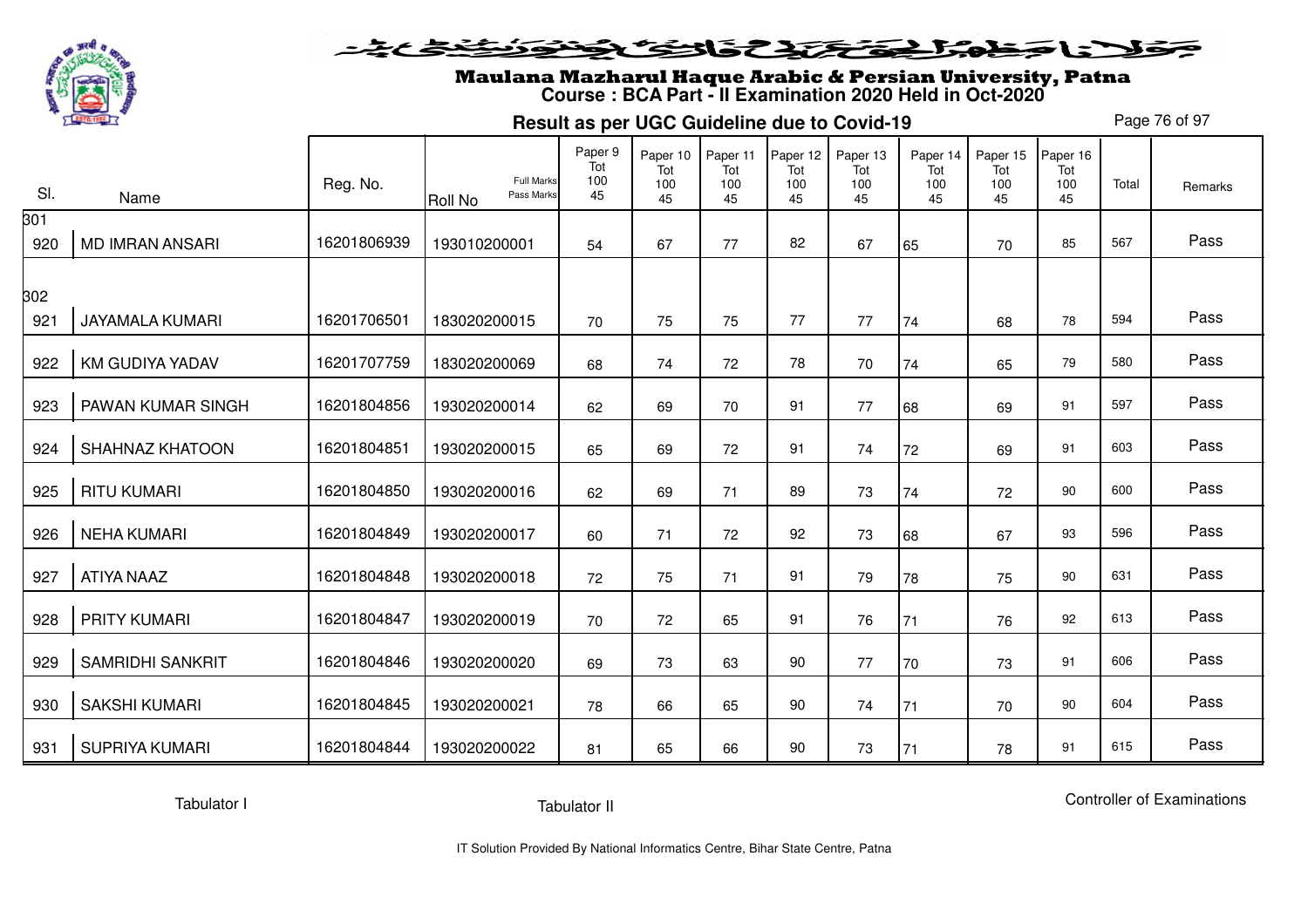

## Maulana Mazharul Haque Arabic & Persian University, Patna **Course : BCA Part - II Examination 2020 Held in Oct-2020**

**Result as per UGC Guideline due to Covid-19**

Page 77 of 97

| SI. | Name                   | Reg. No.    | <b>Full Marks</b><br>Pass Marks<br><b>Roll No</b> | Paper 9<br>Tot<br>100<br>45 | Paper 10<br>Tot<br>100<br>45 | Paper 11<br>Tot<br>100<br>45 | Paper 12<br>Tot<br>100<br>45 | Paper 13<br>Tot<br>100<br>45 | Paper 14<br>Tot<br>100<br>45 | Paper 15<br>Tot<br>100<br>45 | Paper 16<br>Tot<br>100<br>45 | Total | Remarks |
|-----|------------------------|-------------|---------------------------------------------------|-----------------------------|------------------------------|------------------------------|------------------------------|------------------------------|------------------------------|------------------------------|------------------------------|-------|---------|
| 932 | <b>ANSHU KUMARI</b>    | 16201804843 | 193020200023                                      | 64                          | 57                           | 71                           | 91                           | 70                           | 67                           | 73                           | 91                           | 584   | Pass    |
| 933 | <b>SAPNA KUMARI</b>    | 16201804842 | 193020200024                                      | 73                          | 65                           | 67                           | 92                           | 82                           | 69                           | 73                           | 91                           | 612   | Pass    |
| 934 | <b>NIVA KUMARI</b>     | 16201804841 | 193020200025                                      | 70                          | 68                           | 67                           | 90                           | 76                           | 69                           | 72                           | 91                           | 603   | Pass    |
| 935 | <b>RINKI KUMARI</b>    | 16201804840 | 193020200026                                      | 71                          | 70                           | 72                           | 90                           | 78                           | 71                           | 68                           | 92                           | 612   | Pass    |
| 936 | PRITI KUMARI           | 16201804839 | 193020200027                                      | 64                          | 66                           | 74                           | 91                           | 76                           | 69                           | 65                           | 92                           | 597   | Pass    |
| 937 | <b>SANJANA KUMARI</b>  | 16201804838 | 193020200028                                      | 66                          | 64                           | 69                           | 90                           | 70                           | 67                           | 66                           | 92                           | 584   | Pass    |
| 938 | <b>SANGEETA KUMARI</b> | 16201804837 | 193020200029                                      | 59                          | 64                           | 70                           | 91                           | 70                           | 71                           | 69                           | 91                           | 585   | Pass    |
| 939 | <b>NEHA KUMARI</b>     | 16201804836 | 193020200030                                      | 69                          | 63                           | 70                           | 91                           | 75                           | 72                           | 70                           | 91                           | 601   | Pass    |
| 940 | <b>SONALI KUMARI</b>   | 16201804834 | 193020200032                                      | 72                          | 64                           | 70                           | 90                           | 81                           | 75                           | 76                           | 91                           | 619   | Pass    |
| 941 | <b>PRITI KUMARI</b>    | 16201804833 | 193020200033                                      | 71                          | 65                           | 73                           | 92                           | 75                           | 77                           | 74                           | 92                           | 619   | Pass    |
| 942 | <b>CHANDA KUMARI</b>   | 16201804832 | 193020200034                                      | 71                          | 66                           | 74                           | 90                           | 78                           | 78                           | 75                           | 92                           | 624   | Pass    |
| 943 | <b>SONI KUMARI</b>     | 16201804831 | 193020200035                                      | 70                          | 68                           | 70                           | 90                           | 69                           | 68                           | 72                           | 92                           | 599   | Pass    |
| 944 | <b>MANISHA KUMARI</b>  | 16201804830 | 193020200036                                      | 75                          | 72                           | 71                           | 91                           | 80                           | 73                           | 77                           | 90                           | 629   | Pass    |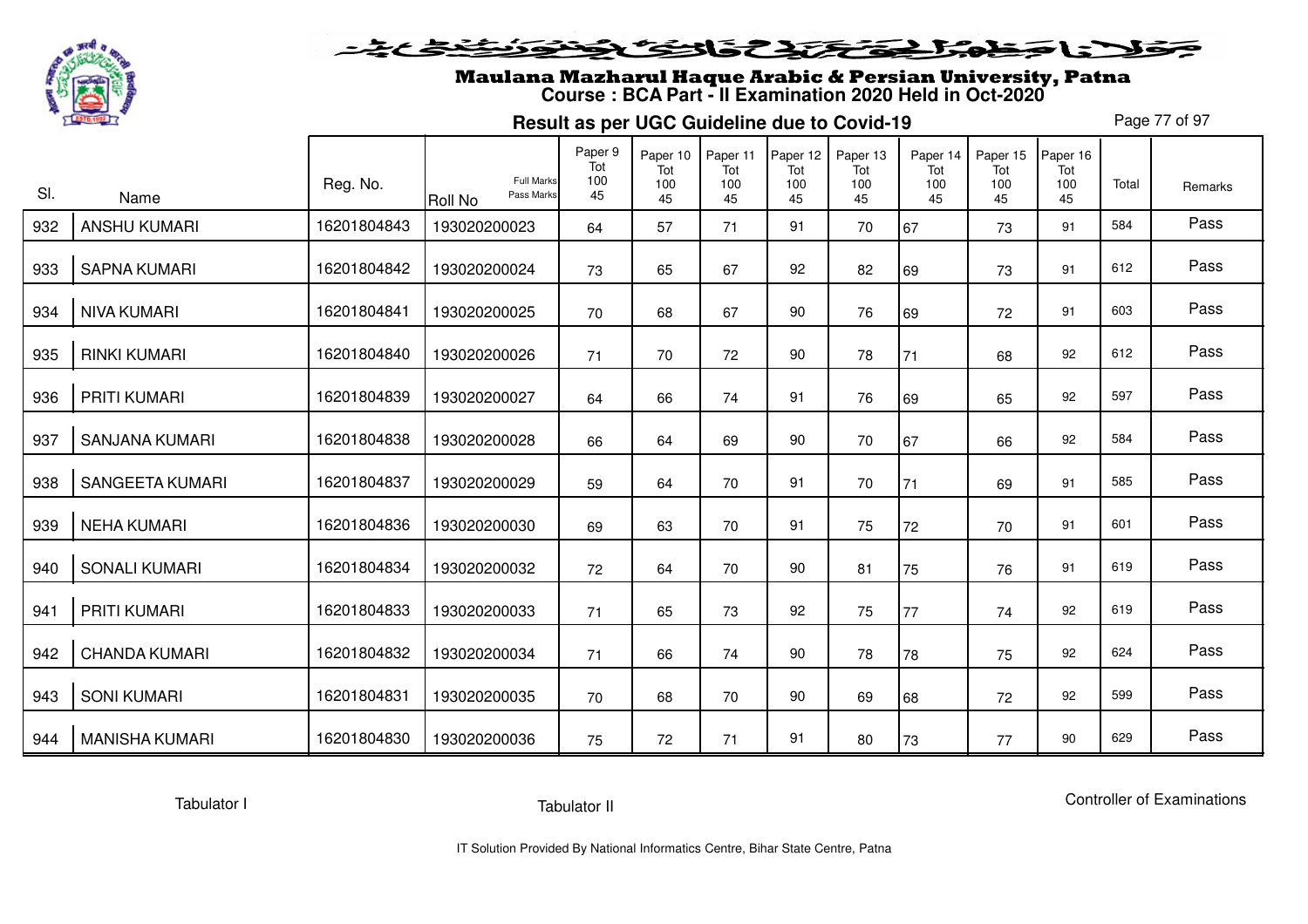

# Maulana Mazharul Haque Arabic & Persian University, Patna **Course : BCA Part - II Examination 2020 Held in Oct-2020**

**Result as per UGC Guideline due to Covid-19**

Page 78 of 97

|     |                          | Reg. No.    | <b>Full Marks</b>            | Paper 9<br>Tot<br>100 | Paper 10<br>Tot<br>100 | Paper 11<br>Tot<br>100 | Paper 12<br>Tot<br>100 | Paper 13<br>Tot<br>100 | Paper 14<br>Tot<br>100 | Paper 15<br>Tot<br>100 | Paper 16<br>Tot<br>100 | Total | Remarks |
|-----|--------------------------|-------------|------------------------------|-----------------------|------------------------|------------------------|------------------------|------------------------|------------------------|------------------------|------------------------|-------|---------|
| SI. | Name                     |             | Pass Marks<br><b>Roll No</b> | 45                    | 45                     | 45                     | 45                     | 45                     | 45                     | 45                     | 45                     |       |         |
| 945 | <b>SANGEETA KUMARI</b>   | 16201804829 | 193020200037                 | 68                    | 64                     | 71                     | 92                     | 72                     | 68                     | 73                     | 90                     | 598   | Pass    |
| 946 | <b>BABITA KUMARI</b>     | 16201804828 | 193020200038                 | 69                    | 64                     | 71                     | 90                     | 78                     | 68                     | 67                     | 93                     | 600   | Pass    |
| 947 | <b>AMISHA KUMARI</b>     | 16201804827 | 193020200039                 | 65                    | 65                     | 72                     | 90                     | 79                     | 71                     | 68                     | 90                     | 600   | Pass    |
| 948 | <b>ANUSHKA KUMARI</b>    | 16201804826 | 193020200040                 | 64                    | 58                     | 71                     | 90                     | 77                     | 67                     | 73                     | 92                     | 592   | Pass    |
| 949 | RANJITA KUMARI           | 16201804825 | 193020200041                 | 69                    | 60                     | 73                     | 92                     | 75                     | 70                     | 71                     | 91                     | 601   | Pass    |
| 950 | <b>ARCHNA KUMARI</b>     | 16201804824 | 193020200042                 | 68                    | 66                     | 73                     | 91                     | 78                     | 71                     | 73                     | 93                     | 613   | Pass    |
| 951 | <b>RITIKA PATEL</b>      | 16201804823 | 193020200043                 | 68                    | 65                     | 73                     | 90                     | 71                     | 69                     | 69                     | 91                     | 596   | Pass    |
| 952 | <b>NEHA KUMARI SINGH</b> | 16201804822 | 193020200044                 | 75                    | 66                     | 69                     | 91                     | 72                     | 70                     | 71                     | 92                     | 606   | Pass    |
| 953 | <b>BABUNTI</b>           | 16201804821 | 193020200045                 | 76                    | 59                     | 71                     | 92                     | 73                     | 69                     | 69                     | 90                     | 599   | Pass    |
| 954 | <b>ANKITA KUMARI</b>     | 16201804820 | 193020200046                 | 64                    | 67                     | 69                     | 91                     | 78                     | 70                     | 70                     | 91                     | 600   | Pass    |
| 955 | <b>SAZIYA SAHIN</b>      | 16201804818 | 193020200048                 | 67                    | 71                     | 70                     | 92                     | 73                     | 70                     | 68                     | 91                     | 602   | Pass    |
| 956 | <b>SARITA KUMARI</b>     | 16201804817 | 193020200049                 | 67                    | 72                     | 75                     | 91                     | 77                     | 69                     | 73                     | 92                     | 616   | Pass    |
| 957 | <b>PRITY KUMARI</b>      | 16201804816 | 193020200050                 | 74                    | 71                     | 72                     | 92                     | 81                     | 71                     | 74                     | 92                     | 627   | Pass    |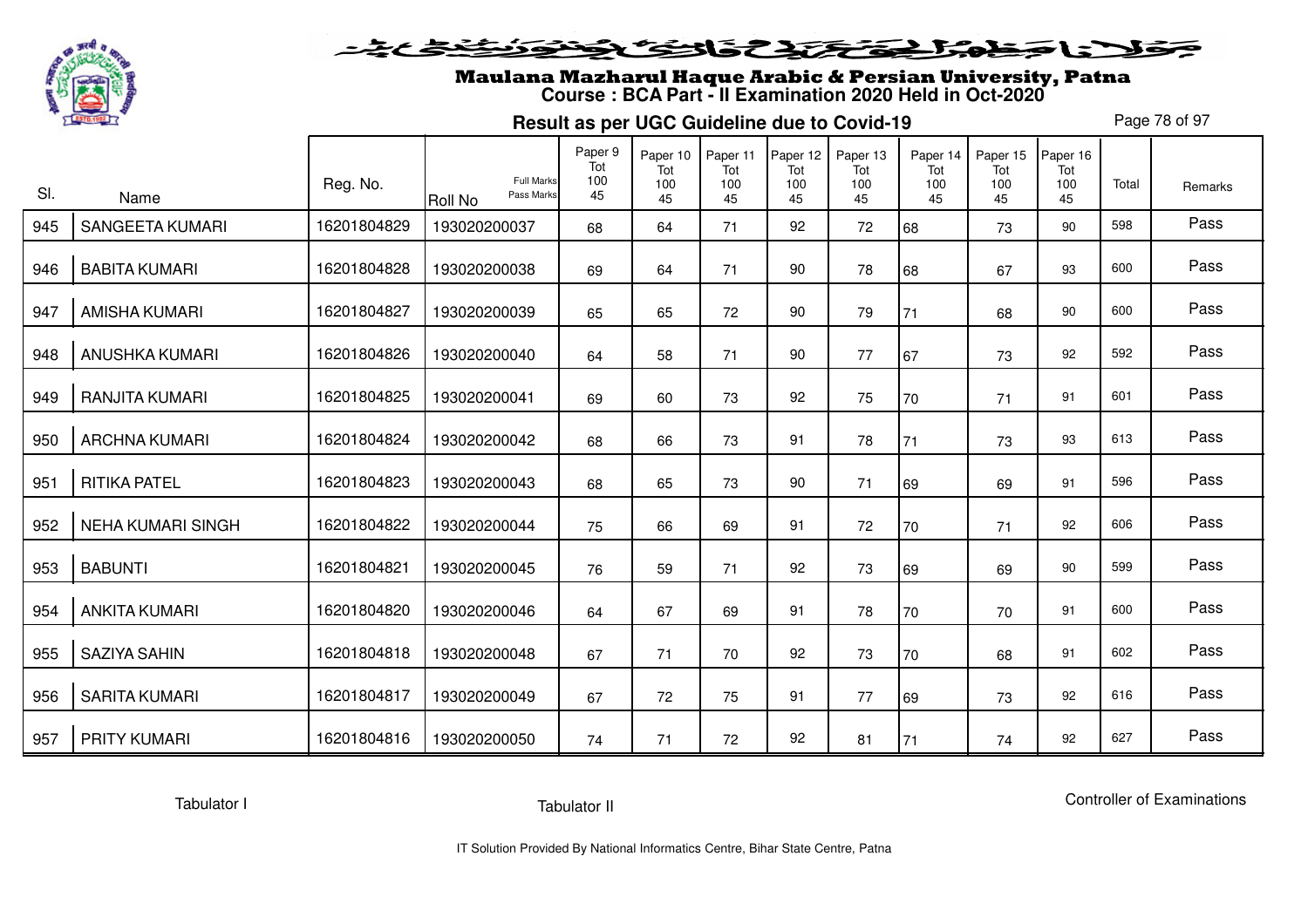

## Maulana Mazharul Haque Arabic & Persian University, Patna **Course : BCA Part - II Examination 2020 Held in Oct-2020**

**Result as per UGC Guideline due to Covid-19**

Page 79 of 97

| SI. | Name                      | Reg. No.    | <b>Full Marks</b><br>Pass Marks<br><b>Roll No</b> | Paper 9<br>Tot<br>100<br>45 | Paper 10<br>Tot<br>100<br>45 | Paper 11<br>Tot<br>100<br>45 | Paper 12<br>Tot<br>100<br>45 | Paper 13<br>Tot<br>100<br>45 | Paper 14<br>Tot<br>100<br>45 | Paper 15<br>Tot<br>100<br>45 | Paper 16<br>Tot<br>100<br>45 | Total | Remarks |
|-----|---------------------------|-------------|---------------------------------------------------|-----------------------------|------------------------------|------------------------------|------------------------------|------------------------------|------------------------------|------------------------------|------------------------------|-------|---------|
| 958 | <b>ARCHANA KUMARI</b>     | 16201804815 | 193020200051                                      | 72                          | 72                           | 74                           | 91                           | 80                           | 73                           | 73                           | 91                           | 626   | Pass    |
| 959 | PYARELAL KUMAR            | 16201804814 | 193020200052                                      | 64                          | 69                           | 69                           | 91                           | 75                           | 68                           | 66                           | 92                           | 594   | Pass    |
| 960 | <b>AMIT RANJAN</b>        | 16201804813 | 193020200053                                      | 59                          | 67                           | 68                           | 91                           | 72                           | 67                           | 64                           | 90                           | 578   | Pass    |
| 961 | SANDEEP KUMAR RAM         | 16201804812 | 193020200054                                      | 60                          | 71                           | 69                           | 91                           | 71                           | 67                           | 66                           | 91                           | 586   | Pass    |
| 962 | <b>MD UMAR ALI</b>        | 16201804811 | 193020200055                                      | 67                          | 70                           | 69                           | 91                           | 76                           | 70                           | 67                           | 92                           | 602   | Pass    |
| 963 | PAPPU YADAV               | 16201804810 | 193020200056                                      | 57                          | 69                           | 68                           | 92                           | 69                           | 66                           | 68                           | 91                           | 580   | Pass    |
| 964 | PRAKASH KUMAR SAH         | 16201804809 | 193020200057                                      | 64                          | 73                           | 70                           | 91                           | 76                           | 68                           | 65                           | 92                           | 599   | Pass    |
| 965 | <b>MANISH KUMAR</b>       | 16201804808 | 193020200058                                      | 63                          | 69                           | 70                           | 91                           | 73                           | 66                           | 69                           | 91                           | 592   | Pass    |
| 966 | <b>RAKESH RANJAN</b>      | 16201804806 | 193020200060                                      | 65                          | 69                           | 71                           | 91                           | 75                           | 68                           | 66                           | 90                           | 595   | Pass    |
| 967 | SATISH KUMAR YADAV        | 16201804805 | 193020200061                                      | 71                          | 71                           | 68                           | 92                           | 75                           | 73                           | 65                           | 92                           | 607   | Pass    |
| 968 | <b>SHASHI KUMAR</b>       | 16201804804 | 193020200062                                      | 66                          | 69                           | 69                           | 91                           | 78                           | 68                           | 75                           | 92                           | 608   | Pass    |
| 969 | <b>ANGAD KUMAR</b>        | 16201804803 | 193020200063                                      | 58                          | 64                           | 70                           | 91                           | 70                           | 65                           | 73                           | 92                           | 583   | Pass    |
| 970 | <b>SACHIN KUMAR SINGH</b> | 16201804802 | 193020200064                                      | 63                          | 67                           | 70                           | 92                           | 78                           | 66                           | 76                           | 91                           | 603   | Pass    |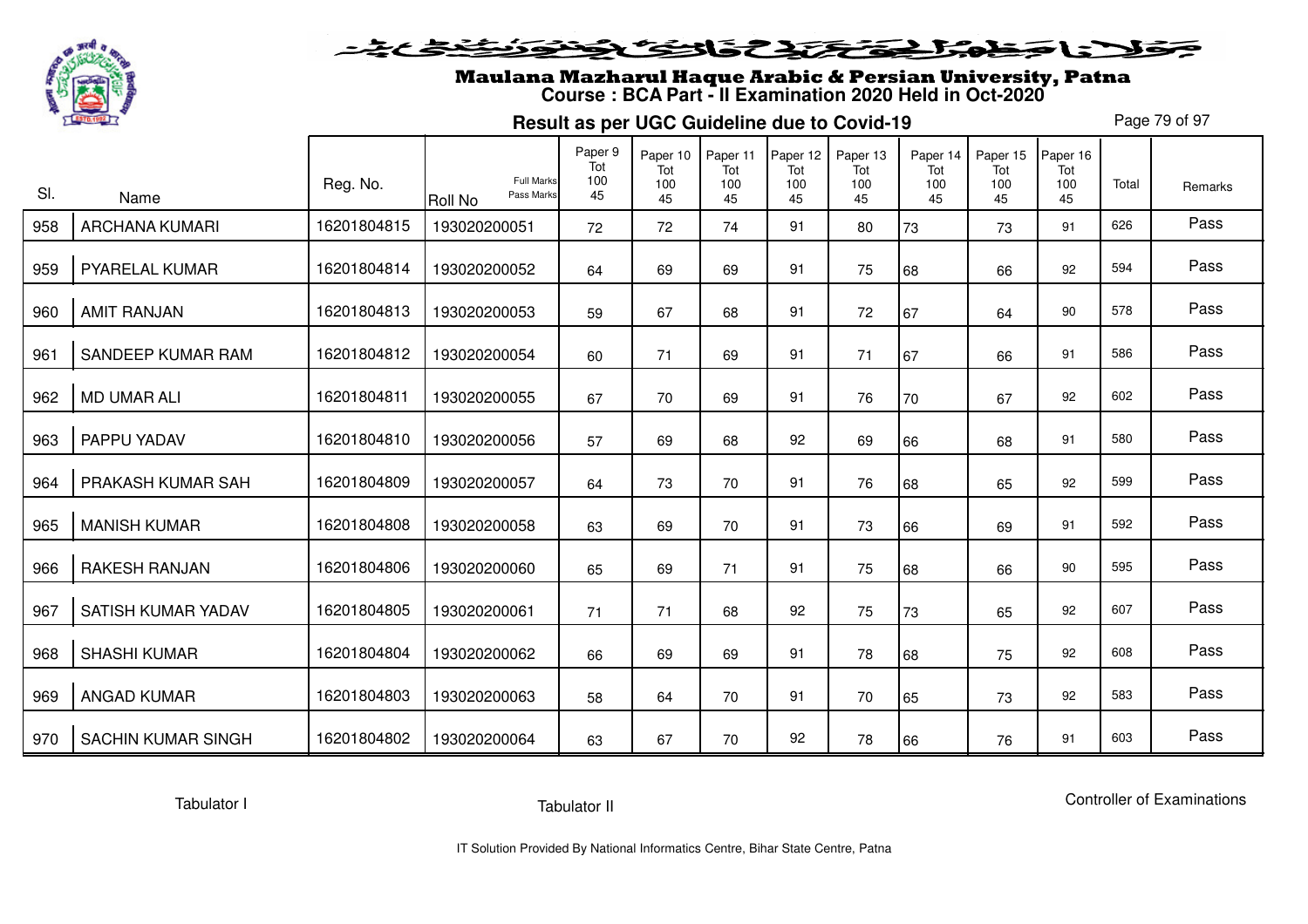

#### فلانا وطوالحقة كتحكون فينونون فنخدم

## Maulana Mazharul Haque Arabic & Persian University, Patna **Course : BCA Part - II Examination 2020 Held in Oct-2020**

**Result as per UGC Guideline due to Covid-19**

Page 80 of 97

| SI. | Name                      | Reg. No.    | <b>Full Marks</b><br>Pass Marks<br>Roll No | Paper 9<br>Tot<br>100<br>45 | Paper 10<br>Tot<br>100<br>45 | Paper 11<br>Tot<br>100<br>45 | Paper 12<br>Tot<br>100<br>45 | Paper 13<br>Tot<br>100<br>45 | Paper 14<br>Tot<br>100<br>45 | Paper 15<br>Tot<br>100<br>45 | Paper 16<br>Tot<br>100<br>45 | Total | Remarks |
|-----|---------------------------|-------------|--------------------------------------------|-----------------------------|------------------------------|------------------------------|------------------------------|------------------------------|------------------------------|------------------------------|------------------------------|-------|---------|
| 971 | <b>RAHUL KUMAR</b>        | 16201804801 | 193020200065                               | 68                          | 62                           | 72                           | 91                           | 75                           | 67                           | 64                           | 91                           | 590   | Pass    |
| 972 | <b>VISHAL KUMAR YADAV</b> | 16201804800 | 193020200066                               | 70                          | 70                           | 73                           | 90                           | 77                           | 71                           | 64                           | 92                           | 607   | Pass    |
| 973 | <b>ALISA PARWEEN</b>      | 16201804799 | 193020200067                               | 52                          | 67                           | 65                           | 92                           | 69                           | 70                           | 75                           | 92                           | 582   | Pass    |
| 974 | <b>KRISHNA KUMAR</b>      | 16201804798 | 193020200068                               | 65                          | 66                           | 71                           | 92                           | 76                           | 68                           | 72                           | 91                           | 601   | Pass    |
| 975 | MANKESHWAR KUMAR          | 16201804797 | 193020200069                               | 59                          | 68                           | 72                           | 91                           | 70                           | 69                           | 71                           | 92                           | 592   | Pass    |
| 976 | <b>DILIP KUMAR</b>        | 16201804796 | 193020200070                               | 60                          | 65                           | 68                           | 92                           | 72                           | 68                           | 70                           | 91                           | 586   | Pass    |
| 977 | SONU KUMAR RAM            | 16201804795 | 193020200071                               | 62                          | 64                           | 70                           | 91                           | 75                           | 69                           | 72                           | 91                           | 594   | Pass    |
| 978 | ASHUTOSH KUMAR SINGH      | 16201804794 | 193020200072                               | 58                          | 67                           | 71                           | 92                           | 66                           | 71                           | 71                           | 92                           | 588   | Pass    |
| 979 | <b>SALIM ALAM</b>         | 16201804793 | 193020200073                               | 67                          | 67                           | 72                           | 91                           | 75                           | 68                           | 72                           | 91                           | 603   | Pass    |
| 304 |                           |             |                                            |                             |                              |                              |                              |                              |                              |                              |                              |       |         |
| 980 | <b>RAATIB HUSSAIN</b>     | 16201804859 | 193040200001                               | 67                          | 75                           | 68                           | 78                           | 78                           | 69                           | 74                           | 77                           | 586   | Pass    |
| 981 | <b>RAHUL KUMAR</b>        | 16201804858 | 193040200002                               | 73                          | 78                           | 71                           | 79                           | 78                           | 72                           | 76                           | 80                           | 607   | Pass    |
| 982 | <b>GULZAR WARSI</b>       | 16201804857 | 193040200003                               | 68                          | 72                           | 68                           | 75                           | 70                           | 69                           | 74                           | 78                           | 574   | Pass    |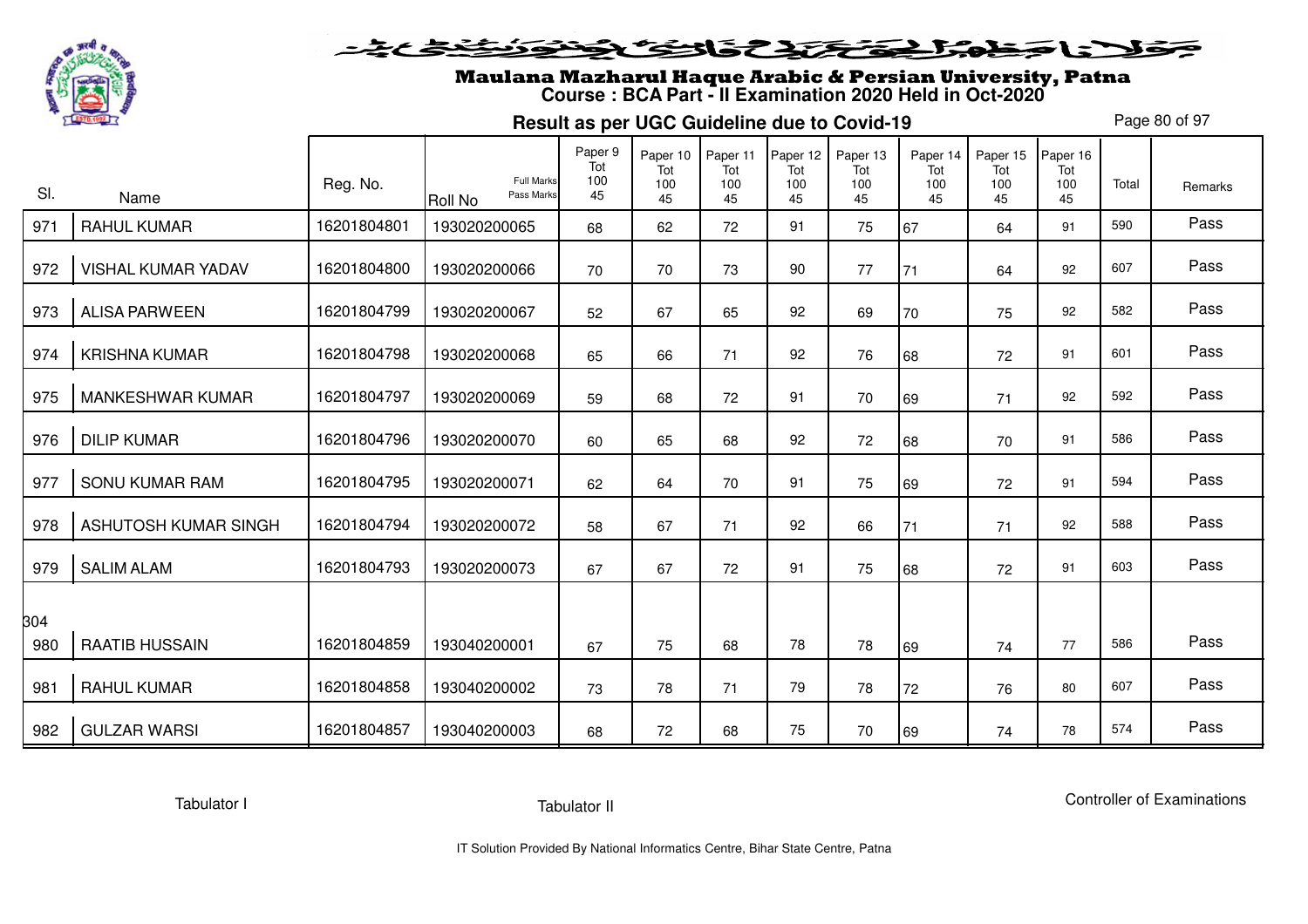

#### فلانا حفاشكنكنك فالتكنيك فتنوز فننفض

# Maulana Mazharul Haque Arabic & Persian University, Patna **Course : BCA Part - II Examination 2020 Held in Oct-2020**

**Result as per UGC Guideline due to Covid-19**

Page 81 of 97

| SI.        | Name                   | Reg. No.    | <b>Full Marks</b><br>Pass Marks<br><b>Roll No</b> | Paper 9<br>Tot<br>100<br>45 | Paper 10<br>Tot<br>100<br>45 | Paper 11<br>Tot<br>100<br>45 | Paper 12<br>Tot<br>100<br>45 | Paper 13<br>Tot<br>100<br>45 | Paper 14<br>Tot<br>100<br>45 | Paper 15<br>Tot<br>100<br>45 | Paper 16<br>Tot<br>100<br>45 | Total | Remarks |
|------------|------------------------|-------------|---------------------------------------------------|-----------------------------|------------------------------|------------------------------|------------------------------|------------------------------|------------------------------|------------------------------|------------------------------|-------|---------|
| 305<br>983 | <b>CHINTA KUMARI</b>   | 16201615770 | 173050200011                                      | 61                          | 60                           | 62                           | 80                           | 60                           | 64                           | 69                           | 84                           | 540   | Pass    |
| 984        | RAKESH KUMAR YADAV     | 16201706398 | 183050200010                                      | 70                          | 74                           | 66                           | 81                           | 73                           | 70                           | 67                           | 79                           | 580   | Pass    |
| 985        | <b>MANISHA KUMARI</b>  | 16201807080 | 193050200001                                      | 74                          | 64                           | 66                           | 89                           | 76                           | 72                           | 75                           | 88                           | 604   | Pass    |
| 986        | <b>SATYENDRA YADAV</b> | 16201807079 | 193050200002                                      | 46                          | 58                           | 66                           | 89                           | 65                           | 62                           | 67                           | 91                           | 544   | Pass    |
| 987        | AMIT KUMAR YADAV       | 16201807078 | 193050200003                                      | 62                          | 60                           | 69                           | 88                           | 63                           | 69                           | 68                           | 88                           | 567   | Pass    |
| 988        | <b>ANSHU KUMARI</b>    | 16201807077 | 193050200004                                      | 52                          | 63                           | 64                           | 90                           | 60                           | 70                           | 71                           | 88                           | 558   | Pass    |
| 989        | <b>SMRITI KUMARI</b>   | 16201807075 | 193050200005                                      | 66                          | 70                           | 65                           | 90                           | 71                           | 68                           | 65                           | 90                           | 585   | Pass    |
| 990        | <b>RAVISH KUMAR</b>    | 16201807073 | 193050200007                                      | 53                          | 63                           | 67                           | 86                           | 70                           | 68                           | 65                           | 86                           | 558   | Pass    |
| 991        | <b>RAJU KUMAR</b>      | 16201807072 | 193050200008                                      | 51                          | 58                           | 67                           | 89                           | 70                           | 69                           | 72                           | 89                           | 565   | Pass    |
| 992        | <b>ALKA KUMARI</b>     | 16201807071 | 193050200009                                      | 55                          | 56                           | 70                           | 87                           | 68                           | 70                           | 62                           | 87                           | 555   | Pass    |
| 993        | <b>BEAUTY KUMARI</b>   | 16201807070 | 193050200010                                      | 54                          | 51                           | 72                           | 87                           | 70                           | 69                           | 62                           | 87                           | 552   | Pass    |
| 994        | SANDEEP KUMAR YADAV    | 16201807068 | 193050200012                                      | 62                          | 57                           | 72                           | 89                           | 71                           | 66                           | 71                           | 88                           | 576   | Pass    |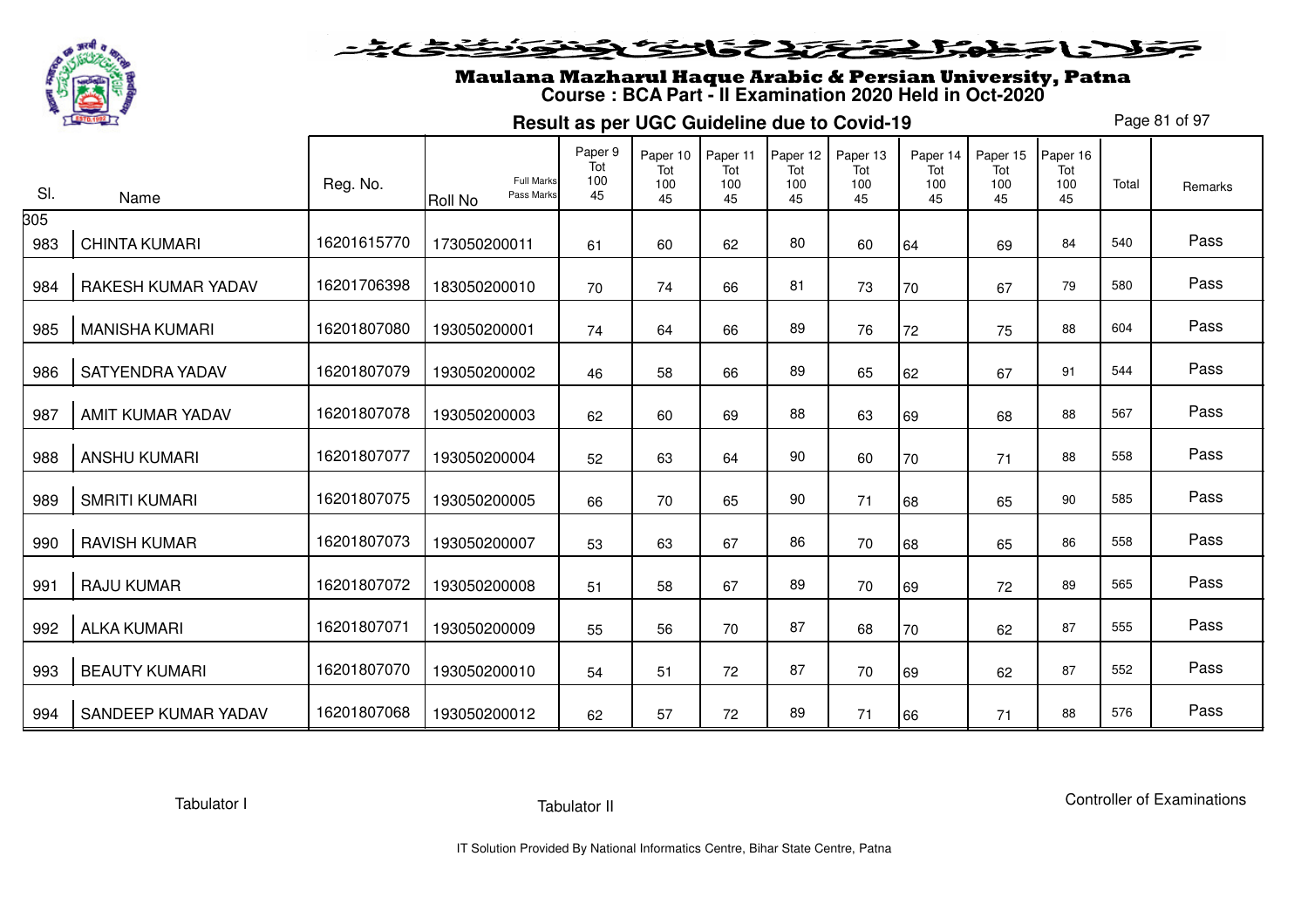

## Maulana Mazharul Haque Arabic & Persian University, Patna **Course : BCA Part - II Examination 2020 Held in Oct-2020**

**Result as per UGC Guideline due to Covid-19**

Page 82 of 97

|       |                            |             | <b>Full Marks</b>            | Paper 9<br>Tot<br>100 | Paper 10<br>Tot | Paper 11<br>Tot | Paper 12<br>Tot | Paper 13<br>Tot | Paper 14<br>Tot | Paper 15<br>Tot | Paper 16<br>Tot |       |         |
|-------|----------------------------|-------------|------------------------------|-----------------------|-----------------|-----------------|-----------------|-----------------|-----------------|-----------------|-----------------|-------|---------|
| SI.   | Name                       | Reg. No.    | Pass Marks<br><b>Roll No</b> | 45                    | 100<br>45       | 100<br>45       | 100<br>45       | 100<br>45       | 100<br>45       | 100<br>45       | 100<br>45       | Total | Remarks |
| 995   | <b>KARMULLAH NAT</b>       | 16201807067 | 193050200013                 | 53                    | 49              | 65              | 90              | 62              | 70              | 70              | 88              | 547   | Pass    |
| 996   | YUVRAJ SINGH               | 16201807066 | 193050200014                 | 63                    | 61              | 74              | 89              | 74              | 76              | 70              | 89              | 596   | Pass    |
| 997   | RAJU KUMAR YADAV           | 16201807065 | 193050200015                 | 62                    | 60              | 66              | 88              | 73              | 75              | 69              | 88              | 581   | Pass    |
| 998   | <b>DEENDYAL KUMAR</b>      | 16201807064 | 193050200016                 | 56                    | 52              | 70              | 88              | 62              | 58              | 72              | 90              | 548   | Pass    |
| 999   | <b>KRITIMAN SINGH</b>      | 16201807063 | 193050200017                 | 60                    | 64              | 73              | 91              | 70              | 68              | 68              | 90              | 584   | Pass    |
| 1,00  | RAJRISHAW KUMAR            | 16201807062 | 193050200018                 | 61                    | 58              | 78              | 88              | 72              | 71              | 75              | 88              | 591   | Pass    |
| 1,00  | <b>ANAND RAJ</b>           | 16201807061 | 193050200019                 | 68                    | 63              | 73              | 92              | 76              | 72              | 76              | 92              | 612   | Pass    |
| 1,00. | <b>SONU KUMAR</b>          | 16201807060 | 193050200020                 | 68                    | 65              | 78              | 90              | 75              | 77              | 77              | 90              | 620   | Pass    |
| 1,00. | <b>KALINDI KUMARI</b>      | 16201807059 | 193050200021                 | 58                    | 54              | 74              | 87              | 68              | 67              | 71              | 88              | 567   | Pass    |
| 1,00  | <b>VISHAL KUMAR MANJHI</b> | 16201807055 | 193050200025                 | 48                    | 49              | 62              | 90              | 61              | 64              | 64              | 89              | 527   | Pass    |
| 1,00  | <b>GUDIYA KUMARI</b>       | 16201807052 | 193050200028                 | 69                    | 61              | 73              | 90              | 75              | 72              | 69              | 89              | 598   | Pass    |
| 1,00  | ABHAY KUMAR YADAV          | 16201807051 | 193050200029                 | 55                    | 61              | 76              | 90              | 68              | 68              | 75              | 88              | 581   | Pass    |
| 1,00  | MD ZAWED AKHTER            | 16201807049 | 193050200031                 | 62                    | 55              | 69              | 90              | 65              | 73              | 67              | 90              | 571   | Pass    |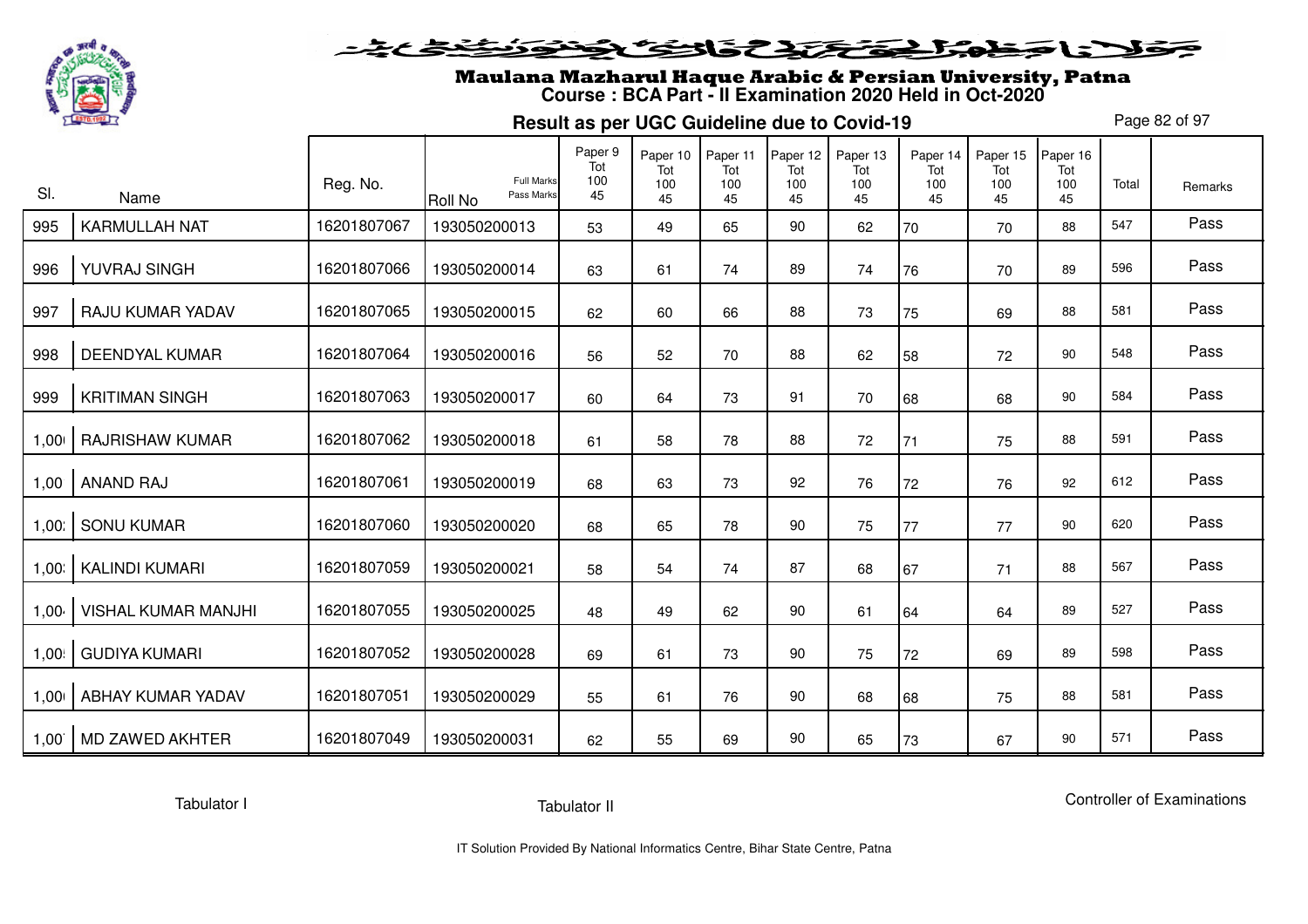

# Maulana Mazharul Haque Arabic & Persian University, Patna **Course : BCA Part - II Examination 2020 Held in Oct-2020**

**Result as per UGC Guideline due to Covid-19**

Page 83 of 97

| SI.      |                             | Reg. No.    | <b>Full Marks</b><br>Pass Marks | Paper 9<br>Tot<br>100 | Paper 10<br>Tot<br>100 | Paper 11<br>Tot<br>100 | Paper 12<br>Tot<br>100 | Paper 13<br>Tot<br>100 | Paper 14<br>Tot<br>100 | Paper 15<br>Tot<br>100 | Paper 16<br>Tot<br>100 | Total | Remarks |
|----------|-----------------------------|-------------|---------------------------------|-----------------------|------------------------|------------------------|------------------------|------------------------|------------------------|------------------------|------------------------|-------|---------|
|          | Name                        |             | <b>Roll No</b>                  | 45                    | 45                     | 45                     | 45                     | 45                     | 45                     | 45                     | 45                     |       | Pass    |
| 1,00     | <b>NAVIN KUMAR</b>          | 16201807048 | 193050200032                    | 71                    | 66                     | 81                     | 88                     | 72                     | 77                     | 70                     | 88                     | 613   |         |
| 1,00     | <b>NITU KUMARI</b>          | 16201807047 | 193050200033                    | 56                    | 64                     | 72                     | 91                     | 67                     | 67                     | 61                     | 90                     | 568   | Pass    |
| 1,01     | <b>SUNITA KUMARI</b>        | 16201807046 | 193050200034                    | 60                    | 57                     | 65                     | 91                     | 63                     | 66                     | 67                     | 91                     | 560   | Pass    |
| 1,01     | PRIYANKA KUMARI             | 16201807045 | 193050200035                    | 58                    | 56                     | 67                     | 90                     | 72                     | 67                     | 69                     | 89                     | 568   | Pass    |
| 1,01:    | <b>NAYAN KUMAR</b>          | 16201807044 | 193050200036                    | 53                    | 54                     | 64                     | 88                     | 61                     | 63                     | 65                     | 88                     | 536   | Pass    |
| $1,01$ : | RAMBABU KUMAR               | 16201807043 | 193050200037                    | 51                    | 52                     | 62                     | 89                     | 62                     | 62                     | 70                     | 90                     | 538   | Pass    |
| 1,01     | <b>DEEPU SINGH KUSHWAHA</b> | 16201807042 | 193050200038                    | 67                    | 58                     | 73                     | 90                     | 70                     | 71                     | 71                     | 91                     | 591   | Pass    |
| 1,01!    | <b>VIJAY PRASAD</b>         | 16201807041 | 193050200039                    | 70                    | 59                     | 73                     | 87                     | 74                     | 70                     | 73                     | 87                     | 593   | Pass    |
| 1,011    | PAWAN KUMAR                 | 16201807040 | 193050200040                    | 61                    | 55                     | 67                     | 89                     | 66                     | 66                     | 71                     | 90                     | 565   | Pass    |
| 1,01     | <b>ACHCHHELAL KUMAR</b>     | 16201807039 | 193050200041                    | 70                    | 66                     | 72                     | 90                     | 73                     | 73                     | 75                     | 90                     | 609   | Pass    |
| 1,011    | <b>VIVEK KUMAR</b>          | 16201807038 | 193050200042                    | 69                    | 67                     | 74                     | 90                     | 76                     | 72                     | 74                     | 90                     | 612   | Pass    |
| 1,01!    | RANJAN KUMAR RAM            | 16201807037 | 193050200043                    | 63                    | 57                     | 68                     | 88                     | 71                     | 72                     | 76                     | 90                     | 585   | Pass    |
| 1,021    | <b>SURAJ KUMAR</b>          | 16201807036 | 193050200044                    | 63                    | 62                     | 68                     | 87                     | 67                     | 65                     | 66                     | 87                     | 565   | Pass    |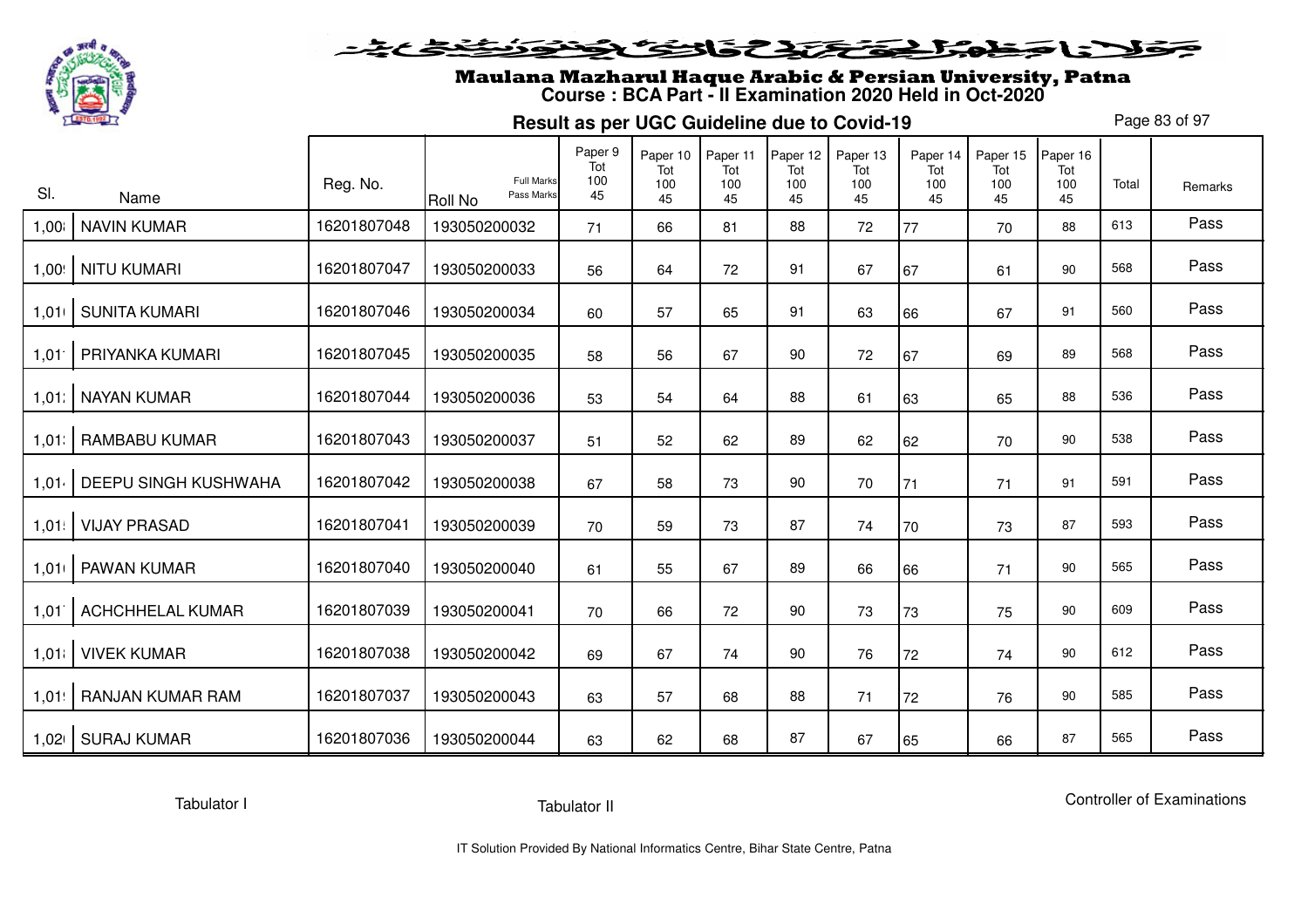

#### فلانا وطوالحقة كتحكون فينونون فنخدم

# Maulana Mazharul Haque Arabic & Persian University, Patna **Course : BCA Part - II Examination 2020 Held in Oct-2020**

**Result as per UGC Guideline due to Covid-19**

Page 84 of 97

| SI.   | Name                     | Reg. No.    | Full Marks<br>Pass Marks<br>Roll No | Paper 9<br>Tot<br>100<br>45 | Paper 10<br>Tot<br>100<br>45 | Paper 11<br>Tot<br>100<br>45 | Paper 12<br>Tot<br>100<br>45 | Paper 13<br>Tot<br>100<br>45 | Paper 14<br>Tot<br>100<br>45 | Paper 15<br>Tot<br>100<br>45 | Paper 16<br>Tot<br>100<br>45 | Total | Remarks |
|-------|--------------------------|-------------|-------------------------------------|-----------------------------|------------------------------|------------------------------|------------------------------|------------------------------|------------------------------|------------------------------|------------------------------|-------|---------|
| 1,02  | <b>BRIJKISHOR THAKUR</b> | 16201807035 | 193050200045                        | 64                          | 63                           | 65                           | 90                           | 65                           | 65                           | 75                           | 91                           | 578   | Pass    |
| 1,02: | <b>BABLU KUMAR</b>       | 16201807034 | 193050200046                        | 68                          | 55                           | 69                           | 92                           | 71                           | 68                           | 64                           | 92                           | 579   | Pass    |
| 1,02: | <b>SITA KUMARI</b>       | 16201807033 | 193050200047                        | 67                          | 67                           | 72                           | 91                           | 70                           | 71                           | 71                           | 91                           | 600   | Pass    |
| 1,02  | NISHU KUMARI             | 16201807032 | 193050200048                        | 63                          | 64                           | 71                           | 92                           | 72                           | 72                           | 75                           | 93                           | 602   | Pass    |
| 309   |                          |             |                                     |                             |                              |                              |                              |                              |                              |                              |                              |       |         |
| 1,02! | <b>ARZOO FIRDOUS</b>     | 16201804867 | 193090200001                        | 66                          | 68                           | 70                           | 83                           | 75                           | 70                           | 76                           | 85                           | 593   | Pass    |
| 1,021 | <b>SHUBHAM</b>           | 16201804866 | 193090200002                        | 67                          | 68                           | 76                           | 86                           | 63                           | 70                           | 78                           | 83                           | 591   | Pass    |
| 1,02  | <b>RAGINI KUMARI</b>     | 16201804865 | 193090200003                        | 69                          | 74                           | 76                           | 83                           | 66                           | 69                           | 70                           | 84                           | 591   | Pass    |
|       | 1,02 MD SADDAM           | 16201804864 | 193090200004                        | 61                          | 65                           | 72                           | 85                           | 65                           | 71                           | 74                           | 86                           | 579   | Pass    |
|       | 1,02   MD KAIF           | 16201804863 | 193090200005                        | 74                          | 72                           | 70                           | 84                           | 72                           | 73                           | 76                           | 87                           | 608   | Pass    |
| 1,03  | NISHAT OWAIS             | 16201804862 | 193090200006                        | 68                          | 69                           | 71                           | 84                           | 75                           | 72                           | 75                           | 86                           | 600   | Pass    |
| 1,03  | <b>IMBESAT FIRDOUS</b>   | 16201804861 | 193090200007                        | 70                          | 72                           | 73                           | 89                           | 76                           | 76                           | 75                           | 89                           | 620   | Pass    |
|       | 1,03: ABHINAY BHARTI     | 16201804860 | 193090200008                        | 67                          | 69                           | 71                           | 84                           | 72                           | 70                           | 75                           | 85                           | 593   | Pass    |

Tabulator I

Tabulator II

Controller of Examinations

IT Solution Provided By National Informatics Centre, Bihar State Centre, Patna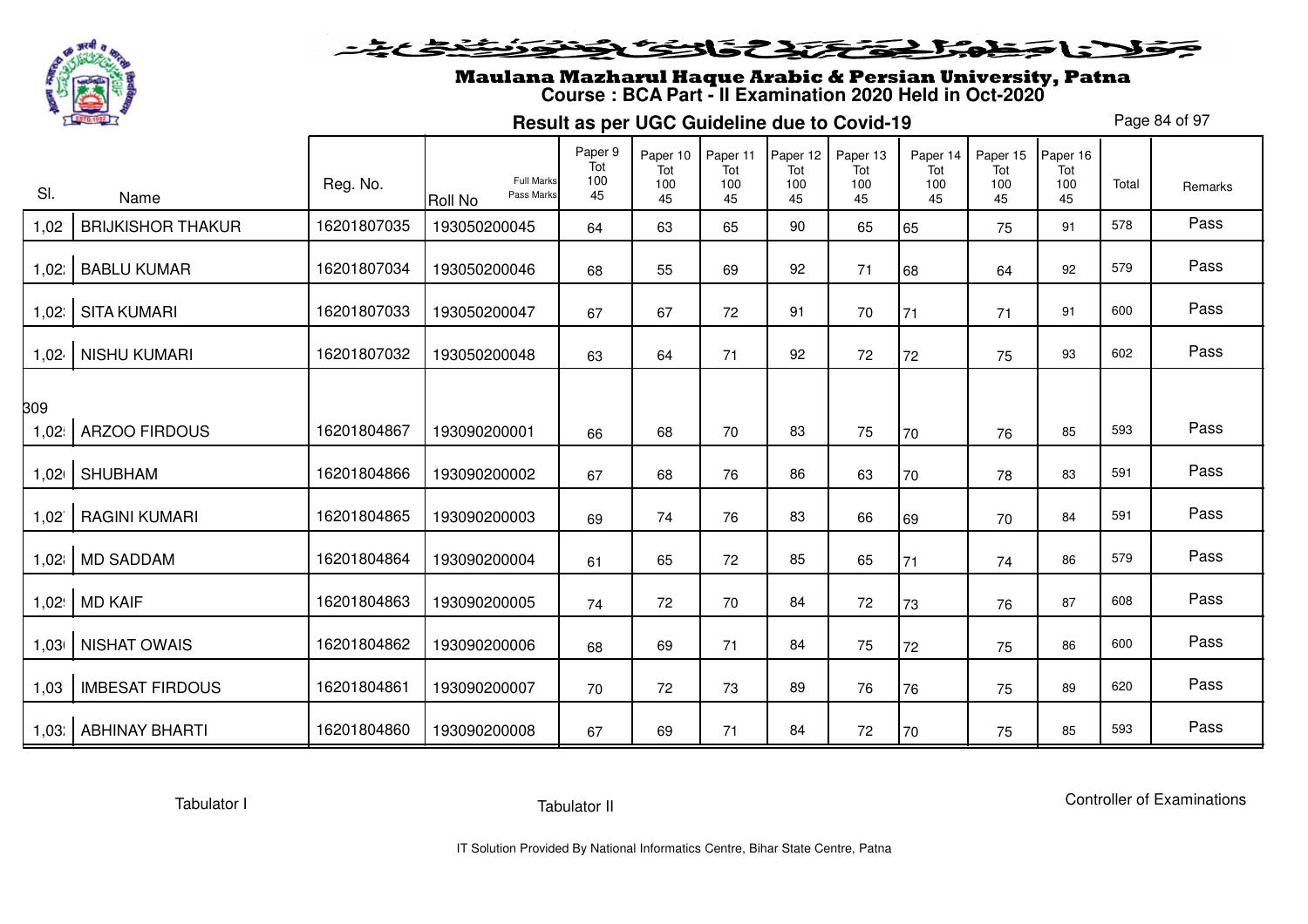

# Maulana Mazharul Haque Arabic & Persian University, Patna **Course : BCA Part - II Examination 2020 Held in Oct-2020**

**Result as per UGC Guideline due to Covid-19**

Page 85 of 97

| SI.          | Name                  | Reg. No.    | <b>Full Marks</b><br>Pass Marks<br>Roll No | Paper 9<br>Tot<br>100<br>45 | Paper 10<br>Tot<br>100<br>45 | Paper 11<br>Tot<br>100<br>45 | Paper 12<br>Tot<br>100<br>45 | Paper 13<br>Tot<br>100<br>45 | Paper 14<br>Tot<br>100<br>45 | Paper 15<br>Tot<br>100<br>45 | Paper 16<br>Tot<br>100<br>45 | Total | Remarks |
|--------------|-----------------------|-------------|--------------------------------------------|-----------------------------|------------------------------|------------------------------|------------------------------|------------------------------|------------------------------|------------------------------|------------------------------|-------|---------|
| 314<br>1,03: | <b>VIRENDRA KUMAR</b> | 16201804870 | 193140200003                               | 77                          | 70                           | 69                           | 83                           | 74                           | 72                           | 72                           | 82                           | 599   | Pass    |
| 1,03         | <b>AYUSH ANAND</b>    | 16201804869 | 193140200004                               | 63                          | 64                           | 68                           | 78                           | 77                           | 69                           | 70                           | 78                           | 567   | Pass    |
| 1,03!        | AJIT KUMAR SHARMA     | 16201804868 | 193140200005                               | 66                          | 61                           | 60                           | 86                           | 70                           | 72                           | 64                           | 89                           | 568   | Pass    |
| 318          |                       |             |                                            |                             |                              |                              |                              |                              |                              |                              |                              |       |         |
| 1,031        | KUNDAN KUMAR THAKUR   | 16201805718 | 193180200001                               | 65                          | 62                           | 67                           | 80                           | 75                           | 70                           | 73                           | 79                           | 571   | Pass    |
| 1,03         | <b>ANJALI KUMARI</b>  | 16201805717 | 193180200002                               | 71                          | 71                           | 70                           | 81                           | 78                           | 71                           | 78                           | 81                           | 601   | Pass    |
|              | 1,03   ATUL KUMAR     | 16201805716 | 193180200003                               | 73                          | 70                           | 65                           | 83                           | 69                           | 71                           | 68                           | 81                           | 580   | Pass    |
| 1,03!        | <b>VIKASH KUMAR</b>   | 16201805715 | 193180200004                               | 67                          | 72                           | 68                           | 82                           | 71                           | 72                           | 71                           | 81                           | 584   | Pass    |
| 1,04         | <b>VIKAS KUMAR</b>    | 16201805714 | 193180200005                               | 67                          | 72                           | 69                           | 80                           | 74                           | 70                           | 73                           | 80                           | 585   | Pass    |
| 1,04         | ROHIT KUMAR SINGH     | 16201807234 | 193180200006                               | 57                          | 67                           | 64                           | 81                           | 67                           | 65                           | 69                           | 79                           | 549   | Pass    |
| 1,04:        | <b>SONI KUMARI</b>    | 16201807233 | 193180200007                               | 69                          | 76                           | 67                           | 81                           | 69                           | 72                           | 70                           | 80                           | 584   | Pass    |
| 320          |                       |             |                                            |                             |                              |                              |                              |                              |                              |                              |                              |       |         |
|              | 1,04: MD. GULZAR      | 16201804873 | 193200200001                               | 62                          | 68                           | 72                           | 83                           | 72                           | 73                           | 76                           | 82                           | 588   | Pass    |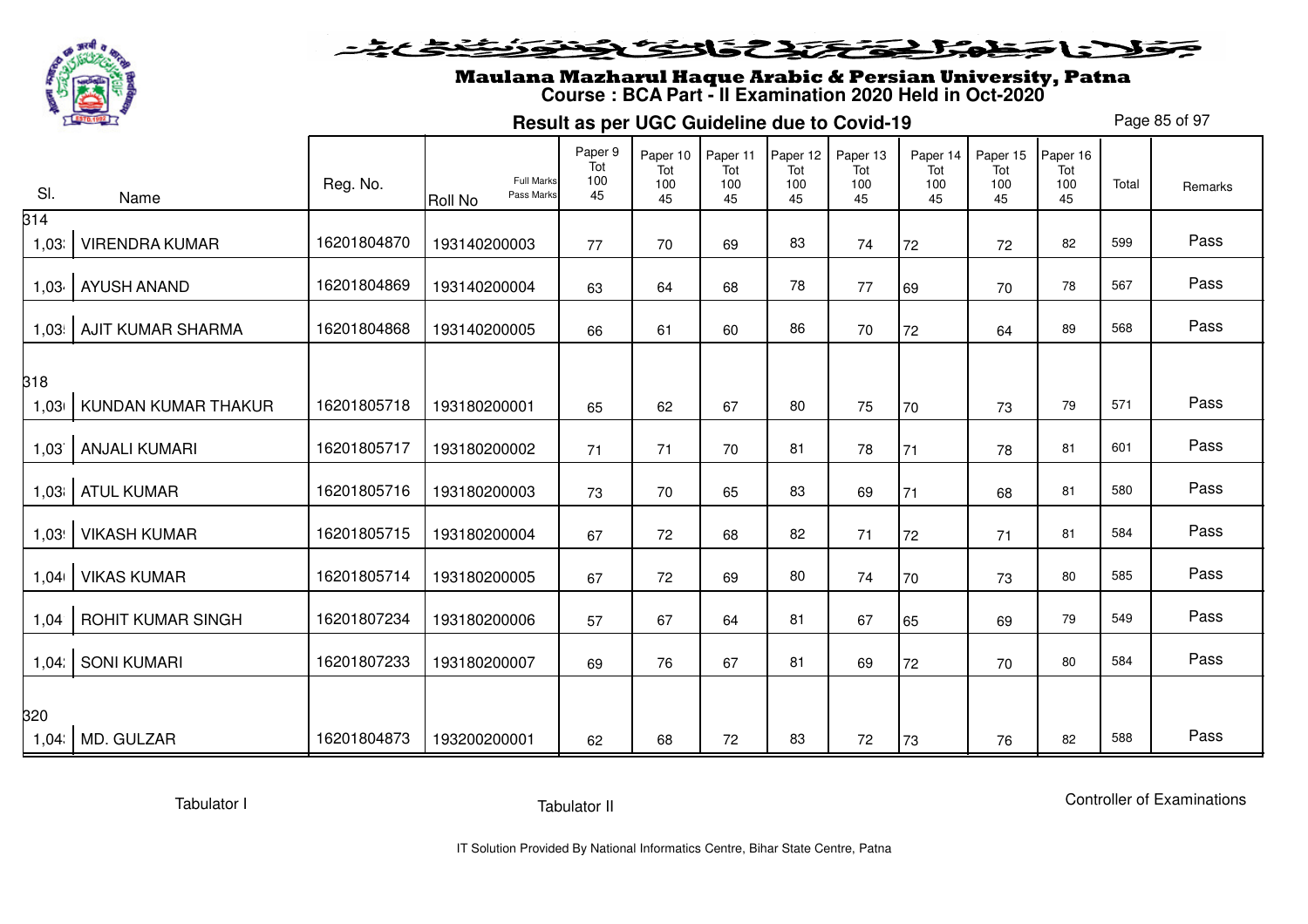

#### at Briss Bill Chile Bots (: ) 5

# Maulana Mazharul Haque Arabic & Persian University, Patna **Course : BCA Part - II Examination 2020 Held in Oct-2020**

**Result as per UGC Guideline due to Covid-19**

Page 86 of 97

|             |                      |             |                                            | Paper 9<br>Tot | Paper 10<br>Tot | Paper 11<br>Tot | Paper 12<br>Tot | Paper 13<br>Tot | Paper 14<br>Tot | Paper 15<br>Tot | Paper 16<br>Tot |       |         |
|-------------|----------------------|-------------|--------------------------------------------|----------------|-----------------|-----------------|-----------------|-----------------|-----------------|-----------------|-----------------|-------|---------|
| SI.         | Name                 | Reg. No.    | <b>Full Marks</b><br>Pass Marks<br>Roll No | 100<br>45      | 100<br>45       | 100<br>45       | 100<br>45       | 100<br>45       | 100<br>45       | 100<br>45       | 100<br>45       | Total | Remarks |
| 1,04        | SHUBHAM KUMAR GAUTAM | 16201804872 | 193200200002                               | 73             | 72              | 70              | 81              | 77              | 171             | 77              | 82              | 603   | Pass    |
|             |                      |             |                                            |                |                 |                 |                 |                 |                 |                 |                 |       |         |
| 322<br>1,04 | <b>SHUBHAM KUMAR</b> | 16201807161 | 193220200001                               | 66             | 66              | 64              | 78              | 70              | 67              | 71              | 79              | 561   | Pass    |
| 325         |                      |             |                                            |                |                 |                 |                 |                 |                 |                 |                 |       |         |
| 1,04        | <b>ANNU KUMARI</b>   | 16201804882 | 193250200001                               | 66             | 73              | 65              | 91              | 65              | 68              | 70              | 90              | 588   | Pass    |
| 1,04        | <b>PUJA RANI</b>     | 16201804881 | 193250200002                               | 64             | 69              | 69              | 89              | 71              | 74              | 70              | 89              | 595   | Pass    |
| 1,04        | <b>PUJA KUMARI</b>   | 16201804880 | 193250200003                               | 68             | 75              | 69              | 91              | 71              | 73              | 70              | 89              | 606   | Pass    |
| 1,04!       | PALLAVI SINGH        | 16201804878 | 193250200005                               | 70             | 72              | 67              | 88              | 64              | 76              | 70              | 90              | 597   | Pass    |
| 1,05        | RAHUL KUMAR YADAD    | 16201804877 | 193250200006                               | 57             | 62              | 62              | 92              | 54              | 66              | 69              | 92              | 554   | Pass    |
| 1,05        | NIBHA KUMARI         | 16201804876 | 193250200007                               | 69             | 70              | 65              | 88              | 71              | 71              | 68              | 87              | 589   | Pass    |
| 1,05.       | <b>PINTU KUMAR</b>   | 16201804875 | 193250200008                               | 64             | 55              | 70              | 89              | 52              | 68              | 68              | 91              | 557   | Pass    |
|             | 1,05: SANGITA KUMARI | 16201804874 | 193250200009                               | 56             | 55              | 65              | 88              | 63              | 66              | 66              | 89              | 548   | Pass    |

330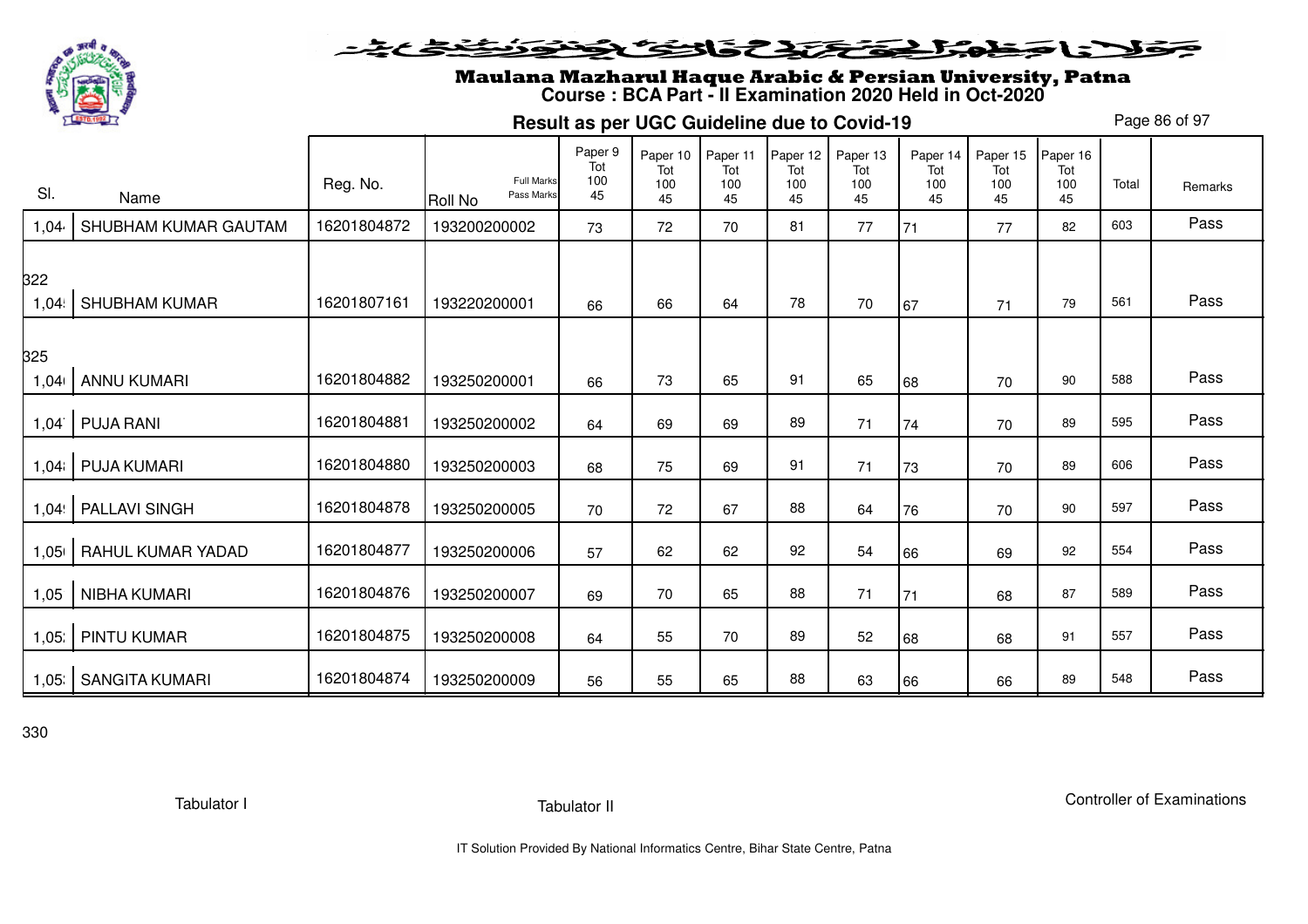

## Maulana Mazharul Haque Arabic & Persian University, Patna **Course : BCA Part - II Examination 2020 Held in Oct-2020**

**Result as per UGC Guideline due to Covid-19**

Page 87 of 97

|       |                           |             |                                                   | Paper 9<br>Tot | Paper 10<br>Tot | Paper 11<br>Tot | Paper 12<br>Tot | Paper 13<br>Tot | Paper 14<br>Tot | Paper 15<br>Tot | Paper 16<br>Tot |       |         |
|-------|---------------------------|-------------|---------------------------------------------------|----------------|-----------------|-----------------|-----------------|-----------------|-----------------|-----------------|-----------------|-------|---------|
| SI.   | Name                      | Reg. No.    | <b>Full Marks</b><br>Pass Marks<br><b>Roll No</b> | 100<br>45      | 100<br>45       | 100<br>45       | 100<br>45       | 100<br>45       | 100<br>45       | 100<br>45       | 100<br>45       | Total | Remarks |
| 1,05  | PRASHANT KUMAR SINGH      | 16201805953 | 193300200002                                      | 57             | 70              | 73              | 81              | 64              | 76              | 68              | 87              | 576   | Pass    |
| 1,05! | <b>RAMPRAKASH SINGH</b>   | 16201805952 | 193300200003                                      | 65             | 67              | 72              | 82              | 64              | 71              | 69              | 88              | 578   | Pass    |
| 1,050 | <b>JAHIR ALAM</b>         | 16201805951 | 193300200004                                      | 65             | 66              | 73              | 83              | 63              | 68              | 65              | 88              | 571   | Pass    |
| 1,05  | <b>SUNNY KUMAR GUPTA</b>  | 16201805950 | 193300200005                                      | 63             | 67              | 77              | 79              | 67              | 75              | 71              | 86              | 585   | Pass    |
| 1,05  | <b>ANURAG KUMAR</b>       | 16201805949 | 193300200006                                      | 62             | 66              | 76              | 79              | 64              | 73              | 70              | 88              | 578   | Pass    |
| 1,05! | <b>AVINASH KUMAR</b>      | 16201805948 | 193300200007                                      | 65             | 66              | 68              | 77              | 65              | 68              | 71              | 87              | 567   | Pass    |
| 1,06  | <b>RITIK RANJAN</b>       | 16201805947 | 193300200008                                      | 74             | 71              | 70              | 79              | 64              | 72              | 68              | 91              | 589   | Pass    |
| 1,06  | <b>DEEPAK KUMAR</b>       | 16201805946 | 193300200009                                      | 63             | 71              | 67              | 78              | 64              | 77              | 69              | 88              | 577   | Pass    |
| 1,06. | <b>OSIHAR KUMAR YADAV</b> | 16201805945 | 193300200010                                      | 65             | 66              | 70              | 83              | 65              | $74$            | 73              | 78              | 574   | Pass    |
| 1,06. | ADITYA KUMAR SRIWASTAW    | 16201805944 | 193300200011                                      | 63             | 69              | 67              | 80              | 65              | 75              | 71              | 80              | 570   | Pass    |
| 1,06  | SHIVAM KUMAR SRIVASTAVA   | 16201805943 | 193300200012                                      | 62             | 67              | 70              | 81              | 68              | 73              | 71              | 79              | 571   | Pass    |
| 1,06  | <b>GUDDU KUMAR</b>        | 16201805942 | 193300200013                                      | 66             | 68              | 76              | 84              | 71              | 70              | 70              | 81              | 586   | Pass    |
| 1,06  | <b>OMPRAKASH TIWARI</b>   | 16201805940 | 193300200014                                      | 72             | 69              | 69              | 84              | 63              | 72              | 75              | 82              | 586   | Pass    |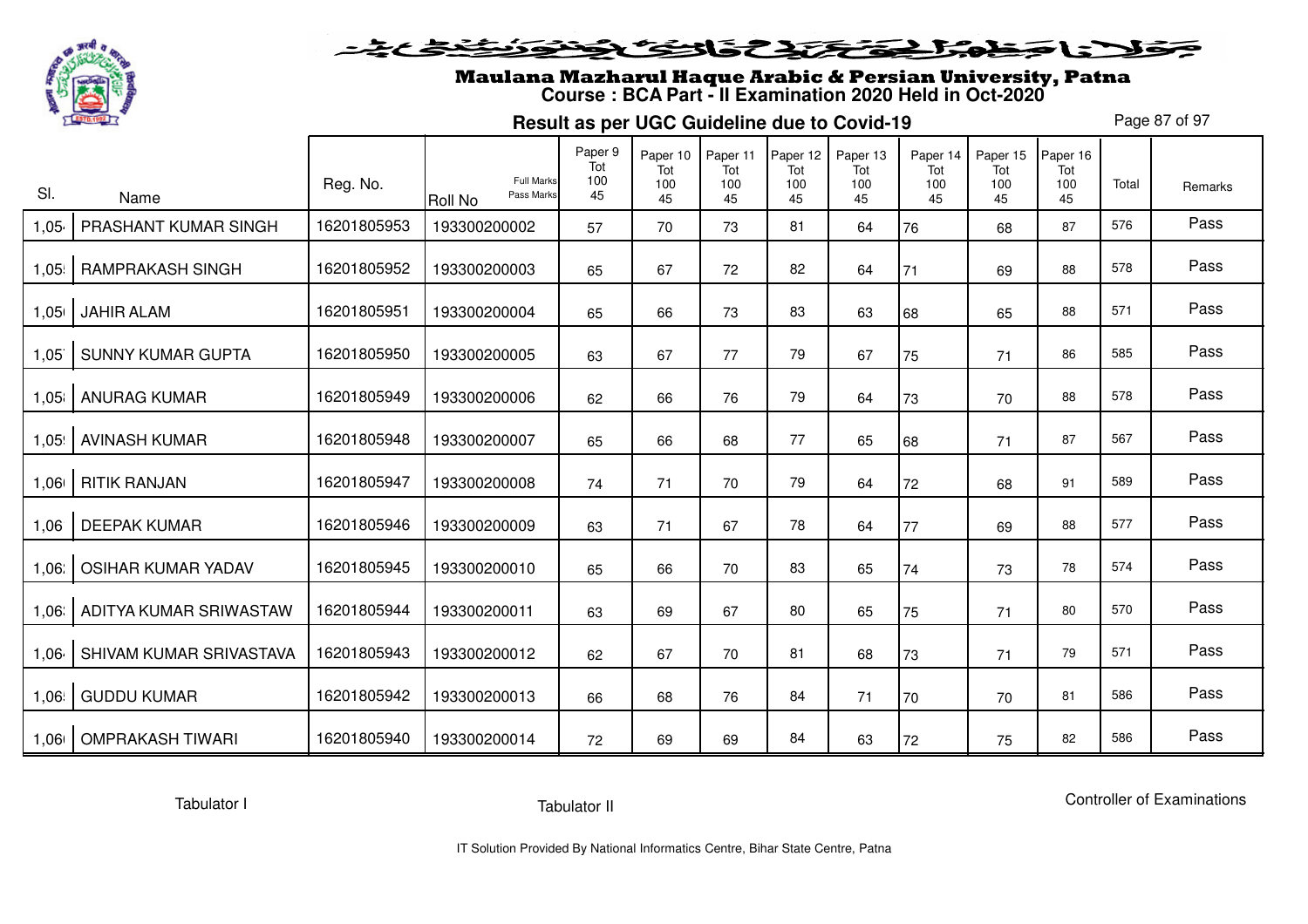

#### فلانا فطولخ تختلفك فالخفك لجنون فيندعينه

# Maulana Mazharul Haque Arabic & Persian University, Patna **Course : BCA Part - II Examination 2020 Held in Oct-2020**

**Result as per UGC Guideline due to Covid-19**

Page 88 of 97

| SI.          | Name                   | Reg. No.    | <b>Full Marks</b><br>Pass Marks<br>Roll No | Paper 9<br>Tot<br>100<br>45 | Paper 10<br>Tot<br>100<br>45 | Paper 11<br>Tot<br>100<br>45 | Paper 12<br>Tot<br>100<br>45 | Paper 13<br>Tot<br>100<br>45 | Paper 14<br>Tot<br>100<br>45 | Paper 15<br>Tot<br>100<br>45 | Paper 16<br>Tot<br>100<br>45 | Total | Remarks |
|--------------|------------------------|-------------|--------------------------------------------|-----------------------------|------------------------------|------------------------------|------------------------------|------------------------------|------------------------------|------------------------------|------------------------------|-------|---------|
| 1,06         | SHUBHAM KUMAR SHARMA   | 16201805938 | 193300200015                               | 71                          | 72                           | 74                           | 81                           | 62                           | 72                           | 73                           | 79                           | 584   | Pass    |
|              | 1,06   HAMID ALI       | 16201805937 | 193300200016                               | 57                          | 68                           | 71                           | 80                           | 74                           | 71                           | 46                           | 75                           | 542   | Pass    |
| 1,06!        | <b>ADARSH KUMAR</b>    | 16201805935 | 193300200018                               | 65                          | 74                           | 80                           | 82                           | 72                           | 71                           | 71                           | 81                           | 596   | Pass    |
| 332<br>1,07  | AALIYA SIDDIQUE        | 16201804883 | 193320200003                               | 62                          | 55                           | 60                           | 79                           | 67                           | 70                           | 69                           | 81                           | 543   | Pass    |
| 334<br>1,07  | SHIVAM KUMAR PANDEY    | 16201804887 | 193340200003                               | 70                          | 71                           | 71                           | 80                           | 68                           | 73                           | 72                           | 81                           | 586   | Pass    |
|              | 1,07: SITANSHU SHEKHAR | 16201804886 | 193340200004                               | 63                          | 61                           | 68                           | 78                           | 62                           | 69                           | 71                           | 77                           | 549   | Pass    |
| 1,07:        | <b>RIYA KUMARI</b>     | 16201804885 | 193340200005                               | 63                          | 69                           | 72                           | 78                           | 71                           | 69                           | 65                           | 79                           | 566   | Pass    |
| 1,07         | <b>KRISHNA JEE</b>     | 16201804884 | 193340200006                               | 68                          | 70                           | 73                           | 80                           | 72                           | 75                           | 75                           | 80                           | 593   | Pass    |
| 336<br>1,07! | <b>AMIT KUMAR</b>      | 16201614077 | 173360200027                               | 67                          | 72                           | 63                           | 75                           | 59                           | 65                           | 61                           | 74                           | 536   | Pass    |
|              | 1,07   PUSPA KUMARI    | 16201707718 | 183360200016                               | 68                          | 67                           | 73                           | 73                           | 66                           | 62                           | 63                           | 70                           | 542   | Pass    |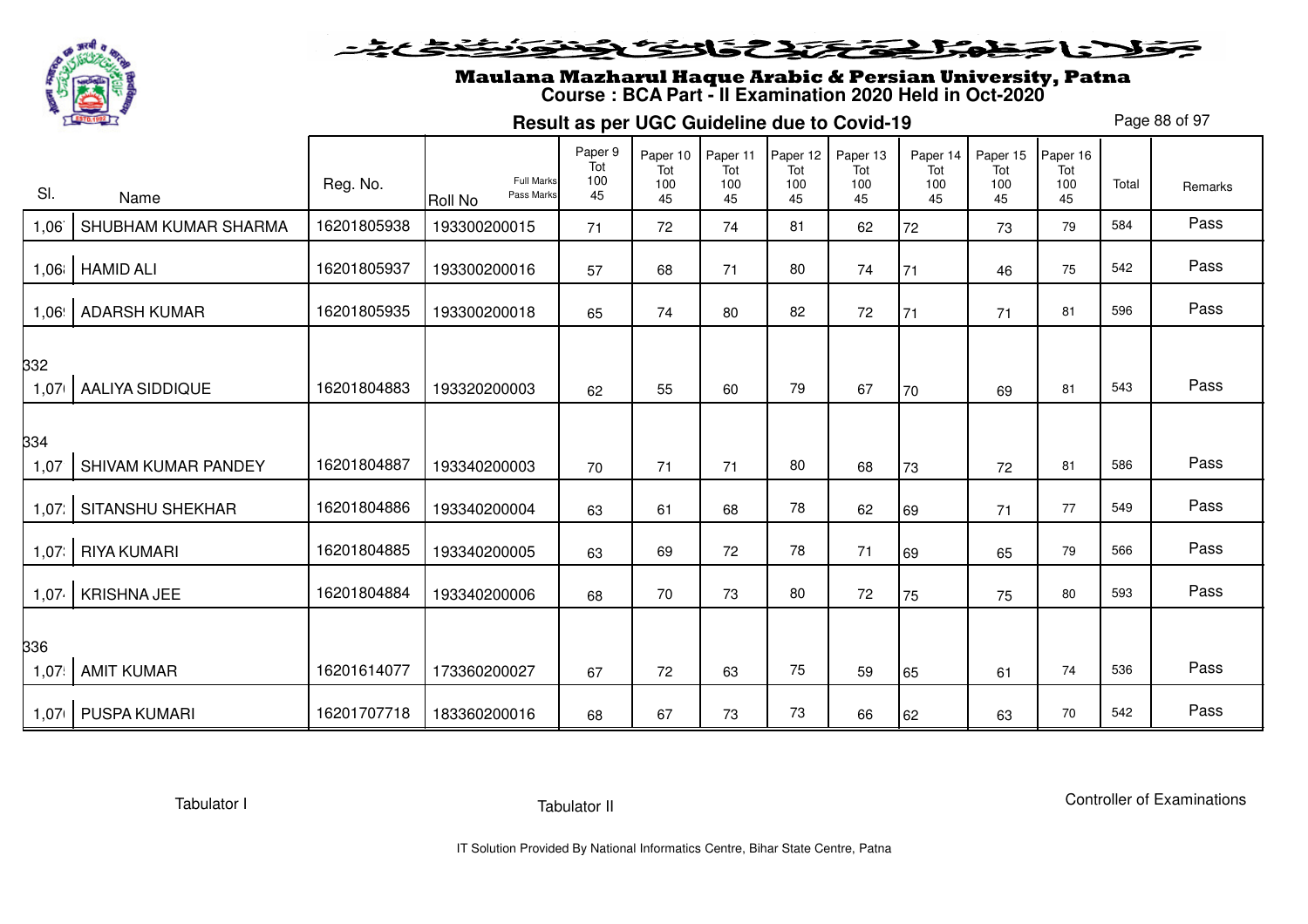

#### فلانا حفاشكنكنك فالتكنيك فتنوز فننفض

## Maulana Mazharul Haque Arabic & Persian University, Patna **Course : BCA Part - II Examination 2020 Held in Oct-2020**

**Result as per UGC Guideline due to Covid-19**

Page 89 of 97

| SI.   |                      | Reg. No.    | <b>Full Marks</b><br>Pass Marks | Paper 9<br>Tot<br>100<br>45 | Paper 10<br>Tot<br>100 | Paper 11<br>Tot<br>100 | Paper 12<br>Tot<br>100 | Paper 13<br>Tot<br>100 | Paper 14<br>Tot<br>100 | Paper 15<br>Tot<br>100 | Paper 16<br>Tot<br>100 | Total | Remarks |
|-------|----------------------|-------------|---------------------------------|-----------------------------|------------------------|------------------------|------------------------|------------------------|------------------------|------------------------|------------------------|-------|---------|
|       | Name                 |             | <b>Roll No</b>                  |                             | 45                     | 45                     | 45                     | 45                     | 45                     | 45                     | 45                     |       |         |
| 1,07  | <b>SHYAM PRAKASH</b> | 16201804938 | 193360200002                    | 58                          | 63                     | 77                     | 76                     | 65                     | 64                     | 58                     | 76                     | 537   | Pass    |
| 1,071 | PRIYA KUMARI         | 16201804937 | 193360200003                    | 67                          | 69                     | 79                     | 77                     | 75                     | 74                     | 67                     | 77                     | 585   | Pass    |
| 1,07  | <b>SAPNA KUMARI</b>  | 16201804934 | 193360200004                    | 54                          | 65                     | 70                     | 75                     | 71                     | 64                     | 63                     | 76                     | 538   | Pass    |
| 1,08  | ANUPRIYA KUMARI      | 16201804929 | 193360200005                    | 67                          | 71                     | 76                     | 78                     | 72                     | 70                     | 70                     | 78                     | 582   | Pass    |
| 1,08  | <b>HEMANT KUMAR</b>  | 16201804928 | 193360200006                    | 72                          | 67                     | 78                     | 78                     | 63                     | 68                     | 65                     | 78                     | 569   | Pass    |
| 1,08. | RAJESH KUMAR PRASAD  | 16201804927 | 193360200007                    | 60                          | 61                     | 73                     | 79                     | 67                     | 65                     | 61                     | 78                     | 544   | Pass    |
| 1,08  | <b>SHILPI KUMARI</b> | 16201804926 | 193360200008                    | 62                          | 71                     | 76                     | 80                     | 72                     | 69                     | 65                     | 77                     | 572   | Pass    |
| 1,08  | <b>JYOTI KUMARI</b>  | 16201804925 | 193360200009                    | 66                          | 71                     | 75                     | 80                     | 72                     | 68                     | 70                     | 77                     | 579   | Pass    |
| 1,08  | <b>BILKISH JAHAN</b> | 16201804919 | 193360200011                    | 59                          | 66                     | 67                     | 79                     | 59                     | 58                     | 71                     | 74                     | 533   | Pass    |
| 1,08  | KHALID MAHMOOD KADRI | 16201804917 | 193360200013                    | 66                          | 72                     | 75                     | 74                     | 73                     | 70                     | 70                     | 71                     | 571   | Pass    |
| 1,08  | POONAM KUMARI        | 16201804916 | 193360200014                    | 61                          | 65                     | 73                     | 73                     | 64                     | 60                     | 69                     | 71                     | 536   | Pass    |
| 1,08  | <b>MAMTA KUMARI</b>  | 16201804914 | 193360200015                    | 62                          | 72                     | 69                     | 78                     | 73                     | 69                     | 71                     | 78                     | 572   | Pass    |
| 1,08  | PRAMOD KUMAR YADAV   | 16201804913 | 193360200016                    | 51                          | 58                     | 60                     | 78                     | 63                     | 65                     | 70                     | 78                     | 523   | Pass    |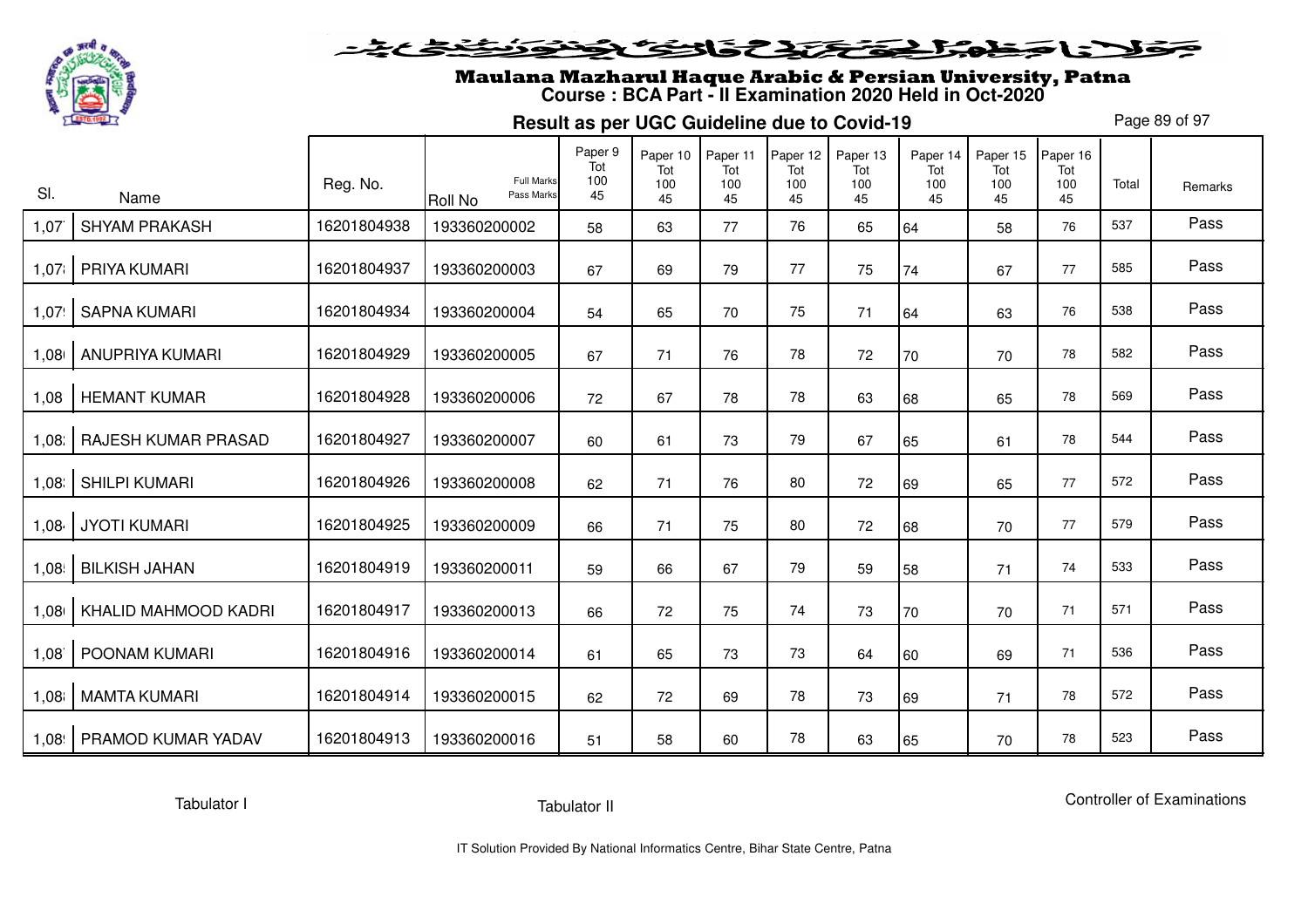

# Maulana Mazharul Haque Arabic & Persian University, Patna **Course : BCA Part - II Examination 2020 Held in Oct-2020**

**Result as per UGC Guideline due to Covid-19**

Page 90 of 97

|       |                            |             |                                                   | Paper 9<br>Tot | Paper 10<br>Tot | Paper 11<br>Tot | Paper 12<br>Tot | Paper 13<br>Tot | Paper 14<br>Tot | Paper 15<br>Tot | Paper 16<br>Tot |       |         |
|-------|----------------------------|-------------|---------------------------------------------------|----------------|-----------------|-----------------|-----------------|-----------------|-----------------|-----------------|-----------------|-------|---------|
| SI.   | Name                       | Reg. No.    | <b>Full Marks</b><br>Pass Marks<br><b>Roll No</b> | 100<br>45      | 100<br>45       | 100<br>45       | 100<br>45       | 100<br>45       | 100<br>45       | 100<br>45       | 100<br>45       | Total | Remarks |
| 1,09  | <b>AJAY KUMAR SAH</b>      | 16201804912 | 193360200017                                      | 63             | 66              | 75              | 75              | 63              | 72              | 72              | 75              | 561   | Pass    |
| 1,09  | <b>VISHAL KUMAR PRASAD</b> | 16201804909 | 193360200018                                      | 66             | 71              | 78              | 80              | 73              | 75              | 70              | 78              | 591   | Pass    |
| 1,09. | <b>ASHA KUMARI</b>         | 16201804908 | 193360200019                                      | 57             | 66              | 68              | 80              | 71              | 68              | 72              | 80              | 562   | Pass    |
| 1,09. | <b>VIVEK KUMAR MAHATO</b>  | 16201804907 | 193360200020                                      | 61             | 69              | 67              | 78              | 67              | 67              | 73              | 77              | 559   | Pass    |
| 1,09  | <b>KIRAN KUMARI</b>        | 16201804904 | 193360200021                                      | 58             | 67              | 70              | 80              | $72\,$          | 70              | 75              | 80              | 572   | Pass    |
| 1,09! | POOJA YADAV                | 16201804903 | 193360200022                                      | 59             | 68              | 68              | 83              | 74              | 73              | 75              | 81              | 581   | Pass    |
| 1,090 | <b>MINAJ ALI</b>           | 16201804902 | 193360200023                                      | 62             | 69              | 64              | 77              | 65              | 59              | 71              | 77              | 544   | Pass    |
| 1,09  | <b>IMTEYAZ AHMED</b>       | 16201804901 | 193360200024                                      | 62             | 67              | 61              | 76              | 67              | 64              | 70              | 76              | 543   | Pass    |
| 1,09  | <b>SHUBHAM SINGH</b>       | 16201804897 | 193360200025                                      | 61             | 68              | 65              | 78              | 65              | 72              | 73              | 77              | 559   | Pass    |
| 1,09  | CHANDAN KUMAR YADAV        | 16201804896 | 193360200026                                      | 62             | 69              | 68              | 82              | 72              | 69              | 76              | 81              | 579   | Pass    |
| 1,100 | <b>AMIR HUSSAIN</b>        | 16201804895 | 193360200027                                      | 62             | 68              | 68              | 80              | 77              | 77              | 74              | 81              | 587   | Pass    |
| 1,10  | PANKAJ KUMAR               | 16201804894 | 193360200028                                      | 64             | 71              | 63              | 79              | 67              | 74              | 75              | 80              | 573   | Pass    |
| 1,10: | <b>GUDDEE KUMARI</b>       | 16201804892 | 193360200029                                      | 62             | 71              | 66              | 80              | 70              | 75              | 72              | 78              | 574   | Pass    |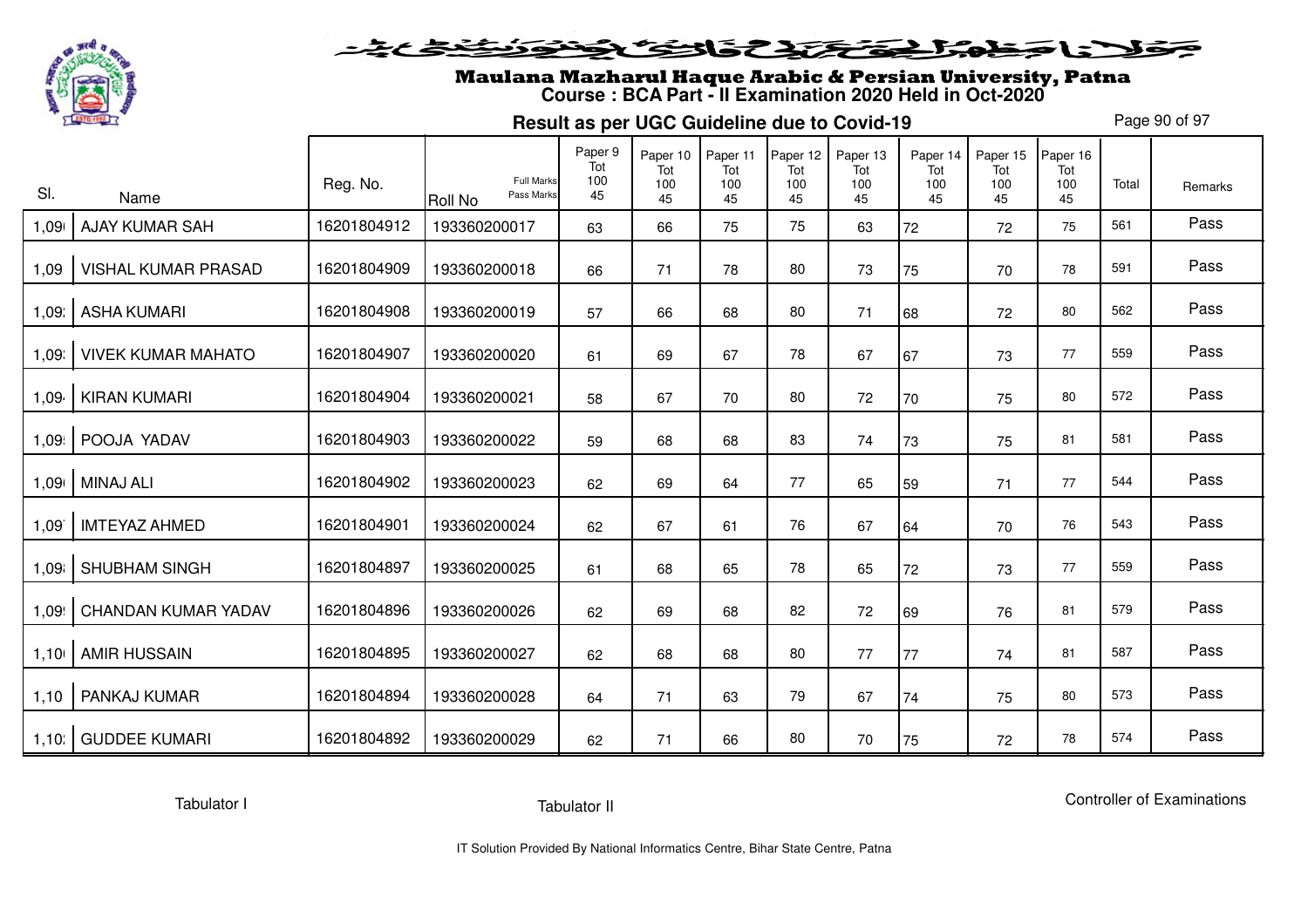

# Maulana Mazharul Haque Arabic & Persian University, Patna **Course : BCA Part - II Examination 2020 Held in Oct-2020**

**Result as per UGC Guideline due to Covid-19**

Page 91 of 97

|       |                            |             |                                                   | Paper 9<br>Tot | Paper 10<br>Tot | Paper 11<br>Tot | Paper 12<br>Tot | Paper 13<br>Tot | Paper 14<br>Tot | Paper 15<br>Tot | Paper 16<br>Tot |       |         |
|-------|----------------------------|-------------|---------------------------------------------------|----------------|-----------------|-----------------|-----------------|-----------------|-----------------|-----------------|-----------------|-------|---------|
| SI.   | Name                       | Reg. No.    | <b>Full Marks</b><br>Pass Marks<br><b>Roll No</b> | 100<br>45      | 100<br>45       | 100<br>45       | 100<br>45       | 100<br>45       | 100<br>45       | 100<br>45       | 100<br>45       | Total | Remarks |
| 1,10  | <b>MADHU KUMARI</b>        | 16201804890 | 193360200030                                      | 61             | 69              | 63              | 76              | 67              | 73              | 74              | 77              | 560   | Pass    |
| 1,10  | AMIT KUMAR JAISWAL         | 16201804931 | 193360200034                                      | 55             | 62              | 61              | 72              | 59              | 67              | 65              | 72              | 513   | Pass    |
| 1,10  | <b>KARAN KUMAR JAISWAL</b> | 16201804930 | 193360200035                                      | 54             | 68              | 62              | 73              | 64              | 64              | 70              | 72              | 527   | Pass    |
| 1,100 | PRIYANKA SONI              | 16201804920 | 193360200037                                      | 54             | 62              | 59              | 77              | 69              | 66              | 71              | 77              | 535   | Pass    |
| 1,10  | <b>SANEHA KUMARI</b>       | 16201804915 | 193360200038                                      | 58             | 58              | 63              | 75              | 68              | 67              | 69              | 75              | 533   | Pass    |
| 1,10  | <b>SHABNAM NAZ</b>         | 16201804911 | 193360200039                                      | 62             | 65              | 60              | 78              | 69              | 71              | 70              | 78              | 553   | Pass    |
| 1,10! | <b>ANKIT PRASHAR</b>       | 16201804910 | 193360200040                                      | 62             | 67              | 64              | 82              | 70              | 68              | 74              | 79              | 566   | Pass    |
| 1,11  | <b>RAHUL KUMAR RAY</b>     | 16201804905 | 193360200042                                      | 53             | 63              | 59              | 76              | 68              | 64              | 73              | 77              | 533   | Pass    |
| 1,111 | <b>ANJU KUMARI</b>         | 16201804899 | 193360200044                                      | 64             | 74              | 66              | 78              | 73              | 75              | 77              | 79              | 586   | Pass    |
| 1,112 | MUNNA KUMAR YADAV          | 16201804898 | 193360200045                                      | 66             | 70              | 66              | 82              | 67              | 71              | 75              | 79              | 576   | Pass    |
| 1,11  | <b>MUNNA KUMAR</b>         | 16201804893 | 193360200046                                      | 57             | 61              | 60              | 76              | 65              | 61              | 68              | 76              | 524   | Pass    |
| 1,114 | SANDEEP KUMAR YADAV        | 16201804891 | 193360200047                                      | 60             | 66              | 65              | 80              | 69              | 70              | 73              | 78              | 561   | Pass    |
|       | 1,11!   HARSHITA KUMARI    | 16201804888 | 193360200049                                      | 64             | 70              | 67              | 79              | 72              | 74              | 76              | 80              | 582   | Pass    |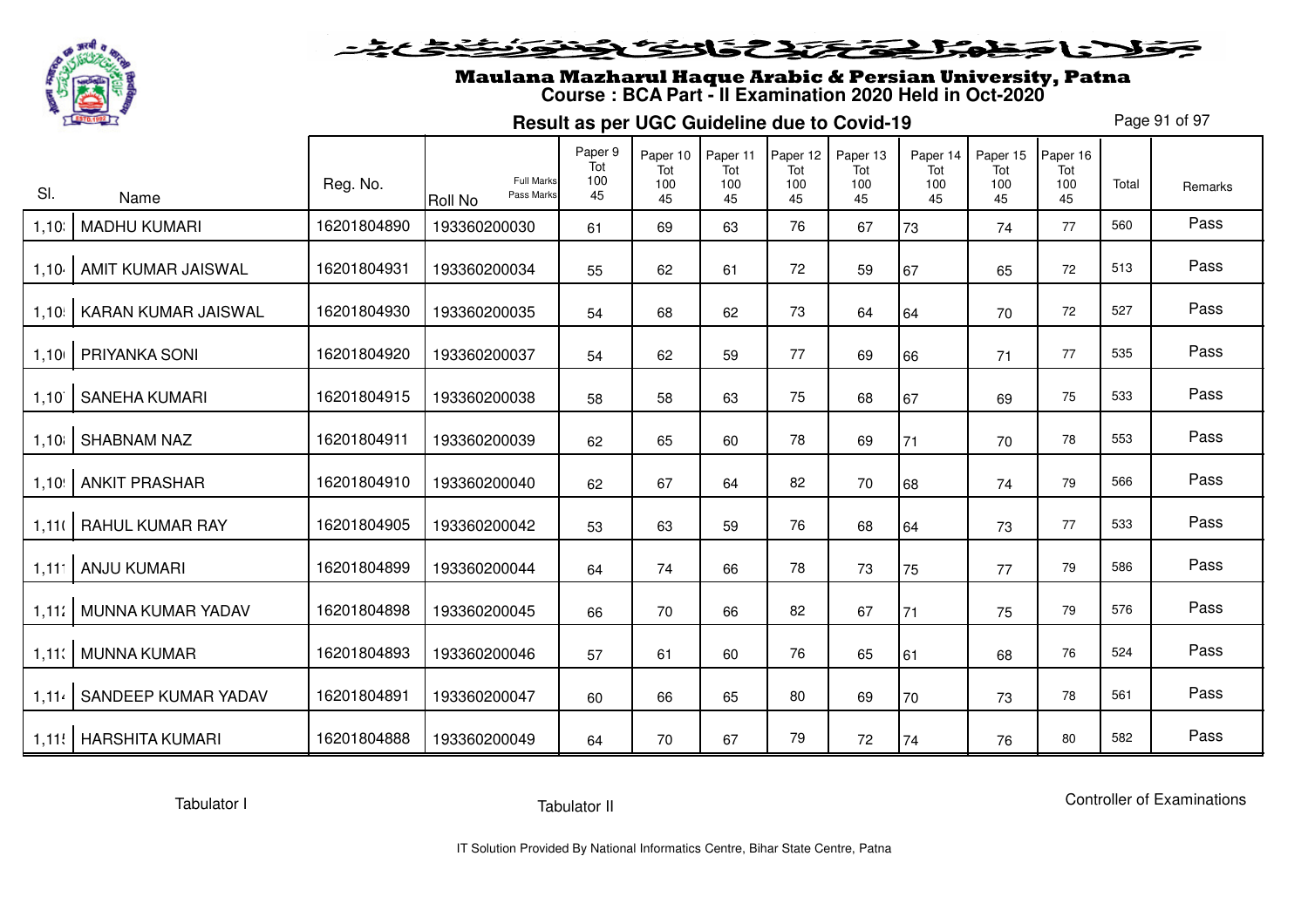

#### فلانا وطوالحقة كتحكون فينونون فنخدم

# Maulana Mazharul Haque Arabic & Persian University, Patna **Course : BCA Part - II Examination 2020 Held in Oct-2020**

**Result as per UGC Guideline due to Covid-19**

Page 92 of 97

| SI.          | Name                   | Reg. No.    | <b>Full Marks</b><br>Pass Marks<br><b>Roll No</b> | Paper 9<br>Tot<br>100<br>45 | Paper 10<br>Tot<br>100<br>45 | Paper 11<br>Tot<br>100<br>45 | Paper 12<br>Tot<br>100<br>45 | Paper 13<br>Tot<br>100<br>45 | Paper 14<br>Tot<br>100<br>45 | Paper 15<br>Tot<br>100<br>45 | Paper 16<br>Tot<br>100<br>45 | Total | Remarks |
|--------------|------------------------|-------------|---------------------------------------------------|-----------------------------|------------------------------|------------------------------|------------------------------|------------------------------|------------------------------|------------------------------|------------------------------|-------|---------|
| 1,11(        | <b>JAMIR ANSARI</b>    | 16201614083 | 193360200050                                      | 66                          | 69                           | 69                           | 82                           | 73                           | 74                           | 75                           | 82                           | 590   | Pass    |
| 1,11         | <b>AFROZA KHATOON</b>  | 16201807343 | 193360200051                                      | 63                          | 64                           | 65                           | 78                           | 68                           | 70                           | 72                           | 81                           | 561   | Pass    |
| 339          | 1,118   MADHURI SINGH  | 16201804939 | 193390200001                                      | 75                          | 71                           | 79                           | 83                           | 77                           | 73                           | 77                           | 82                           | 617   | Pass    |
| 341          | 1,119 MURARI KUMAR JHA | 16201804942 | 193410200001                                      | 70                          | 68                           | 66                           | 80                           | 77                           | 79                           | 64                           | 82                           | 586   | Pass    |
|              | 1,12 PRIYANKA          | 16201804941 | 193410200002                                      | 66                          | 65                           | 65                           | 80                           | 77                           | 72                           | 71                           | 80                           | 576   | Pass    |
| 1,12         | <b>AMBIKA</b>          | 16201804940 | 193410200003                                      | 67                          | 69                           | 68                           | 81                           | 76                           | 80                           | 66                           | 80                           | 587   | Pass    |
| 344<br>1,12: | <b>SHIVAM KUMAR</b>    | 16201805770 | 193440200004                                      | 69                          | 74                           | 75                           | 77                           | 72                           | 75                           | 73                           | 76                           | 591   | Pass    |
|              | 1,12: PAYAL            | 16201805214 | 193440200005                                      | 70                          | 71                           | 77                           | 76                           | 69                           | 73                           | 64                           | 73                           | 573   | Pass    |
|              | 1,12   KUMAR RAJ       | 16201805213 | 193440200006                                      | 74                          | 74                           | 81                           | 76                           | 74                           | 75                           | 70                           | 74                           | 598   | Pass    |
|              | 1,12   RAM KUMAR       | 16201805211 | 193440200008                                      | 66                          | 67                           | 61                           | 73                           | 71                           | 171                          | 69                           | 79                           | 557   | Pass    |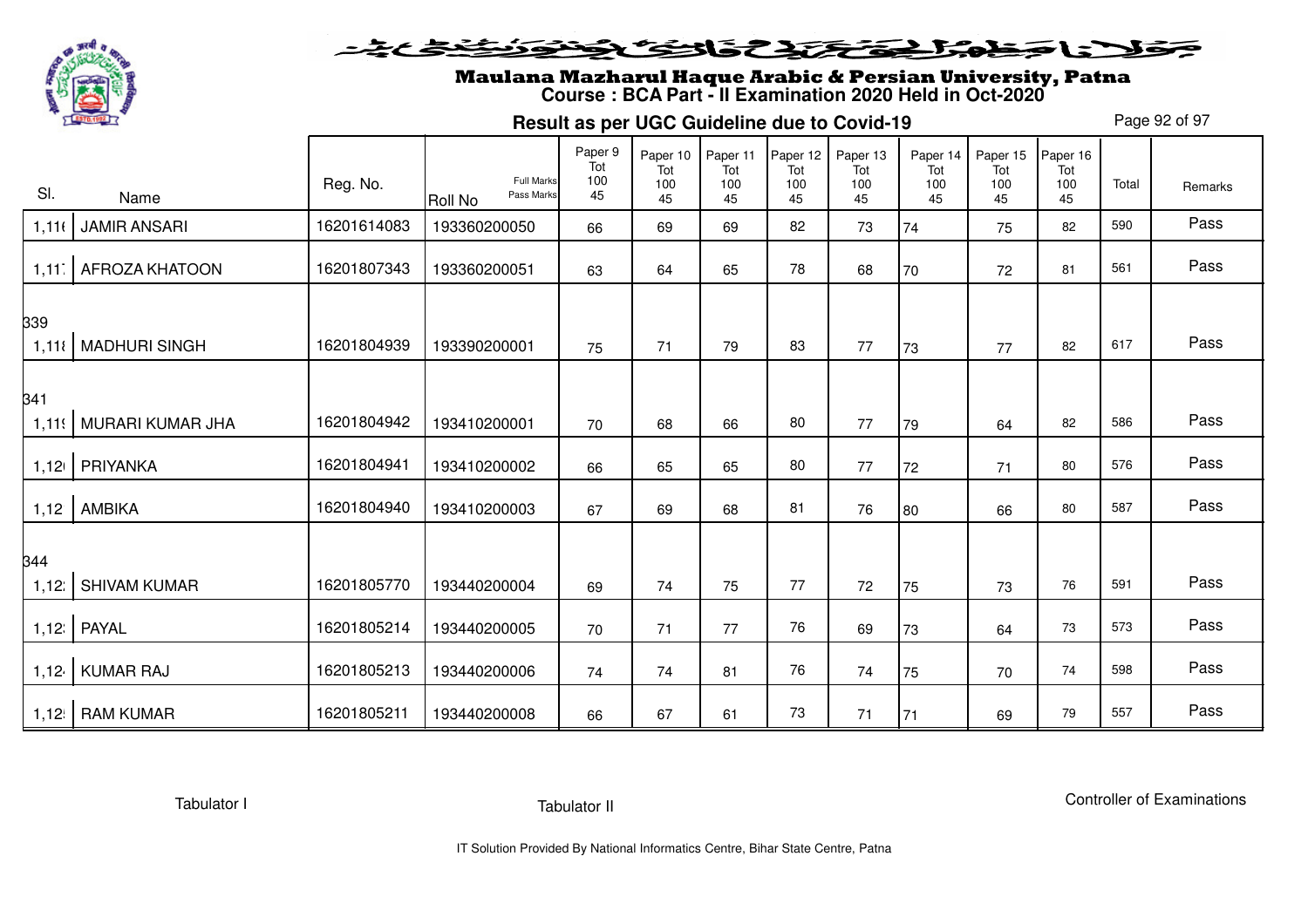

# Maulana Mazharul Haque Arabic & Persian University, Patna **Course : BCA Part - II Examination 2020 Held in Oct-2020**

**Result as per UGC Guideline due to Covid-19**

Page 93 of 97

| SI.   |                                   | Reg. No.    | <b>Full Marks</b><br>Pass Marks | Paper 9<br>Tot<br>100<br>45 | Paper 10<br>Tot<br>100 | Paper 11<br>Tot<br>100 | Paper 12<br>Tot<br>100 | Paper 13<br>Tot<br>100 | Paper 14<br>Tot<br>100 | Paper 15<br>Tot<br>100 | Paper 16<br>Tot<br>100 | Total | Remarks |
|-------|-----------------------------------|-------------|---------------------------------|-----------------------------|------------------------|------------------------|------------------------|------------------------|------------------------|------------------------|------------------------|-------|---------|
| 1,120 | Name<br><b>VIKASH KUMAR YADAV</b> | 16201805208 | <b>Roll No</b><br>193440200011  | 66                          | 45<br>66               | 45<br>74               | 45<br>75               | 45<br>70               | 45                     | 45<br>70               | 45<br>75               | 569   | Pass    |
|       |                                   |             |                                 |                             |                        |                        |                        |                        | 73                     |                        |                        |       |         |
| 1,12  | RAVINDRA YADAV                    | 16201805207 | 193440200012                    | 75                          | 72                     | 63                     | 74                     | 76                     | 78                     | 74                     | 78                     | 590   | Pass    |
| 1,12i | <b>MD NAZIM ALAM</b>              | 16201805206 | 193440200013                    | 65                          | 69                     | 58                     | 71                     | 71                     | 75                     | 65                     | 80                     | 554   | Pass    |
| 1,12! | PRABHAT KUMAR                     | 16201805205 | 193440200014                    | 66                          | 73                     | 67                     | 69                     | 72                     | 74                     | 61                     | 75                     | 557   | Pass    |
| 1,130 | PAMMI KUMARI SINGH                | 16201804962 | 193440200015                    | 67                          | 74                     | 67                     | 77                     | 70                     | 75                     | 75                     | 79                     | 584   | Pass    |
| 1,13  | <b>RAGHIB ANJUM</b>               | 16201804961 | 193440200016                    | 66                          | 76                     | 68                     | 76                     | 72                     | 77                     | 67                     | 73                     | 575   | Pass    |
| 1,13. | <b>AMIT SOREN</b>                 | 16201804960 | 193440200017                    | 69                          | 74                     | 62                     | 72                     | 70                     | 77                     | 74                     | 73                     | 571   | Pass    |
|       | 1,13: DEENBANDHU SINGH            | 16201804959 | 193440200018                    | 61                          | 70                     | 65                     | 77                     | 68                     | 72                     | 59                     | 72                     | 544   | Pass    |
| 1,13  | <b>RAMAN KUMAR</b>                | 16201804958 | 193440200019                    | 64                          | 61                     | 59                     | 78                     | 69                     | 74                     | 68                     | 77                     | 550   | Pass    |
| 1,13! | SHIV KUMAR HEMBROM                | 16201804957 | 193440200020                    | 64                          | 63                     | 64                     | 80                     | 71                     | 74                     | 68                     | 79                     | 563   | Pass    |
| 1,130 | <b>KUMAR GAURAV</b>               | 16201804956 | 193440200021                    | 68                          | 73                     | 70                     | 79                     | 76                     | 79                     | 76                     | 78                     | 599   | Pass    |
| 1,13  | <b>KUNDAN KUMAR</b>               | 16201804955 | 193440200022                    | 68                          | 71                     | 63                     | 80                     | 74                     | 75                     | 71                     | 81                     | 583   | Pass    |
|       | 1,13   MD SHAHIL ALAM             | 16201804954 | 193440200023                    | 62                          | 65                     | 61                     | 75                     | 71                     | 72                     | 60                     | 81                     | 547   | Pass    |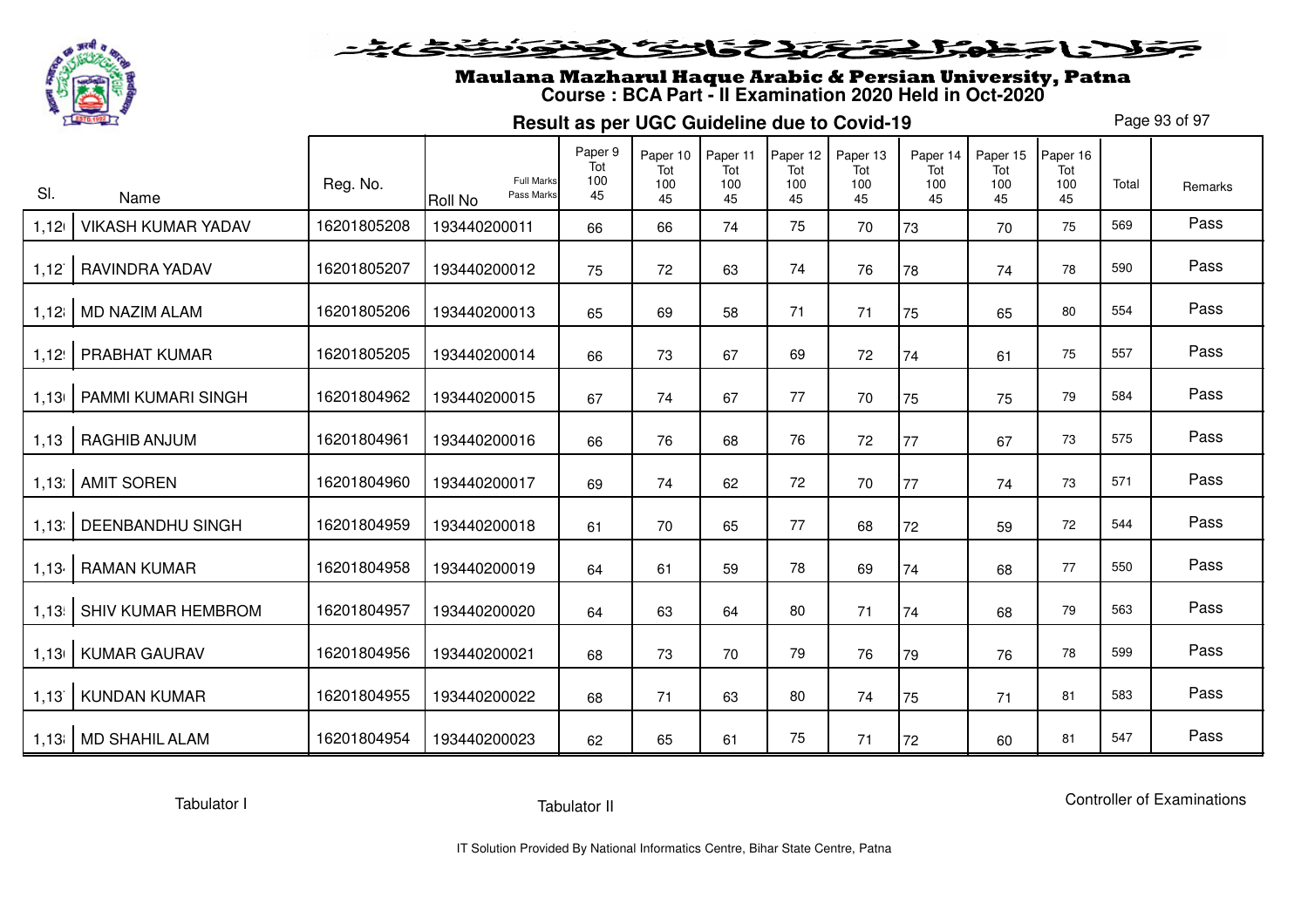

#### فلانا وطوالحقاق فالخفافون فنفض

# Maulana Mazharul Haque Arabic & Persian University, Patna **Course : BCA Part - II Examination 2020 Held in Oct-2020**

**Result as per UGC Guideline due to Covid-19**

Page 94 of 97

| SI.      | Name                       | Reg. No.    | <b>Full Marks</b><br>Pass Marks<br>Roll No | Paper 9<br>Tot<br>100<br>45 | Paper 10<br>Tot<br>100<br>45 | Paper 11<br>Tot<br>100<br>45 | Paper 12<br>Tot<br>100<br>45 | Paper 13<br>Tot<br>100<br>45 | Paper 14<br>Tot<br>100<br>45 | Paper 15<br>Tot<br>100<br>45 | Paper 16<br>Tot<br>100<br>45 | Total | Remarks |
|----------|----------------------------|-------------|--------------------------------------------|-----------------------------|------------------------------|------------------------------|------------------------------|------------------------------|------------------------------|------------------------------|------------------------------|-------|---------|
| 1,13!    | <b>MD SADRUL ALAM</b>      | 16201804953 | 193440200024                               | 62                          | 70                           | 66                           | 79                           | 72                           | 75                           | 73                           | 75                           | 572   | Pass    |
| 1,141    | <b>RAFAQUAT HUSSAIN</b>    | 16201804952 | 193440200025                               | 63                          | 67                           | 61                           | 79                           | 71                           | 75                           | 73                           | 77                           | 566   | Pass    |
| 1,14     | MD WASIM AKRAM             | 16201804951 | 193440200026                               | 63                          | 64                           | 59                           | 80                           | 71                           | 68                           | 71                           | 79                           | 555   | Pass    |
|          | 1,14: NURSHED ALAM         | 16201804950 | 193440200027                               | 61                          | 60                           | 63                           | 76                           | 70                           | 62                           | 63                           | 78                           | 533   | Pass    |
| $1,14$ ; | <b>ABDUR RAHIM</b>         | 16201804949 | 193440200028                               | 58                          | 63                           | 62                           | 72                           | 72                           | 71                           | 71                           | 82                           | 551   | Pass    |
| 1,14     | <b>UDAY KUMAR</b>          | 16201804948 | 193440200029                               | 63                          | 71                           | 65                           | 72                           | 73                           | 74                           | 73                           | 71                           | 562   | Pass    |
| 1,14     | <b>MANAS KARNA</b>         | 16201804947 | 193440200030                               | 67                          | 66                           | 79                           | 72                           | 73                           | 77                           | 75                           | 77                           | 586   | Pass    |
| 1,140    | <b>NABIN GHIMIRE</b>       | 16201804946 | 193440200031                               | 71                          | 72                           | 70                           | 75                           | 77                           | 80                           | 78                           | 78                           | 601   | Pass    |
| 1,14     | ADITYA KUMAR SINHA         | 16201804945 | 193440200032                               | 68                          | 67                           | 66                           | 76                           | 73                           | 76                           | 73                           | 80                           | 579   | Pass    |
|          | 1,14   MD AAMIR HUSSAIN    | 16201804943 | 193440200034                               | 66                          | 61                           | 63                           | 78                           | 71                           | 74                           | 61                           | 79                           | 553   | Pass    |
| 1,14!    | <b>SAMBHAV KUMAR SINGH</b> | 16201807357 | 193440200035                               | 63                          | 67                           | 65                           | 80                           | 71                           | 71                           | 69                           | 81                           | 567   | Pass    |
| 345      |                            |             |                                            |                             |                              |                              |                              |                              |                              |                              |                              |       |         |
|          | 1,15   ATAL KUMAR          | 16201804969 | 193450200001                               | 67                          | 71                           | 64                           | 84                           | 71                           | 73                           | 70                           | 82                           | 582   | Pass    |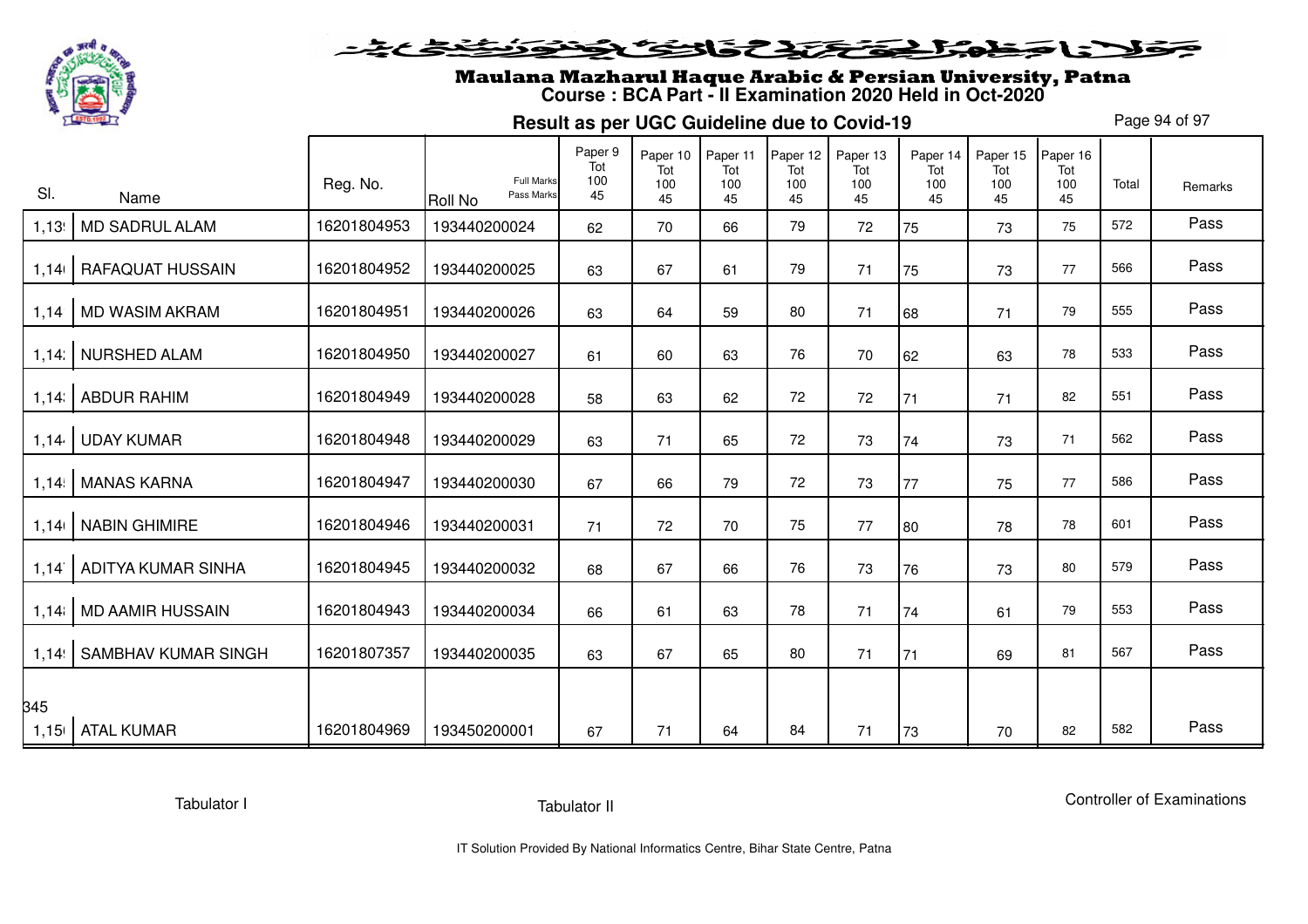

#### attein sind till till and the

# Maulana Mazharul Haque Arabic & Persian University, Patna **Course : BCA Part - II Examination 2020 Held in Oct-2020**

**Result as per UGC Guideline due to Covid-19**

Page 95 of 97

| SI.               | Name                 | Reg. No.    | <b>Full Marks</b><br>Pass Marks<br>Roll No | Paper 9<br>Tot<br>100<br>45 | Paper 10<br>Tot<br>100<br>45 | Paper 11<br>Tot<br>100<br>45 | Paper 12<br>Tot<br>100<br>45 | Paper 13<br>Tot<br>100<br>45 | Paper 14<br>Tot<br>100<br>45 | Paper 15<br>Tot<br>100<br>45 | Paper 16<br>Tot<br>100<br>45 | Total | Remarks |
|-------------------|----------------------|-------------|--------------------------------------------|-----------------------------|------------------------------|------------------------------|------------------------------|------------------------------|------------------------------|------------------------------|------------------------------|-------|---------|
| 1,15              | JAY KUMAR DAS        | 16201804968 | 193450200002                               | 65                          | 63                           | 69                           | 80                           | 76                           | 75                           | 74                           | 83                           | 585   | Pass    |
| $1,15$ :          | <b>AJIT KUMAR</b>    | 16201804967 | 193450200003                               | 65                          | 72                           | 68                           | 78                           | 78                           | 75                           | 72                           | 81                           | 589   | Pass    |
| 1,15.             | <b>ASHISH RAJ</b>    | 16201804966 | 193450200004                               | 72                          | 68                           | 68                           | 82                           | 77                           | 73                           | 75                           | 83                           | 598   | Pass    |
| 350<br>1,15       | <b>SUYASH KUMAR</b>  | 16201807081 | 193500200004                               | 68                          | 72                           | 70                           | 82                           | 68                           | 71                           | 71                           | 81                           | 583   | Pass    |
| 354               | <b>HEENA KOUSHAR</b> | 16201807254 |                                            |                             |                              |                              | 75                           |                              |                              |                              | 77                           | 540   | Pass    |
| $1,15$ .<br>1,150 | <b>AMIT KUMAR</b>    | 16201807253 | 193540200001<br>193540200002               | 57<br>61                    | 64<br>65                     | 68<br>76                     | 78                           | 64<br>68                     | 62<br>66                     | 73<br>72                     | 75                           | 561   | Pass    |
| 1,15              | <b>FARIDA AKHTAR</b> | 16201807252 | 193540200003                               | 59                          | 65                           | 64                           | 76                           | 63                           | 64                           | 73                           | 78                           | 542   | Pass    |
|                   | 1,15   AYUSHRAJ      | 16201804975 | 193540200004                               | 54                          | 60                           | 65                           | 75                           | 69                           | 61                           | 72                           | 75                           | 531   | Pass    |
|                   | 1,15! PUJA KUMARI    | 16201804974 | 193540200005                               | 59                          | 64                           | 66                           | 76                           | 64                           | 63                           | 72                           | 76                           | 540   | Pass    |
|                   | 1,16   RESHMA        | 16201804973 | 193540200006                               | 55                          | 68                           | 62                           | 76                           | 65                           | 65                           | 74                           | 77                           | 542   | Pass    |

375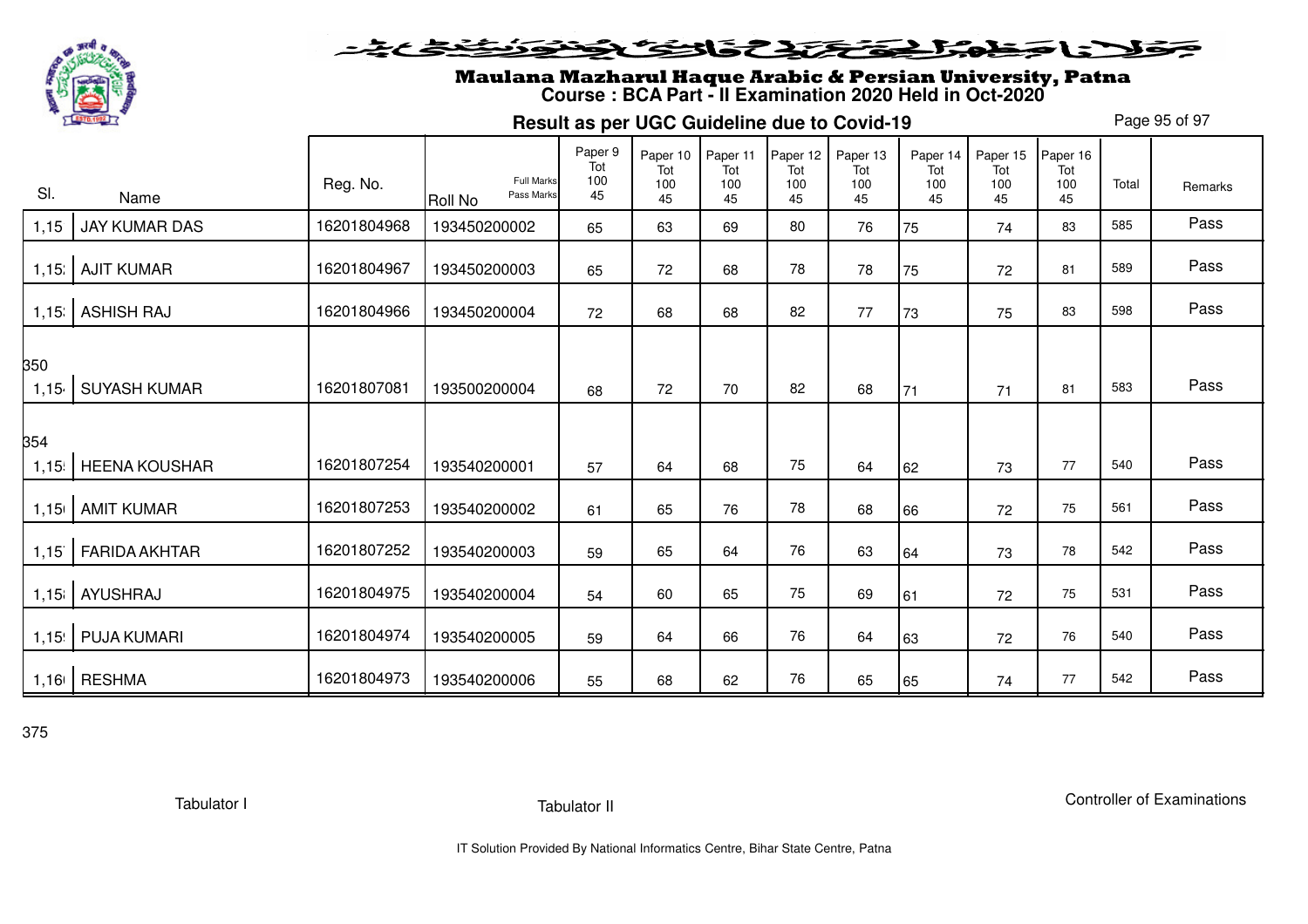

# Maulana Mazharul Haque Arabic & Persian University, Patna **Course : BCA Part - II Examination 2020 Held in Oct-2020**

**Result as per UGC Guideline due to Covid-19**

Page 96 of 97

| SI.   | Name                         | Reg. No.    | <b>Full Marks</b><br>Pass Marks | Paper 9<br>Tot<br>100<br>45 | Paper 10<br>Tot<br>100 | Paper 11<br>Tot<br>100 | Paper 12<br>Tot<br>100 | Paper 13<br>Tot<br>100 | Paper 14<br>Tot<br>100 | Paper 15<br>Tot<br>100 | Paper 16<br>Tot<br>100 | Total | Remarks |
|-------|------------------------------|-------------|---------------------------------|-----------------------------|------------------------|------------------------|------------------------|------------------------|------------------------|------------------------|------------------------|-------|---------|
| 1,16  | <b>JYOTI SHARMA</b>          | 16201807361 | <b>Roll No</b><br>193750200001  | 74                          | 45<br>74               | 45<br>71               | 45<br>84               | 45<br>78               | 45<br>76               | 45<br>74               | 45<br>84               | 615   | Pass    |
| 1,16. | <b>SHALU RAI</b>             | 16201807097 | 193750200002                    | 72                          | 61                     | 69                     | 83                     | 74                     | 69                     | 74                     | 83                     | 585   | Pass    |
| 1,16. | <b>JAYANTI PANDEY</b>        | 16201807096 | 193750200003                    | 60                          | 61                     | 67                     | 78                     | 73                     | 66                     | 75                     | 80                     | 560   | Pass    |
| 1,16  | <b>TANYA KUMARI</b>          | 16201807095 | 193750200004                    | 66                          | 69                     | 70                     | 78                     | 74                     | 70                     | 76                     | 79                     | 582   | Pass    |
| 1,16! | <b>ASHIRBAD RAJ</b>          | 16201805965 | 193750200007                    | 61                          | 58                     | 65                     | 79                     | 70                     | 66                     | 72                     | 79                     | 550   | Pass    |
|       | 1,16   ADITYA PRAKASH PANDEY | 16201805964 | 193750200008                    | 66                          | 61                     | 61                     | 75                     | 72                     | 66                     | 69                     | 76                     | 546   | Pass    |
| 1,16  | <b>SUKANYA KUMARI</b>        | 16201805963 | 193750200009                    | 64                          | 50                     | 63                     | 75                     | 68                     | 64                     | 60                     | 76                     | 520   | Pass    |
|       | 1,16   VEDPRAKASH TRIPATHI   | 16201805962 | 193750200010                    | 65                          | 52                     | 64                     | 75                     | 68                     | 70                     | 60                     | 75                     | 529   | Pass    |
| 1,16! | <b>AABUL HUSSAIN</b>         | 16201805961 | 193750200011                    | 66                          | 55                     | 68                     | 77                     | 71                     | 63                     | 65                     | 76                     | 541   | Pass    |
| 1,171 | PIYUSH KUMAR                 | 16201805959 | 193750200013                    | 56                          | 60                     | 69                     | 76                     | 73                     | 61                     | 71                     | 78                     | 544   | Pass    |
| 1,17  | <b>KANCHAN KUMARI</b>        | 16201805956 | 193750200016                    | 79                          | 73                     | 87                     | 83                     | 81                     | 73                     | 76                     | 84                     | 636   | Pass    |
| 1,17  | <b>NAZISH SHAHEEN</b>        | 16201805955 | 193750200017                    | 63                          | 68                     | 67                     | 84                     | 62                     | 65                     | 66                     | 84                     | 559   | Pass    |
| 1,17  | SHREYA KUMARI                | 16201807363 | 193750200018                    | 66                          | 63                     | 67                     | 82                     | 68                     | 70                     | 71                     | 83                     | 570   | Pass    |